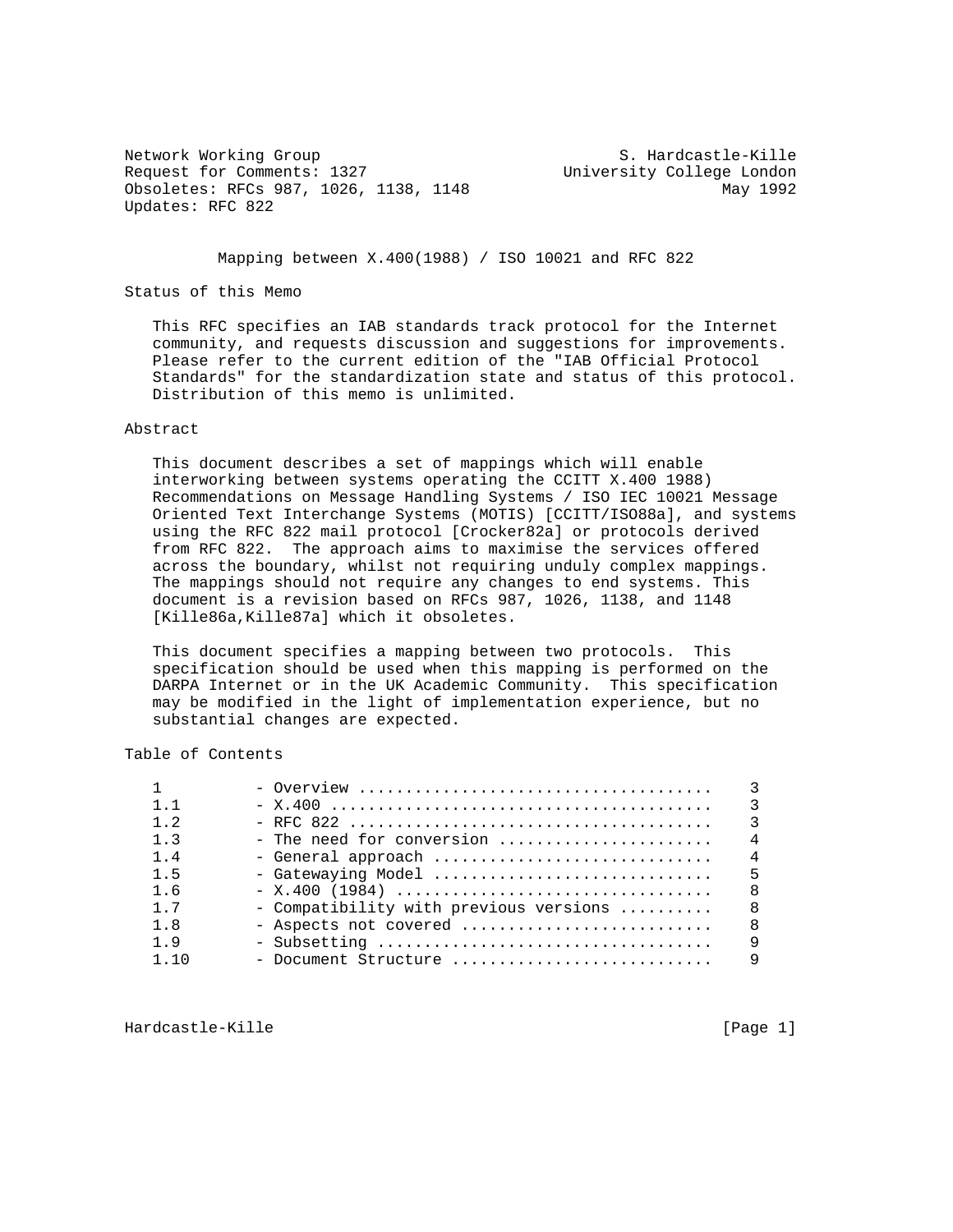| 1.11           | - Acknowledgements                                     | 9   |
|----------------|--------------------------------------------------------|-----|
| 2              | - Service Elements                                     | 10  |
| 2.1            | - The Notion of Service Across a Gateway               | 10  |
| 2.2            |                                                        | 11  |
| 2.3            |                                                        | 15  |
| 3              | - Basic Mappings                                       | 24  |
| 3.1            |                                                        | 24  |
| 3.2            | - ASCII and IA5                                        | 26  |
| 3.3            | - Standard Types                                       | 26  |
| 3.4            | - Encoding ASCII in Printable String                   | 28  |
| 4              |                                                        | 30  |
| 4.1            | - A textual representation of MTS.ORAddress            | 30  |
| 4.2            | - Basic Representation                                 | 31  |
| 4.3            | - EBNF.822-address <-> MTS.ORAddress                   | 36  |
| 4.4            | - Repeated Mappings                                    | 48  |
| 4.5            | - Directory Names                                      | 50  |
| 4.6            | - MTS Mappings                                         | 50  |
| 4.7            | - IPMS Mappings                                        | 55  |
| 5              | - Detailed Mappings                                    | 59  |
| 5.1            | - RFC 822 -> X.400                                     | 59  |
| 5.2            | - Return of Contents                                   | 67  |
| 5.3            | $- X.400 - > RFC 822       $                           | 67  |
|                | Appendix A - Mappings Specific to SMTP                 | 91  |
|                | Appendix B - Mappings specific to the JNT Mail         | 91  |
| 1              | - Introduction                                         | 91  |
| 2              | - Domain Ordering                                      | 91  |
| 3              | - Addressing                                           | 91  |
| 4              | - Acknowledge-To:                                      | 91  |
| 5              |                                                        | 92  |
| 6              | - Timezone specification                               | 92  |
| 7              | - Lack of 822-MTS originator specification             | 92  |
|                | Appendix C - Mappings specific to UUCP Mail            | 93  |
|                | Appendix D - Object Identifier Assignment              | 94  |
|                | Appendix E - BNF Summary                               | 94  |
|                | Appendix F - Format of address mapping tables          | 101 |
| 1              | - Global Mapping Information                           | 101 |
| $\overline{2}$ | - Syntax Definitions                                   | 102 |
| 3              | - Table Lookups                                        | 103 |
| $\overline{4}$ | - Domain -> O/R Address format                         | 104 |
| 5              | - O/R Address -> Domain format                         | 104 |
| 6              | - Domain -> O/R Address of Gateway table               | 104 |
|                | Appendix $G$ - Mapping with $X.400(1984)$              | 105 |
|                | Appendix H - RFC 822 Extensions for X.400 access       | 106 |
|                |                                                        | 106 |
|                | Appendix J - Change History: RFC 987, 1026, 1138, 1148 | 107 |
| 1              | - Introduction                                         | 108 |
| $\mathbf{2}$   | - Service Elements                                     | 108 |
| 3              | - Basic Mappings                                       | 108 |
|                |                                                        |     |

Hardcastle-Kille **Exercise Exercise Exercise 2** and Exercise **[Page 2]**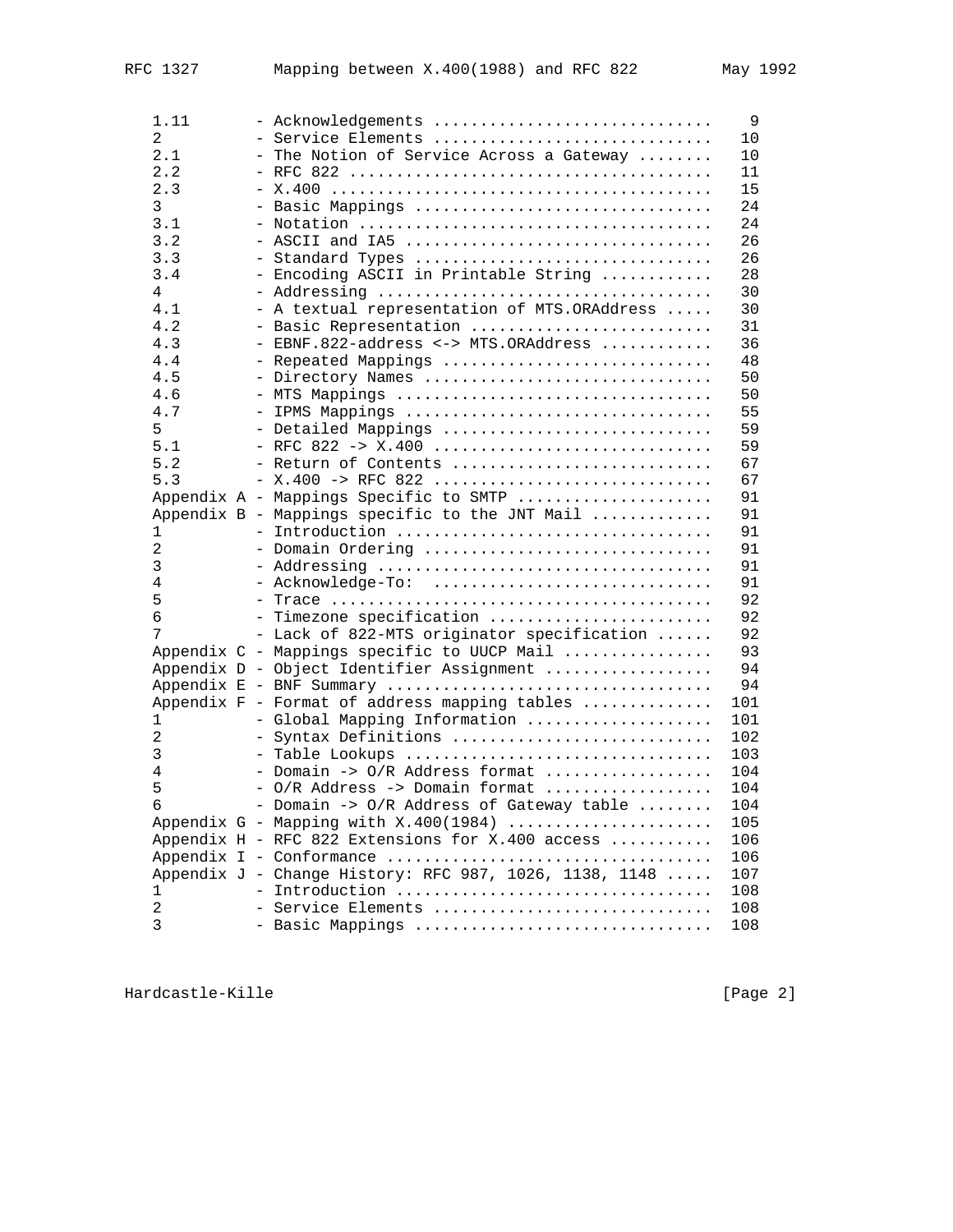|   |                                                          | 108 |
|---|----------------------------------------------------------|-----|
| 5 | - Detailed Mappings                                      | 109 |
| 6 |                                                          | 109 |
|   | Appendix $K$ - Change History: RFC 1148 to this Document | 109 |
|   |                                                          | 109 |
|   | - Basic Mappings                                         | 110 |
| ς |                                                          | 110 |
| 4 | - Detailed Mappings                                      | 110 |
| 5 |                                                          | 110 |
|   |                                                          | 111 |
|   |                                                          |     |
|   |                                                          | 113 |

Chapter 1 -- Overview

1.1. X.400

 This document relates to the CCITT 1988 X.400 Series Recommendations / ISO IEC 10021 on the Message Oriented Text Interchange Service (MOTIS). This ISO/CCITT standard is referred to in this document as "X.400", which is a convenient shorthand. Any reference to the 1984 CCITT Recommendations will be explicit. X.400 defines an Interpersonal Messaging System (IPMS), making use of a store and forward Message Transfer System. This document relates to the IPMS, and not to wider application of X.400. It is expected that X.400 will be implemented very widely.

1.2. RFC 822

 RFC 822 evolved as a messaging standard on the DARPA (the US Defense Advanced Research Projects Agency) Internet. It specifies and end to end message format. It is used in conjunction with a number of different message transfer protocol environments.

SMTP Networks

 On the DARPA Internet and other TCP/IP networks, RFC 822 is used in conjunction with two other standards: RFC 821, also known as Simple Mail Transfer Protocol (SMTP) [Postel82a], and RFC 920 which is a Specification for domains and a distributed name service [Postel84a].

UUCP Networks

 UUCP is the UNIX to UNIX CoPy protocol, which is usually used over dialup telephone networks to provide a simple message transfer mechanism. There are some extensions to RFC 822, particularly in the addressing. They use domains which conform to RFC 920, but not the corresponding domain nameservers [Horton86a].

Hardcastle-Kille **Exercise Exercise Exercise Exercise Exercise Exercise Exercise (Page 3)**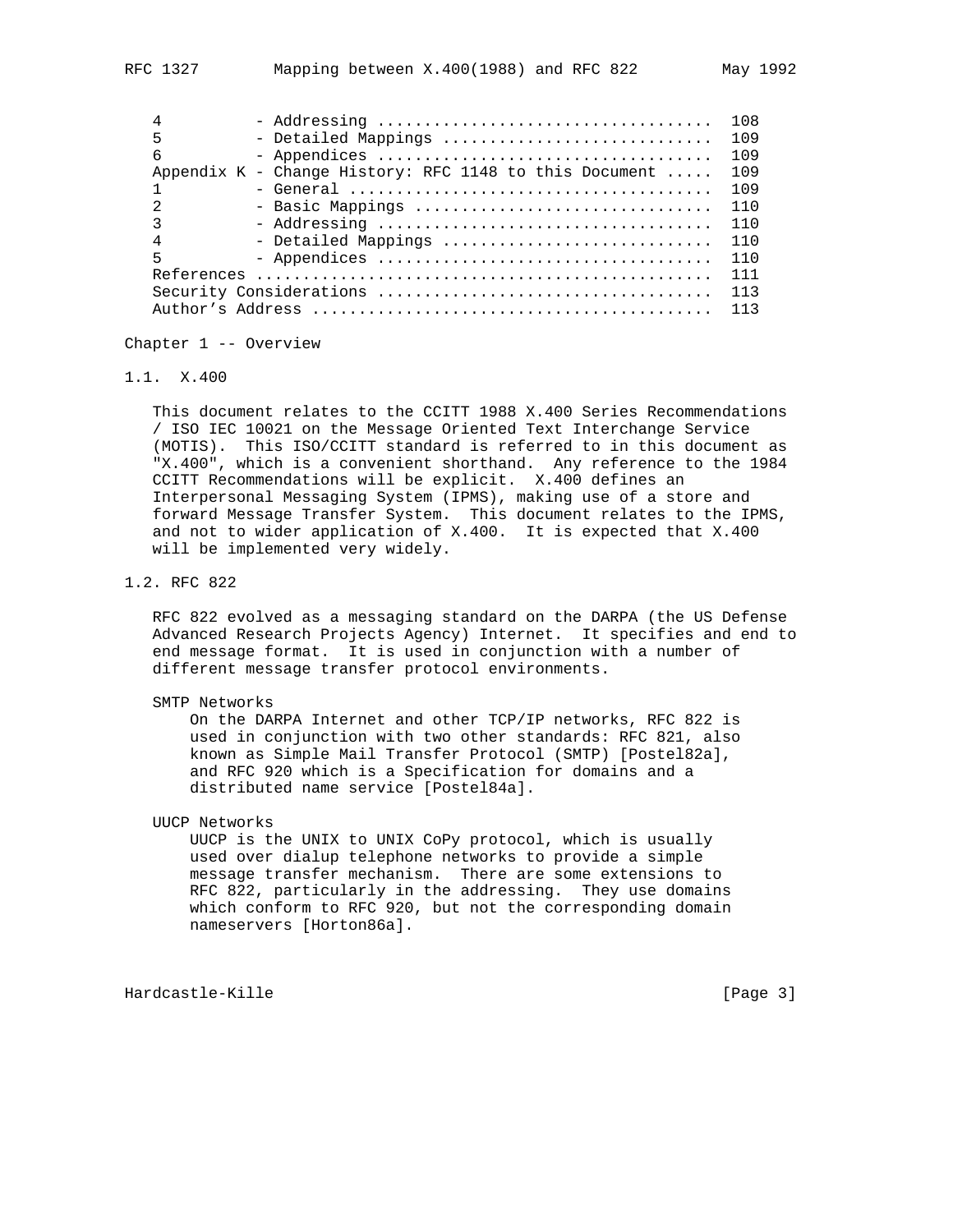Bitnet

 Some parts of Bitnet and related networks use RFC 822 related protocols, with EBCDIC encoding.

JNT Mail Networks

 A number of X.25 networks, particularly those associated with the UK Academic Community, use the JNT (Joint Network Team) Mail Protocol, also known as Greybook [Kille84a]. This is used with domains and name service specified by the JNT NRS (Name Registration Scheme) [Larmouth83a].

 The mappings specified here are appropriate for all of these networks.

1.3. The need for conversion

 There is a large community using RFC 822 based protocols for mail services, who will wish to communicate with users of the IPMS provided by X.400 systems. This will also be a requirement in cases where communities intend to make a transition to use of an X.400 IPMS, as conversion will be needed to ensure a smooth service transition. It is expected that there will be more than one gateway, and this specification will enable them to behave in a consistent manner. Note that the term gateway is used to describe a component performing the protocol mappings between RFC 822 and X.400. This is standard usage amongst mail implementors, but should be noted carefully by transport and network service implementors.

Consistency between gateways is desirable to provide:

- 1. Consistent service to users.
- 2. The best service in cases where a message passes through multiple gateways.
- 1.4. General approach

 There are a number of basic principles underlying the details of the specification. These principles are goals, and are not achieved in all aspects of the specification.

- 1. The specification should be pragmatic. There should not be a requirement for complex mappings for "Academic" reasons. Complex mappings should not be required to support trivial additional functionality.
- 2. Subject to 1), functionality across a gateway should be as high as possible.

Hardcastle-Kille **Exercise Exercise Exercise Exercise Exercise** [Page 4]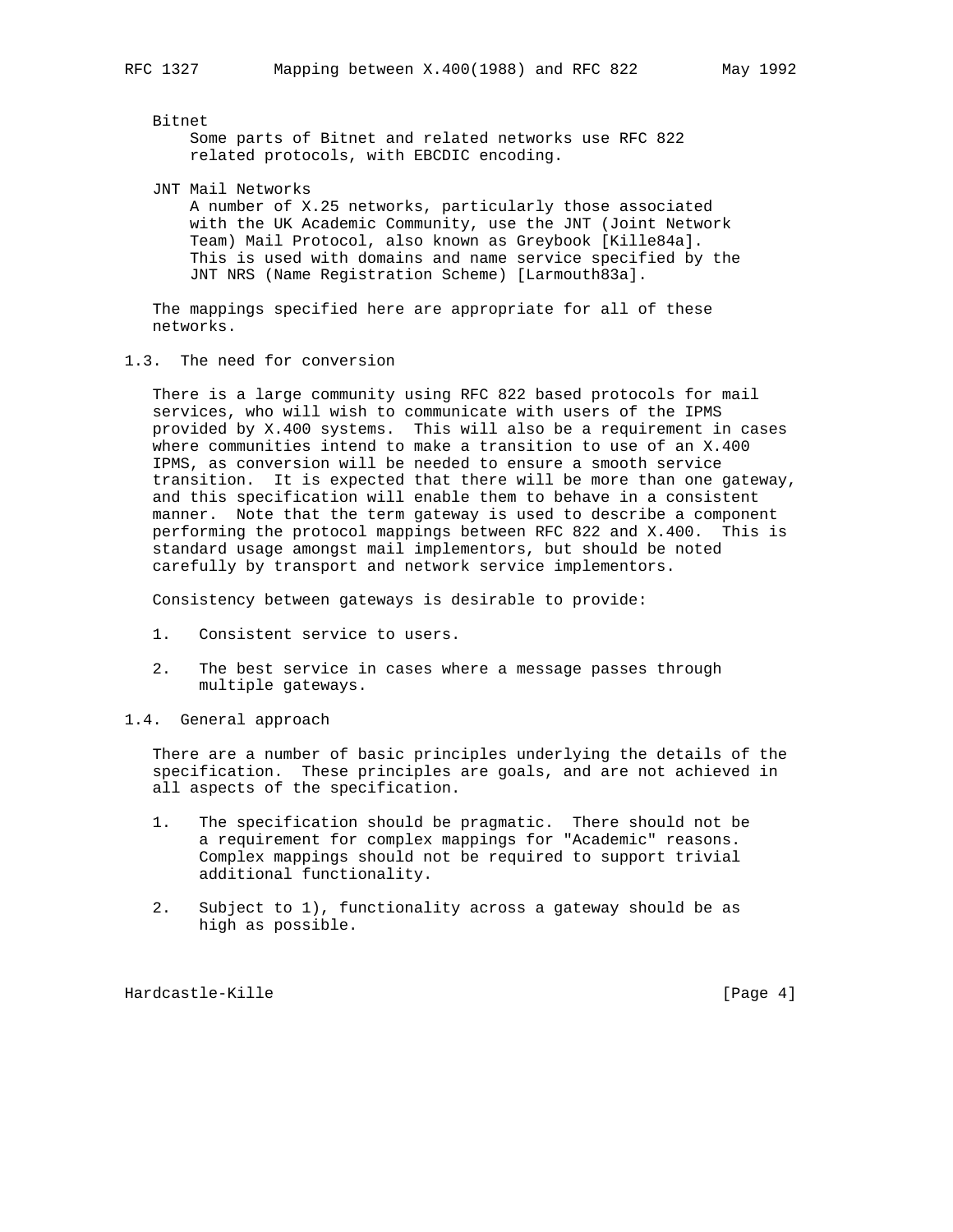- 3. It is always a bad idea to lose information as a result of any transformation. Hence, it is a bad idea for a gateway to discard information in the objects it processes. This includes requested services which cannot be fully mapped.
- 4. All mail gateways actually operate at exactly one level above the layer on which they conceptually operate. This implies that the gateway must not only be cognisant of the semantics of objects at the gateway level, but also be cognisant of higher level semantics. If meaningful transformation of the objects that the gateway operates on is to occur, then the gateway needs to understand more than the objects themselves.
- 5. Subject to 1), the specification should be reversible. That is, a double transformation should bring you back to where you started.
- 1.5. Gatewaying Model
- 1.5.1. X.400

 X.400 defines the IPMS Abstract Service in X.420/ISO 10021-7, [CCITT/ISO88b] which comprises of three basic services:

- 1. Origination
- 2. Reception
- 3. Management

 Management is a local interaction between the user and the IPMS, and is therefore not relevant to gatewaying. The first two services consist of operations to originate and receive the following two objects:

- 1. IPM (Interpersonal Message). This has two components: a heading, and a body. The body is structured as a sequence of body parts, which may be basic components (e.g., IA5 text, or G3 fax), or IP Messages. The heading consists of fields containing end to end user information, such as subject, primary recipients (To:), and importance.
- 2. IPN (Inter Personal Notification). A notification about receipt of a given IPM at the UA level.

 The Origination service also allows for origination of a probe, which is an object to test whether a given IPM could be correctly received.

Hardcastle-Kille [Page 5]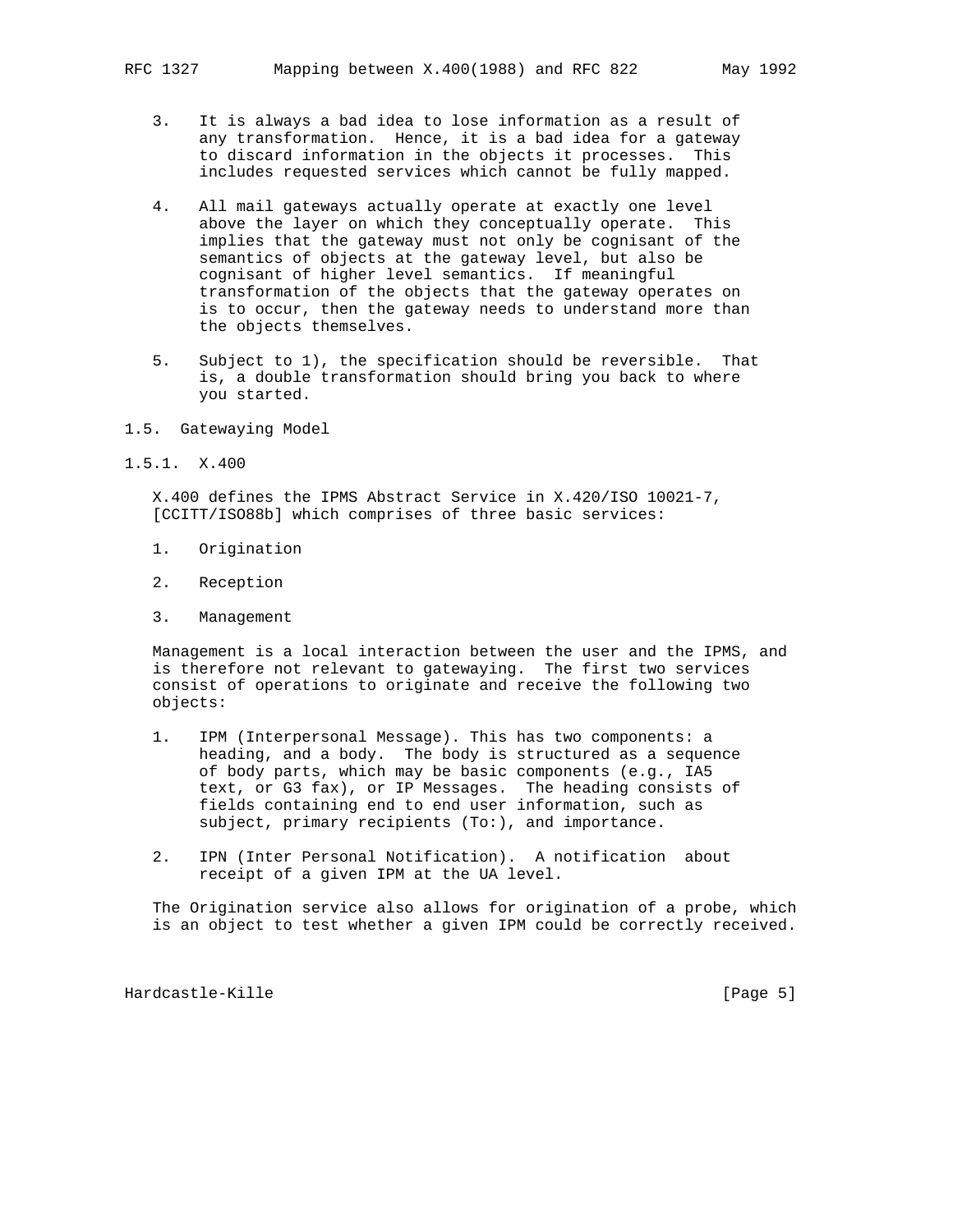The Reception service also allows for receipt of Delivery Reports DR), which indicate delivery success or failure.

 These IPMS Services utilise the Message Transfer (MT) Abstract Service [CCITT/ISO88c]. The MT Abstract Service provides the following three basic services:

- 1. Submission (used by IPMS Origination)
- 2. Delivery (used by IPMS Reception)
- 3. Administration (used by IPMS Management)

 Administration is a local issue, and so does not affect this standard. Submission and delivery relate primarily to the MTS Message (comprising Envelope and Content), which carries an IPM or IPN (or other uninterpreted contents). There is also an Envelope, which includes an ID, an originator, and a list of recipients. Submission also includes the probe service, which supports the IPMS Probe. Delivery also includes Reports, which indicate whether a given MTS Message has been delivered or not.

 The MTS is REFINED into the MTA (Message Transfer Agent) Service, which defines the interaction between MTAs, along with the procedures for distributed operation. This service provides for transfer of MTS Messages, Probes, and Reports.

1.5.2. RFC 822

 RFC 822 is based on the assumption that there is an underlying service, which is here called the 822-MTS service. The 822-MTS service provides three basic functions:

- 1. Identification of a list of recipients.
- 2. Identification of an error return address.
- 3. Transfer of an RFC 822 message.

 It is possible to achieve 2) within the RFC 822 header. Some 822-MTS protocols, in particular SMTP, can provide additional functionality, but as these are neither mandatory in SMTP, nor available in other 822-MTS protocols, they are not considered here. Details of aspects specific to two 822-MTS protocols are given in Appendices B and C. An RFC 822 message consists of a header, and content which is uninterpreted ASCII text. The header is divided into fields, which are the protocol elements. Most of these fields are analogous to P2 heading fields, although some are analogous to MTS Service Elements

Hardcastle-Kille [Page 6]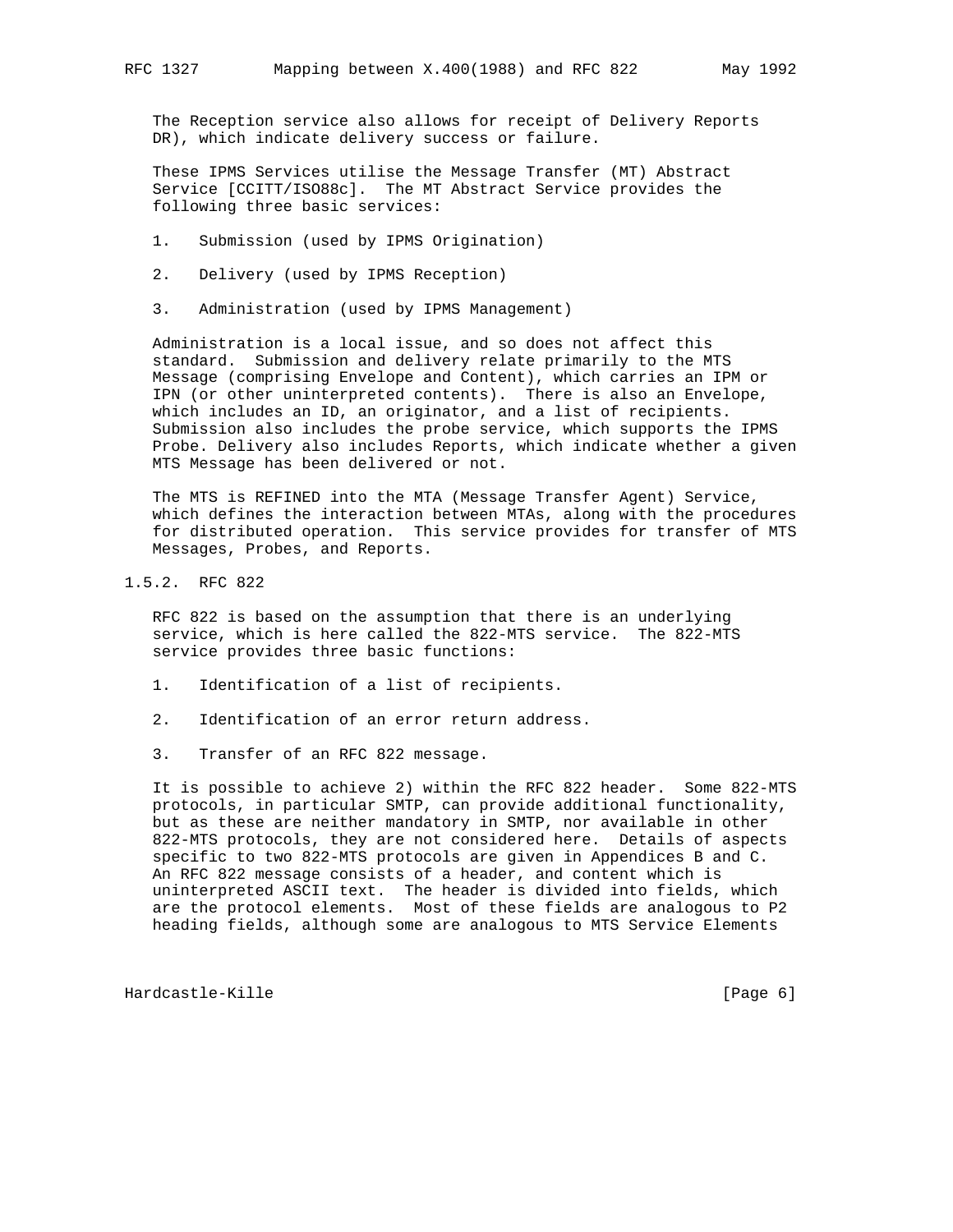or MTA Service Elements.

## 1.5.3. The Gateway

 Given this functional description of the two services, the functional nature of a gateway can now be considered. It would be elegant to consider the 822-MTS service mapping onto the MTS Service Elements and RFC 822 mapping onto an IPM, but reality just does not fit. Another elegant approach would be to treat this document as the definition of an X.400 Access Unit (AU). Again, reality does not fit. It is necessary to consider that the IPM format definition, the IPMS Service Elements, the MTS Service Elements, and MTA Service Elements on one side are mapped into RFC 822 + 822-MTS on the other in a slightly tangled manner. The details of the tangle will be made clear in Chapter 5. Access to the MTA Service Elements is minimised.

 The following basic mappings are thus defined. When going from RFC 822 to X.400, an RFC 822 message and the associated 822-MTS information is always mapped into an IPM (MTA, MTS, and IPMS Services). Going from X.400 to RFC 822, an RFC 822 message and the associated 822-MTS information may be derived from:

- 1. A Report (MTA, and MTS Services)
- 2. An IPN (MTA, MTS, and IPMS services)
- 3. An IPM (MTA, MTS, and IPMS services)

 Probes (MTA Service) must be processed by the gateway, as discussed in Chapter 5. MTS Messages containing Content Types other than those defined by the IPMS are not mapped by the gateway, and should be rejected at the gateway.

# 1.5.4. Repeated Mappings

 The primary goal of this specification is to support single mappings, so that X.400 and RFC 822 users can communicate with maximum functionality.

 The mappings specified here are designed to work where a message traverses multiple times between X.400 and RFC 822. This is often essential, particularly in the case of distribution lists. However, in general, this will lead to a level of service which is the lowest common denominator (approximately the services offered by RFC 822).

 Some RFC 822 networks may wish to use X.400 as an interconnection mechanism (typically for policy reasons), and this is fully supported.

Hardcastle-Kille [Page 7]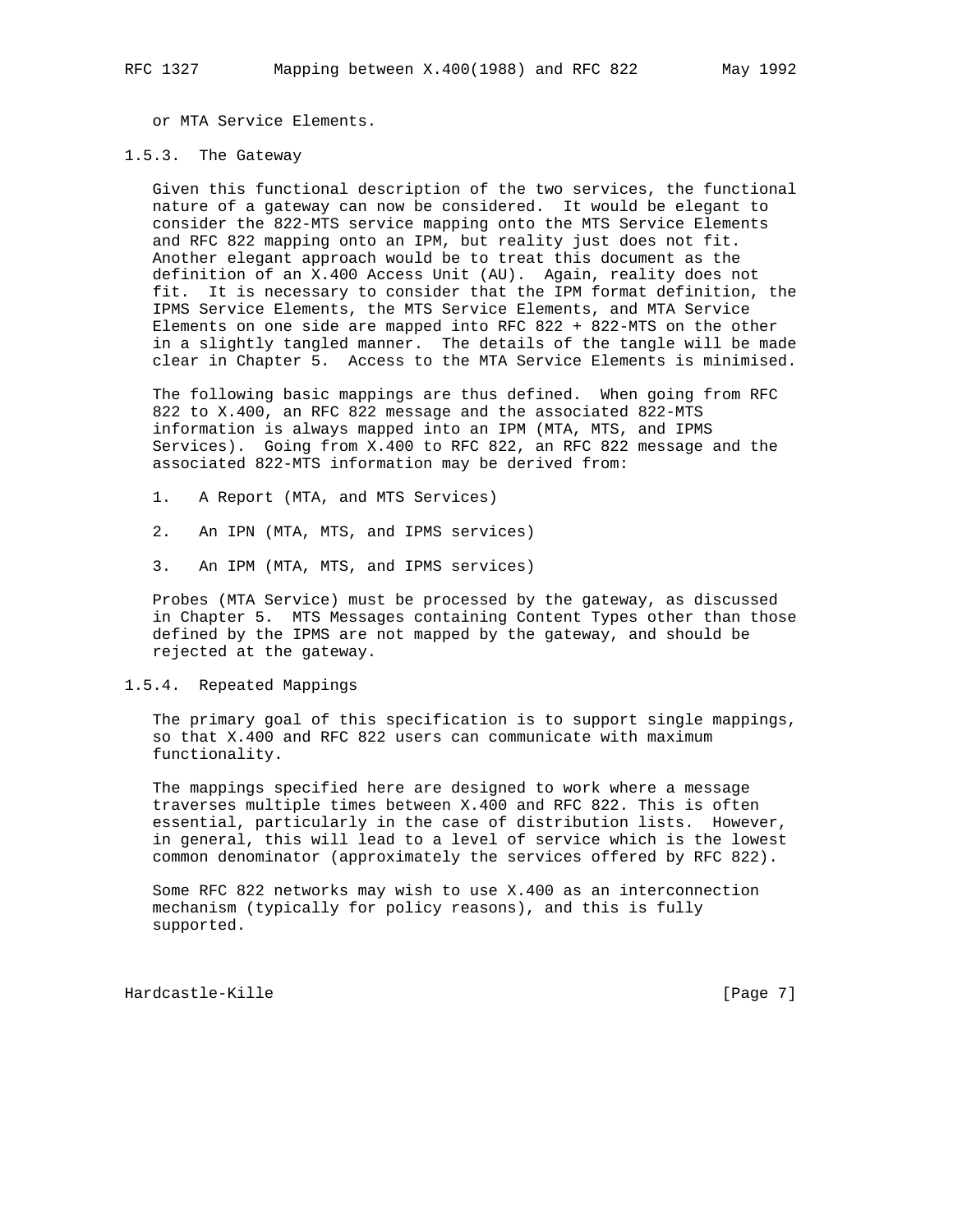Where an X.400 messages transfers to RFC 822 and then back to X.400, there is no expectation of X.400 services which do not have an equivalent service in standard RFC 822 being preserved - although this may be possible in some cases.

# 1.6. X.400 (1984)

 Much of this work is based on the initial specification of RFC 987 and in its addendum RFC 1026, which defined a mapping between X.400(1984) and RFC 822. A basic decision is that the mapping defined in this document is to the full 1988 version of X.400, and not to a 1984 compatible subset. New features of X.400(1988) can be used to provide a much cleaner mapping than that defined in RFC 987. This is important, to give good support to communities which will utilise full X.400 at an early date. To interwork with 1984 systems, Appendix G shall be followed.

 If a message is being transferred to an X.400(1984) system by way of X.400(1988) MTA it will give a slightly better service to follow the rules of Appendix G.

1.7. Compatibility with previous versions

 The changes between this and older versions of the document are given in Appendices I and J. These are RFCs 987, 1026, 1138, and 1148. This document is a revision of RFC 1148 [Kille90a]. As far as possible, changes have been made in a compatible fashion.

1.8. Aspects not covered

 There have been a number of cases where RFC 987 was used in a manner which was not intended. This section is to make clear some limitations of scope. In particular, this specification does not specify:

- Extensions of RFC 822 to provide access to all X.400 services
- X.400 user interface definition
- Mapping X.400 to extended versions of RFC 822, with support for multimedia content.

 The first two of these are really coupled. To map the X.400 services, this specification defines a number of extensions to RFC 822. As a side effect, these give the 822 user access to SOME X.400 services. However, the aim on the RFC 822 side is to preserve current service, and it is intentional that access is not given to

Hardcastle-Kille **Exercise Exercise Exercise Exercise Exercise Exercise Exercise Exercise Exercise Exercise I**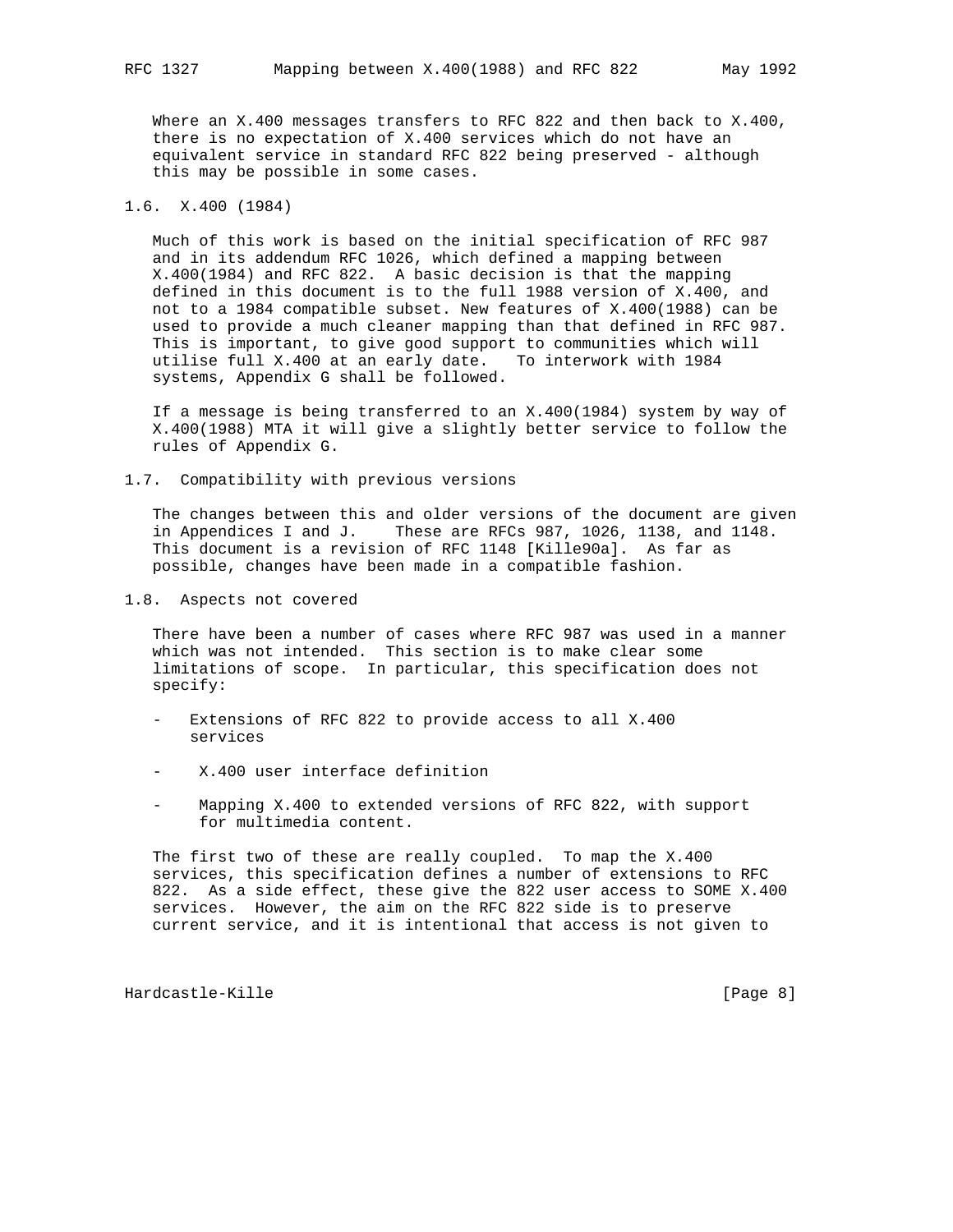all X.400 services. Thus, it will be a poor choice for X.400 implementors to use RFC 987(88) as an interface - there are too many aspects of X.400 which cannot be accessed through it. If a text interface is desired, a specification targeted at X.400, without RFC 822 restrictions, would be more appropriate. Some optional and limited extensions in this area have proved useful, and are defined in Appendix H.

# 1.9. Subsetting

 This proposal specifies a mapping which is appropriate to preserve services in existing RFC 822 communities. Implementations and specifications which subset this specification are strongly discouraged.

# 1.10. Document Structure

This document has five chapters:

- 1. Overview this chapter.
- 2. Service Elements This describes the (end user) services mapped by a gateway.
- 3. Basic mappings This describes some basic notation used in Chapters 3-5, the mappings between character sets, and some fundamental protocol elements.
- 4. Addressing This considers the mapping between X.400 O/R names and RFC 822 addresses, which is a fundamental gateway component.
- 5. Detailed Mappings This describes the details of all other mappings.

There are also eleven appendices.

#### WARNING:

 THE REMAINDER OF THIS SPECIFICATION IS TECHNICALLY DETAILED. IT WILL NOT MAKE SENSE, EXCEPT IN THE CONTEXT OF RFC 822 AND X.400 (1988). DO NOT ATTEMPT TO READ THIS DOCUMENT UNLESS YOU ARE FAMILIAR WITH THESE SPECIFICATIONS.

1.11. Acknowledgements

 The work in this specification was substantially based on RFC 987 and RFC 1148, which had input from many people, who are credited in the respective documents.

Hardcastle-Kille [Page 9]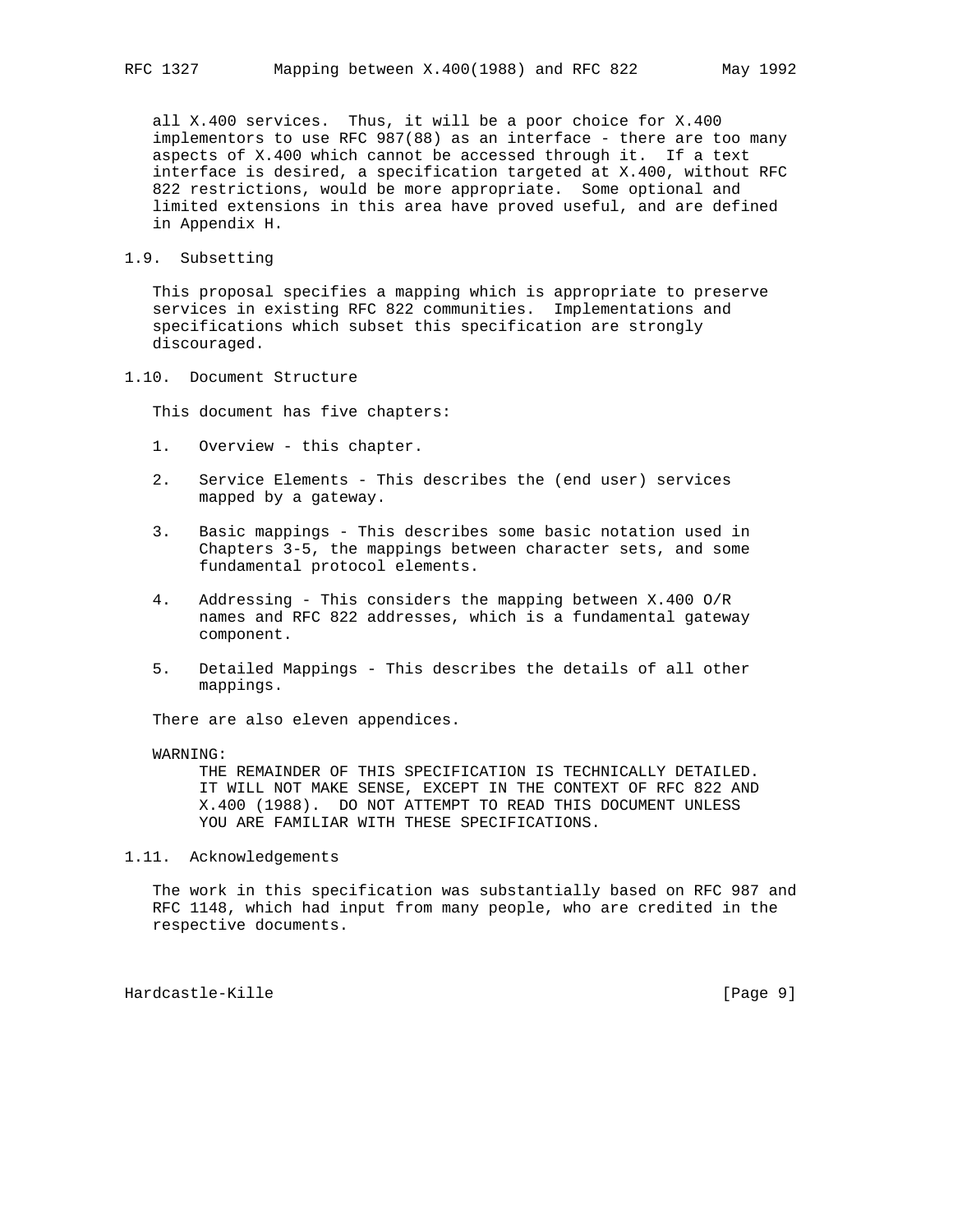A number of comments from people on RFC 1148 lead to this document. In particular, there were comments and suggestions from: Maurice Abraham (HP); Harald Alvestrand (Sintef); Peter Cowen (X-Tel); Jim Craigie (JNT); Ella Gardener (MITRE); Christian Huitema (Inria); Erik Huizer (SURFnet); Neil Jones DEC); Ignacio Martinez (IRIS); Julian Onions (X-Tel); Simon Poole (SWITCH); Clive Roberts (Data General); Pete Vanderbilt SUN); Alan Young (Concurrent).

Chapter 2 - Service Elements

 This chapter considers the services offered across a gateway built according to this specification. It gives a view of the functionality provided by such a gateway for communication with users in the opposite domain. This chapter considers service mappings in the context of SINGLE transfers only, and not repeated mappings through multiple gateways.

2.1. The Notion of Service Across a Gateway

 RFC 822 and X.400 provide a number of services to the end user. This chapter describes the extent to which each service can be supported across an X.400 <-> RFC 822 gateway. The cases considered are single transfers across such a gateway, although the problems of multiple crossings are noted where appropriate.

2.1.1. Origination of Messages

 When a user originates a message, a number of services are available. Some of these imply actions (e.g., delivery to a recipient), and some are insertion of known data (e.g., specification of a subject field). This chapter describes, for each offered service, to what extent it is supported for a recipient accessed through a gateway. There are three levels of support:

Supported

 The corresponding protocol elements map well, and so the service can be fully provided.

 Not Supported The service cannot be provided, as there is a complete mismatch.

 Partial Support The service can be partially fulfilled.

 In the first two cases, the service is simply marked as Supported" or "Not Supported". Some explanation may be given if there are additional implications, or the (non) support is not intuitive. For

Hardcastle-Kille [Page 10]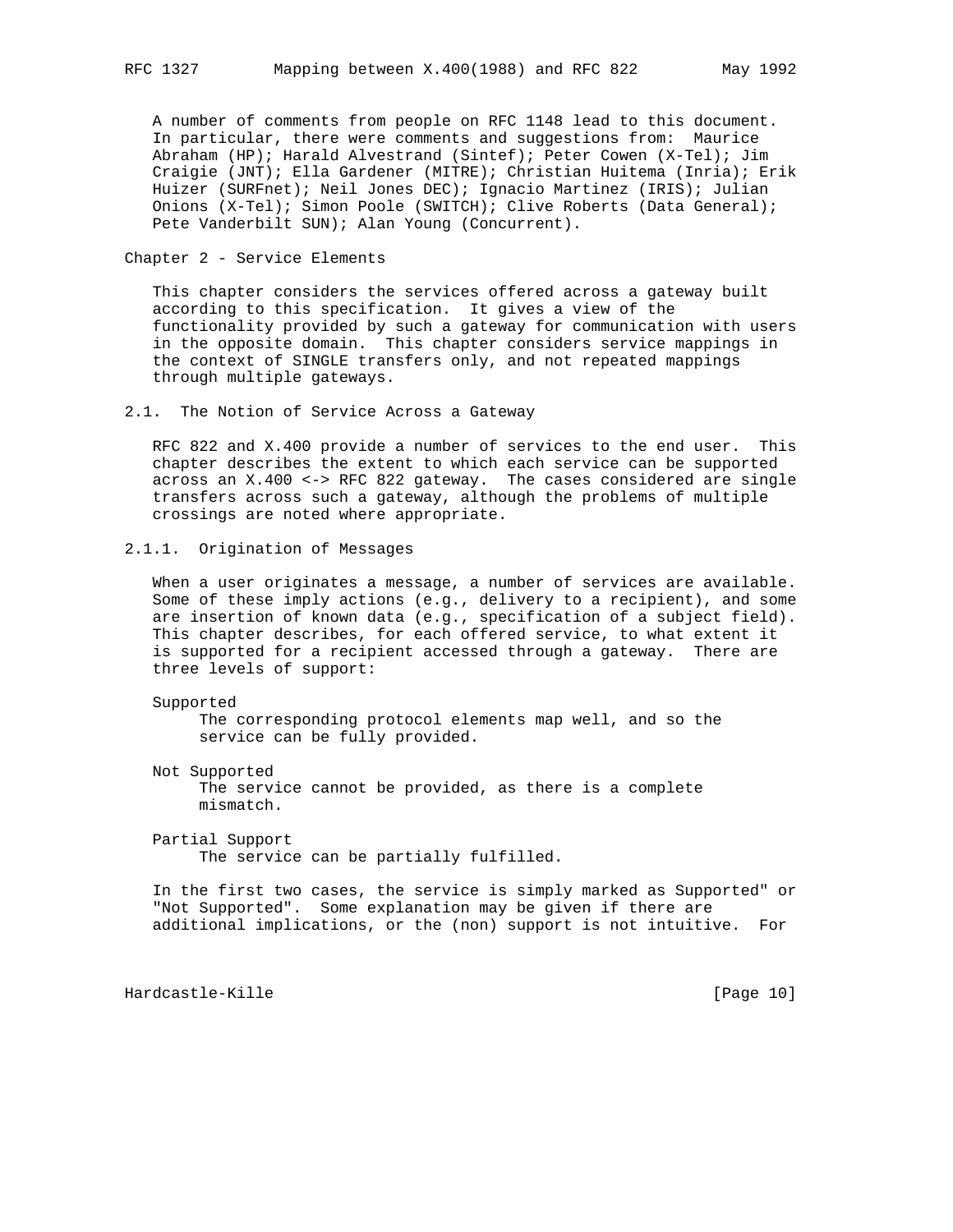partial support, the level of partial support is summarised. Where partial support is good, this will be described by a phrase such as "Supported by use of.....". A common case of this is where the service is mapped onto a non- standard service on the other side of the gateway, and this would have lead to support if it had been a standard service. In many cases, this is equivalent to support. For partial support, an indication of the mechanism is given, in order to give a feel for the level of support provided. Note that this is not a replacement for Chapter 5, where the mapping is fully specified.

If a service is described as supported, this implies:

- Semantic correspondence.
- No (significant) loss of information.
- Any actions required by the service element.

 An example of a service gaining full support: If an RFC 822 originator specifies a Subject: field, this is considered to be supported, as an X.400 recipient will get a subject indication.

 In many cases, the required action will simply be to make the information available to the end user. In other cases, actions may imply generating a delivery report.

 All RFC 822 services are supported or partially supported for origination. The implications of non-supported X.400 services is described under X.400.

# 2.1.2. Reception of Messages

 For reception, the list of service elements required to support this mapping is specified. This is really an indication of what a recipient might expect to see in a message which has been remotely originated.

2.2. RFC 822

 RFC 822 does not explicitly define service elements, as distinct from protocol elements. However, all of the RFC 822 header fields, with the exception of trace, can be regarded as corresponding to implicit RFC 822 service elements.

#### 2.2.1. Origination in RFC 822

 A mechanism of mapping, used in several cases, is to map the RFC 822 header into a heading extension in the IPM (InterPersonal Message).

Hardcastle-Kille [Page 11]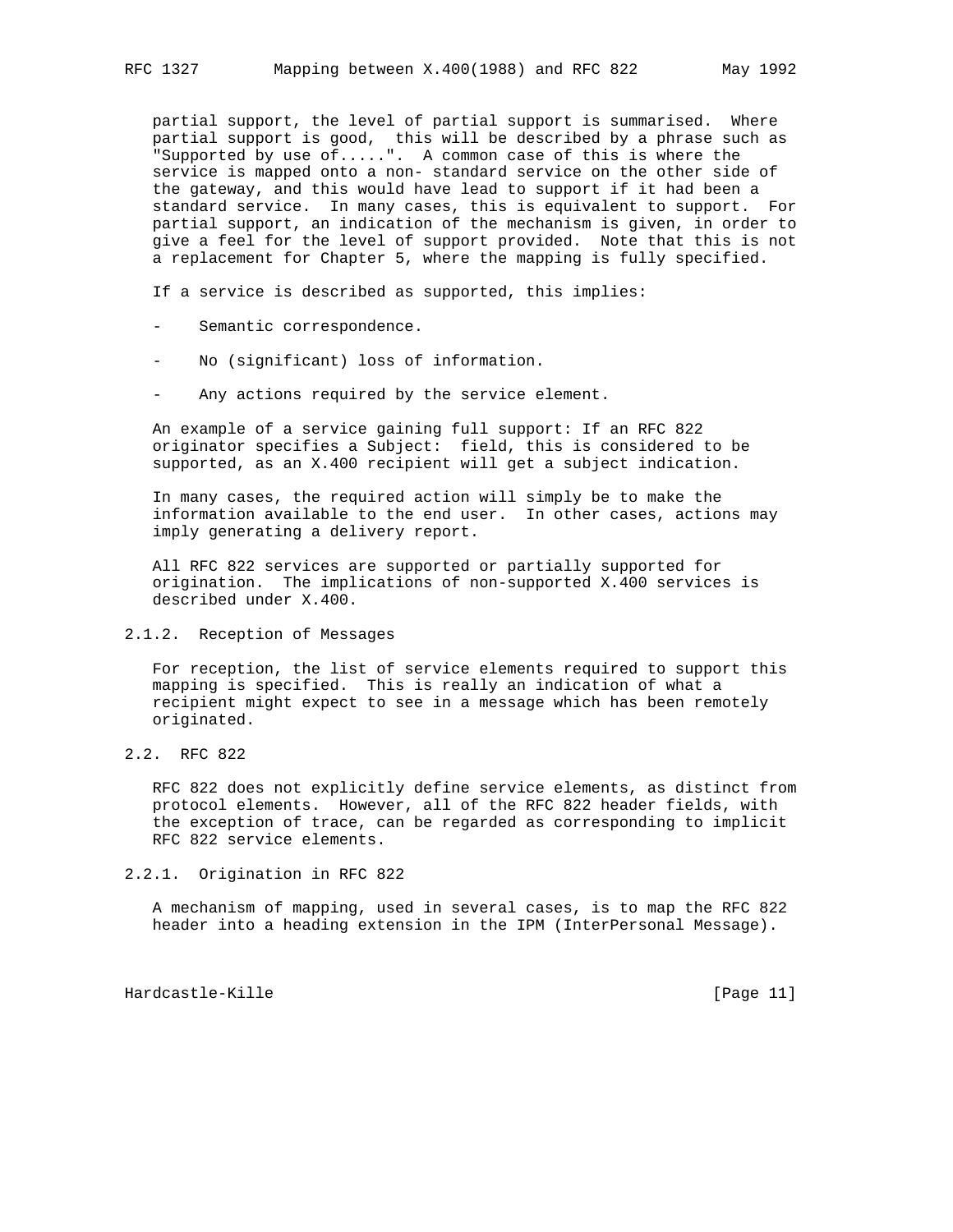This can be regarded as partial support, as it makes the information available to any X.400 implementations which are interested in these services. Communities which require significant RFC 822 interworking are recommended to require that their X.400 User Agents are able to display these heading extensions. Support for the various service elements (headers) is now listed.

#### Date:

Supported.

#### From:

 Supported. For messages where there is also a sender field, the mapping is to "Authorising Users Indication", which has subtly different semantics to the general RFC 822 usage of From:.

## Sender:

Supported.

#### Reply-To:

Supported.

To: Supported.

```
 Cc: Supported.
```

```
 Bcc: Supported.
```
Message-Id:

Supported.

#### In-Reply-To:

```
 Supported, for a single reference. Where multiple
 references are given, partial support is given by mapping to
 "Cross Referencing Indication". This gives similar
 semantics.
```
# References:

Supported.

## Keywords:

Supported by use of a heading extension.

#### Subject:

Supported.

#### Comments:

Supported by use of an extra body part.

Hardcastle-Kille [Page 12]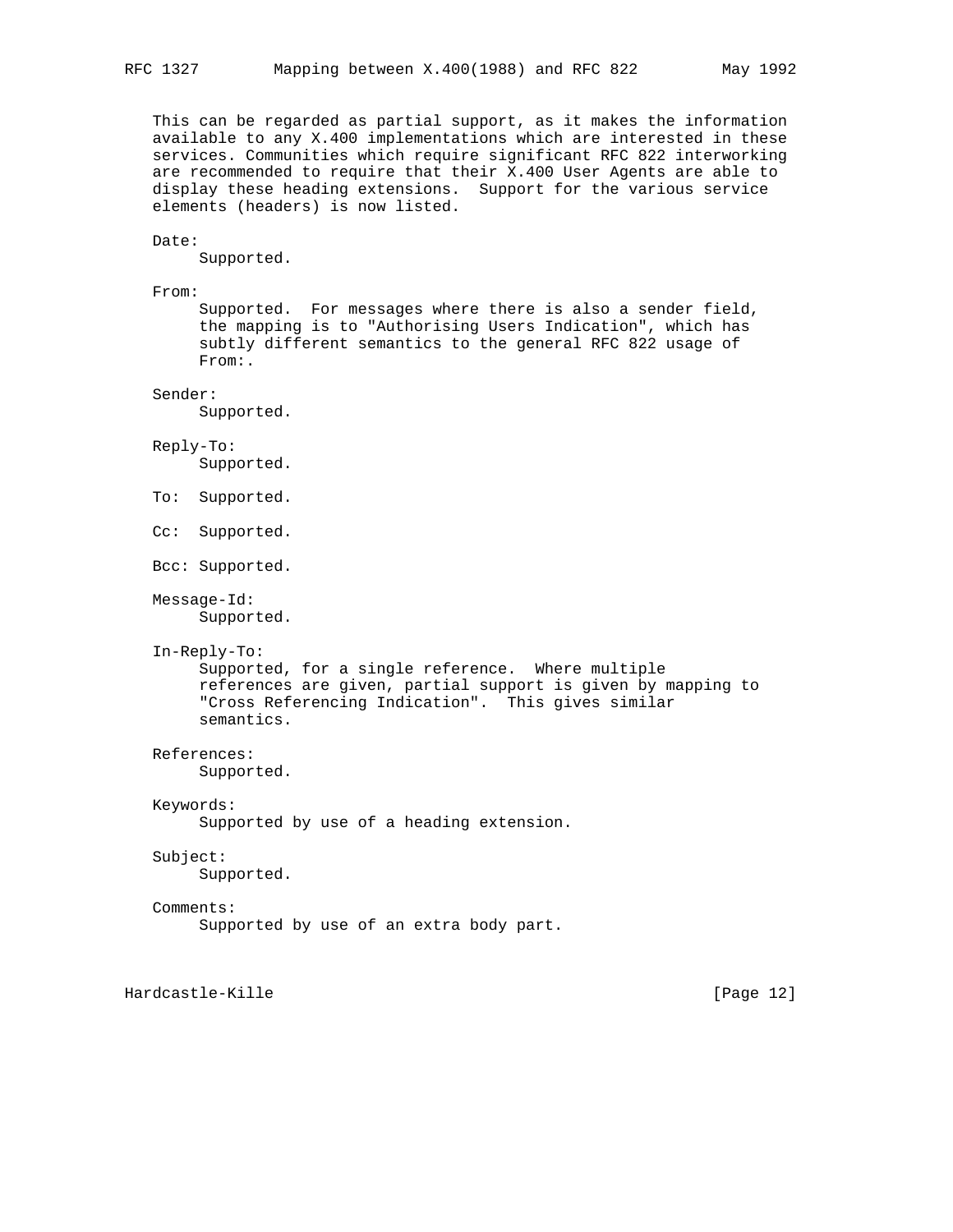Encrypted: Supported by use of a heading extension. Resent-\* Supported by use of a heading extension. Note that addresses in these fields are mapped onto text, and so are not accessible to the X.400 user as addresses. In principle, fuller support would be possible by mapping onto a forwarded IP Message, but this is not suggested. Other Fields In particular X-\* fields, and "illegal" fields in common usage (e.g., "Fruit-of-the-day:") are supported by use of heading extensions. 2.2.2. Reception by RFC 822 This considers reception by an RFC 822 User Agent of a message originated in an X.400 system and transferred across a gateway. The following standard services (headers) may be present in such a message: Date: From: Sender: Reply-To: To: Cc: Bcc: Message-Id: In-Reply-To: References: Subject: The following non-standard services (headers) may be present. These are defined in more detail in Chapter 5 (5.3.4, 5.3.6, 5.3.7):

Hardcastle-Kille [Page 13]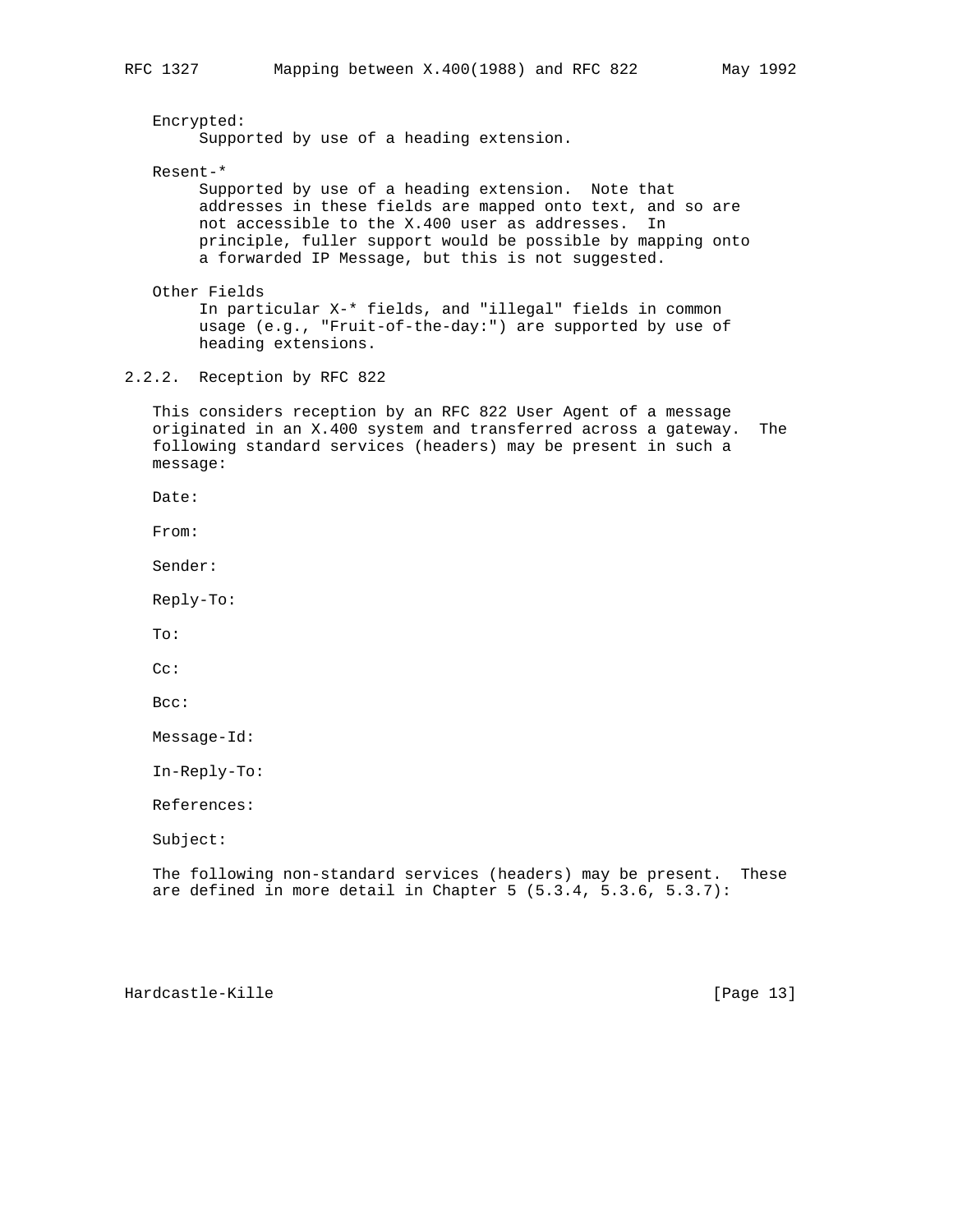Autoforwarded:

Content-Identifier:

Conversion:

Conversion-With-Loss:

Delivery-Date:

Discarded-X400-IPMS-Extensions:

Discarded-X400-MTS-Extensions:

DL-Expansion-History:

Deferred-Delivery:

Expiry-Date:

Importance:

Incomplete-Copy:

Language:

Latest-Delivery-Time:

Message-Type:

Obsoletes:

Original-Encoded-Information-Types:

Originator-Return-Address:

Priority:

Reply-By:

Requested-Delivery-Method:

Sensitivity:

X400-Content-Type:

X400-MTS-Identifier:

Hardcastle-Kille [Page 14]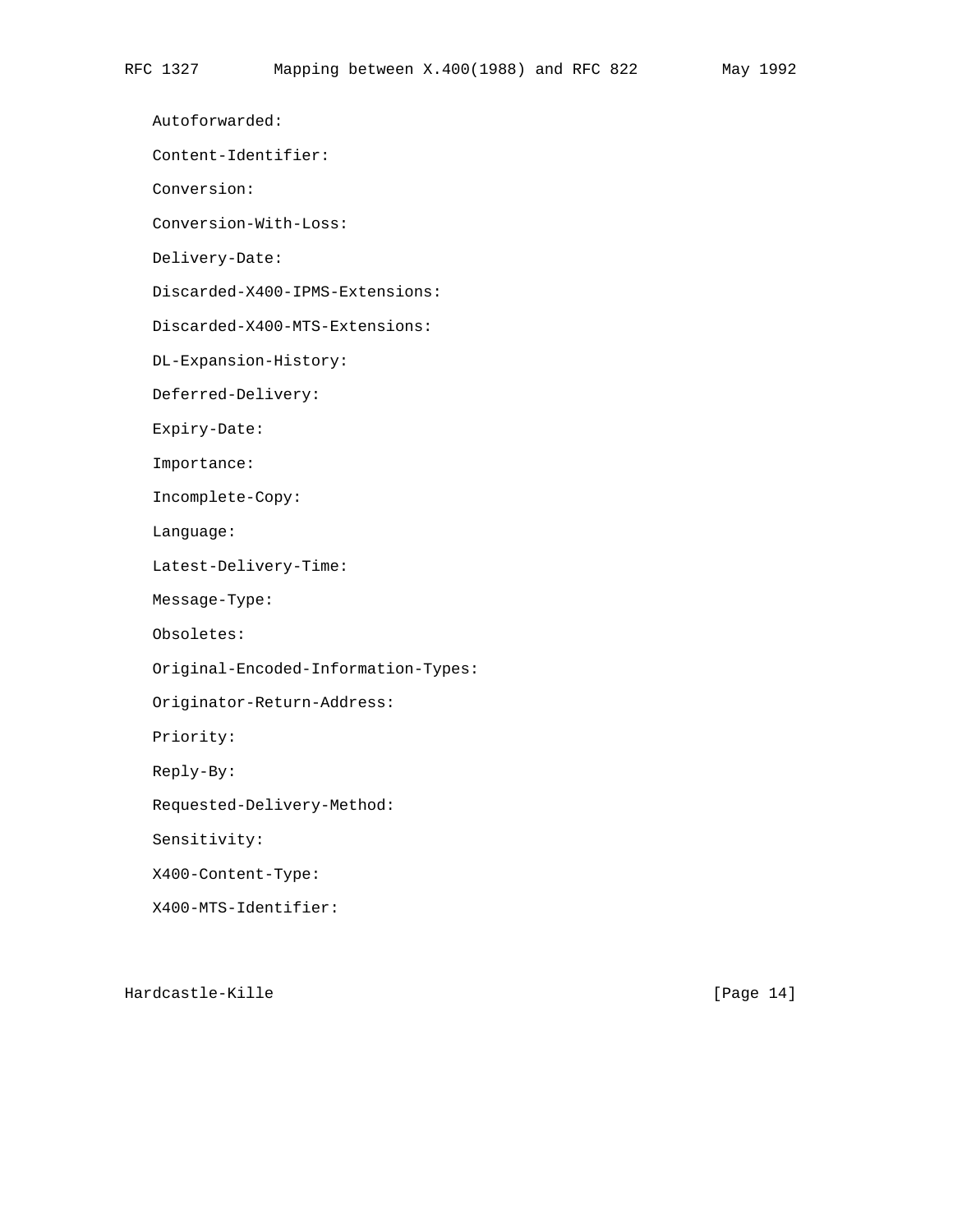X400-Originator:

X400-Received:

X400-Recipients:

2.3. X.400

2.3.1. Origination in X.400

 When mapping services from X.400 to RFC 822 which are not supported by RFC 822, new RFC 822 headers are defined. It is intended that these fields will be registered, and that co- operating RFC 822 systems may use them. Where these new fields are used, and no system action is implied, the service can be regarded as being partially supported. Chapter 5 describes how to map X.400 services onto these new headers. Other elements are provided, in part, by the gateway as they cannot be provided by RFC 822.

 Some service elements are marked N/A (not applicable). There are five cases, which are marked with different comments:

N/A (local)

 These elements are only applicable to User Agent / Message Transfer Agent interaction and so they cannot apply to RFC 822 recipients.

N/A (PDAU)

 These service elements are only applicable where the recipient is reached by use of a Physical Delivery Access Unit (PDAU), and so do not need to be mapped by the gateway.

- N/A (reception) These services are only applicable for reception.
- N/A (prior)

 If requested, this service must be performed prior to the gateway.

 $N/A$  (MS)

 These services are only applicable to Message Store (i.e., a local service).

 Finally, some service elements are not supported. In particular, the new security services are not mapped onto RFC 822. Unless otherwise indicated, the behaviour of service elements marked as not supported will depend on the criticality marking supplied by the user. If the element is marked as critical for transfer or delivery, a non-

Hardcastle-Kille [Page 15]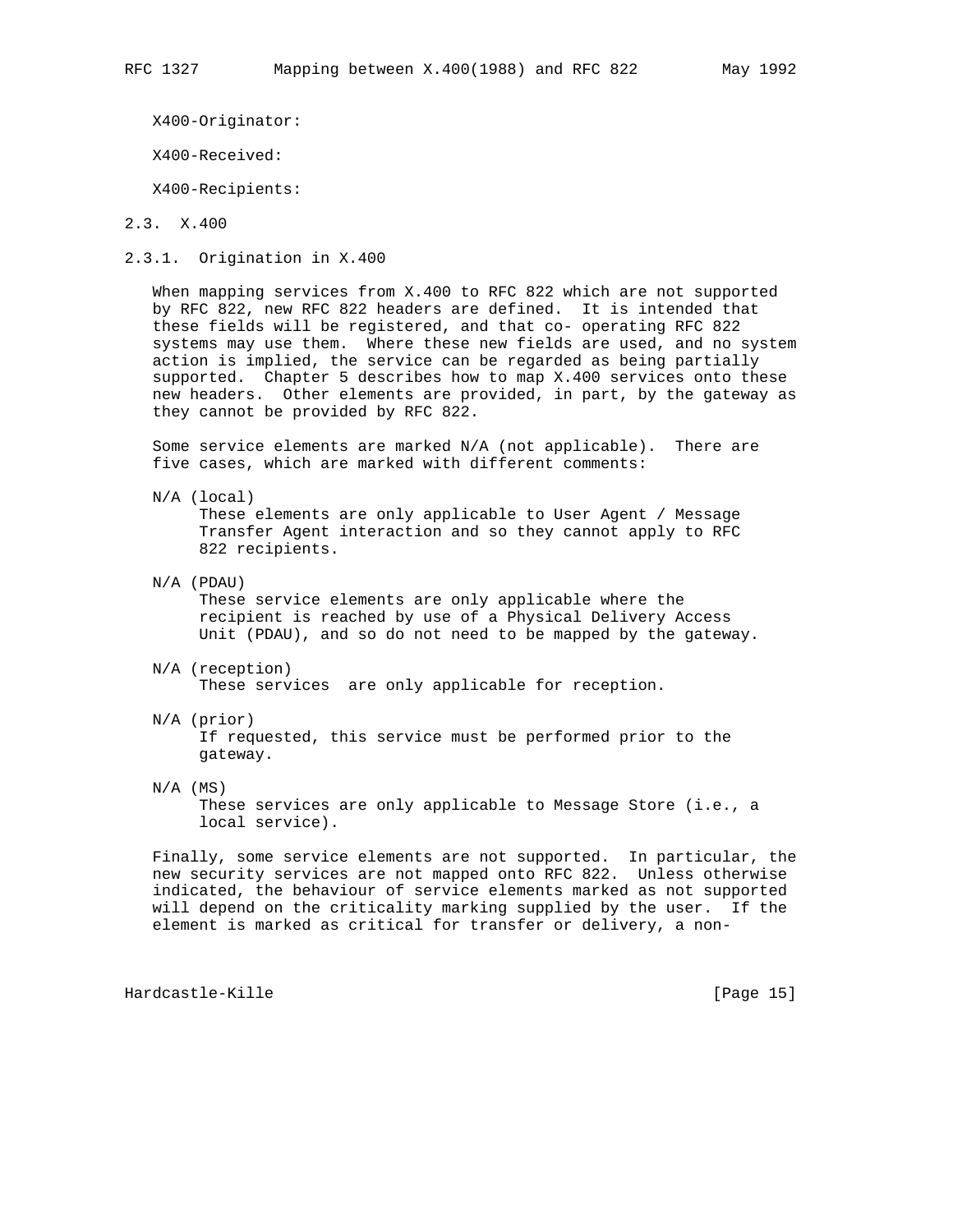delivery notification will be generated. Otherwise, the service request will be ignored. 2.3.1.1. Basic Interpersonal Messaging Service These are the mandatory IPM services as listed in Section 19.8 of X.400 / ISO/IEC 10021-1, listed here in the order given. Section 19.8 has cross references to short definitions of each service. Access management N/A (local). Content Type Indication Supported by a new RFC 822 header (Content-Type:). Converted Indication Supported by a new RFC 822 header (X400-Received:). Delivery Time Stamp Indication N/A (reception). IP Message Identification Supported. Message Identification Supported, by use of a new RFC 822 header (X400-MTS-Identifier). This new header is required, as X.400 has two message-ids whereas RFC 822 has only one (see previous service). Non-delivery Notification Not supported, although in general an RFC 822 system will return error reports by use of IP messages. In other service elements, this pragmatic result can be treated as effective support of this service element. Original Encoded Information Types Indication Supported as a new RFC 822 header (Original-Encoded-Information-Types:). Submission Time Stamp Indication Supported. Typed Body Some types supported. IA5 is fully supported. ForwardedIPMessage is supported, with some loss of information. Other types get some measure of support, dependent on X.400 facilities for conversion to IA5. This Hardcastle-Kille [Page 16] [Page 16]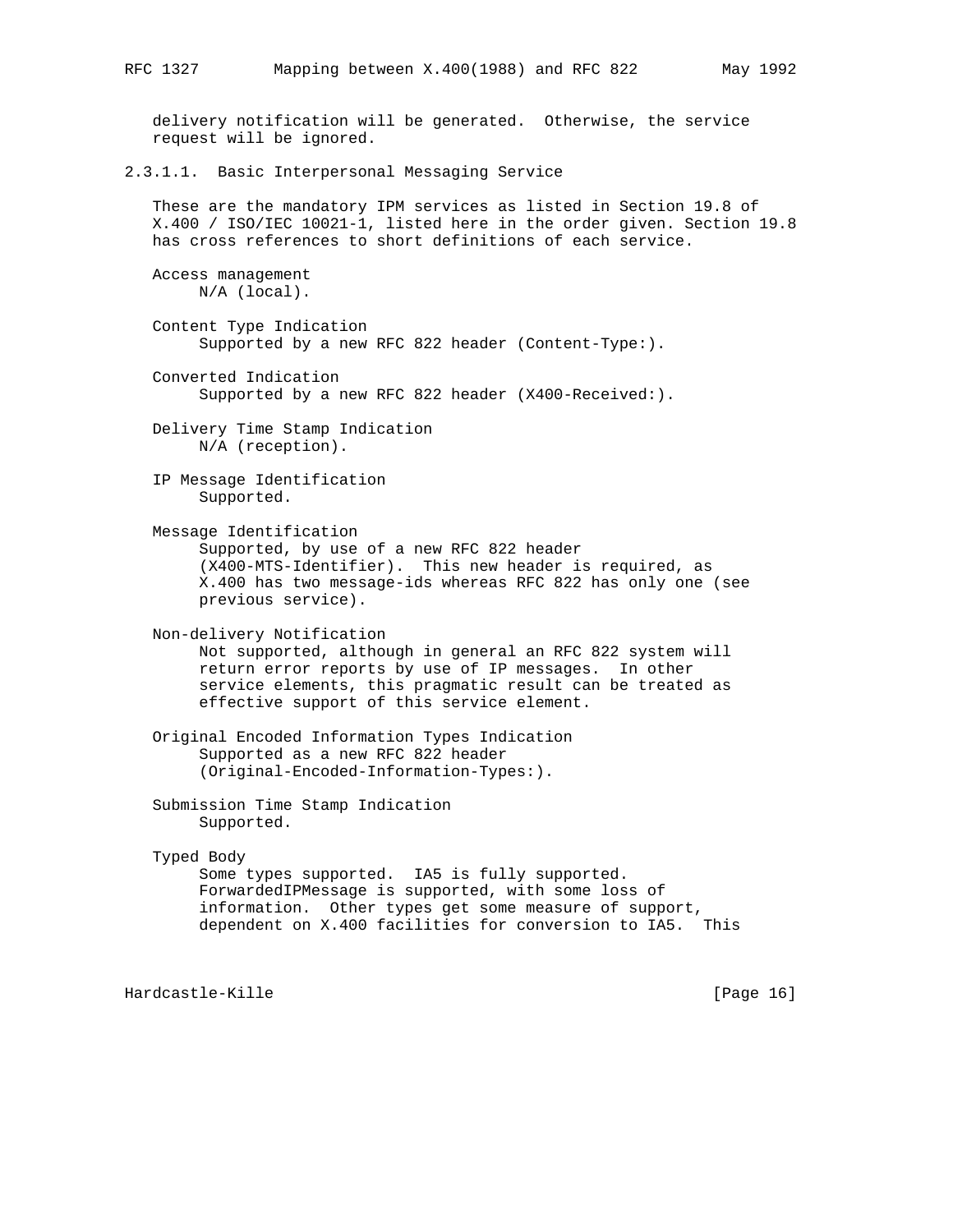will only be done where content conversion is not prohibited.

 User Capabilities Registration N/A (local).

2.3.1.2. IPM Service Optional User Facilities

 This section describes support for the optional (user selectable) IPM services as listed in Section 19.9 of X.400 / ISO/IEC 10021- 1, listed here in the order given. Section 19.9 has cross references to short definitions of each service.

 Additional Physical Rendition N/A (PDAU).

Alternate Recipient Allowed

 Not supported. There is no RFC 822 service equivalent to prohibition of alternate recipient assignment (e.g., an RFC 822 system may freely send an undeliverable message to a local postmaster). Thus, the gateway cannot prevent assignment of alternative recipients on the RFC 822 side. This service really means giving the user control as to whether or not an alternate recipient is allowed. This specification requires transfer of messages to RFC 822 irrespective of this service request, and so this service is not supported.

 Authorising User's Indication Supported.

 Auto-forwarded Indication Supported as new RFC 822 header (Auto-Forwarded:).

 Basic Physical Rendition N/A (PDAU).

 Blind Copy Recipient Indication Supported.

 Body Part Encryption Indication Supported by use of a new RFC 822 header (Original-Encoded-Information-Types:), although in most cases it will not be possible to map the body part in question.

 Content Confidentiality Not supported.

Hardcastle-Kille [Page 17]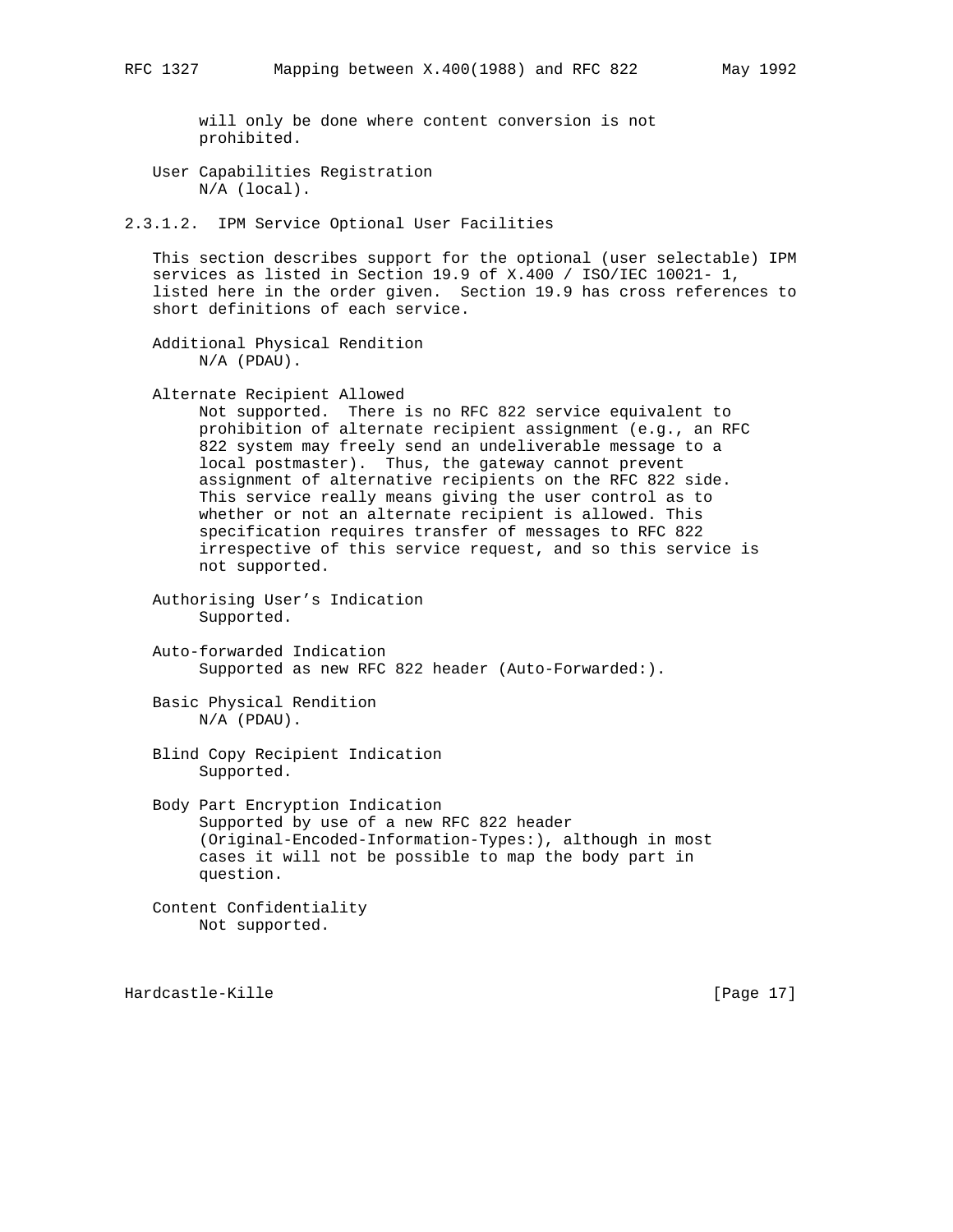Content Integrity Not supported. Conversion Prohibition Supported. In this case, only messages with IA5 body parts, other body parts which contain only IA5, and Forwarded IP Messages (subject recursively to the same restrictions), will be mapped. Conversion Prohibition in Case of Loss of Information Supported. Counter Collection N/A (PDAU). Counter Collection with Advice N/A (PDAU). Cross Referencing Indication Supported. Deferred Delivery N/A (prior). This service should always be provided by the MTS prior to the gateway. A new RFC 822 header Deferred-Delivery:) is provided to transfer information on this service to the recipient. Deferred Delivery Cancellation N/A (local). Delivery Notification Supported. This is performed at the gateway. Thus, a notification is sent by the gateway to the originator. If the 822-MTS protocol is JNT Mail, a notification may also be sent by the recipient UA. Delivery via Bureaufax Service N/A (PDAU). Designation of Recipient by Directory Name N/A (local). Disclosure of Other Recipients Supported by use of a new RFC 822 header (X400-Recipients:). This is descriptive information for the RFC 822 recipient, and is not reverse mappable.

Hardcastle-Kille [Page 18]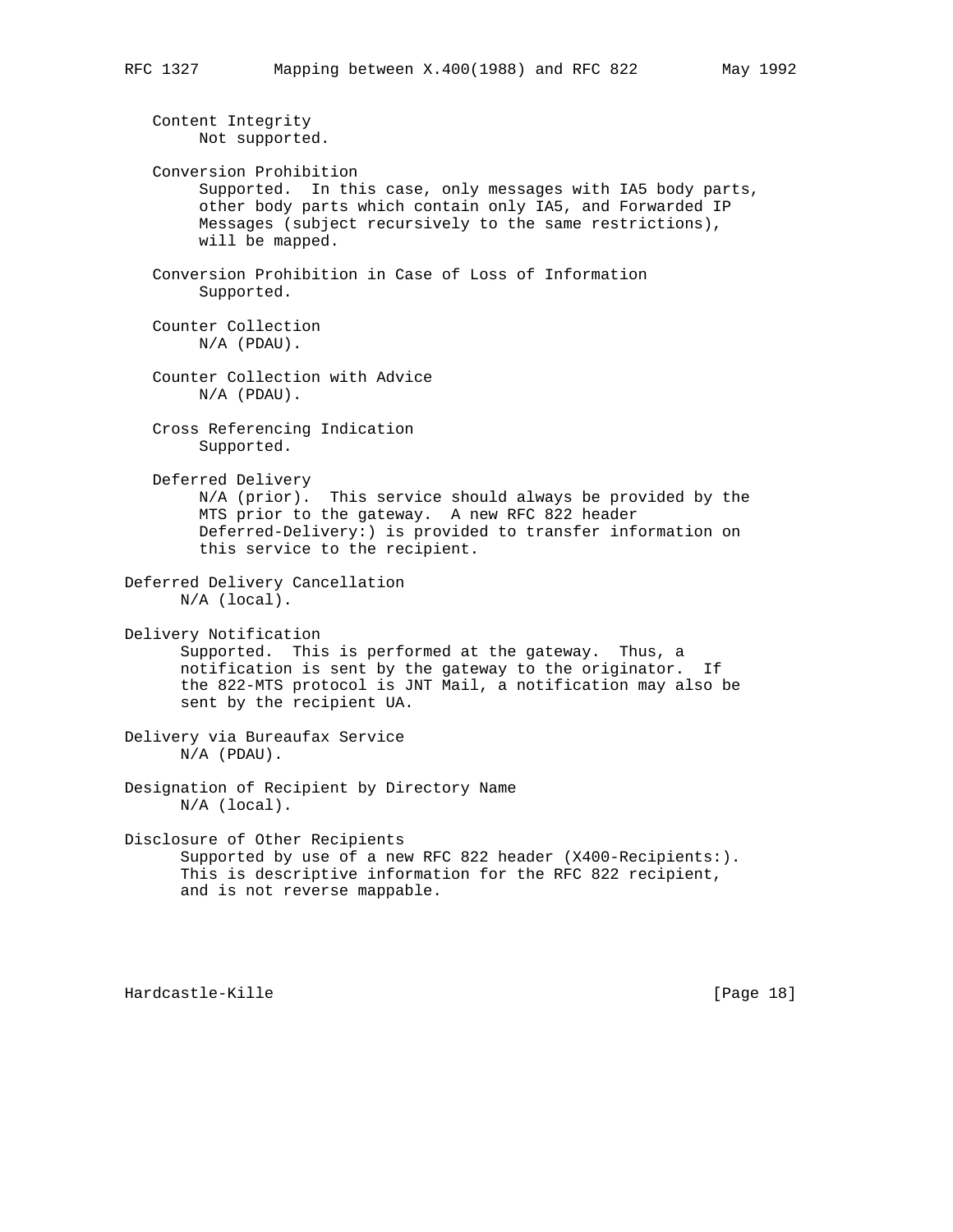DL Expansion History Indication Supported by use of a new RFC 822 header DL-Expansion-History:). DL Expansion Prohibited Distribution List means MTS supported distribution list, in the manner of X.400. This service does not exist in the RFC 822 world. RFC 822 distribution lists should be regarded as an informal redistribution mechanism, beyond the scope of this control. Messages will be sent to RFC 822, irrespective of whether this service is requested. Theoretically therefore, this service is supported, although in practice it may appear that it is not supported. Express Mail Service N/A (PDAU). Expiry Date Indication Supported as new RFC 822 header (Expiry-Date:). In general, no automatic action can be expected. Explicit Conversion N/A (prior). Forwarded IP Message Indication Supported, with some loss of information. The message is forwarded in an RFC 822 body, and so can only be interpreted visually. Grade of Delivery Selection N/A (PDAU) Importance Indication Supported as new RFC 822 header (Importance:). Incomplete Copy Indication Supported as new RFC 822 header (Incomplete-Copy:).

Language Indication Supported as new RFC 822 header (Language:).

Latest Delivery Designation Not supported. A new RFC 822 header (Latest-Delivery-Time:) is provided, which may be used by the recipient.

Message Flow Confidentiality Not supported.

Hardcastle-Kille [Page 19]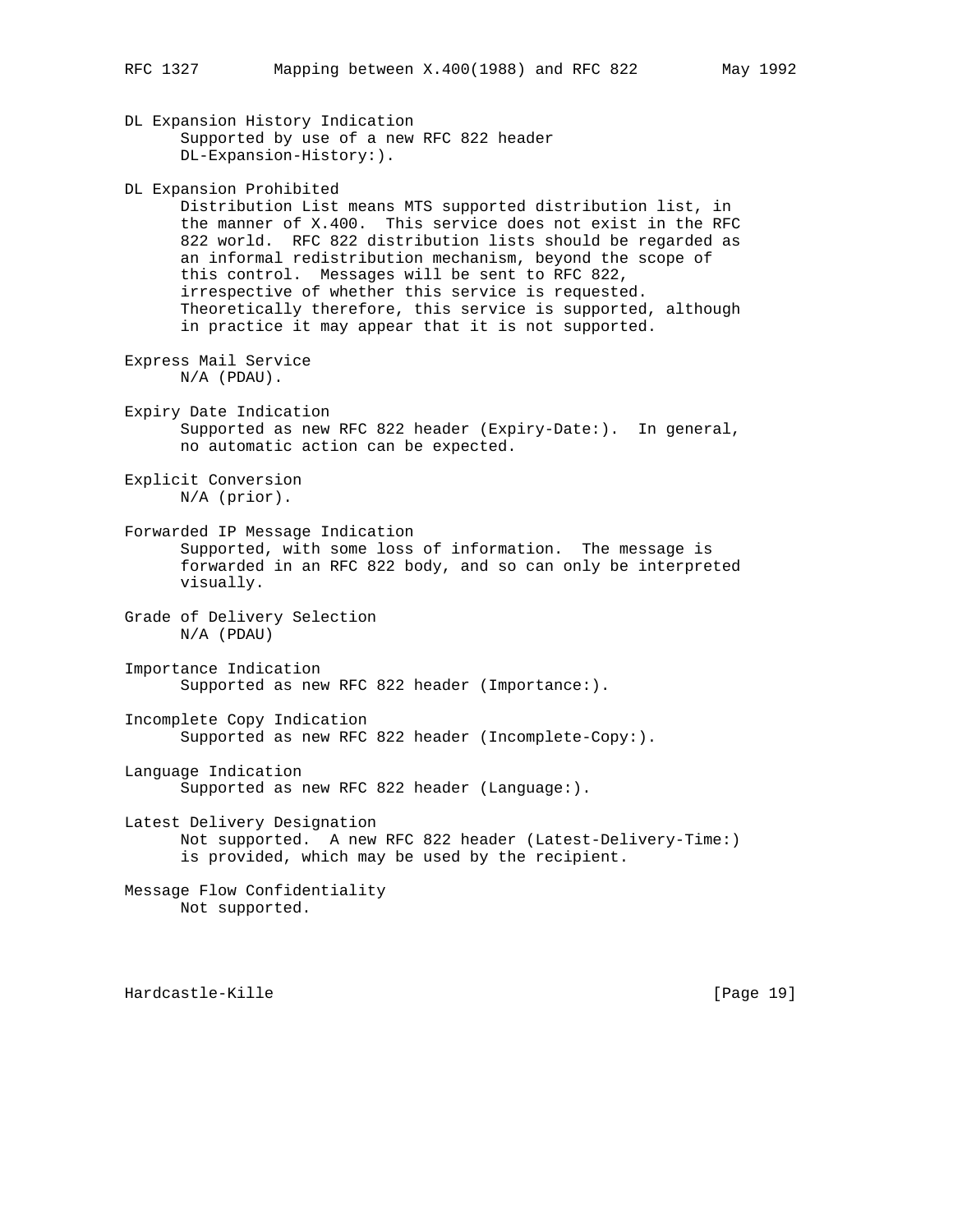Message Origin Authentication N/A (reception). Message Security Labelling Not supported. Message Sequence Integrity Not supported. Multi-Destination Delivery Supported. Multi-part Body Supported, with some loss of information, in that the structuring cannot be formalised in RFC 822. Non Receipt Notification Request Not supported. Non Repudiation of Delivery Not supported. Non Repudiation of Origin N/A (reception). Non Repudiation of Submission N/A (local). Obsoleting Indication Supported as new RFC 822 header (Obsoletes:). Ordinary Mail N/A (PDAU). Originator Indication Supported. Originator Requested Alternate Recipient Not supported, but is placed as comment next to address X400-Recipients:). Physical Delivery Notification by MHS N/A (PDAU). Physical Delivery Notification by PDS N/A (PDAU).

Hardcastle-Kille [Page 20]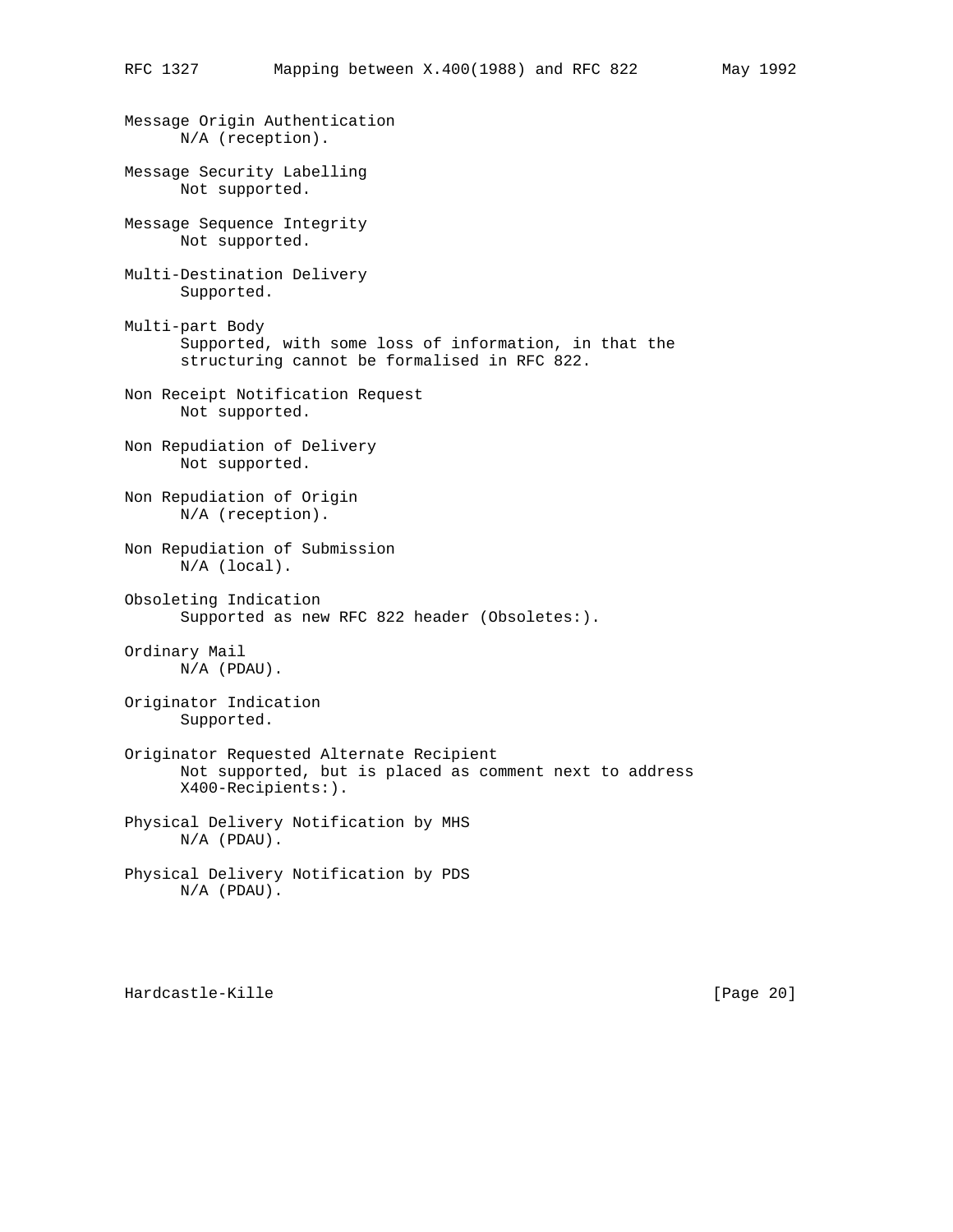Physical Forwarding Allowed Supported by use of a comment in a new RFC 822 header X400-Recipients:), associated with the recipient in question. Physical Forwarding Prohibited Supported by use of a comment in a new RFC 822 header X400-Recipients:), associated with the recipient in question. Prevention of Non-delivery notification Supported, as delivery notifications cannot be generated by RFC 822. In practice, errors will be returned as IP Messages, and so this service may appear not to be supported see Non-delivery Notification). Primary and Copy Recipients Indication Supported Probe Supported at the gateway (i.e., the gateway services the probe). Probe Origin Authentication N/A (reception). Proof of Delivery Not supported. Proof of Submission N/A (local). Receipt Notification Request Indication Not supported. Redirection Allowed by Originator Redirection means MTS supported redirection, in the manner of X.400. This service does not exist in the RFC 822 world. RFC 822 redirection (e.g., aliasing) should be regarded as an informal redirection mechanism, beyond the scope of this control. Messages will be sent to RFC 822, irrespective of whether this service is requested. Theoretically therefore, this service is supported, although in practice it may appear that it is not supported. Registered Mail N/A (PDAU).

Hardcastle-Kille [Page 21]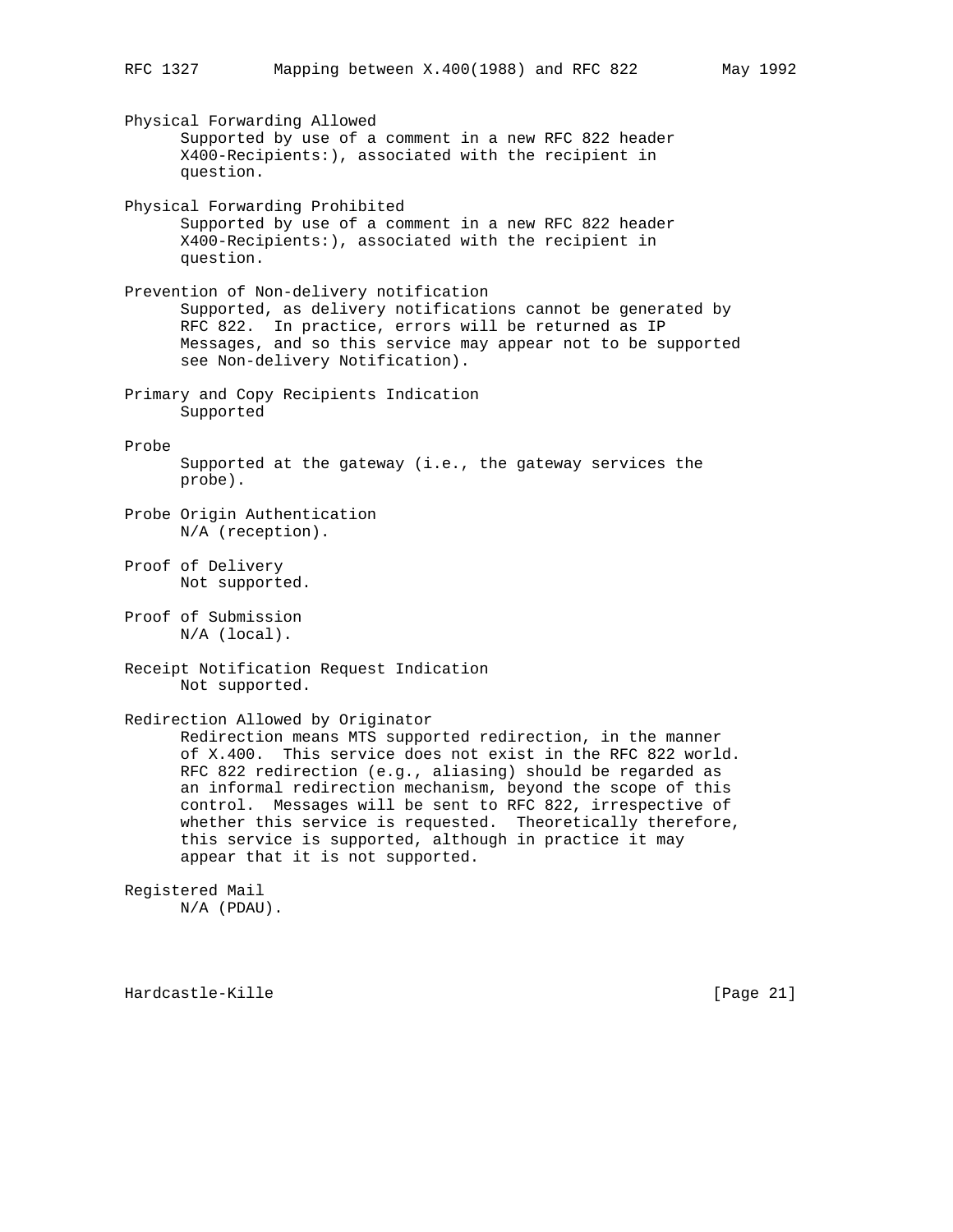Registered Mail to Addressee in Person N/A (PDAU). Reply Request Indication Supported as comment next to address. Replying IP Message Indication Supported. Report Origin Authentication N/A (reception). Request for Forwarding Address N/A (PDAU). Requested Delivery Method N/A (local). The services required must be dealt with at submission time. Any such request is made available through the gateway by use of a comment associated with the recipient in question. Return of Content In principle, this is N/A, as non-delivery notifications are not supported. In practice, most RFC 822 systems will return part or all of the content along with the IP Message indicating an error (see Non-delivery Notification). Sensitivity Indication Supported as new RFC 822 header (Sensitivity:). Special Delivery N/A (PDAU). Stored Message Deletion  $N/A$   $(MS)$ . Stored Message Fetching  $N/A$   $(MS)$ . Stored Message Listing  $N/A$  (MS). Stored Message Summary  $N/A$   $(MS)$ . Subject Indication Supported.

Hardcastle-Kille [Page 22]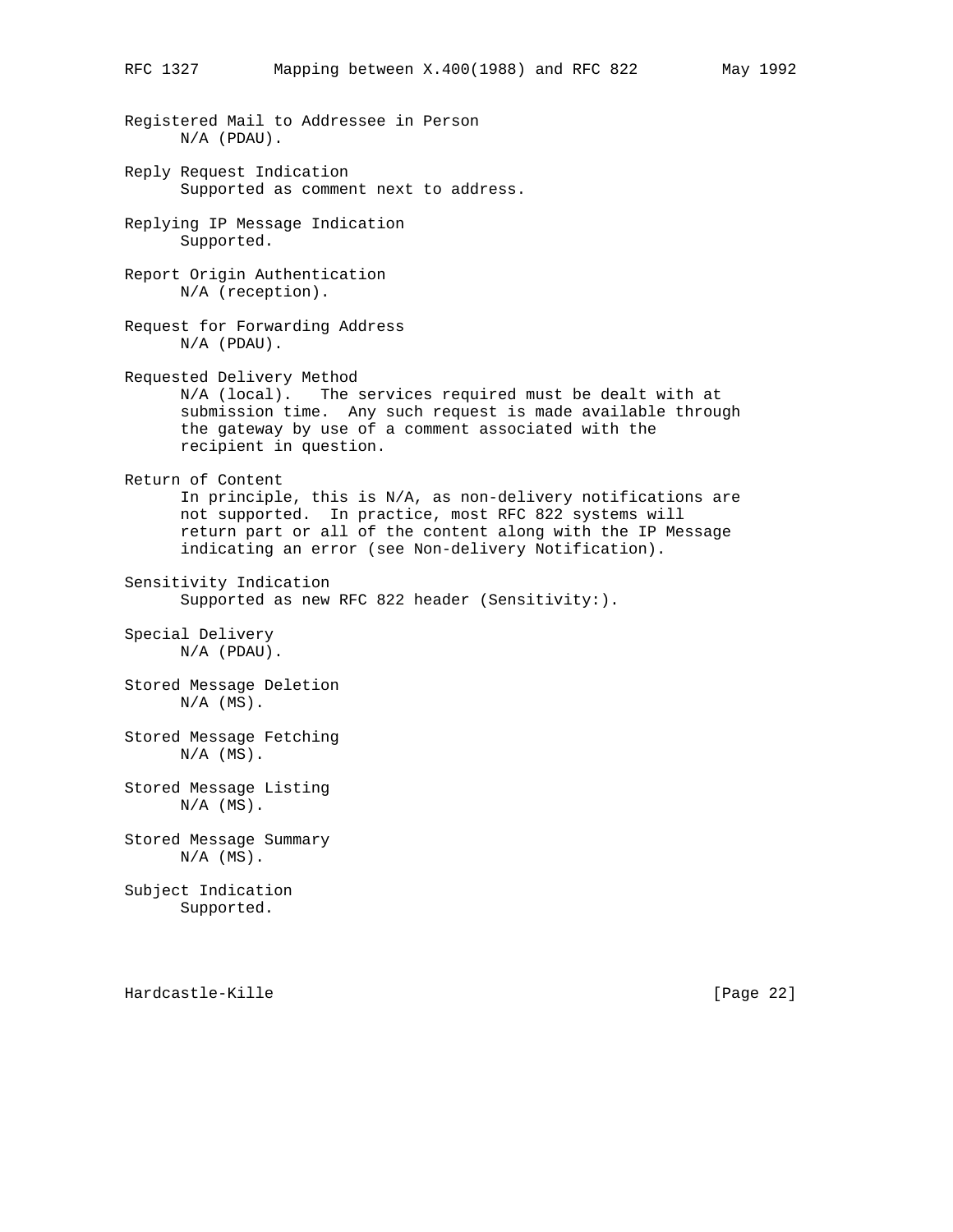Undeliverable Mail with Return of Physical Message N/A (PDAU).

Use of Distribution List In principle this applies only to X.400 supported distribution lists (see DL Expansion Prohibited). Theoretically, this service is N/A (prior). In practice, because of informal RFC 822 lists, this service can be regarded as supported.

2.3.2. Reception by X.400

2.3.2.1. Standard Mandatory Services

 The following standard IPM mandatory user facilities are required for reception of RFC 822 originated mail by an X.400 UA.

Content Type Indication

Delivery Time Stamp Indication

IP Message Identification

Message Identification

Non-delivery Notification

Original Encoded Information Types Indication

Submission Time Stamp Indication

Typed Body

2.3.2.2. Standard Optional Services

 The following standard IPM optional user facilities are required for reception of RFC 822 originated mail by an X.400 UA.

Authorising User's Indication

Blind Copy Recipient Indication

Cross Referencing Indication

Originator Indication

Primary and Copy Recipients Indication

Hardcastle-Kille [Page 23]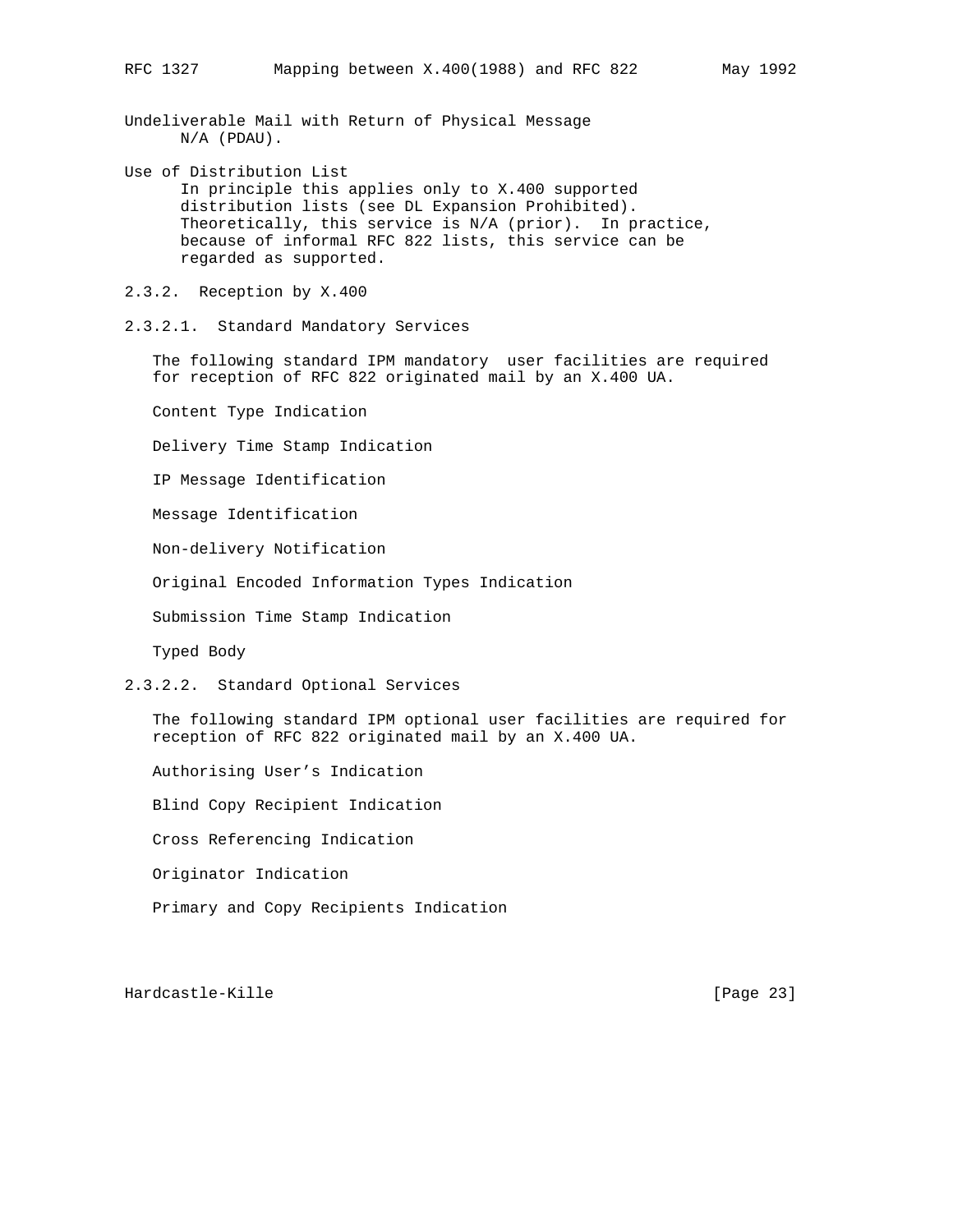Replying IP Message Indication

Subject Indication

2.3.2.3. New Services

 A new service "RFC 822 Header Field" is defined using the extension facilities. This allows for any RFC 822 header field to be represented. It may be present in RFC 822 originated messages, which are received by an X.400 UA.

Chapter 3 Basic Mappings

3.1. Notation

 The X.400 protocols are encoded in a structured manner according to ASN.1, whereas RFC 822 is text encoded. To define a detailed mapping, it is necessary to refer to detailed protocol elements in each format. A notation to achieve this is described in this section.

3.1.1. RFC 822

 Structured text is defined according to the Extended Backus Naur Form (EBNF) defined in Section 2 of RFC 822 [Crocker82a]. In the EBNF definitions used in this specification, the syntax rules given in Appendix D of RFC 822 are assumed. When these EBNF tokens are referred to outside an EBNF definition, they are identified by the string "822." appended to the beginning of the string (e.g., 822.addr-spec). Additional syntax rules, to be used throughout this specification, are defined in this chapter.

The EBNF is used in two ways.

- 1. To describe components of RFC 822 messages (or of 822-MTS components). In this case, the lexical analysis defined in Section 3 of RFC 822 shall be used. When these new EBNF tokens are referred to outside an EBNF definition, they are identified by the string "EBNF." appended to the beginning of the string (e.g., EBNF.importance).
- 2. To describe the structure of IA5 or ASCII information not in an RFC 822 message. In these cases, tokens will either be self delimiting, or be delimited by self delimiting tokens. Comments and LWSP are not used as delimiters, except for the following cases, where LWSP may be inserted according to RFC 822 rules.

Hardcastle-Kille [Page 24]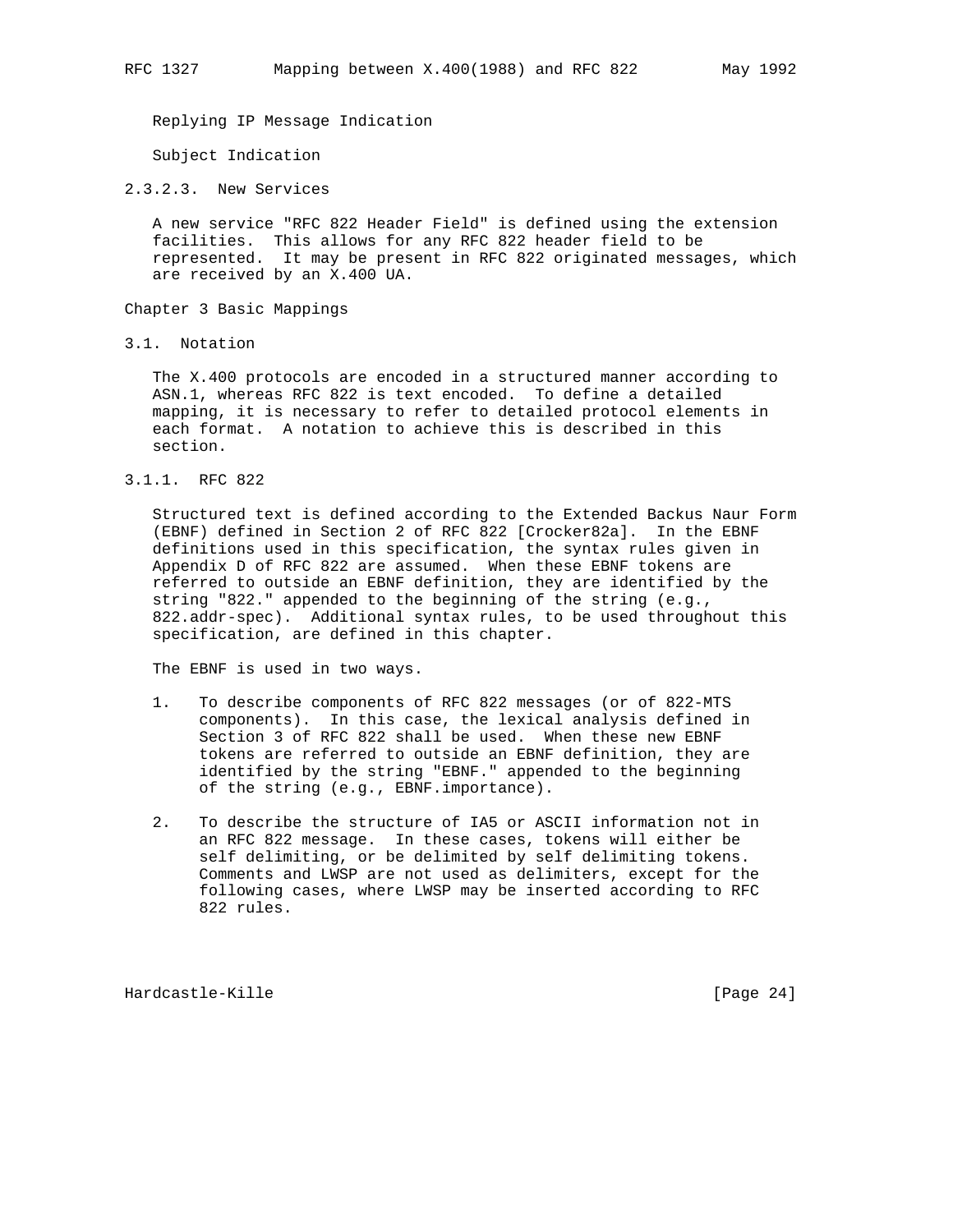- Around the ":" in all headers
- EBNF.labelled-integer
- EBNF.object-identifier
- EBNF.encoded-info

RFC 822 folding rules are applied to all headers.

3.1.2. ASN.1

An element is referred to with the following syntax, defined in EBNF:

| $=$ service "." definition $*($ "." definition $)$ |
|----------------------------------------------------|
| $=$ "TPMS" / "MTS" / "MTA"                         |
| = identifier / context                             |
| $=$ ALPHA $*$ < ALPHA or DIGIT or "-" >            |
| $= "[' 1*DiffIT "']"$                              |
|                                                    |

 The EBNF.service keys are shorthand for the following service specifications:

- IPMS IPMSInformationObjects defined in Annex E of X.420 / ISO 10021-7.
- MTS MTSAbstractService defined in Section 9 of X.411 / ISO 10021-4.
- MTA MTAAbstractService defined in Section 13 of X.411 / ISO 10021-4.

 The first EBNF.identifier identifies a type or value key in the context of the defined service specification. Subsequent EBNF.identifiers identify a value label or type in the context of the first identifier (SET or SEQUENCE). EBNF.context indicates a context tag, and is used where there is no label or type to uniquely identify a component. The special EBNF.identifier keyword "value" is used to denote an element of a sequence.

 For example, IPMS.Heading.subject defines the subject element of the IPMS heading. The same syntax is also used to refer to element values. For example,

 MTS.EncodedInformationTypes.[0].g3Fax refers to a value of MTS.EncodedInformationTypes.[0] .

Hardcastle-Kille [Page 25]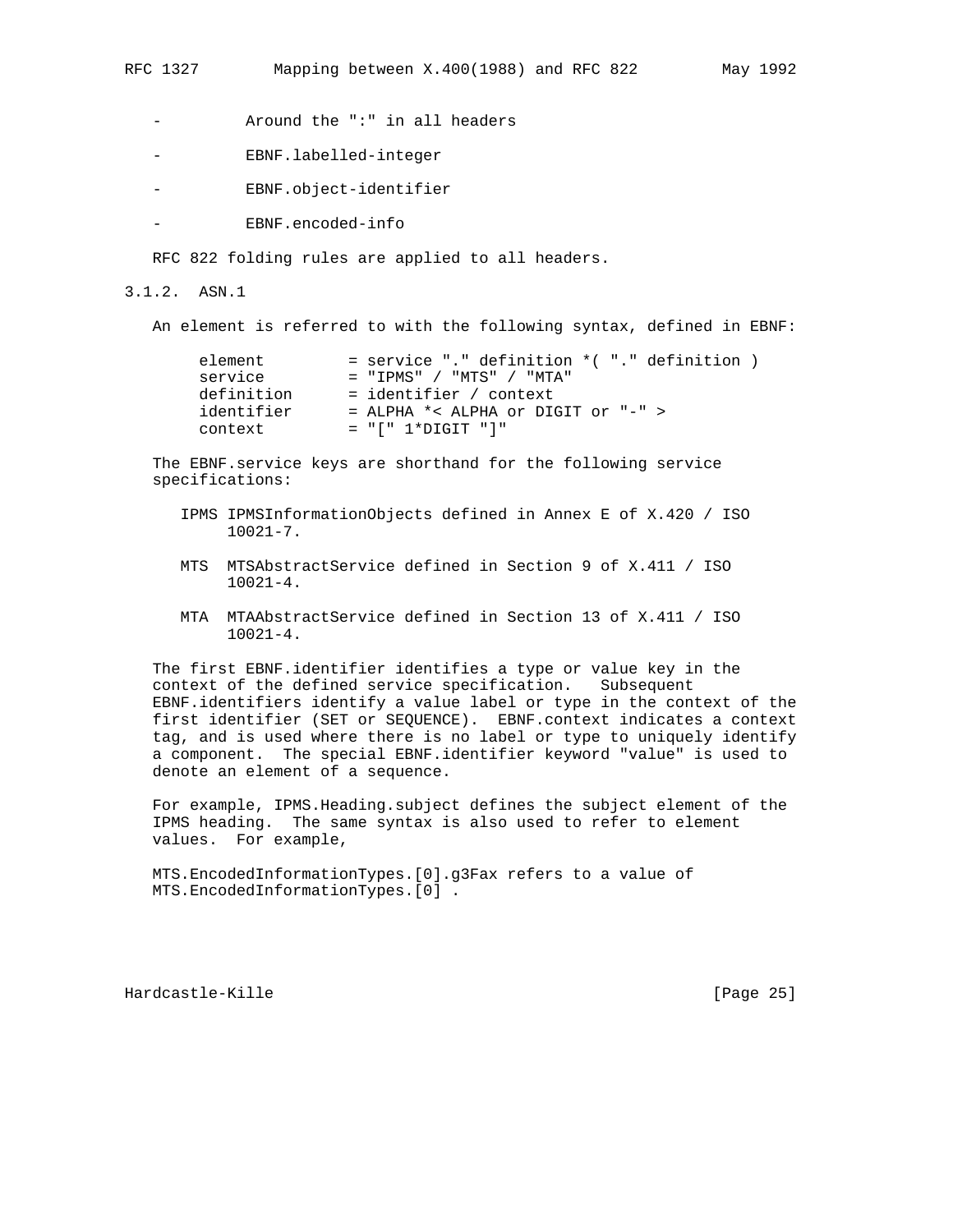3.2. ASCII and IA5

 A gateway will interpret all IA5 as ASCII. Thus, mapping between these forms is conceptual.

3.3. Standard Types

 There is a need to convert between ASCII text, and some of the types defined in ASN.1 [CCITT/ISO88d]. For each case, an EBNF syntax definition is given, for use in all of this specification, which leads to a mapping between ASN.1, and an EBNF construct. All EBNF syntax definitions of ASN.1 types are in lower case, whereas ASN.1 types are referred to with the first letter in upper case. Except as noted, all mappings are symmetrical.

3.3.1. Boolean

Boolean is encoded as:

boolean = "TRUE" / "FALSE"

3.3.2. NumericString

NumericString is encoded as:

numericstring = \*DIGIT

3.3.3. PrintableString

PrintableString is a restricted IA5String defined as:

```
 printablestring = *( ps-char )
ps-restricted-char = 1DIGIT / 1ALPHA / " " / "'" / "+"
                 / "," / "-" / "." / "/" / ":" / "=" / "?"
ps-delim = "(" / ")"
 ps-char = ps-delim / ps-restricted-char
```
This can be used to represent real printable strings in EBNF.

# 3.3.4. T.61String

 In cases where T.61 strings are only used for conveying human interpreted information, the aim of a mapping is to render the characters appropriately in the remote character set, rather than to maximise reversibility. For these cases, the mappings to IA5 defined in CCITT Recommendation X.408 (1988) shall be used [CCITT/ISO88a]. These will then be encoded in ASCII.

Hardcastle-Kille [Page 26]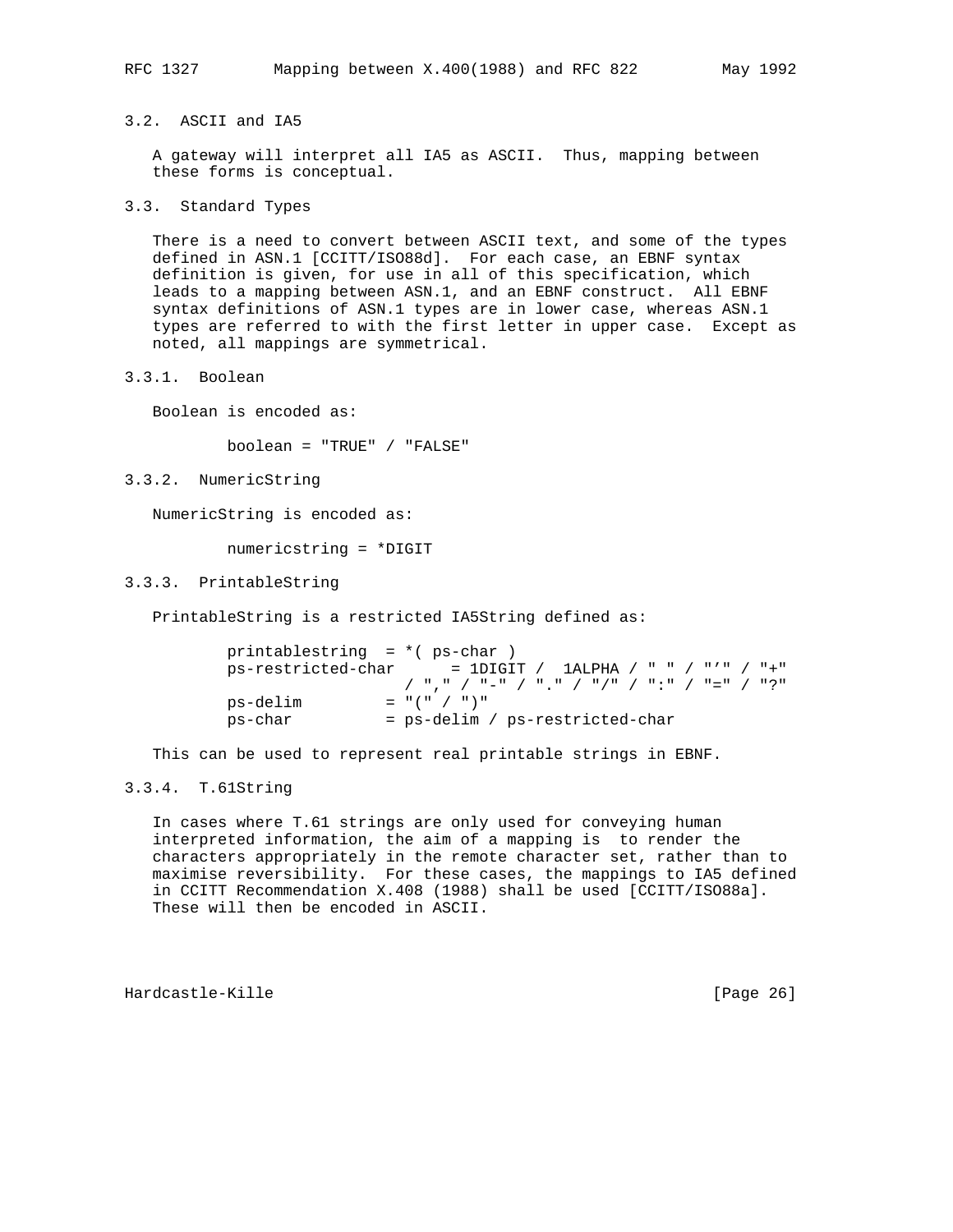There is also a need to represent Teletex Strings in ASCII, for some aspects of O/R Address. For these, the following encoding is used:

```
teletex-string = *( ps-char / t61-encoded )
t61-encoded = {\lceil} = {\lceil} {\lceil} 1* t61-encoded-char {\lceil} {\rceil} "
 t61-encoded-char = 3DIGIT
```
 Common characters are mapped simply. Other octets are mapped using a quoting mechanism similar to the printable string mechanism. Each octet is represented as 3 decimal digits.

 There are a number of places where a string may have a Teletex and/or Printable String representation. The following BNF is used to represent this.

teletex-and-or-ps = [ printablestring ] [ "\*" teletex-string ]

 The natural mapping is restricted to EBNF.ps-char, in order to make the full BNF easier to parse.

# 3.3.5. UTCTime

 Both UTCTime and the RFC 822 822.date-time syntax contain: Year (lowest two digits), Month, Day of Month, hour, minute, second (optional), and Timezone. 822.date-time also contains an optional day of the week, but this is redundant. Therefore a symmetrical mapping can be made between these constructs.

Note:

 In practice, a gateway will need to parse various illegal variants on 822.date-time. In cases where 822.date-time cannot be parsed, it is recommended that the derived UTCTime is set to the value at the time of translation.

 When mapping to X.400, the UTCTime format which specifies the timezone offset shall be used.

 When mapping to RFC 822, the 822.date-time format shall include a numeric timezone offset (e.g., +0000).

 When mapping time values, the timezone shall be preserved as specified. The date shall not be normalised to any other timezone.

3.3.6. Integer

 A basic ASN.1 Integer will be mapped onto EBNF.numericstring. In many cases ASN.1 will enumerate Integer values or use ENUMERATED. An EBNF encoding labelled-integer is provided. When mapping from EBNF to

Hardcastle-Kille [Page 27]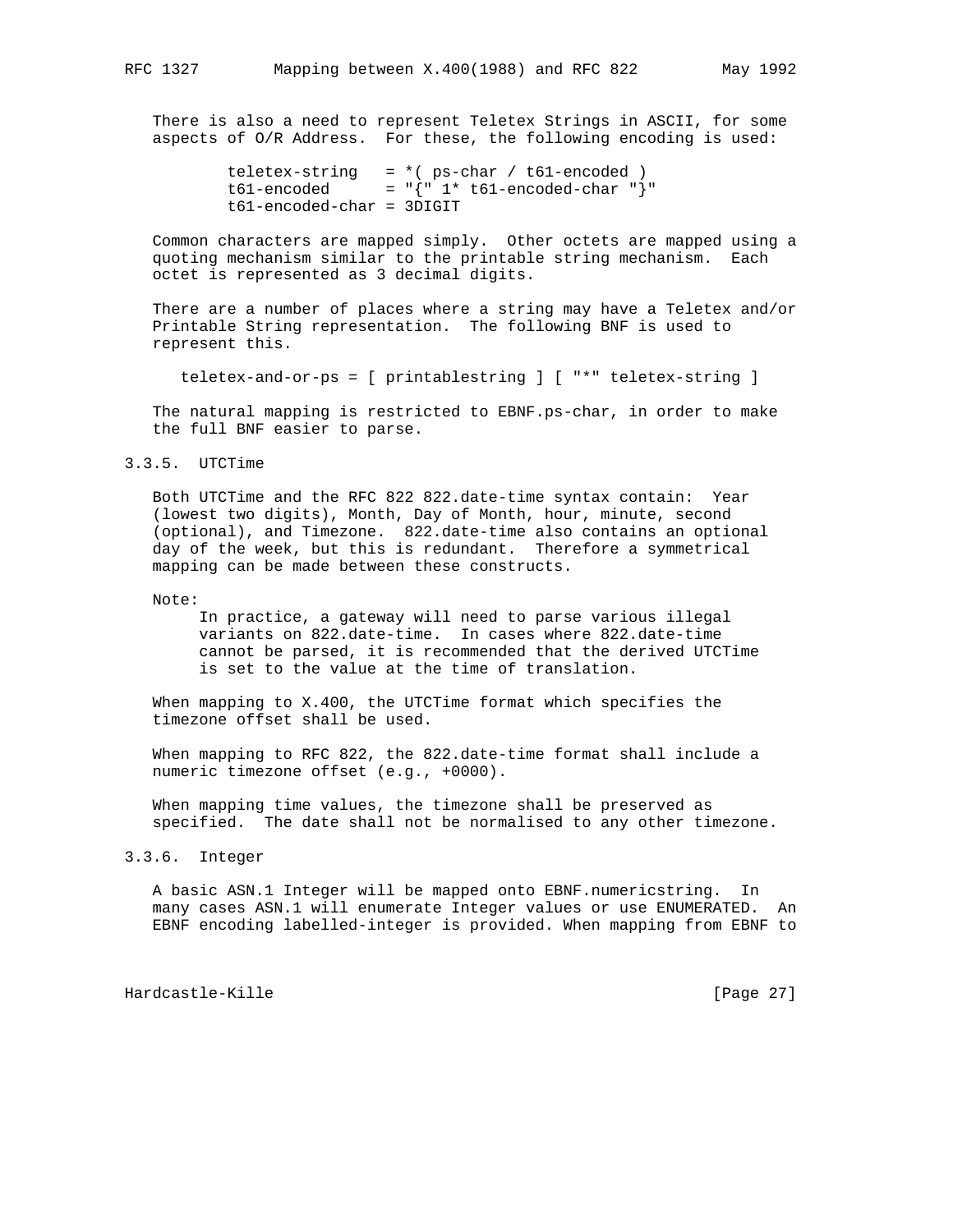ASN.1, only the integer value is mapped, and the associated text is discarded. When mapping from ASN.1 to EBNF, addition of an appropriate text label is strongly encouraged.

labelled-integer ::= [ key-string ] "(" numericstring ")"

 key-string = \*key-char key-char =  $,  $A-Z$ ,  $0-9$ , and  $"$ -">$ 

# 3.3.7. Object Identifier

 Object identifiers are represented in a form similar to that given in ASN.1. The order is the same as for ASN.1 (big-endian). The numbers are mandatory, and used when mapping from the ASCII to ASN.1. The key-strings are optional. It is recommended that as many strings as possible are generated when mapping from ASN.1 to ASCII, to facilitate user recognition.

 object-identifier ::= oid-comp object-identifier | oid-comp

oid-comp ::= [ key-string ] "(" numericstring ")"

An example representation of an object identifier is:

```
 joint-iso-ccitt(2) mhs (6) ipms (1) ep (11) ia5-text (0)
```
or

(2) (6) (1)(11)(0)

# 3.4. Encoding ASCII in Printable String

 Some information in RFC 822 is represented in ASCII, and needs to be mapped into X.400 elements encoded as printable string. For this reason, a mechanism to represent ASCII encoded as PrintableString is needed.

 A structured subset of EBNF.printablestring is now defined. This shall be used to encode ASCII in the PrintableString character set.

Hardcastle-Kille [Page 28]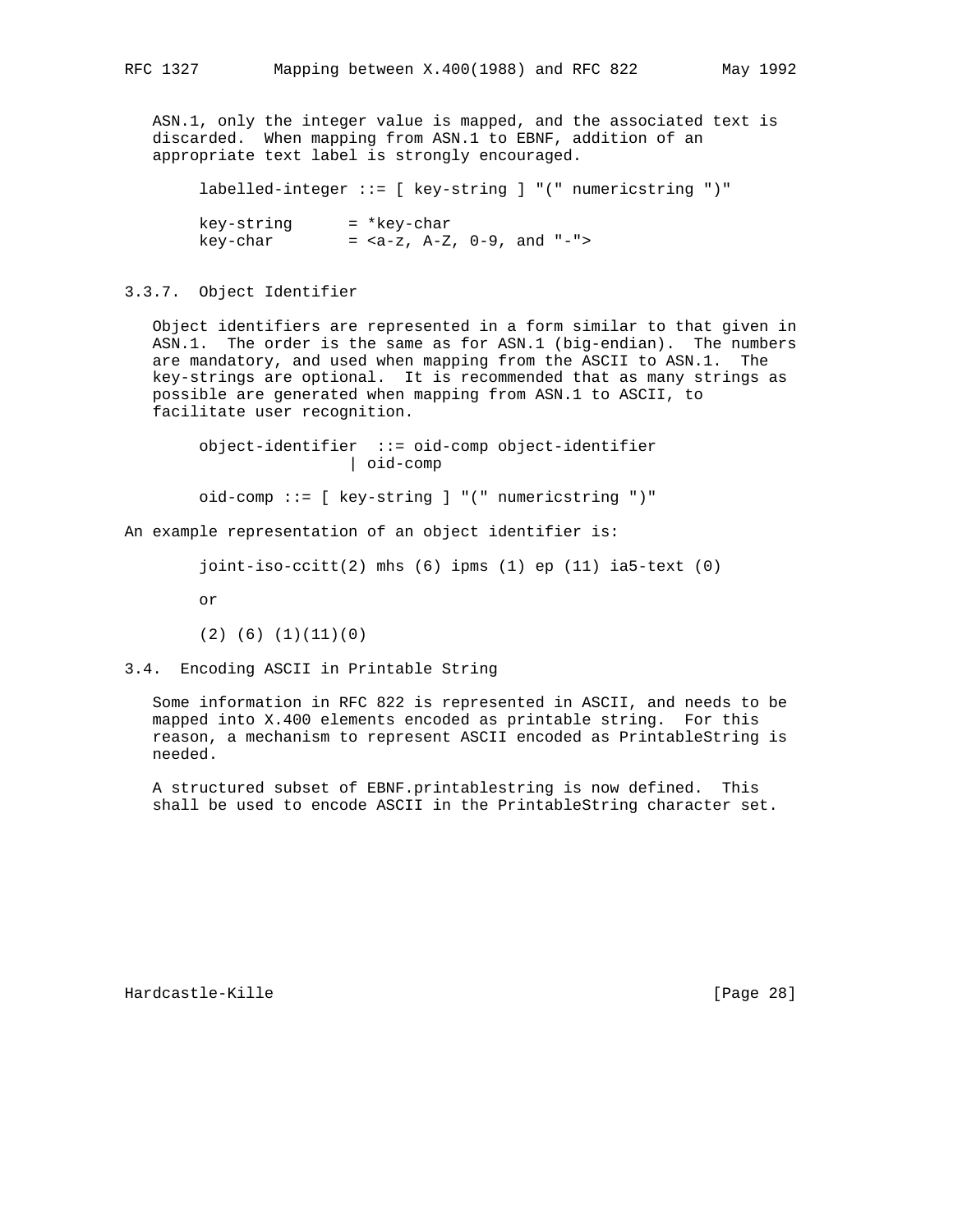| ps-encoded                | $=$ *( ps-restricted-char / ps-encoded-char ) |                                 |
|---------------------------|-----------------------------------------------|---------------------------------|
| $ps-encoded-char = "(a)"$ |                                               | (@)                             |
|                           | $/$ "(p)"                                     | ; (%)                           |
|                           | $/$ "(b)"                                     | $\mathfrak{z}$ (1)              |
|                           | $/$ "(q)"                                     | $\; ; \; (\; )$                 |
|                           | / "(u)"                                       | $\ddot{i}$ ( )                  |
|                           | / "(1)"                                       | $\cdot$ $\cdot$ $\cdot$ $\cdot$ |
|                           | $/$ " $(r)$ "                                 | $; "$ $"$                       |
|                           | $/$ "(" 3DIGIT ")"                            |                                 |

 The 822.3DIGIT in EBNF.ps-encoded-char must have range 0-127, and is interpreted in decimal as the corresponding ASCII character. Special encodings are given for: at sign (@), percent (%), exclamation mark/bang (!), double quote ("), underscore (\_), left bracket ((), and right bracket ()). These characters, with the exception of round brackets, are not included in PrintableString, but are common in RFC 822 addresses. The abbreviations will ease specification of RFC 822 addresses from an X.400 system. These special encodings shall be interpreted in a case insensitive manner, but always generated in lower case.

 A reversible mapping between PrintableString and ASCII can now be defined. The reversibility means that some values of printable string (containing round braces) cannot be generated from ASCII. Therefore, this mapping must only be used in cases where the printable strings may only be derived from ASCII (and will therefore have a restricted domain). For example, in this specification, it is only applied to a Domain Defined Attribute which will have been generated by use of this specification and a value such as "(" would not be possible.

 To encode ASCII as PrintableString, the EBNF.ps-encoded syntax is used, with all EBNF.ps-restricted-char mapped directly. All other 822.CHAR are encoded as EBNF.ps-encoded-char.

 To encode PrintableString as ASCII, parse PrintableString as EBNF.ps-encoded, and then reverse the previous mapping. If the PrintableString cannot be parsed, then the mapping is being applied in to an inappropriate value, and an error shall be given to the procedure doing the mapping. In some cases, it may be preferable to pass the printable string through unaltered.

Hardcastle-Kille [Page 29]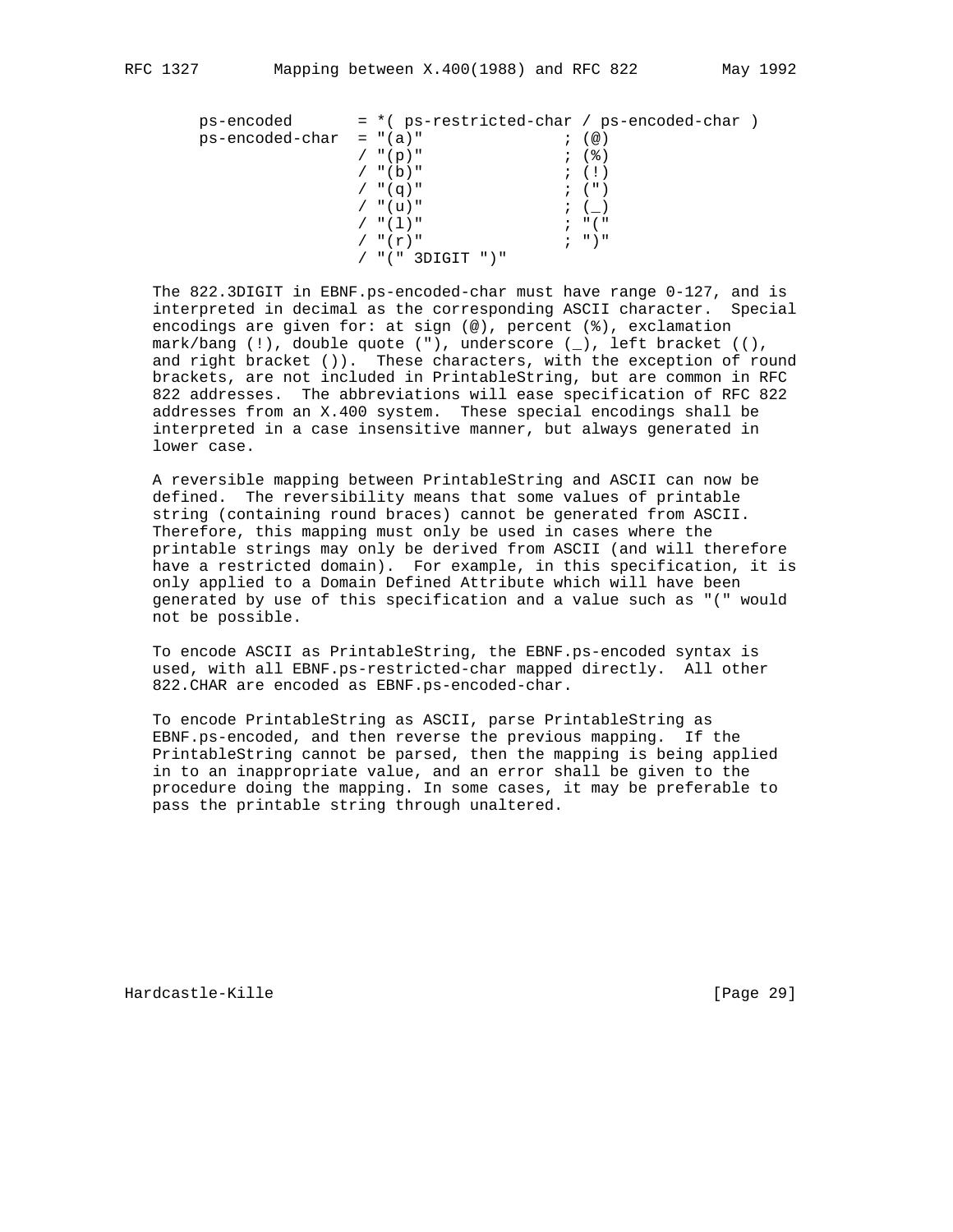Some examples are now given. Note the arrows which indicate asymmetrical mappings:

| PrintableString |               | ASCII                 |
|-----------------|---------------|-----------------------|
| 'a demo.'       | $\lt$ - $>$   | 'a demo.'             |
| foo(a)bar       | $\lt$ $\gt$   | foo@bar               |
| (q)(u)(p)(q)    | $\lt$ $ >$    | " 응 "                 |
| (a)             | $\lt$ ->      | @                     |
| (A)             | $\rightarrow$ | @                     |
| (1)a(r)         | $\lt$ $ >$    | (a)                   |
| (126)           | $\lt$ $ >$    | $\tilde{\phantom{a}}$ |
|                 | $\rightarrow$ |                       |
|                 | <->           |                       |

Chapter 4 - Addressing

 Addressing is probably the trickiest problem of an X.400 <-> RFC 822 gateway. Therefore it is given a separate chapter. This chapter, as a side effect, also defines a textual representation of an X.400 O/R Address.

 Initially we consider an address in the (human) mail user sense of "what is typed at the mailsystem to reference a mail user". A basic RFC 822 address is defined by the EBNF EBNF.822-address:

822-address = [ route ] addr-spec

 In an 822-MTS protocol, the originator and each recipient are considered to be defined by such a construct. In an RFC 822 header, the EBNF.822-address is encapsulated in the 822.address syntax rule, and there may also be associated comments. None of this extra information has any semantics, other than to the end user.

 The basic X.400 O/R Address, used by the MTS for routing, is defined by MTS.ORAddress. In IPMS, the MTS.ORAddress is encapsulated within IPMS.ORDescriptor.

 It can be seen that RFC 822 822.address must be mapped with IPMS.ORDescriptor, and that RFC 822 EBNF.822-address must be mapped with MTS.ORAddress.

4.1. A textual representation of MTS.ORAddress

 MTS.ORAddress is structured as a set of attribute value pairs. It is clearly necessary to be able to encode this in ASCII for gatewaying purposes. All components shall be encoded, in order to guarantee return of error messages, and to optimise third party replies.

Hardcastle-Kille [Page 30]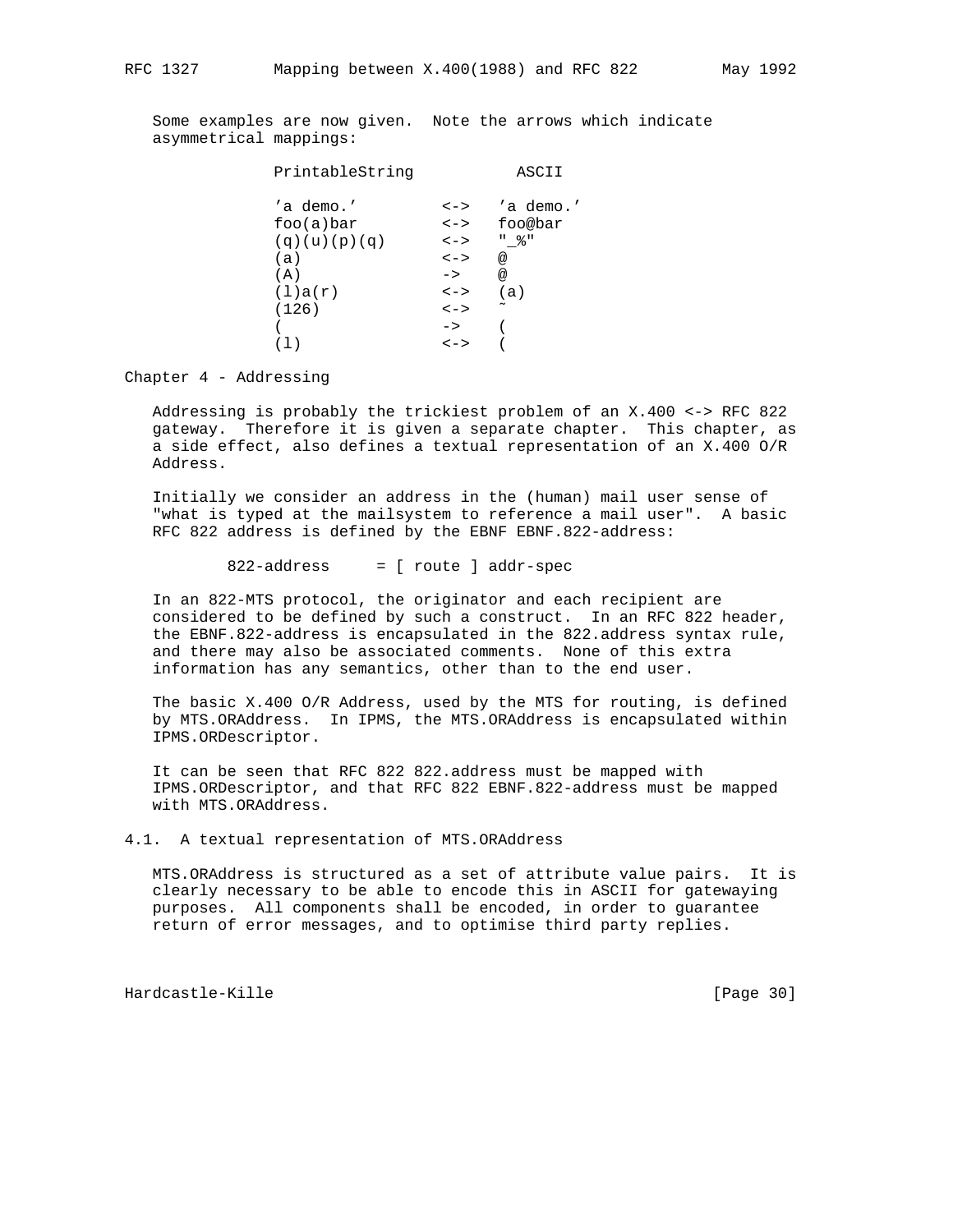# 4.2. Basic Representation

 An O/R Address has a number of structured and unstructured attributes. For each unstructured attribute, a key and an encoding is specified. For structured attributes, the X.400 attribute is mapped onto one or more attribute value pairs. For domain defined attributes, each element of the sequence will be mapped onto a triple (key and two values), with each value having the same encoding. The attributes are as follows, with 1984 attributes given in the first part of the table. For each attribute, a reference is given, consisting of the relevant sections in X.402 / ISO 10021-2, and the extension identifier for 88 only attributes:

| Attribute (Component)               | Key                       | Enc           | Ref     | Id             |
|-------------------------------------|---------------------------|---------------|---------|----------------|
| 84/88 Attributes                    |                           |               |         |                |
| MTS.CountryName                     | $\mathcal{C}$             | Ρ             | 18.3.3  |                |
| MTS.AdministrationDomainName        | ADMD                      | Ρ             | 18.3.1  |                |
| MTS.PrivateDomainName               | PRMD                      | Ρ             | 18.3.21 |                |
| MTS.NetworkAddress                  | X121                      | N             | 18.3.7  |                |
| MTS.TerminalIdentifier              | $T-TD$                    | $\, {\bf P}$  | 18.3.23 |                |
| MTS.OrganizationName                | $\Omega$                  | P/T           | 18.3.9  |                |
| MTS.OrganizationalUnitNames.value   | OU                        | P/T           | 18.3.10 |                |
| MTS.NumericUserIdentifier           | $UA-ID$                   | N             | 18.3.8  |                |
| MTS.PersonalName                    | PN                        | P/T           | 18.3.12 |                |
| MTS.PersonalName.surname            | $\rm S$                   | P/T           | 18.3.12 |                |
| MTS.PersonalName.given-name         | G                         | P/T           | 18.3.12 |                |
| MTS.PersonalName.initials           | $\mathbf I$               | P/T           | 18.3.12 |                |
| MTS.PersonalName                    |                           |               |         |                |
| .generation-qualifier               | GQ                        | P/T           | 18.3.12 |                |
| MTS.DomainDefinedAttribute.value    | DD                        | P/T           | 18.1    |                |
| 88 Attributes                       |                           |               |         |                |
| MTS.CommonName                      | $\mathcal{C} \mathcal{N}$ | P/T           | 18.3.2  | $\mathbf 1$    |
| MTS.TeletexCommonName               | $\mathcal{C}N$            | P/T           | 18.3.2  | $\overline{a}$ |
| MTS.TeletexOrganizationName         | $\circ$                   | P/T           | 18.3.9  | $\overline{3}$ |
| MTS.TeletexPersonalName             | PN                        | P/T           | 18.3.12 | $\overline{4}$ |
| MTS. TeletexPersonalName. surname   | $\rm S$                   | $\rm P$ / T   | 18.3.12 | $\overline{4}$ |
| MTS.TeletexPersonalName.given-name  | G                         | $\rm P\,/\,T$ | 18.3.12 | $\overline{4}$ |
| MTS. TeletexPersonalName. initials  | I                         | P/T           | 18.3.12 | $\overline{4}$ |
| MTS. TeletexPersonalName            |                           |               |         |                |
| .generation-qualifier               | GQ                        | P/T           | 18.3.12 | 4              |
| MTS. TeletexOrganizationalUnitNames |                           |               |         |                |
| .value                              | OU                        | P/T           | 18.3.10 | 5              |
| MTS.TeletexDomainDefinedAttribute   |                           |               |         |                |
| .value                              | DD                        | P/T           | 18.1    | 6              |

Hardcastle-Kille [Page 31]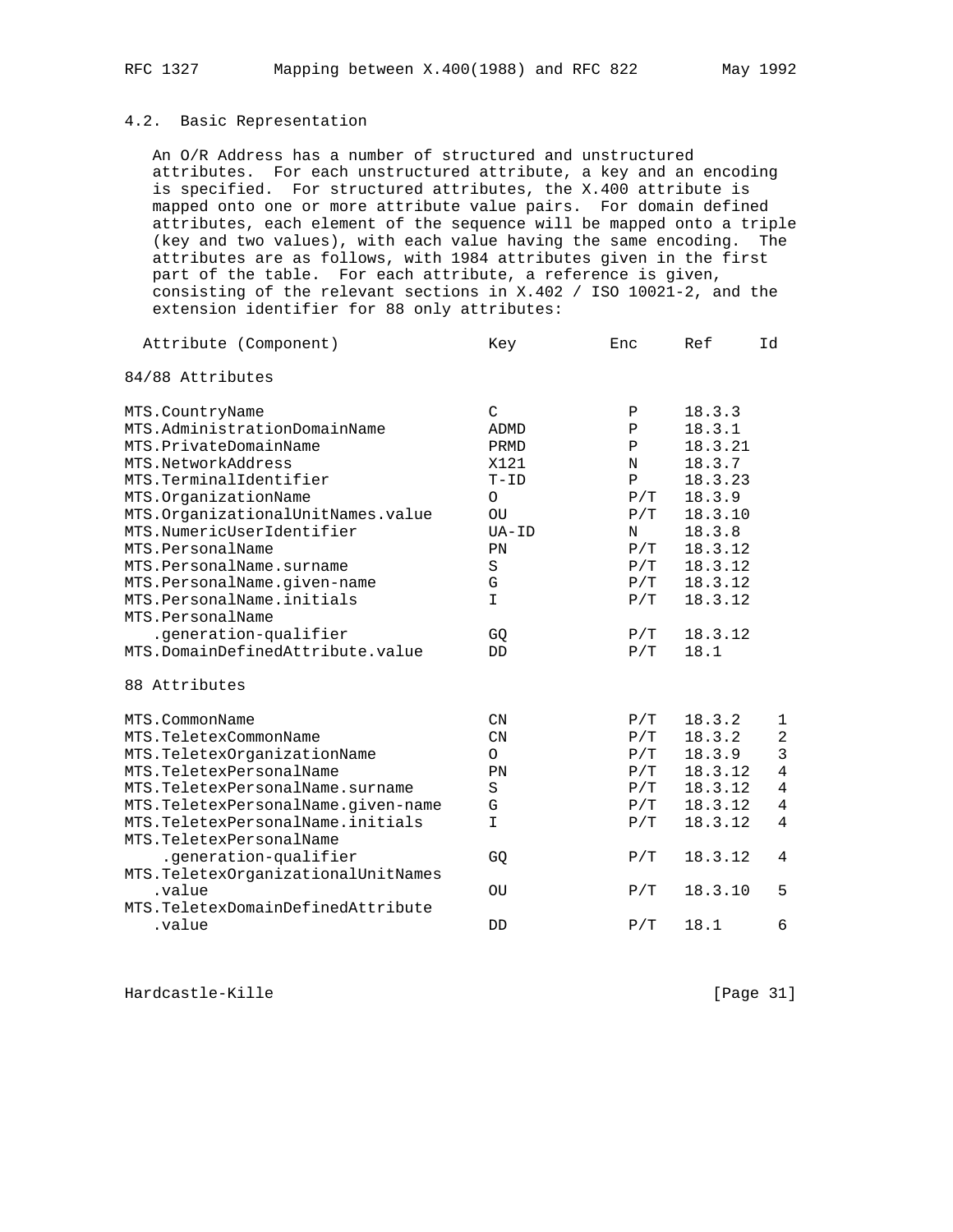| MTS.PDSName                          | PD-SERVICE          | Ρ   | 18.3.11 | 7  |
|--------------------------------------|---------------------|-----|---------|----|
| MTS.PhysicalDeliveryCountryName      | $PD-C$              | P   | 18.3.13 | 8  |
| MTS.PostalCode                       | PD-CODE             | P   | 18.3.19 | 9  |
| MTS.PhysicalDeliveryOfficeName       | PD-OFFICE           | P/T | 18.3.14 | 10 |
| MTS.PhysicalDeliveryOfficeNumber     | PD-OFFICE-NUM       | P/T | 18.3.15 | 11 |
| MTS.ExtensionORAddressComponents     | PD-EXT-ADDRESS      | P/T | 18.3.4  | 12 |
| MTS.PhysicalDeliveryPersonName       | $PD-PN$             | P/T | 18.3.17 | 13 |
| MTS.PhysicalDeliveryOrganizationName | $PD-O$              | P/T | 18.3.16 | 14 |
| MTS.ExtensionPhysicalDelivery        |                     |     |         |    |
| AddressComponents                    | PD-EXT-DELIVERY P/T |     | 18.3.5  | 15 |
| MTS. UnformattedPostalAddress        | <b>PD-ADDRESS</b>   | P/T | 18.3.25 | 16 |
| MTS.StreetAddress                    | PD-STREET           | P/T | 18.3.22 | 17 |
| MTS.PostOfficeBoxAddress             | $PD-BOX$            | P/T | 18.3.18 | 18 |
| MTS.PosteRestanteAddress             | PD-RESTANTE         | P/T | 18.3.20 | 19 |
| MTS. UniquePostalName                | PD-UNIQUE           | P/T | 18.3.26 | 20 |
| MTS.LocalPostalAttributes            | PD-LOCAL            | P/T | 18.3.6  | 21 |
| MTS.ExtendedNetworkAddress           |                     |     |         |    |
| .e163-4-address.number               | NET-NUM             | N   | 18.3.7  | 22 |
| MTS.ExtendedNetworkAddress           |                     |     |         |    |
| .e163-4-address.sub-address          | NET-SUB             | N   | 18.3.7  | 22 |
| MTS.ExtendedNetworkAddress           |                     |     |         |    |
| .psap-address                        | NET-PSAP            | X   | 18.3.7  | 22 |
| MTS.TerminalType                     | $T-TY$              | T.  | 18.3.24 | 23 |

 The following keys identify different EBNF encodings, which are associated with the ASCII representation of MTS.ORAddress.

| Key                | Encoding                                                                |
|--------------------|-------------------------------------------------------------------------|
| Ρ<br>N<br>Ͳ<br>P/T | printablestring<br>numericstring<br>teletex-string<br>teletex-and-or-ps |
|                    | labelled-integer                                                        |

X presentation-address

 The BNF for presentation-address is taken from the specification "A String Encoding of Presentation Address" [Kille89a].

 In most cases, the EBNF encoding maps directly to the ASN.1 encoding of the attribute. There are a few exceptions. In cases where an attribute can be encoded as either a PrintableString or NumericString (Country, ADMD, PRMD), either form is mapped into the BNF. When generating ASN.1, the NumericString encoding shall be used if the string contains only digits.

There are a number of cases where the P/T (teletex-and-or-ps) representation is used. Where the key maps to a single attribute,

Hardcastle-Kille [Page 32]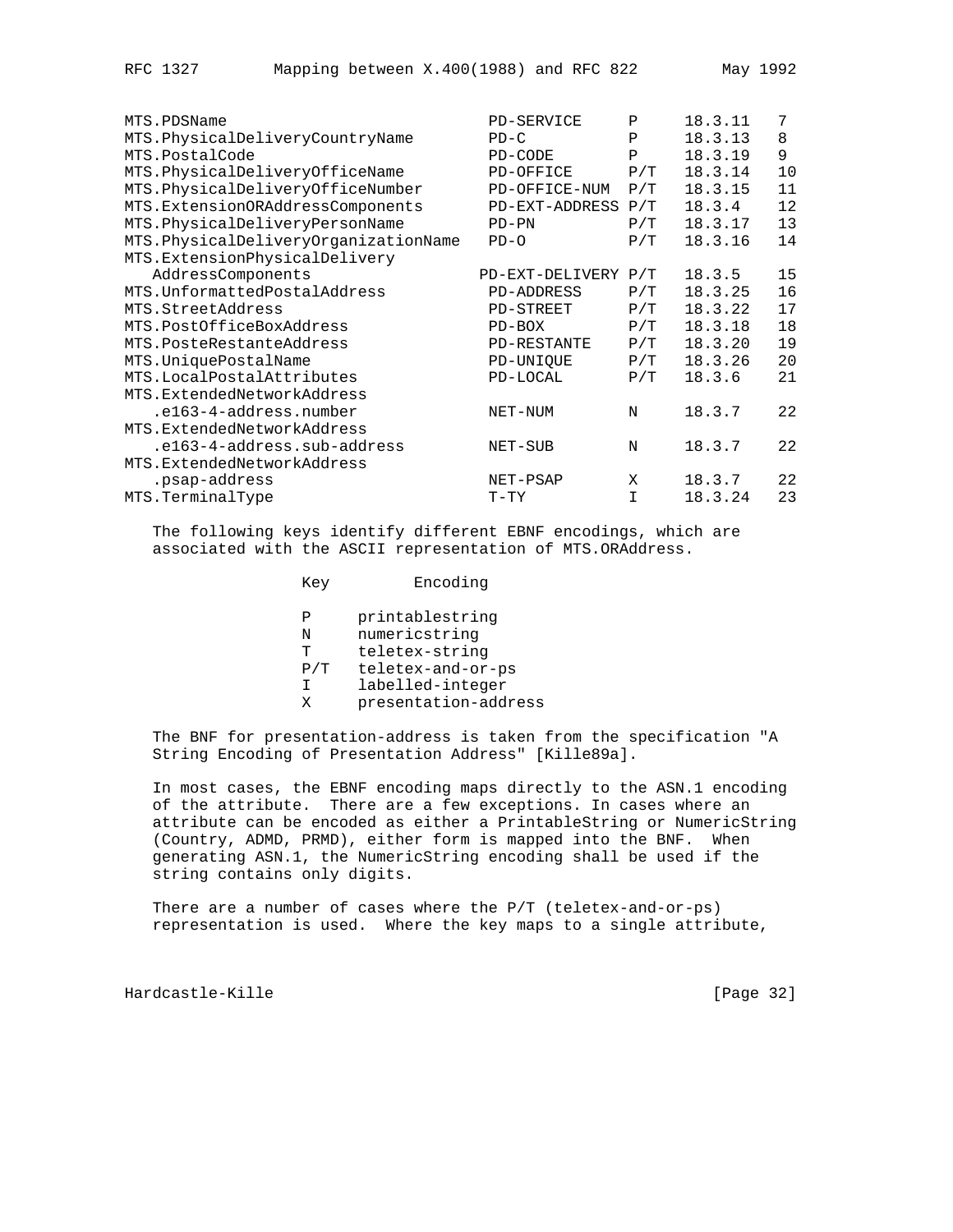this choice is reflected in the encoding of the attribute (attributes 10-21). For most of the 1984 attributes and common name, there is a printablestring and a teletex variant. This pair of attributes is mapped onto the single component here. This will give a clean mapping for the common cases where only one form of the name is used.

 Recently, ISO has undertaken work to specify a string form of O/R Address [CCITT/ISO91a]. This has specified a number of string keywords for attributes. As RFC 1148 was an input to this work, many of the keywords are the same. To increase compatability, the following alternative values shall be recognised when mapping from RFC 822 to X.400. These shall not be generated when mapping from X.400 to RFC 822.

|    | Keyword          | Alternative      |  |
|----|------------------|------------------|--|
|    | ADMD             | А                |  |
|    | PRMD             | P                |  |
| GQ |                  |                  |  |
|    | X121             | X.121            |  |
|    | $UA-TD$          | N-ID             |  |
|    | PD-OFFICE-NUMBER | PD-OFFICE NUMBER |  |

When mapping from RFC 822 to X.400, the keywords: OU1, OU2, OU3, and OU4, shall be recognised. If these are present, no keyword OU shall be present. These will be treated as ordered values of OU.

4.2.1. Encoding of Personal Name

 Handling of Personal Name and Teletex Personal Name based purely on the EBNF.standard-type syntax defined above is likely to be clumsy. It seems desirable to utilise the "human" conventions for encoding these components. A syntax is defined, which is designed to provide a clean encoding for the common cases of O/R Address specification where:

- 1. There is no generational qualifier
- 2. Initials contain only letters
- 3. Given Name does not contain full stop ("."), and is at least two characters long.
- 4. Surname does not contain full stop in the first two characters.
- 5 If Surname is the only component, it does not contain full stop.

Hardcastle-Kille [Page 33]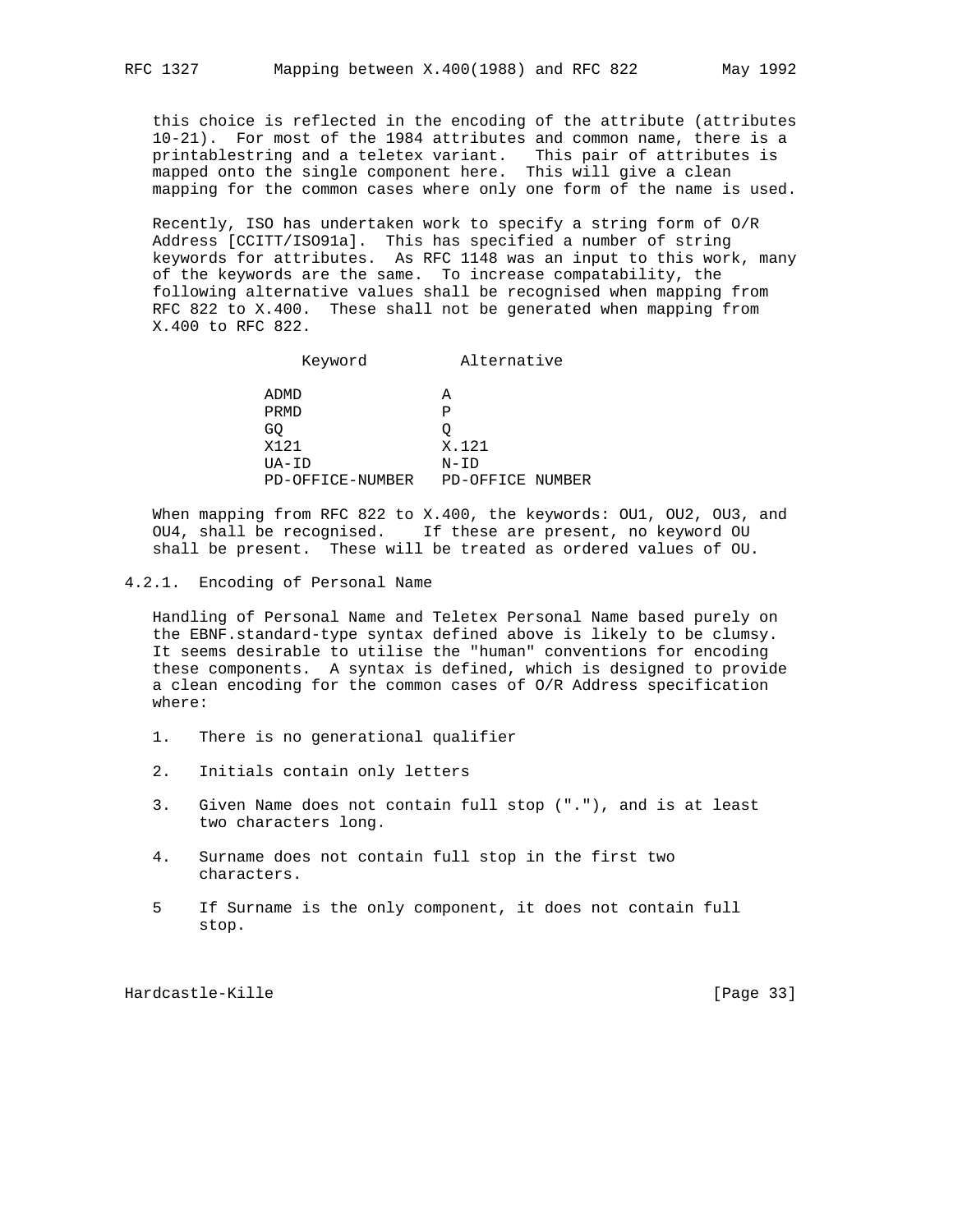The following EBNF is defined:

| encoded-pn |                   |                                | $=$ [ given "." ] * ( initial "." ) surname |
|------------|-------------------|--------------------------------|---------------------------------------------|
| given      |                   | $= 2*ps-char not including ".$ |                                             |
| initial    | $=$ ALPHA         |                                |                                             |
| surname    | = printablestring |                                |                                             |

 This is used to map from any string containing only printable string characters to an O/R address personal name. To map from a string to O/R Address components, parse the string according to the EBNF. The given name and surname are assigned directly. All EBNF.initial tokens are concatenated without intervening full stops to generate the initials component.

 For an O/R address which follows the above restrictions, a string is derived in the natural manner. In this case, the mapping will be reversible.

For example:

| GivenName<br>Surname             | = "Marshall"<br>= "Rose"                 |
|----------------------------------|------------------------------------------|
| Maps with "Marshall.Rose"        |                                          |
| Initials<br>Surname              | $=$ " $MT$ "<br>$=$ "Rose"               |
| Maps with "M.T.Rose"             |                                          |
| GivenName<br>Initials<br>Surname | = "Marshall"<br>$=$ " $MT$ "<br>= "Rose" |

Maps with "Marshall.M.T.Rose"

 Note that X.400 suggest that Initials is used to encode ALL initials. Therefore, the defined encoding is "natural" when either GivenName or Initials, but not both, are present. The case where both are present can be encoded, but this appears to be contrived!

4.2.2. Standard Encoding of MTS.ORAddress

 Given this structure, we can specify a BNF representation of an O/R Address.

Hardcastle-Kille [Page 34]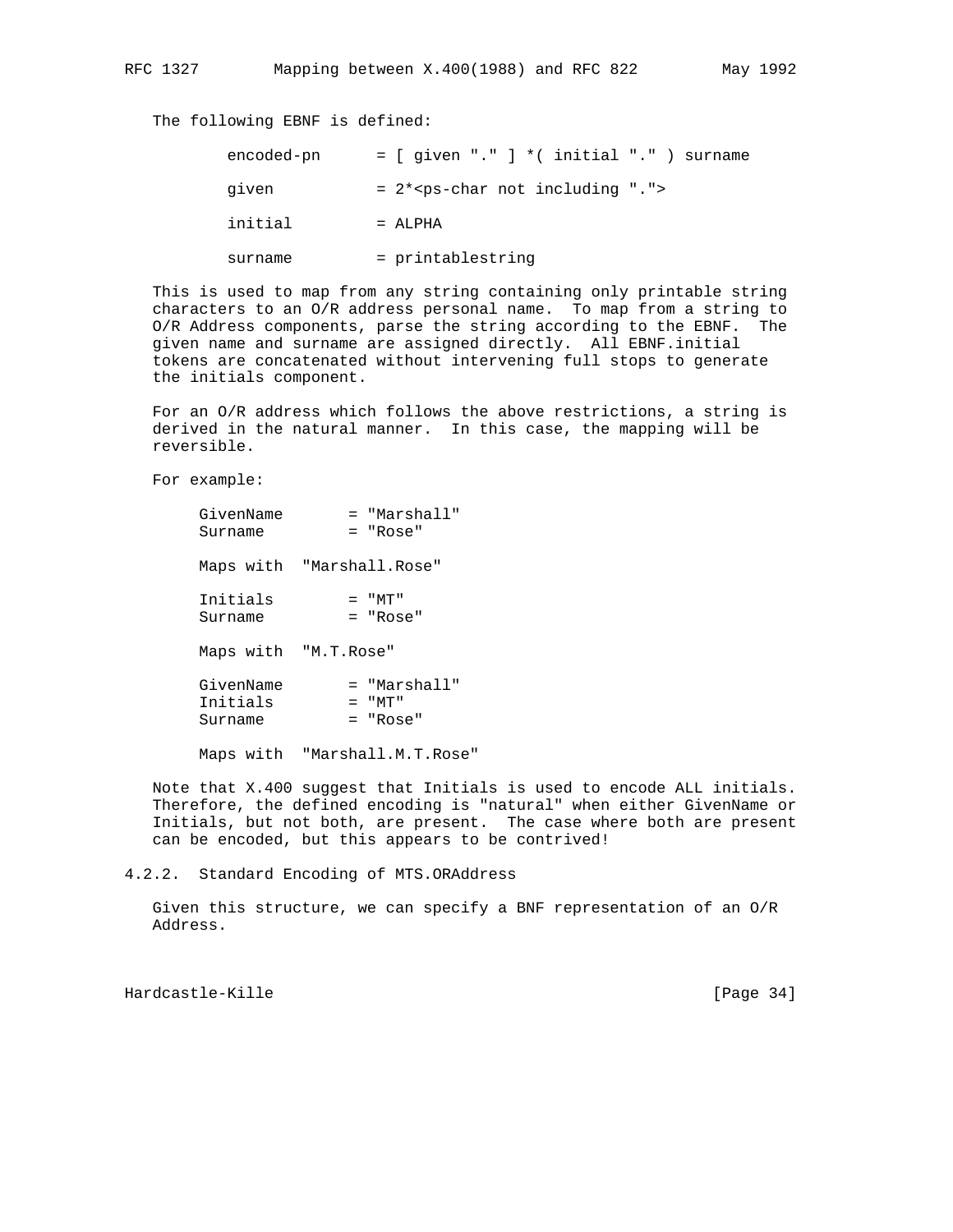```
std-or-address = 1*(-")" attribute "=" value ) "/"
attribute = standard-type
                / "RFC-822"
                / registered-dd-type
                / dd-key "." std-printablestring
 standard-type = key-string
 registered-dd-type
                = key-string
dd-key = key-string
value = std-printablestring
 std-printablestring
               = *( std-char / std-pair )
std-char = \langle"{", "}", "*", and any ps-char
std-pair = "\zeta" ps-char except "/" and "=">
               std-pair = "$" ps-char
```
 The standard-type is any key defined in the table in Section 4.2, except PN, and DD. The BNF leads to a set of attribute/value pairs. The value is interpreted according to the EBNF encoding defined in the table.

 If the standard-type is PN, the value is interpreted according to EBNF.encoded-pn, and the components of MTS.PersonalName and/or MTS.TeletexPersonalName derived accordingly.

 If dd-key is the recognised Domain Defined string (DD), then the type and value are interpreted according to the syntax implied from the encoding, and aligned to either the teletex or printable string form. Key and value shall have the same encoding.

 If value is "RFC-822", then the (printable string) Domain Defined Type of "RFC-822" is assumed. This is an optimised encoding of the domain defined type defined by this specification.

 The matching of all keywords shall be done in a case-independent manner.

 EBNF.std-or-address uses the characters "/" and "=" as delimiters. Domain Defined Attributes and any value may contain these characters. A quoting mechanism, using the non-printable string "\$" is used to allow these characters to be represented.

 If the value is registered-dd-type, and the value is registered at the Internet Assigned Numbers Authority (IANA) as an accepted Domain Defined Attribute type, then the value shall be interpreted

Hardcastle-Kille [Page 35]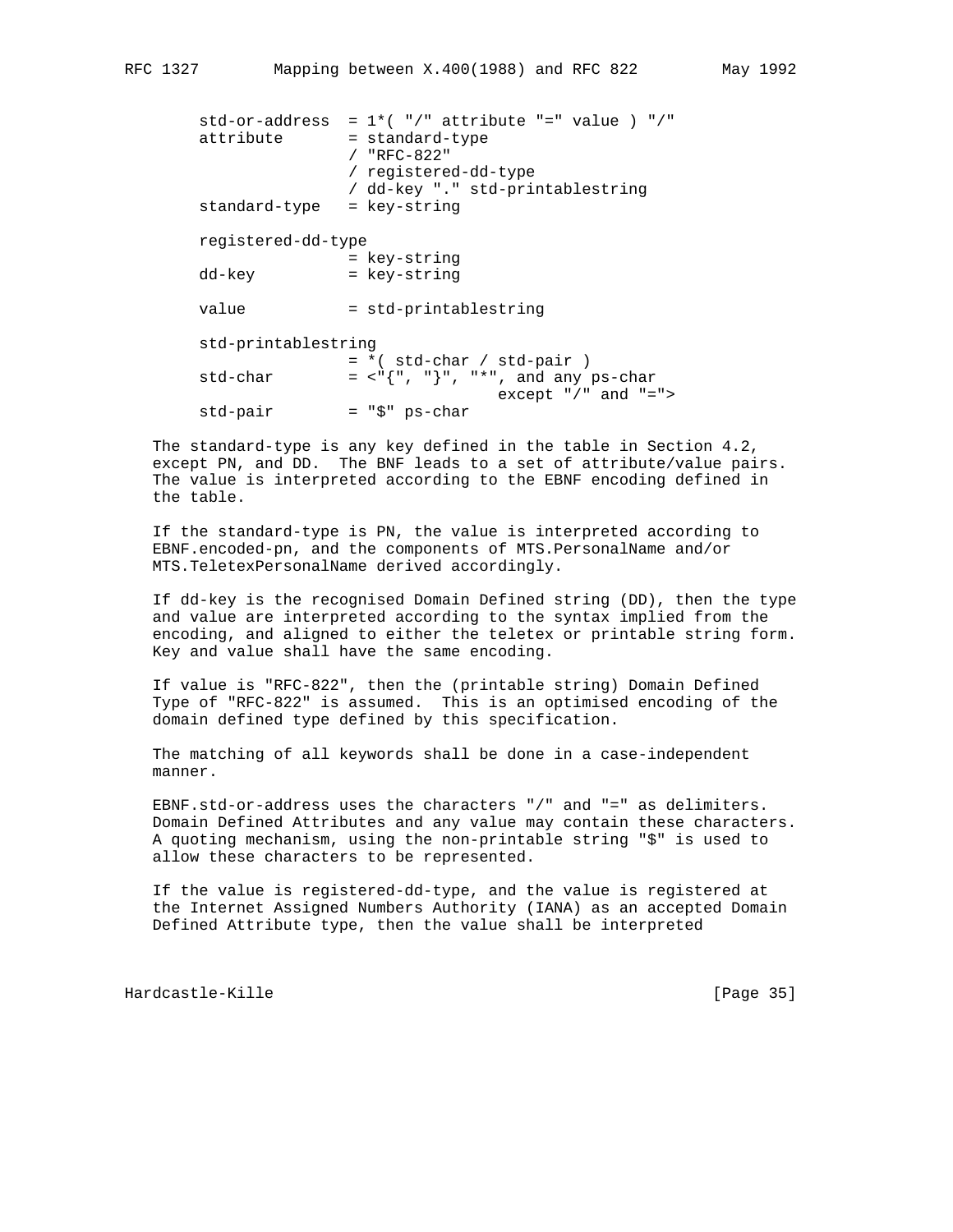accordingly. This restriction maximises the syntax checking which can be done at a gateway.

4.3. EBNF.822-address <-> MTS.ORAddress

 Ideally, the mapping specified would be entirely symmetrical and global, to enable addresses to be referred to transparently in the remote system, with the choice of gateway being left to the Message Transfer Service. There are two fundamental reasons why this is not possible:

- 1. The syntaxes are sufficiently different to make this awkward.
- 2. In the general case, there would not be the necessary administrative co-operation between the X.400 and RFC 822 worlds, which would be needed for this to work.

 Therefore, an asymmetrical mapping is defined, which can be symmetrical where there is appropriate administrative control.

4.3.1. X.400 encoded in RFC 822

 The std-or-address syntax is used to encode O/R Address information in the 822.local-part of EBNF.822-address. In some cases, further O/R Address information is associated with the 822.domain component. This cannot be used in the general case, due to character set problems, and to the variants of X.400 O/R Addresses which use different attribute types. The only way to encode the full PrintableString character set in a domain is by use of the 822.domain-ref syntax (i.e. 822.atom). This is likely to cause problems on many systems. The effective character set of domains is in practice reduced from the RFC 822 set, by restrictions imposed by domain conventions and policy, and by restrictions in RFC 821.

 A generic 822.address consists of a 822.local-part and a sequence of 822.domains (e.g., <@domain1,@domain2:user@domain3>). All except the 822.domain associated with the 822.local-part (domain3 in this case) are considered to specify routing within the RFC 822 world, and will not be interpreted by the gateway (although they may have identified the gateway from within the RFC 822 world).

 The 822.domain associated with the 822.local-part identifies the gateway from within the RFC 822 world. This final 822.domain may be used to determine some number of O/R Address attributes, where this does not conflict with the first role. RFC 822 routing to gateways will usually be set up to facilitate the 822.domain being used for both purposes. The following O/R Address attributes are considered

Hardcastle-Kille [Page 36]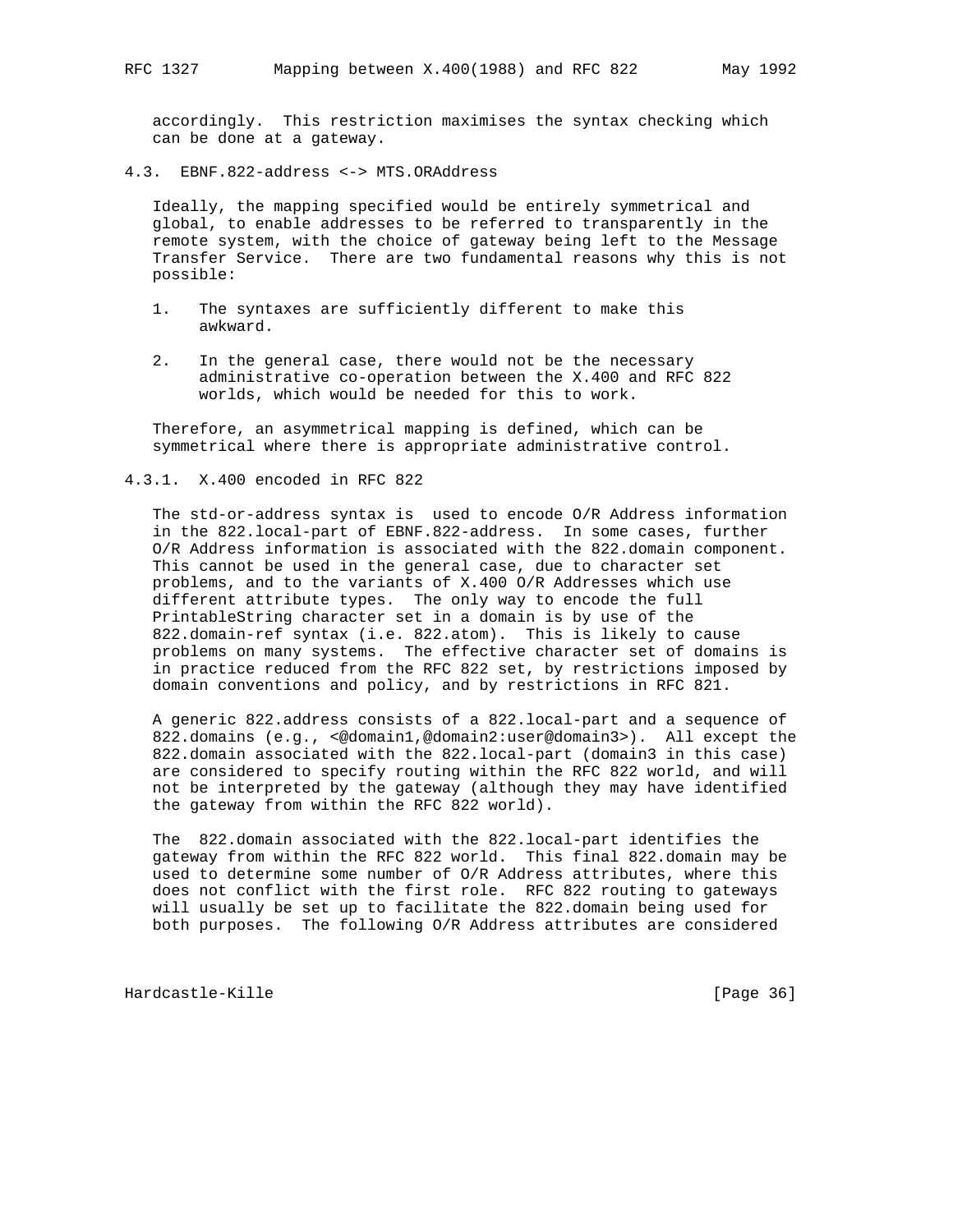as a hierarchy, and may be specified by the domain. They are (in order of hierarchy):

Country, ADMD, PRMD, Organisation, Organisational Unit

There may be multiple Organisational Units.

 A global mapping is defined between domain specifications, and some set of attributes. This association proceeds hierarchically. For example, if a domain implies ADMD, it also implies country. Subdomains under this are associated according to the O/R Address hierarchy. For example:

 => "AC.UK" might be associated with C="GB", ADMD="GOLD 400", PRMD="UK.AC"

 then domain "R-D.Salford.AC.UK" maps with C="GB", ADMD="GOLD 400", PRMD="UK.AC", O="Salford", OU="R-D"

 There are three basic reasons why a domain/attribute mapping might be maintained, as opposed to using simply subdomains:

- 1. As a shorthand to avoid redundant X.400 information. In particular, there will often be only one ADMD per country, and so it does not need to be given explicitly.
- 2. To deal with cases where attribute values do not fit the syntax:

|          | $domain-syntax = alphanum$ $*alphanumbyphen alphanum$ ]   |
|----------|-----------------------------------------------------------|
| alphanum | = <alpha digit="" or=""></alpha>                          |
|          | alphanumhyphen = <alpha digit="" hyphen="" or=""></alpha> |

 Although RFC 822 allows for a more general syntax, this restricted syntax is chosen as it is the one chosen by the various domain service administrations.

 3. To deal with missing elements in the hierarchy. A domain may be associated with an omitted attribute in conjunction with several present ones. When performing the algorithmic insertion of components lower in the hierarchy, the omitted value shall be skipped. For example, if "HNE.EGM" is associated with "C=TC", "ADMD=ECQ", "PRMD=HNE", and omitted organisation, then "ZI.HNE.EGM" is mapped with "C=TC", "ADMD=ECQ", "PRMD=HNE", "OU=ZI". Attributes may have null values, and this is treated separately from omitted attributes (whilst it would be bad practice to treat these

Hardcastle-Kille [Page 37]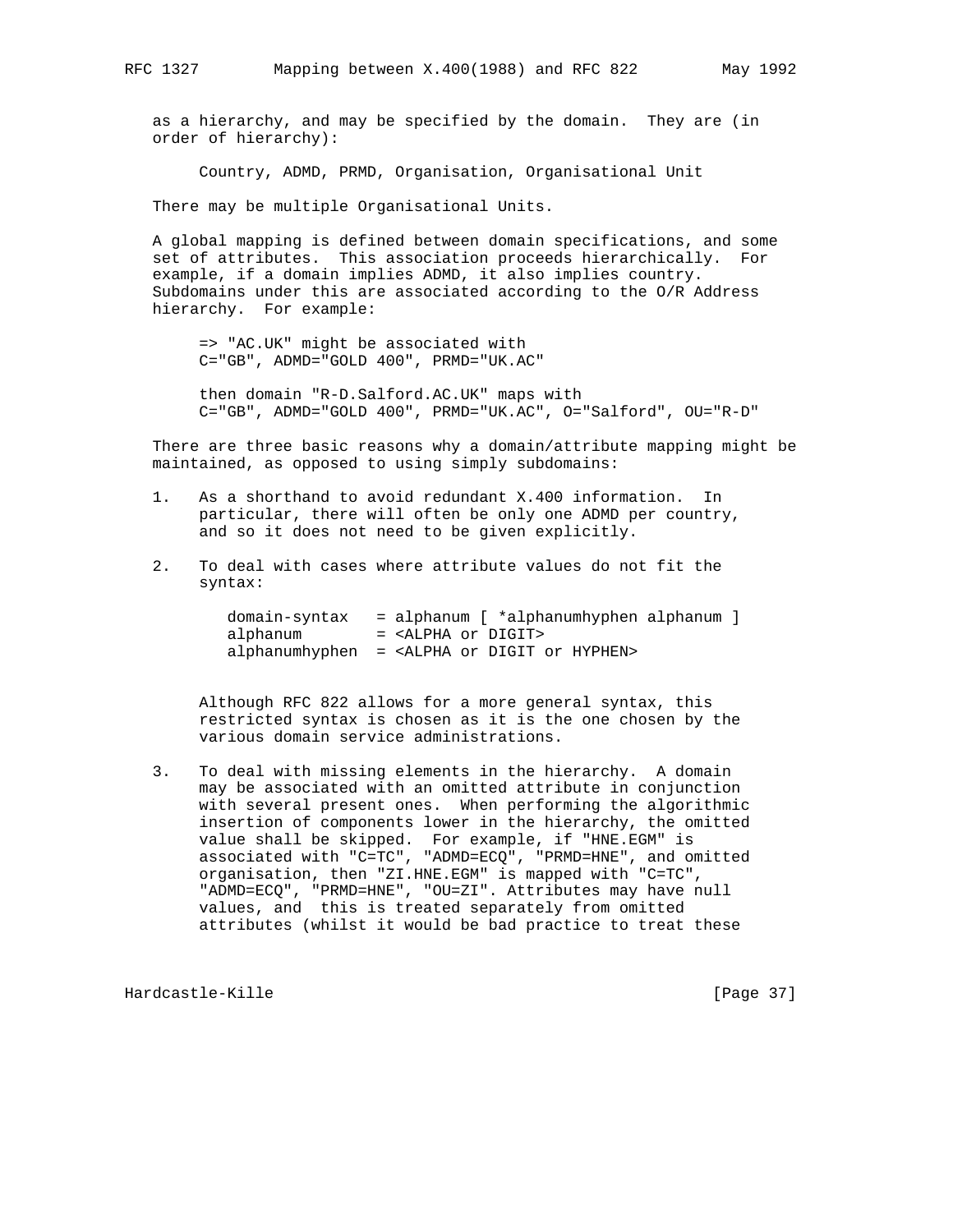two cases differently, they must be allowed for).

 This set of mappings needs be known by the gateways relaying between the RFC 822 world, and the O/R Address space associated with the mapping in question. There needs to be a single global definition of this set of mappings. A mapping implies an adminstrative equivalence between the two parts of the namespaces which are mapped together. To correctly route in all cases, it is necessary for all gateways to know the mapping. To facilitate distribution of a global set of mappings, a format for the exchange of this information is defined in Appendix F.

 The remaining attributes are encoded on the LHS, using the EBNF.std or-address syntax. For example:

/I=J/S=Linnimouth/GQ=5/@Marketing.Widget.COM

encodes the MTS.ORAddress consisting of:

| MTS.CountryName                              | $= "TC"$       |
|----------------------------------------------|----------------|
| MTS.AdministrationDomainName                 | $= "BTT"$      |
| MTS.OrganizationName                         | = "Widget"     |
| MTS.OrganizationalUnitNames.value            | = "Marketing"  |
| MTS.PersonalName.surname                     | = "Linnimouth" |
| MTS.PersonalName.initials                    | $=$ "J"        |
| MTS. PersonalName.generation-qualifier = "5" |                |
|                                              |                |

 The first three attributes are determined by the domain Widget.COM. Then, the first element of OrganizationalUnitNames is determined systematically, and the remaining attributes are encoded on the LHS. In an extreme case, all of the attributes will be on the LHS. As the domain cannot be null, the RHS will simply be a domain indicating the gateway.

 The RHS (domain) encoding is designed to deal cleanly with common addresses, and so the amount of information on the RHS is maximised. In particular, it covers the Mnemonic O/R Address using a 1984 compatible encoding. This is seen as the dominant form of O/R Address. Use of other forms of O/R Address, and teletex encoded attributes will require an LHS encoding.

 There is a further mechanism to simplify the encoding of common cases, where the only attributes to be encoded on the LHS is a (non- Teletex) Personal Name attributes which comply with the restrictions of 4.2.1. To achieve this, the 822.local-part shall be encoded as EBNF.encoded-pn. In the previous example, if the GenerationQualifier was not present in the previous example O/R Address, it would map with the RFC 822 address: J.Linnimouth@Marketing.Widget.COM.

Hardcastle-Kille [Page 38]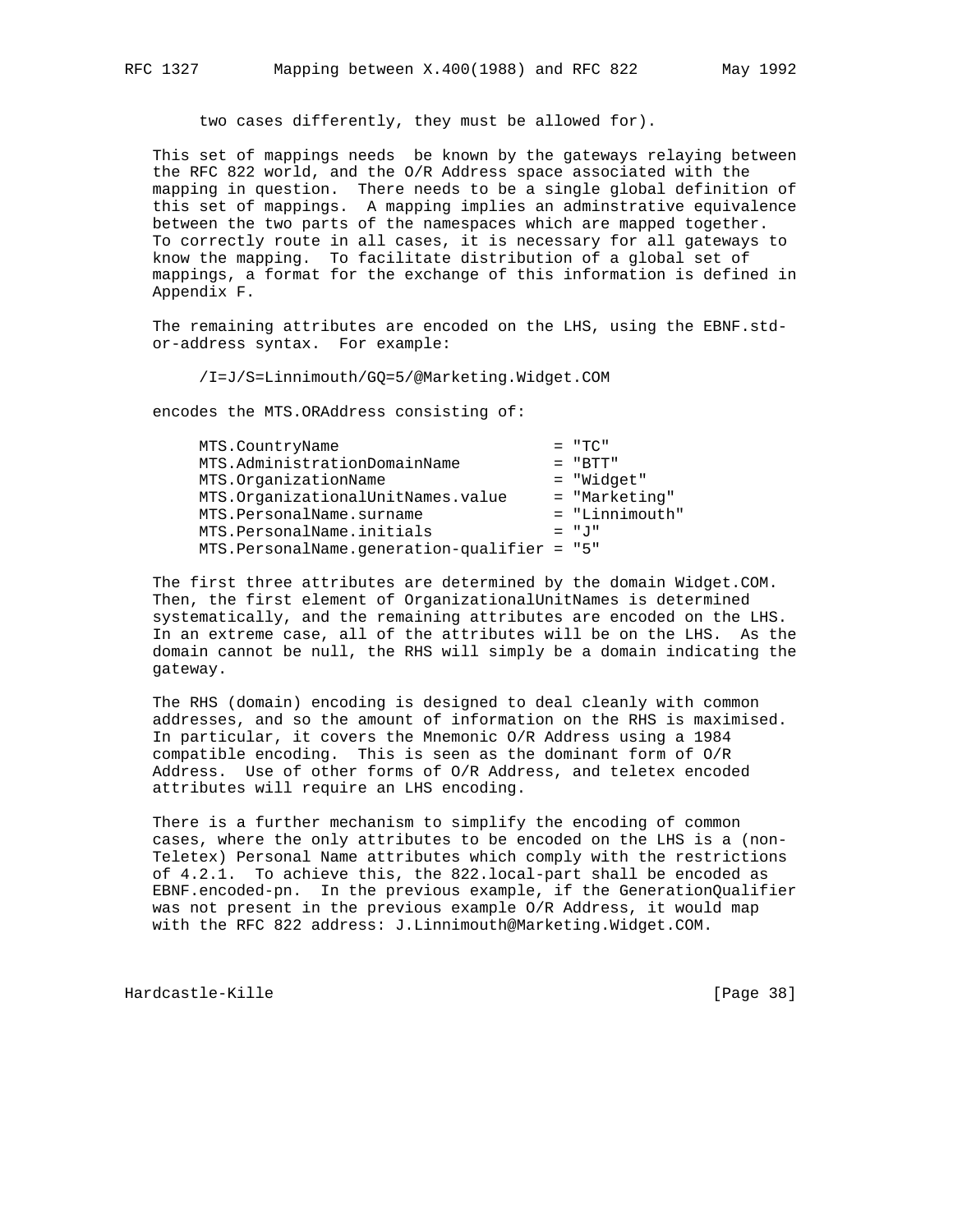From the standpoint of the RFC 822 Message Transfer System, the domain specification is simply used to route the message in the standard manner. The standard domain mechanisms are used to select appropriate gateways for the corresponding O/R Address space. In most cases, this will be done by registering the higher levels, and assuming that the gateway can handle the lower levels.

# 4.3.2. RFC 822 encoded in X.400

 In some cases, the encoding defined above may be reversed, to give a "natural" encoding of genuine RFC 822 addresses. This depends largely on the allocation of appropriate management domains.

 The general case is mapped by use of domain defined attributes. A Domain defined type "RFC-822" is defined. The associated attribute value is an ASCII string encoded according to Section 3.3.3 of this specification. The interpretation of the ASCII string depends on the context of the gateway.

- 1. In the context of RFC 822, and RFC 920 [Crocker82a,Postel84a], the string can be used directly.
- 2. In the context of the JNT Mail protocol, and the NRS [Kille84a,Larmouth83a], the string shall be interpreted according to Mailgroup Note 15 [Kille84b].
- 3. In the context of UUCP based systems, the string shall be interpreted as defined in [Horton86a].

 Other O/R Address attributes will be used to identify a context in which the O/R Address will be interpreted. This might be a Management Domain, or some part of a Management Domain which identifies a gateway MTA. For example:

|           | $= "GB"$                        |
|-----------|---------------------------------|
| ADMD      | $= "GOLD 400"$                  |
| PRMD      | $= "UK. AC"$                    |
|           | $=$ "UCL"                       |
| OU        | $= "CS"$                        |
| "RFC-822" | $=$ "Jimmy(a)WIDGET-LABS.CO.UK" |
|           |                                 |

OR

|           | $=$ "TC"                      |
|-----------|-------------------------------|
| ADMD      | = "Wizz.mail"                 |
| PRMD.     | $= 42$ "                      |
| "rfc-822" | $=$ "postel(a)venera.isi.edu" |

Hardcastle-Kille [Page 39]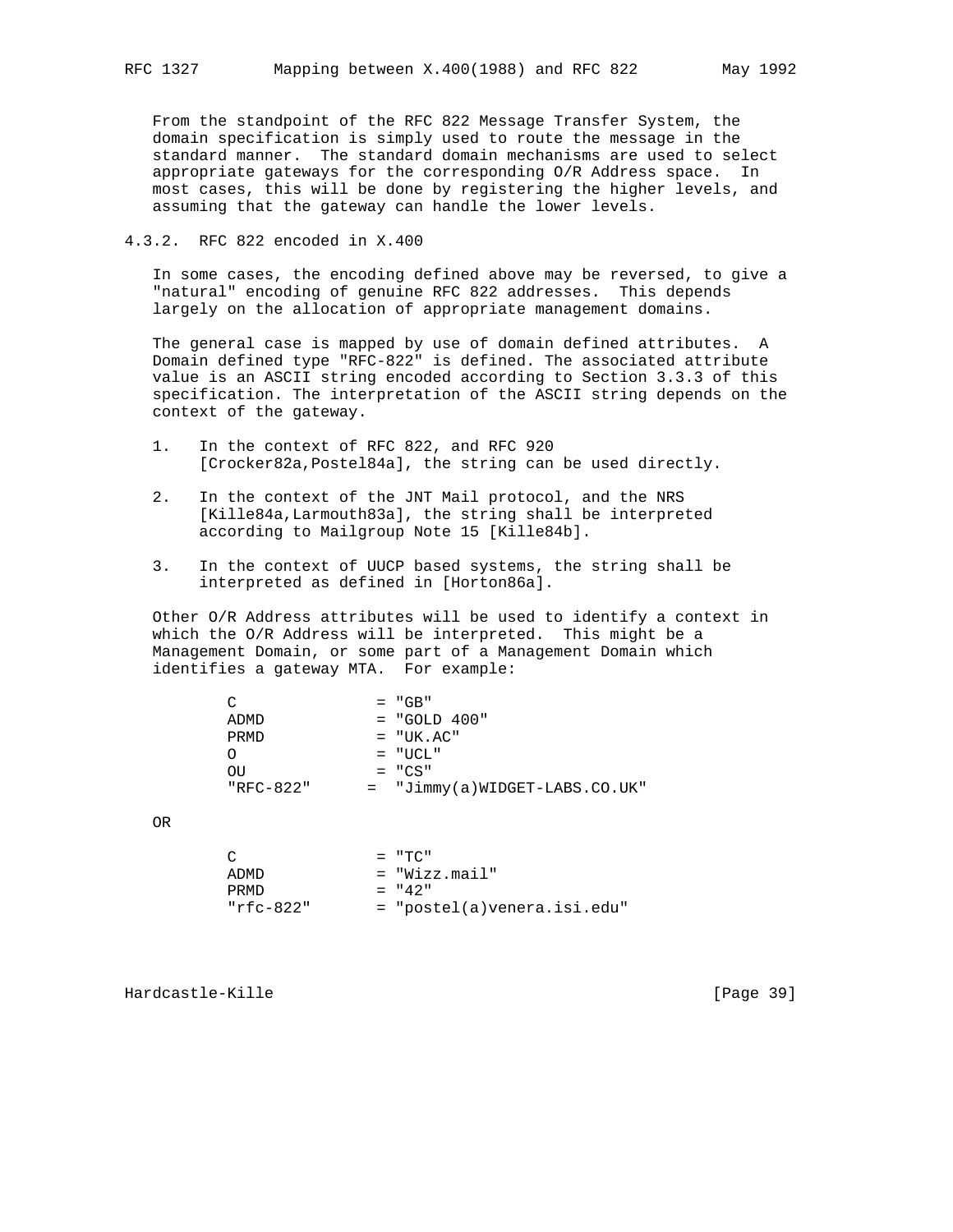Note in each case the PrintableString encoding of "@" as "(a)". In the second example, the "RFC-822" domain defined attribute is interpreted everywhere within the (Private) Management Domain. In the first example, further attributes are needed within the Management Domain to identify a gateway. Thus, this scheme can be used with varying levels of Management Domain co-operation.

 There is a limit of 128 characters in the length of value of a domain defined attribute, and an O/R Address can have a maxmimum of four domain defined attributes. Where the printable string generated from the RFC 822 address exceeeds this value, additional domain defined attributes are used to enable up to 512 characters to be encoded. These attributes shall be filled completely before the next one is started. The DDA keywords are: RFC822C1; RFC822C2; RFC822C3. Longer addresses cannot be encoded.

 There is, analagous with 4.3.1, a means to associate parts of the O/R Address hierarchy with domains. There is an analogous global mapping, which in most cases will be the inverse of the domain to O/R address mapping. The mapping is maintained separately, as there may be differences (e.g., two alternate domain names map to the same set of O/R address components).

# 4.3.3. Component Ordering

 In most cases, ordering of O/R Address components is not significant for the mappings specified. However, Organisational Units (printable string and teletex forms) and Domain Defined Attributes are specified as SEQUENCE in MTS.ORAddress, and so their order may be significant. This specification needs to take account of this:

- 1. To allow consistent mapping into the domain hierarchy
- 2. To ensure preservation of order over multiple mappings.

There are three places where an order is specified:

 1. The text encoding (std-or-address) of MTS.ORAddress as used in the local-part of an RFC 822 address. An order is needed for those components which may have multiple values (Organisational Unit, and Domain Defined Attributes). When generating an 822.std-or-address, components of a given type shall be in hierarchical order with the most significant component on the RHS. If there is an Organisation Attribute, it shall be to the right of any Organisational Unit attributes. These requirements are for the following reasons:

Hardcastle-Kille [Page 40]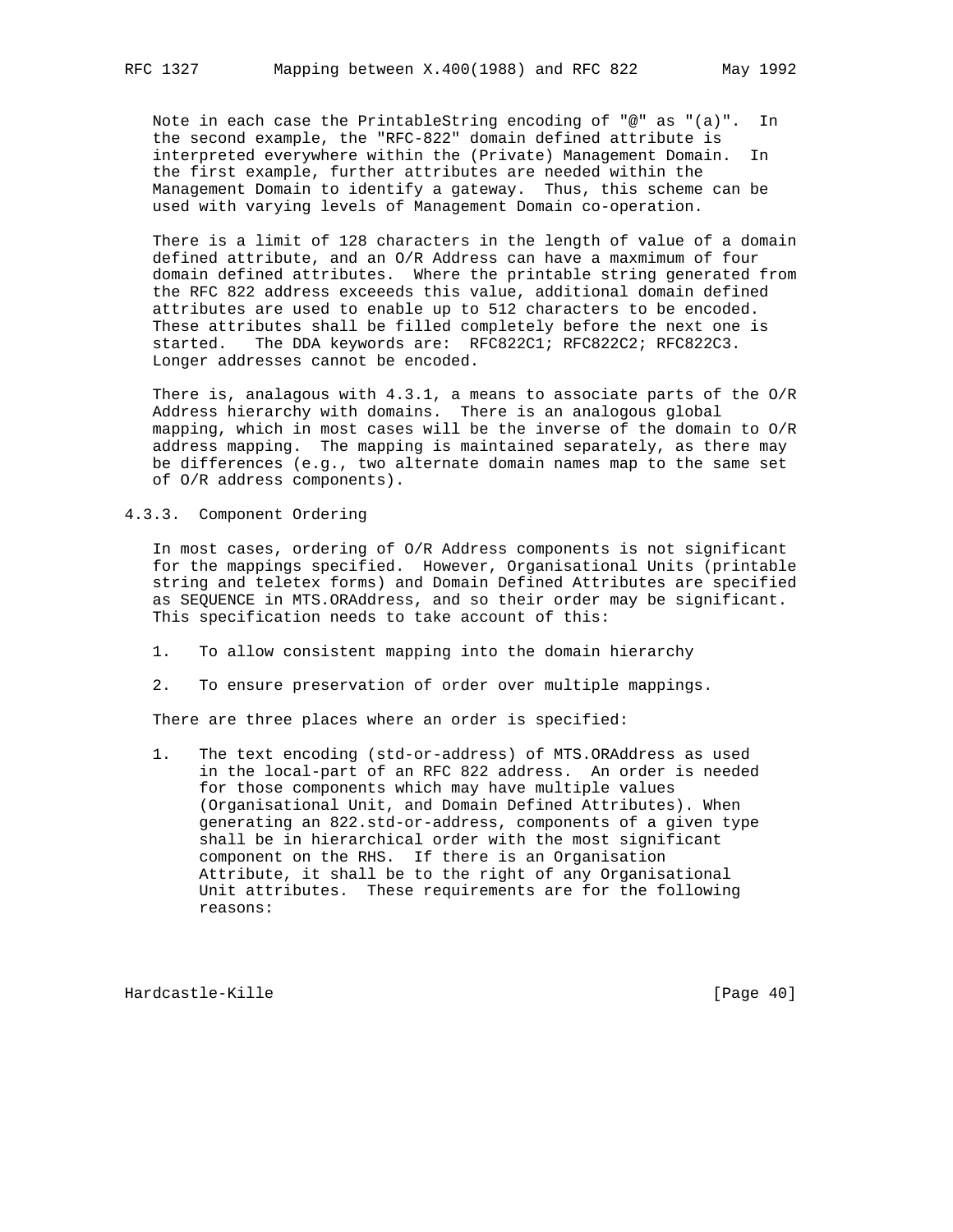- Alignment to the hierarchy of other components in RFC 822 addresses (thus, Organisational Units will appear in the same order, whether encoded on the RHS or LHS). Note the differences of JNT Mail as described in Appendix B.
- Backwards compatibility with RFC 987/1026.
- To ensure that gateways generate consistent addresses. This is both to help end users, and to generate identical message ids.

 Further, it is recommended that all other attributes are generated according to this ordering, so that all attributes so encoded follow a consistent hierarchy. When generating 822.msg-id, this order shall be followed.

- 2. For the Organisational Units (OU) in MTS.ORAddress, the first OU in the SEQUENCE is the most significant, as specified in X.400.
- 3. For the Domain Defined Attributes in MTS.ORAddress, the First Domain Defined Attribute in the SEQUENCE is the most significant.

 Note that although this ordering is mandatory for this mapping, there are NO implications on ordering significance within X.400, where this is a Management Domain issue.

# 4.3.4. RFC 822 -> X.400

There are two basic cases:

- 1. X.400 addresses encoded in RFC 822. This will also include RFC 822 addresses which are given reversible encodings.
- 2. "Genuine" RFC 822 addresses.

The mapping shall proceed as follows, by first assuming case 1).

STAGE I.

1. If the 822-address is not of the form:

local-part "@" domain

 take the domain which will be routed on and apply step 2 of stage 1 to derive (a possibly null) set of attributes. Then

Hardcastle-Kille [Page 41]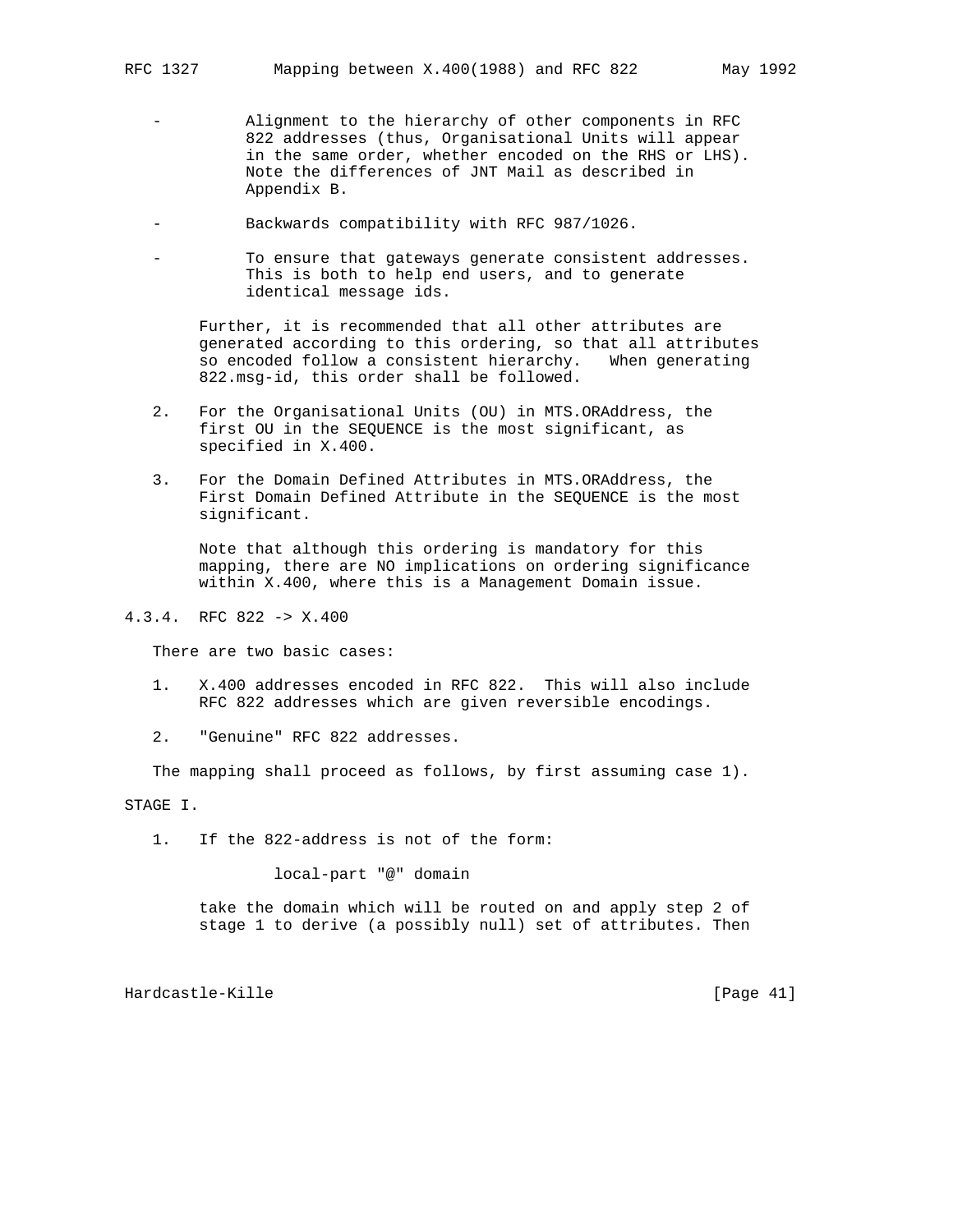go to stage II.

- NOTE:It may be appropriate to reduce a source route address to this form by removal of all bar the last domain. In terms of the design intentions of RFC 822, this would be an incorrect action. However, in most real cases, it will do the "right" thing and provide a better service to the end user. This is a reflection on the excessive and inappropriate use of source routing in RFC 822 based systems. Either approach, or the intermediate approach of stripping only domain references which reference the local gateway are conformant to this specification.
- 2. Attempt to parse EBNF.domain as:
	- \*( domain-syntax "." ) known-domain

 Where EBNF.known-domain is the longest possible match in the set of globally defined mappings (see Appendix F). If this fails, and the EBNF.domain does not explicitly identify the local gateway, go to stage II. If the domain explicitly identifies the gateway, allocate no attributes. Otherwise, allocate the attributes associated with EBNF.known-domain. For each component, systematically allocate the attribute implied by each EBNF.domain-syntax component in the order: C, ADMD, PRMD, O, OU. Note that if the mapping used identifies an "omitted attribute", then this attribute should be omitted in the systematic allocation. If this new component exceed an upper bound (ADMD: 16; PRMD: 16; O: 64; OU: 32) or it would lead to more than four OUs, then go to stage II with the attributes derived.

 At this stage, a set of attributes has been derived, which will give appropriate routing within X.400. If any of the later steps of Stage I force use of Stage II, then these attributes should be used in Stage II.

- 3. If the 822.local-part uses the 822.quoted-string encoding, remove this quoting. If this unquoted 822.local-part has leading space, trailing space, or two adjacent space go to stage II.
- 4. If the unquoted 822.local-part contains any characters not in PrintableString, go to stage II.
- 5. Parse the (unquoted) 822.local-part according to the EBNF EBNF.std-or-address. Checking of upper bounds should not be

Hardcastle-Kille [Page 42]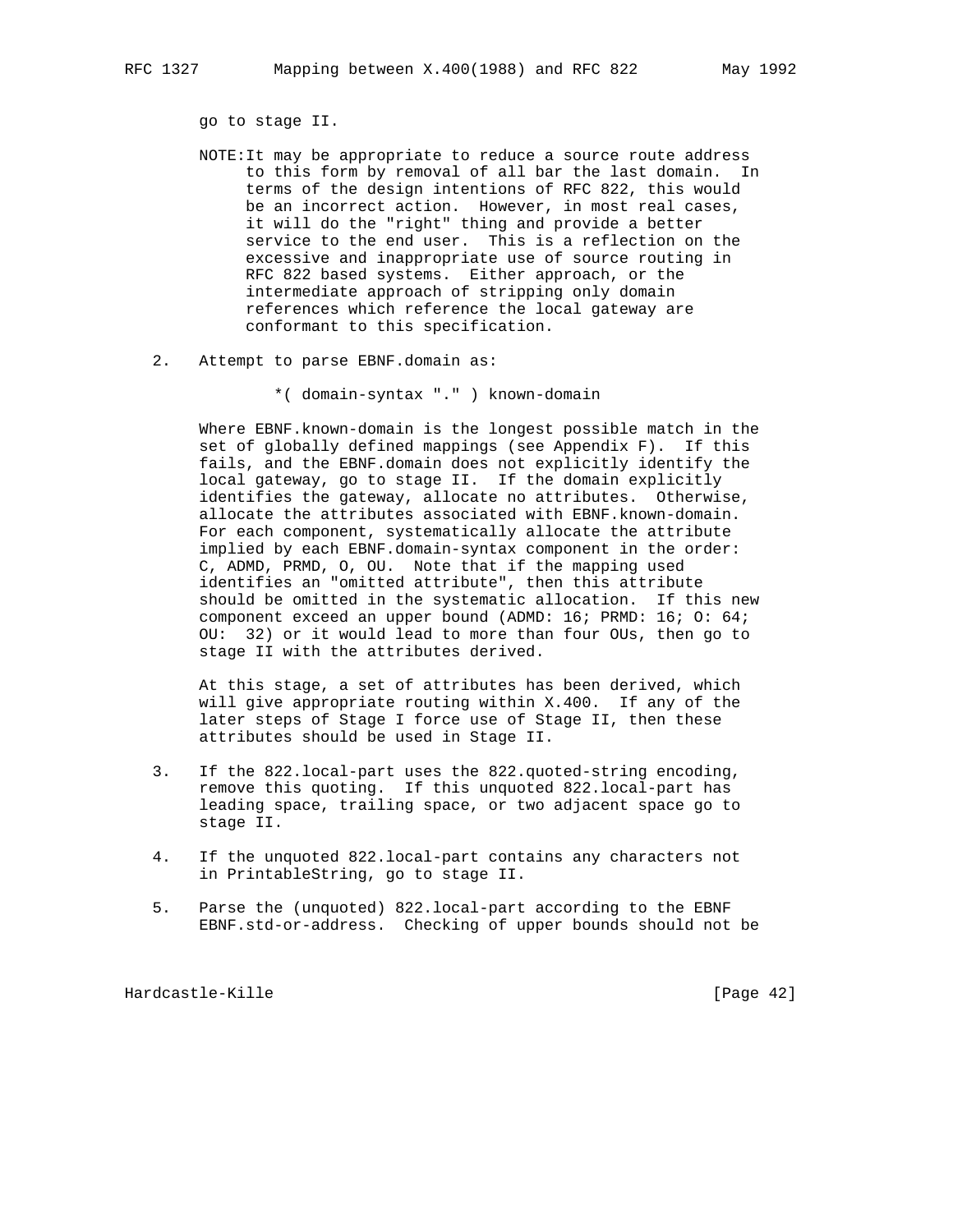done at this point. If this parse fails, parse the local part according to the EBNF EBNF.encoded-pn. If this parse fails, go to stage II. The result is a set of type/value pairs. If the set of attributes leads to an address of any form other than mnemonic form, then only these attributes should be taken. If (for mnemonic form) the values generated conflict with those derived in step 2 (e.g., a duplicated country attribute), the domain is assumed to be a remote gateway. In this case, take only the LHS derived attributes, together with any RHS dericed attributes which are more significant thant the most signicant attribute which is duplicated (e.g., if there is a duplicate PRMD, but no LHS derived ADMD and country, then the ADMD and country should be taken from the RHS). therwise add LHS and RHS derived attributes together.

- 6. Associate the EBNF.attribute-value syntax (determined from the identified type) with each value, and check that it conforms. If not, go to stage II.
- 7. Ensure that the set of attributes conforms both to the MTS.ORAddress specification and to the restrictions on this set given in X.400, and that no upper bounds are exceeded for any attribute. If not go to stage II.
- 8. Build the O/R Address from this information.

STAGE II.

 This will only be reached if the RFC 822 EBNF.822-address is not a valid X.400 encoding. This implies that the address must refer to a recipient on an RFC 822 system. Such addresses shall be encoded in an X.400 O/R Address using a domain defined attribute.

- 1. Convert the EBNF.822-address to PrintableString, as specified in Chapter 3.
- 2. Generate the "RFC-822" domain defined attribute from this string.
- 3. Build the rest of the O/R Address in the manner described below.

 It may not be possible to encode the domain defined attribute due to length restrictions. If the limit is exceeded by a mapping at the MTS level, then the gateway shall reject the message in question. If this occurs at the IPMS level, then the action will depend on the policy being taken for IPMS encoding, which is discussed in Section

Hardcastle-Kille [Page 43]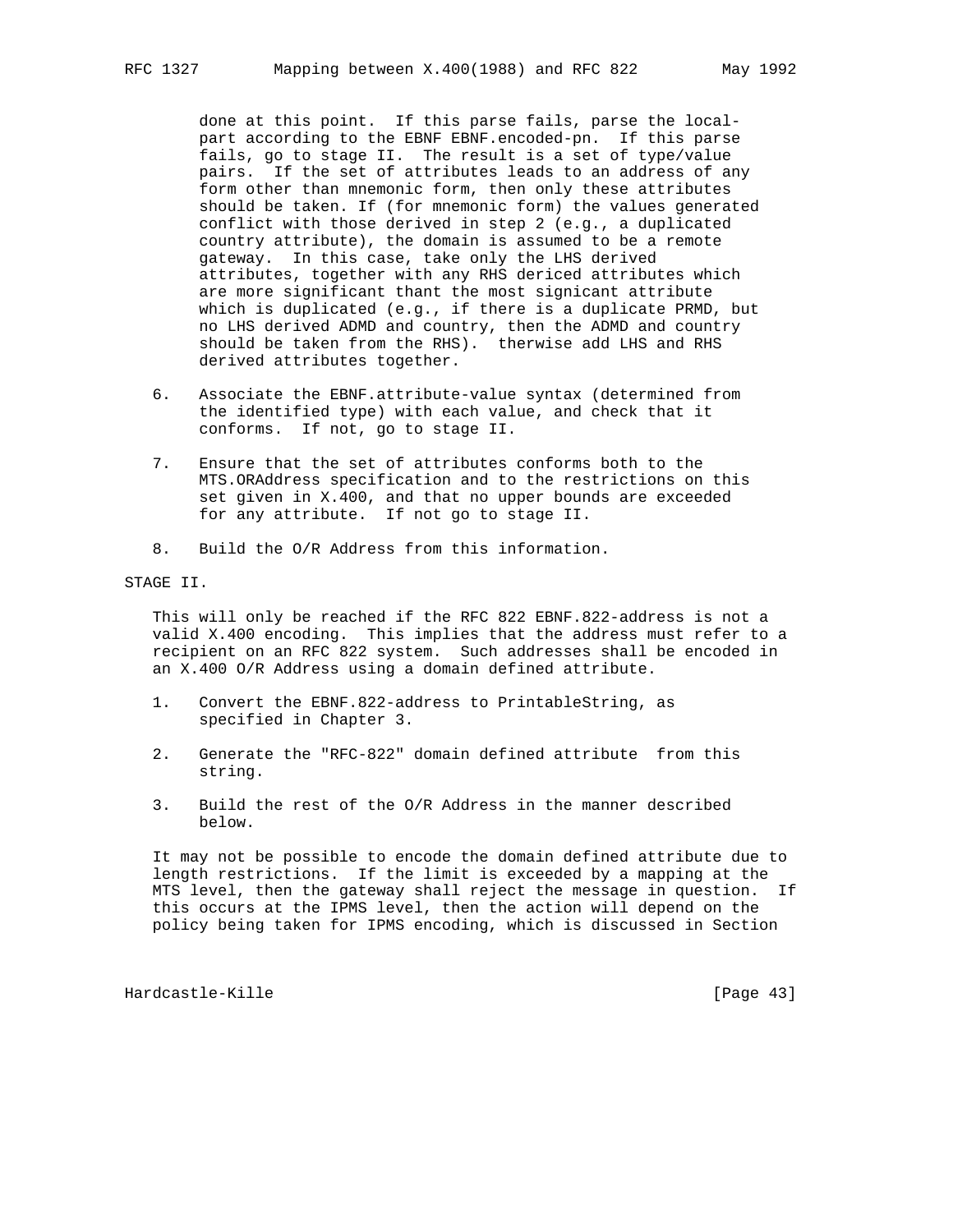5.1.3.

 If Stage I has identified a set of attributes, use these to build the remainder of the address. The administrative equivalence of the mappings will ensure correct routing throug X.400 to a gateway back to RFC 822.

 If Stage I has not identified a set of attributes, the remainder of the O/R address effectively identifies a source route to a gateway from the X.400 side. There are three cases, which are handled differently:

 This shall be set up so that errors are returned through the same gateway. Therefore, the O/R Address of the local gateway shall be used.

IPMS Addresses

 These are optimised for replying. In general, the message may end up anywhere within the X.400 world, and so this optimisation identifies a gateway appropriate for the RFC 822 address being converted. The 822.domain to which the address would be routed is used to select an appropriate gateway. A globally defined set of mappings is used, which identifies (the O/R Address components of) appropriate gateways for parts of the domain namespace. The longest possible match on the 822.domain defines which gateway to use. The table format for distribution of this information is defined in Appendix F.

 This global mapping is used for parts of the RFC 822 namespace which do not have an administrative equivalence with any part of the X.400 namespace, but for which it is desirable to identify a preferred X.400 gateway in order to optimise routing.

 If no mapping is found for the 822.domain, a default value (typically that of the local gateway) is used. It is never appropriate to ignore the globally defined mappings. In some cases, it may be appropriate to locally override the globally defined mappings (e.g., to identify a gateway close to a recipient of the message). This is likely to be where the global mapping identifies a public gateway, and the local gateway has an agreement with a private gateway which it prefers to use.

 822-MTS Recipient As the RFC 822 and X.400 worlds are fully connected, there

Hardcastle-Kille [Page 44]

 <sup>822-</sup>MTS Return Address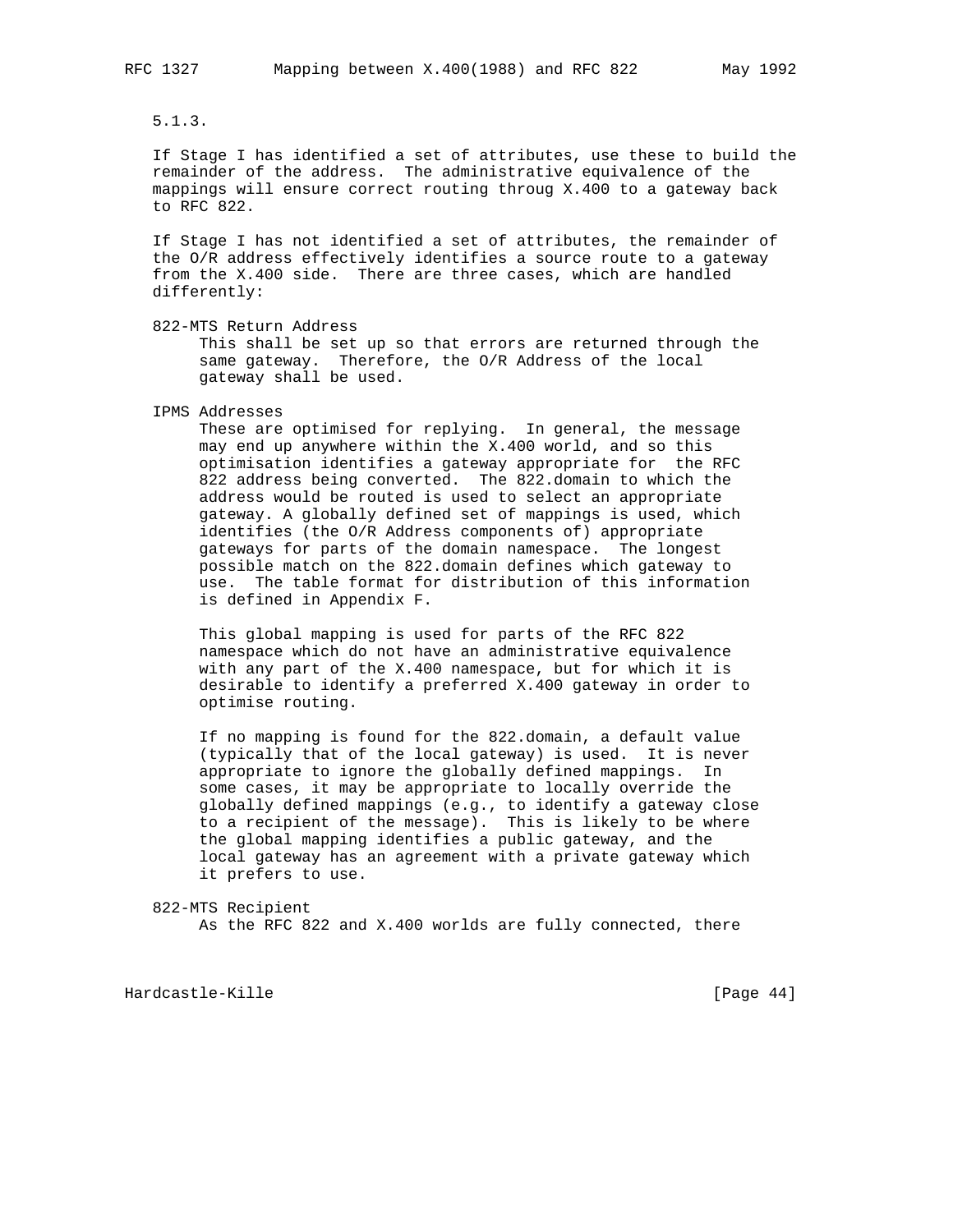is no technical reason for this situation to occur. In some cases, routing may be configured to connect two parts of the RFC 822 world using X.400. The information that this part of the domain space should be routed by X.400 rather than remaining within the RFC 822 world will be configured privately into the gateway in question. The O/R address shall then be generated in the same manner as for an IPMS address, using the globally defined mappings. It is to support this case that the definition of the global domain to gateway mapping is important, as the use of this mapping will lead to a remote X.400 address, which can be routed by X.400 routing procedures. The information in this mapping shall not be used as a basis for deciding to convert a message from RFC 822 to X.400.

4.3.4.1. Heuristics for mapping RFC 822 to X.400

 RFC 822 users will often use an LHS encoded address to identify an X.400 recipient. Because the syntax is fairly complex, a number of heuristics may be applied to facilitate this form of usage. A gateway should take care not to be overly "clever" with heuristics, as this may cause more confusion than a more mechanical approach. The heuristics are as follows:

- 1. Ignore the omission of a trailing "/" in the std-or syntax.
- 2. If there is no ADMD component, and both country and PRMD are present, the value of /ADMD= / (single space) is assumed.
- 3. Parse the unquoted local part according to the EBNF colon or-address. This may facilitate users used to this delimiter.

colon-or-address =  $1*(attribute "=" value ";" * (LWSP-char))$ 

 The remaining heuristic relates to ordering of address components. The ordering of attributes may be inverted or mixed. For this reason, the following heuristics may be applied:

 4. If there is an Organisation attribute to the left of any Org Unit attribute, assume that the hierarchy is inverted.

4.3.5. X.400 -> RFC 822

There are two basic cases:

1. RFC 822 addresses encoded in X.400.

Hardcastle-Kille [Page 45]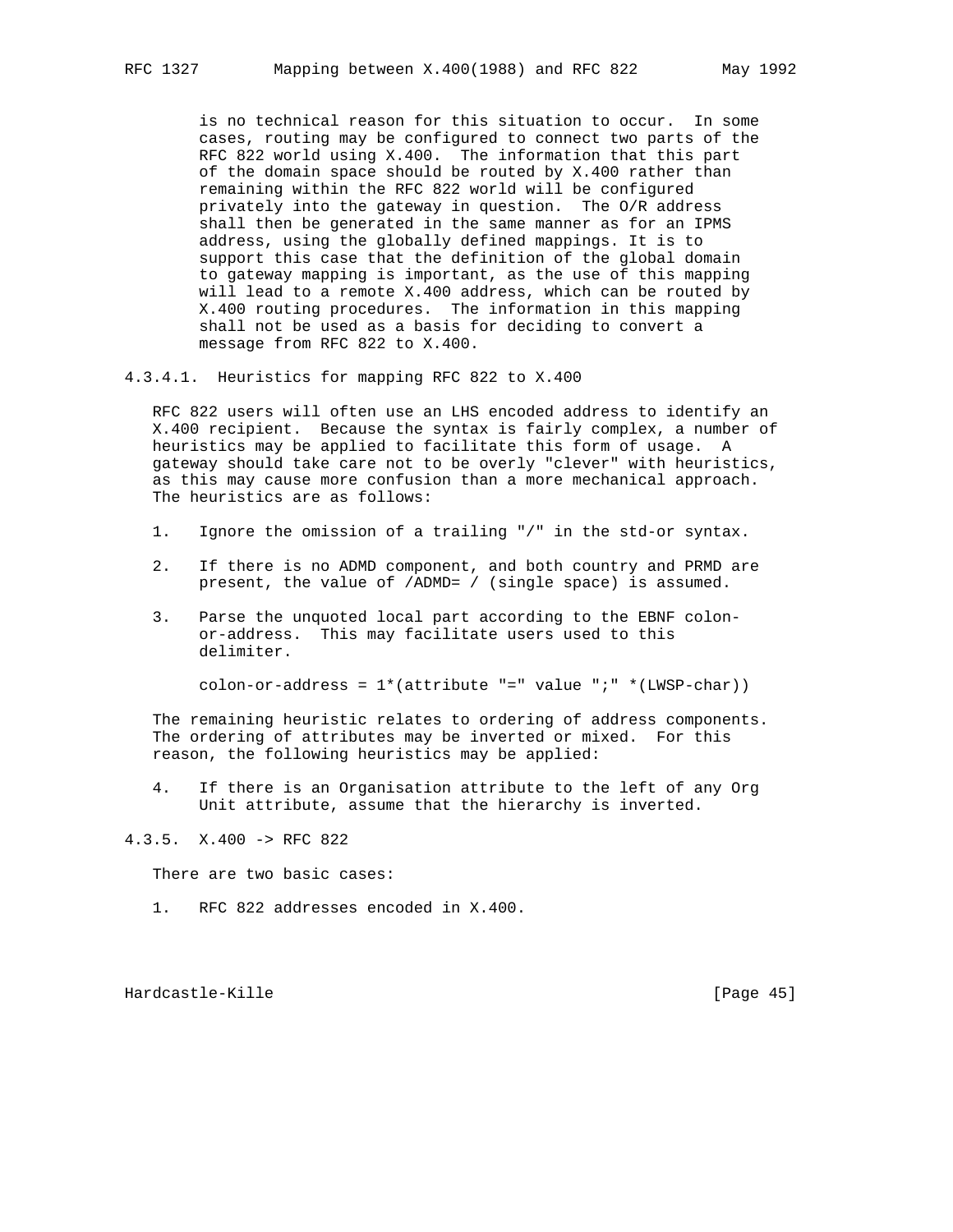2. "Genuine" X.400 addresses. This may include symmetrically encoded RFC 822 addresses.

 When a MTS Recipient O/R Address is interpreted, gatewaying will be selected if there is a single "RFC-822" domain defined attribute present and the local gateway is identified by the remainder of the O/R Address. In this case, use mapping A. For other O/R Addresses which

1. Contain the special attribute.

AND

 2. Identifies the local gateway or any other known gateway with the other attributes.

use mapping A. In other cases, use mapping B.

NOTE:

 A pragmatic approach would be to assume that any O/R Address with the special domain defined attribute identifies an RFC 822 address. This will usually work correctly, but is in principle not correct. Use of this approach is conformant to this specification.

### Mapping A

 1. Map the domain defined attribute value to ASCII, as defined in Chapter 3.

# Mapping B

 This is used for X.400 addresses which do not use the explicit RFC 822 encoding.

 1. For all string encoded attributes, remove any leading or trailing spaces, and replace adjacent spaces with a single space.

 The only attribute which is permitted to have zero length is the ADMD. This should be mapped onto a single space.

 These transformations are for lookup only. If an EBNF.std-or-address mapping is used as in 4), then the orginal values should be used.

2. Map numeric country codes to the two letter values.

Hardcastle-Kille [Page 46]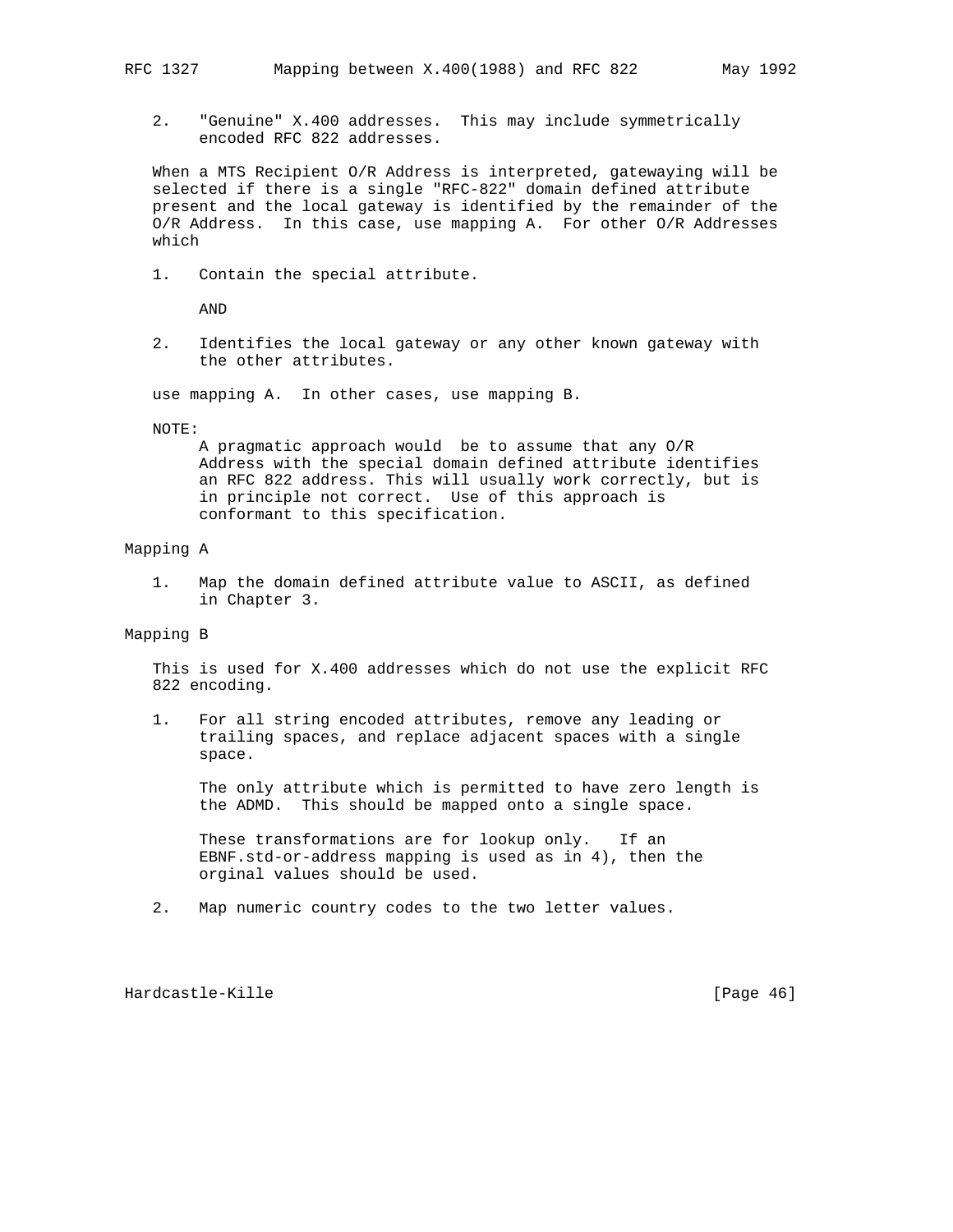- 3. Noting the hierarchy specified in 4.3.1 and including omitted attributes, determine the maximum set of attributes which have an associated domain specification in the globally defined mapping. If no match is found, allocate the domain as the domain specification of the local gateway, and go to step 5.
- Note: It might be appropriate to use a non-local domain. This would be selected by a global mapping analagous to the one described at the end of 4.3.4. This is not done, primarily because use of RFC 822 to connect X.400 systems is not expected to be significant.

 In cases where the address refers to an X.400 UA, it is important that the generated domain will correctly route to a gateway. In general, this is achieved by carefully co ordinating RFC 822 routing with the definition of the global mappings, as there is no easy way for the gateway to make this check. One rule that shall be used is that domains with only one component will not route to a gateway. If the generated domain does not route correctly, the address is treated as if no match is found.

- 4. The mapping identified in 3) gives a domain, and an O/R address prefix. Follow the hierarchy: C, ADMD, PRMD, O, OU. For each successive component below the O/R address prefix, which conforms to the syntax EBNF.domain-syntax (as defined in 4.3.1), allocate the next subdomain. At least one attribute of the X.400 address shall not be mapped onto subdomain, as 822.local-part cannot be null. If there are omitted attributes in the O/R address prefix, these will have correctly and uniquely mapped to a domain component. Where there is an attribute omitted below the prefix, all attributes remaining in the O/R address shall be encoded on the LHS. This is to ensure a reversible mapping. For example, if the is an addres /S=XX/O=YY/ADMD=A/C=NN/ and a mapping for /ADMD=A/C=NN/ is used, then /S=XX/O=YY/ is encoded on the LHS.
- 5. If the address is not mnemonic form (form 1 variant 1), then all of the attributes in the address should be encoded on the LHS in EBNF.std-or-address syntax, as described below.

 For addresses of mnemonic form, if the remaining components are personal-name components, conforming to the restrictions of 4.2.1, then EBNF.encoded-pn is derived to form 822.local-part. In other cases the remaining components are

Hardcastle-Kille [Page 47]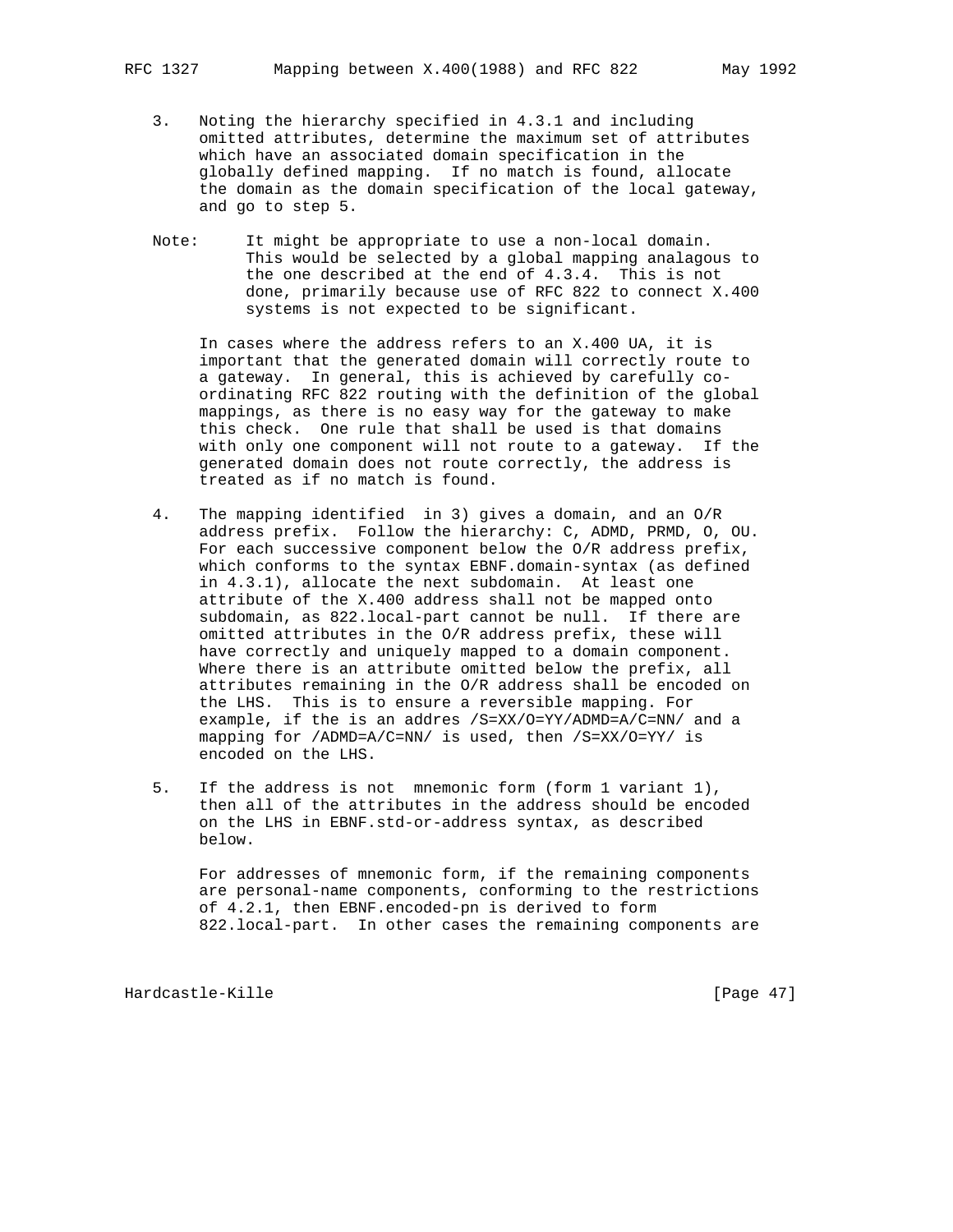simply encoded as 822.local-part using the EBNF.std-or-address syntax. If necessary, the 822.quoted-string encoding is used. The following are examples of legal quoting: "a b".c@x; "a b.c"@x. Either form may be generated, but the latter is preferred.

 If the derived 822.local-part can only be encoded by use of 822.quoted-string, then use of the mapping defined in [Kille89b] may be appropriate. Use of this mapping is discouraged.

4.4. Repeated Mappings

There are two types of repeated mapping:

- 1. A recursive mapping, where the repeat is within one gateway
- 2 A source route, where the repetition occurs across multiple gateways
- 4.4.1. Recursive Mappings

 It is possible to supply an address which is recurive at a single gateway. For example:

> $C = "XX"$  $ADMD$  = " $YY"$  $O = "ZZ"$ "RFC-822" = "Smith(a)ZZ.YY.XX"

 This is mapped first to an RFC 822 address, and then back to the X.400 address:

| $\mathcal{C}$    | $= "XY"$  |
|------------------|-----------|
| ADMD             | $= "YY"$  |
| $\left( \right)$ | $=$ "7.7" |
| Surname          | = "Smith" |

 In some situations this type of recursion may be frequent. It is important that where this occurs, that no unnecessary protocol conversion occurs. This will minimise loss of service.

### 4.4.2. Source Routes

 The mappings defined are symmetrical and reversible across a single gateway. The symmetry is particularly useful in cases of (mail exploder type) distribution list expansion. For example, an X.400 user sends to a list on an RFC 822 system which he belongs to. The

Hardcastle-Kille [Page 48]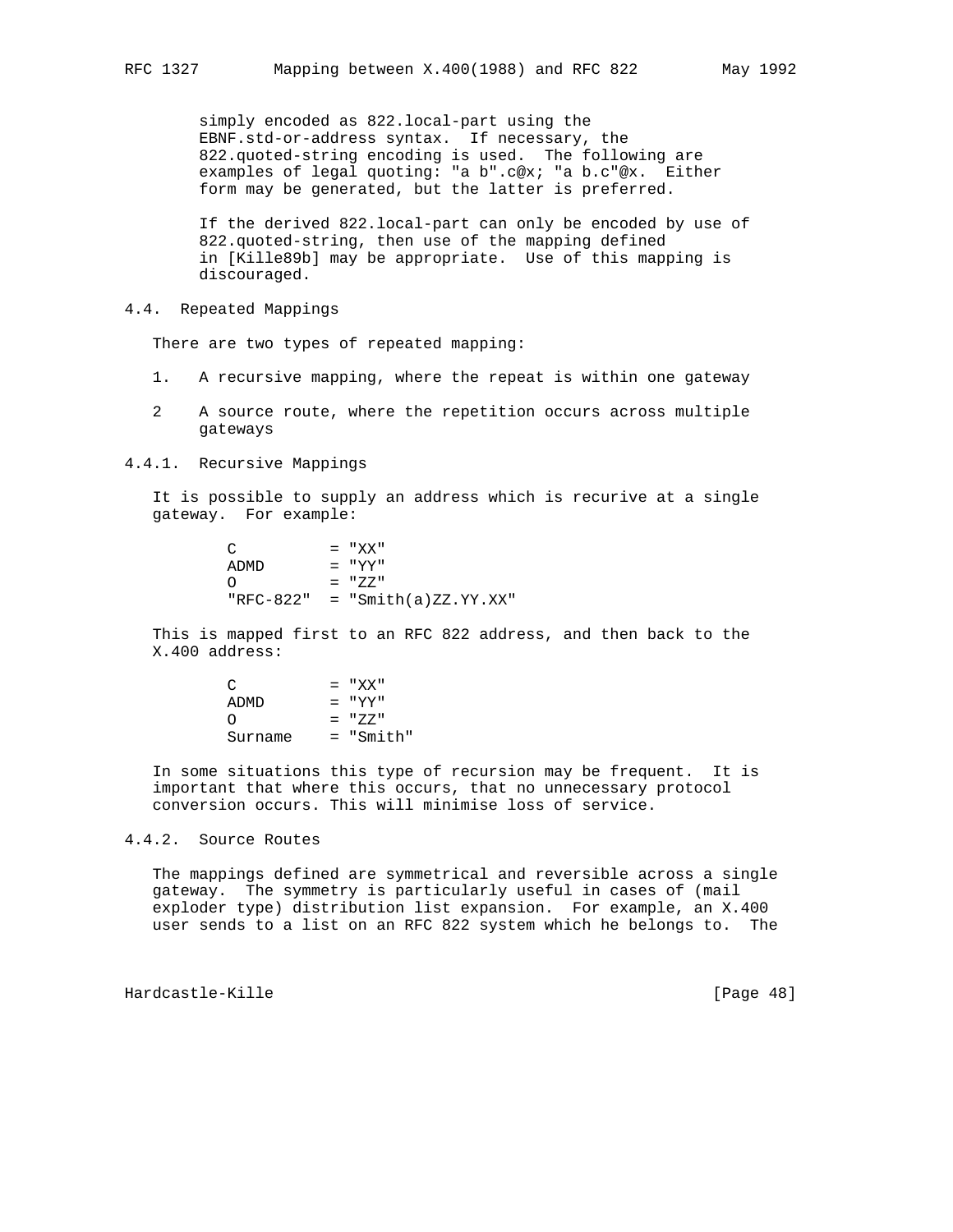received message will have the originator and any 3rd party X.400 O/R Addresses in correct format (rather than doubly encoded). In cases (X.400 or RFC 822) where there is common agreement on gateway identification, then this will apply to multiple gateways.

 When a message traverses multiple gateways, the mapping will always be reversible, in that a reply can be generated which will correctly reverse the path. In many cases, the mapping will also be symmetrical, which will appear clean to the end user. For example, if countries "AB" and "XY" have RFC 822 networks, but are interconnected by X.400, the following may happen: The originator specifies:

Joe.Soap@Widget.PTT.XY

This is routed to a gateway, which generates:

| = "Griddle MHS Providers" |
|---------------------------|
|                           |
|                           |
|                           |
|                           |

 This is then routed to another gateway where the mapping is reversed to give:

Joe.Soap@Widget.PTT.XY

Here, use of the gateway is transparent.

 Mappings will only be symmetrical where mapping tables are defined. In other cases, the reversibility is more important, due to the (far too frequent) cases where RFC 822 and X.400 services are partitioned.

 The syntax may be used to source route. THIS IS STRONGLY DISCOURAGED. For example:

 X.400 -> RFC 822 -> X.400  $C = "UK"$  ADMD = "Gold 400" PRMD = "UK.AC" "RFC-822" = "/PN=Duval/DD.Title=Manager/(a)Inria.ATLAS.FR"

 This will be sent to an arbitrary UK Academic Community gateway by X.400. Then it will be sent by JNT Mail to another gateway determined by the domain Inria.ATLAS.FR (FR.ATLAS.Inria). This will

Hardcastle-Kille [Page 49]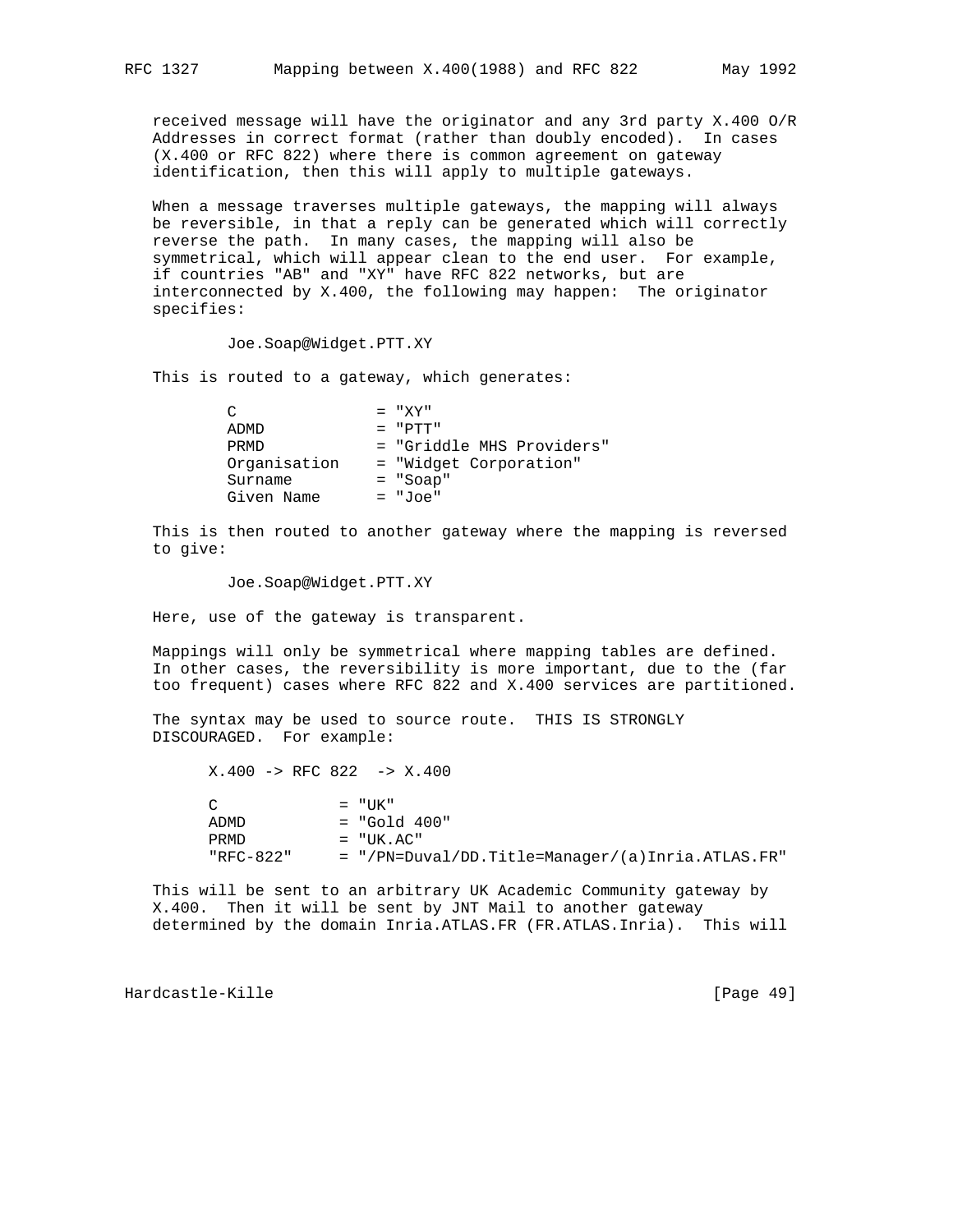then derive the X.400 O/R Address:

| ◠                                         | $=$ "FR"      |
|-------------------------------------------|---------------|
| ADMD                                      | $= "ATLAS"$   |
| PRMD                                      | $=$ "Inria"   |
| PN.S                                      | $=$ "Duval"   |
| "Title"                                   | $=$ "Manager" |
| Similarly:<br>RFC 822 -> X.400 -> RFC 822 |               |

"/C=UK/ADMD=BT/PRMD=AC/RFC-822=jj(a)seismo.css.gov/"@monet.berkeley.edu

 This will be sent to monet.berkeley.edu by RFC 822, then to the AC PRMD by X.400, and then to jj@seismo.css.gov by RFC 822.

4.5. Directory Names

 Directory Names are an optional part of O/R Name, along with O/R Address. The RFC 822 addresses are mapped onto the O/R Address component. As there is no functional mapping for the Directory Name on the RFC 822 side, a textual mapping is used. There is no requirement for reversibility in terms of the goals of this specification. There may be some loss of functionality in terms of third party recipients where only a directory name is given, but this seems preferable to the significant extra complexity of adding a full mapping for Directory Names.

 Note:There is ongoing work on specification of a "user friendly" format for directory names. If this is adopted as an internet standard, it will be recommended, but not required, for use here.

# 4.6. MTS Mappings

The basic mappings at the MTS level are:

- 1) 822-MTS originator -> MTS.PerMessageSubmissionFields.originator-name MTS.OtherMessageDeliveryFields.originator-name -> 822-MTS originator
- 2) 822-MTS recipient -> MTS.PerRecipientMessageSubmissionFields MTS.OtherMessageDeliveryFields.this-recipient-name -> 822-MTS recipient

822-MTS recipients and return addresses are encoded as EBNF.822-

Hardcastle-Kille [Page 50]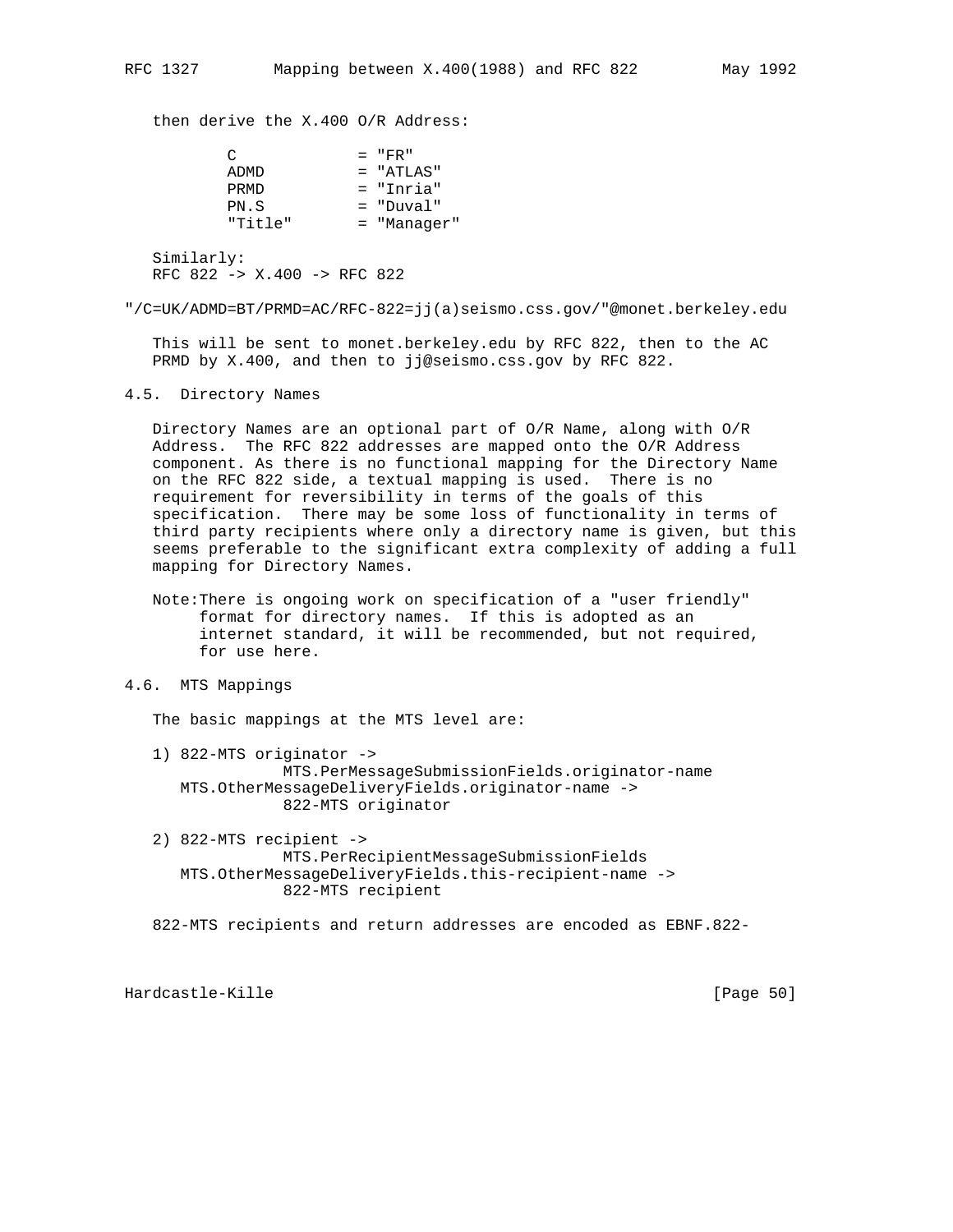address.

 The MTS Originator is always encoded as MTS.OriginatorName, which maps onto MTS.ORAddressAndOptionalDirectoryName, which in turn maps onto MTS.ORName.

# 4.6.1. RFC 822 -> X.400

 From the 822-MTS Originator, use the basic ORAddress mapping, to generate MTS.PerMessageSubmissionFields.originator-name (MTS.ORName), without a DirectoryName.

 For recipients, the following settings are made for each component of MTS.PerRecipientMessageSubmissionFields.

recipient-name

 This is derived from the 822-MTS recipient by the basic ORAddress mapping.

 originator-report-request This is be set according to content return policy, as discussed in Section 5.2.

- explicit-conversion This optional component is omitted, as this service is not needed
- extensions

The default value (no extensions) is used

4.6.2. X.400 -> RFC 822

 The basic functionality is to generate the 822-MTS originator and recipients. There is information present on the X.400 side, which cannot be mapped into analogous 822-MTS services. For this reason, new RFC 822 fields are added for the MTS Originator and Recipients. The information discarded at the 822-MTS level will be present in these fields. In some cases a (positive) delivery report will be generated.

4.6.2.1. 822-MTS Mappings

 Use the basic ORAddress mapping, to generate the 822-MTS originator (return address) from MTS.OtherMessageDeliveryFields.originator-name (MTS.ORName). If MTS.ORName.directory-name is present, it is discarded. (Note that it will be presented to the user, as described in 4.6.2.2).

Hardcastle-Kille [Page 51]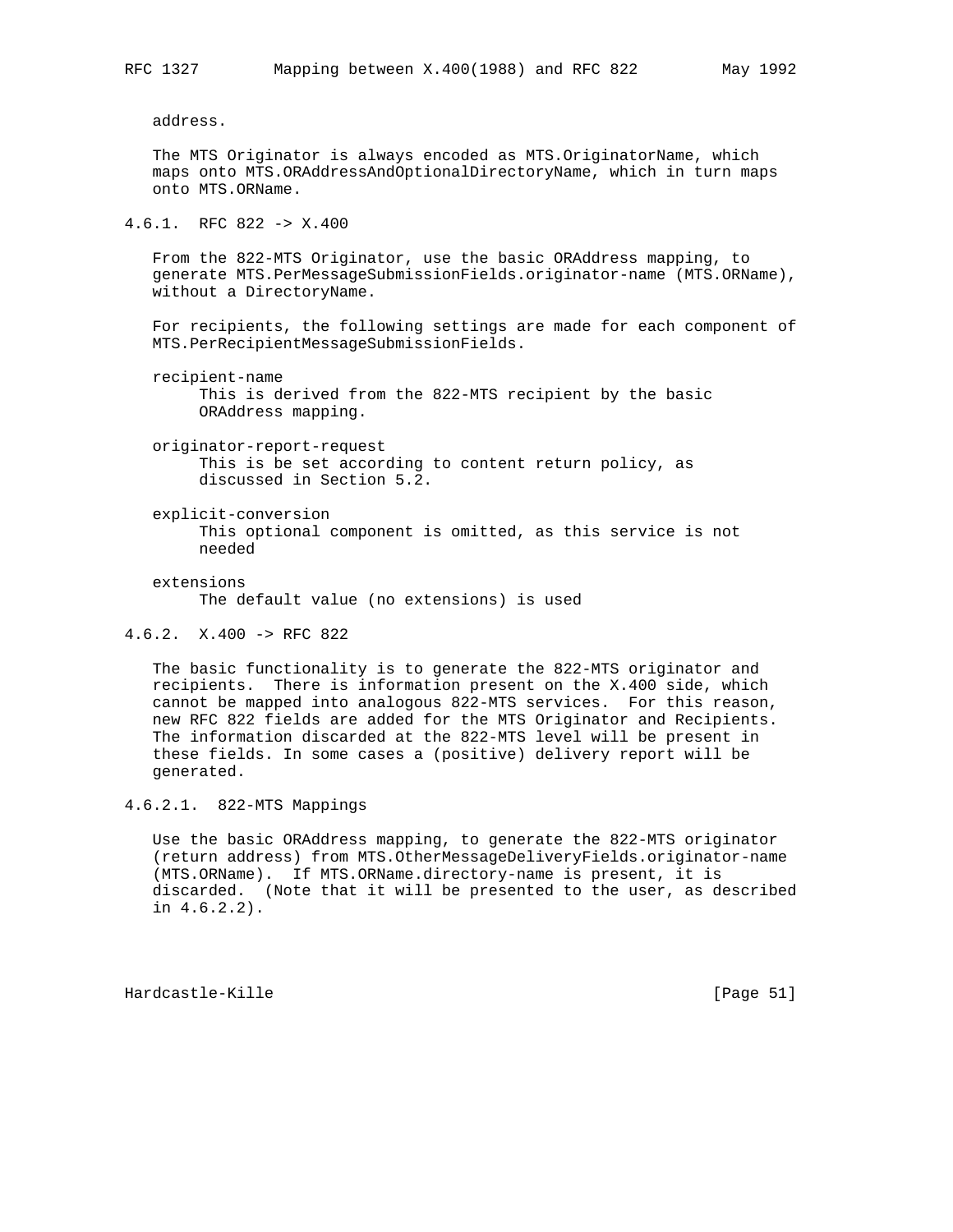The 822-MTS recipient is conceptually generated from MTS.OtherMessageDeliveryFields.this-recipient-name. This is done by taking MTS.OtherMessageDeliveryFields.this-recipient-name, and generating an 822-MTS recipient according to the basic ORAddress mapping, discarding MTS.ORName.directory-name if present. However, if this model was followed exactly, there would be no possibility to have multiple 822-MTS recipients on a single message. This is unacceptable, and so layering is violated. The mapping needs to use the MTA level information, and map each value of MTA.PerRecipientMessageTransferFields.recipient-name, where the responsibility bit is set, onto an 822-MTS recipient.

# 4.6.2.2. Generation of RFC 822 Headers

 Not all per-recipient information can be passed at the 822-MTS level. For this reason, two new RFC 822 headers are created, in order to carry this information to the RFC 822 recipient. These fields are "X400-Originator:" and "X400-Recipients:".

 The "X400-Originator:" field is set to the same value as the 822-MTS originator. In addition, if MTS.OtherMessageDeliveryFields.originator-name (MTS.ORName) contains MTS.ORName.directory-name then this Directory Name shall be represented in an 822.comment.

 Recipient names, taken from each value of MTS.OtherMessageDeliveryFields.this-recipient-name and MTS.OtherMessageDeliveryFields.other-recipient-names are made available to the RFC 822 user by use of the "X400-Recipients:" field. By taking the recipients at the MTS level, disclosure of recipients will be dealt with correctly. However, this conflicts with a desire to optimise mail transfer. There is no problem when disclosure of recipients is allowed. Similarly, there is no problem if there is only one RFC 822 recipient, as the "X400-Recipients field is only given one address.

 There is a problem if there are multiple RFC 822 recipients, and disclosure of recipients is prohibited. Two options are allowed:

- 1. Generate one copy of the message for each RFC 822 recipient, with the "X400-Recipients field correctly set to the recipient of that copy. This is functionally correct, but is likely to be more expensive.
- 2. Discard the per-recipient information, and insert a field:

X400-Recipients: non-disclosure:;

Hardcastle-Kille [Page 52]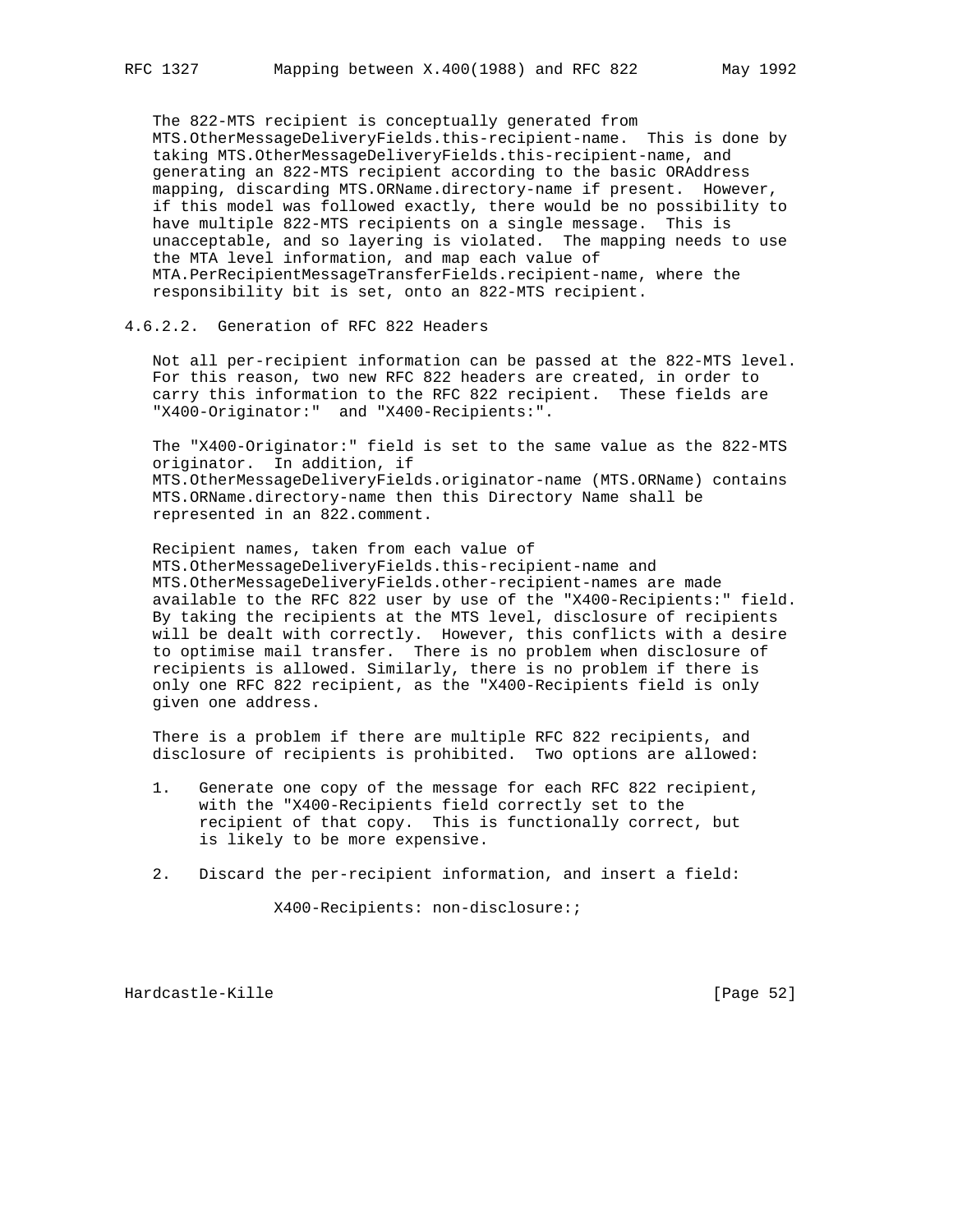This is the recommended option.

 A third option of ignoring the disclosure flag is not allowed. If any MTS.ORName.directory-name is present, it shall be represented in an 822.comment.

 If MTS.OtherMessageDeliveryFields.orignally-intended-recipient-name is present, then there has been redirection, or there has been distribution list expansion. Distribution list expansion is a per message option, and the information associated with this is represented by the "DL-Expansion-History:" field descrined in Section 5.3.6. Other information is represented in an 822.comment associated associated with MTS.OtherMessageDeliveryFields.this-recipient-name, The message may be delivered to different RFC 822 recipients, and so several addresses in the "X400-Recipients:" field may have such comments. The non-commented recipient is the RFC 822 recipient. The EBNF of the comment is:

> redirect-comment = [ "Originally To:" ] mailbox "Redirected" [ "Again" ] "on" date-time "To:" redirection-reason

 redirection-reason = "Recipient Assigned Alternate Recipient" / "Originator Requested Alternate Recipient" / "Recipient MD Assigned Alternate Recipient"

 It is derived from MTA.PerRecipientMessageTransferFields.extension.redirection-history. An example of this is:

 X400-Recipients: postmaster@widget.com (Originally To: sales-manager@sales.widget.com Redirected on Thu, 30 May 91 14:39:40 +0100 To: Originator Assigned Alternate Recipient postmaster@sales.widget.com Redirected Again on Thu, 30 May 91 14:41:20 +0100 To: Recipient MD Assigned Alternate Recipient)

 In addition, the following per-recipient services from MTS.OtherMessageDeliveryFields.extensions are represented in comments if they are used. None of these services can be provided on RFC 822 networks, and so in general these will be informative strings associated with other MTS recipients. In some cases, string values are defined. For the remainder, the string value shall be chosen by the implementor. If the parameter has a default value, then no comment shall be inserted when the parameter has that default value.

Hardcastle-Kille [Page 53]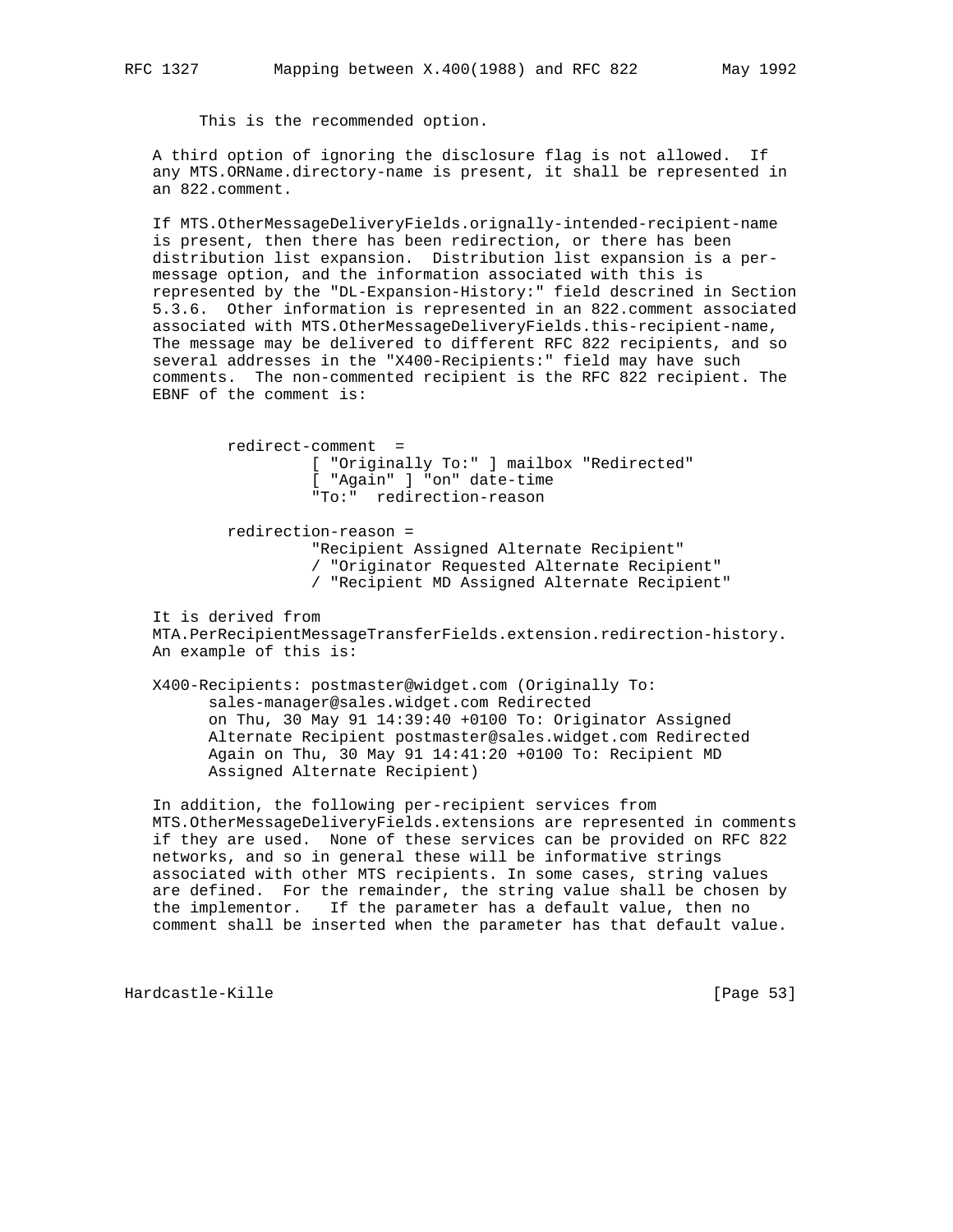requested-delivery-method

 physical-forwarding-prohibited "(Physical Forwarding Prohibited)".

 physical-forwarding-address-request "(Physical Forwarding Address Requested)".

physical-delivery-modes

registered-mail-type

recipient-number-for-advice

physical-rendition-attributes

 physical-delivery-report-request "(Physical Delivery Report Requested)".

 proof-of-delivery-request "(Proof of Delivery Requested)".

4.6.2.3. Delivery Report Generation

 If MTA.PerRecipientMessageTransferFields.per-recipient-indicators requires a positive delivery notification, this shall be generated by the gateway. Supplementary Information shall be set to indicate that the report is gateway generated. This information shall include the name of the gateway generating the report.

4.6.3. Message IDs (MTS)

 A mapping from 822.msg-id to MTS.MTSIdentifier is defined. The reverse mapping is not needed, as MTS.MTSIdentifier is always mapped onto new RFC 822 fields. The value of MTS.MTSIdentifier.local-part will facilitate correlation of gateway errors.

 To map from 822.msg-id, apply the standard mapping to 822.msg-id, in order to generate an MTS.ORAddress. The Country, ADMD, and PRMD components of this are used to generate MTS.MTSIdentifier.global domain-identifier. MTS.MTSIdentifier.local-identifier is set to the 822.msg-id, including the braces "<" and ">". If this string is longer than MTS.ub-local-id-length (32), then it is truncated to this length.

 The reverse mapping is not used in this specification. It would be applicable where MTS.MTSIdentifier.local-identifier is of syntax 822.msg-id, and it algorithmically identifies MTS.MTSIdentifier.

Hardcastle-Kille [Page 54]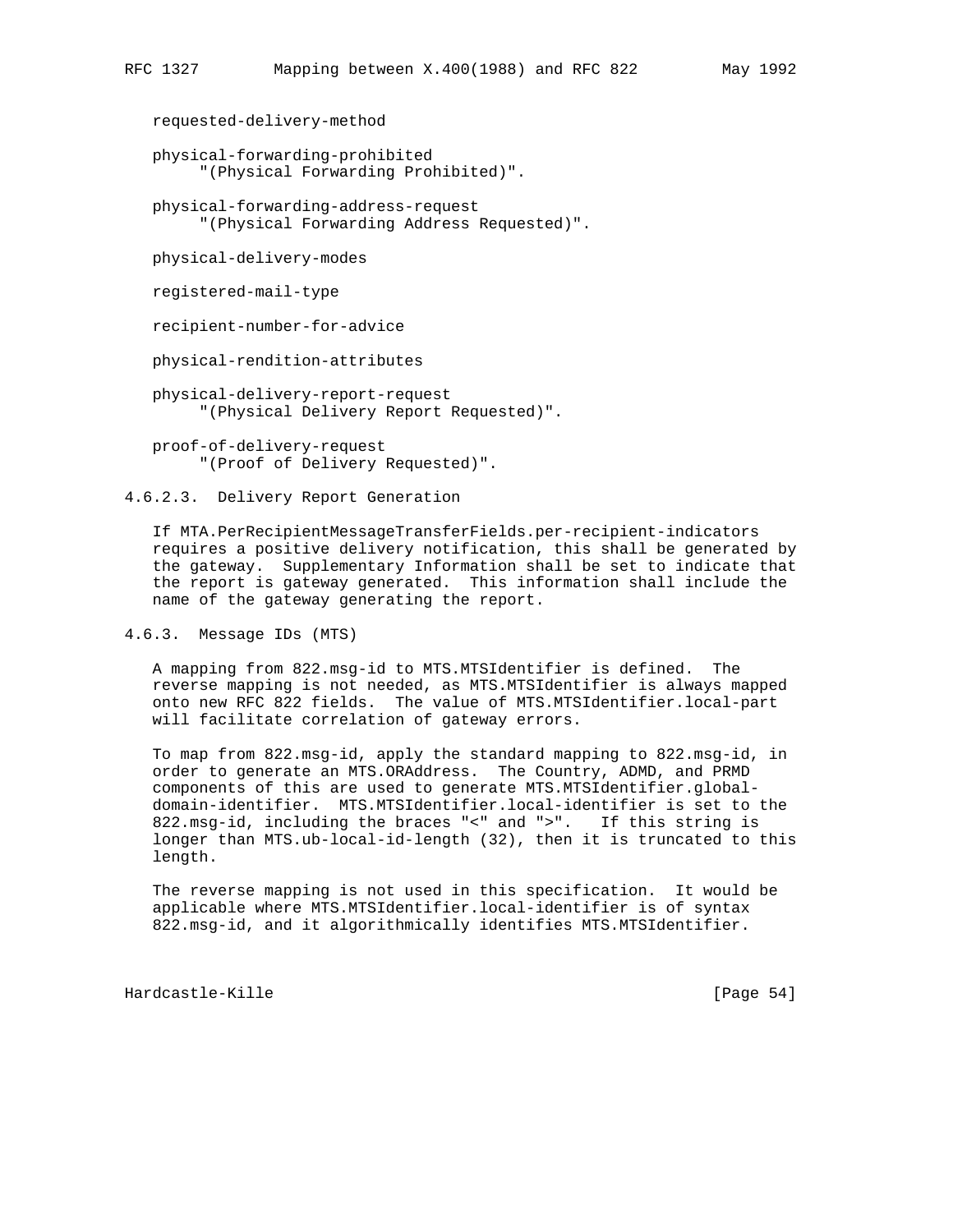4.7. IPMS Mappings

 All RFC 822 addresses are assumed to use the 822.mailbox syntax. This includes all 822.comments associated with the lexical tokens of the 822.mailbox. In the IPMS O/R Names are encoded as MTS.ORName. This is used within the IPMS.ORDescriptor, IPMS.RecipientSpecifier, and IPMS.IPMIdentifier. An asymmetrical mapping is defined between these components.

# 4.7.1. RFC 822 -> X.400

To derive IPMS.ORDescriptor from an RFC 822 address.

- 1. Take the address, and extract an EBNF.822-address. This can be derived trivially from either the 822.addr-spec or 822.route-addr syntax. This is mapped to MTS.ORName as described above, and used as IMPS.ORDescriptor.formal-name.
- 2. A string shall be built consisting of (if present):
- The 822.phrase component if the 822.address is an 822.phrase 822.route-addr construct.
- Any 822. comments, in order, retaining the parentheses.

 This string is then encoded into T.61 use a human oriented mapping (as described in Chapter 3). If the string is not null, it is assigned to IPMS.ORDescriptor.free-form-name.

3. IPMS.ORDescriptor.telephone-number is omitted.

 If IPMS.ORDescriptor is being used in IPMS.RecipientSpecifier, IPMS.RecipientSpecifier.reply-request and IPMS.RecipientSpecifier.notification-requests are set to default values (none and false).

 If the 822.group construct is present, any included 822.mailbox is encoded as above to generate a separate IPMS.ORDescriptor. The 822.group is mapped to T.61, and a IPMS.ORDescriptor with only an free-form-name component built from it.

4.7.2. X.400 -> RFC 822

 Mapping from IPMS.ORDescriptor to RFC 822 address. In the basic case, where IPMS.ORDescriptor.formal-name is present, proceed as follows.

1. Encode IPMS.ORDescriptor.formal-name (MTS.ORName) as

Hardcastle-Kille [Page 55]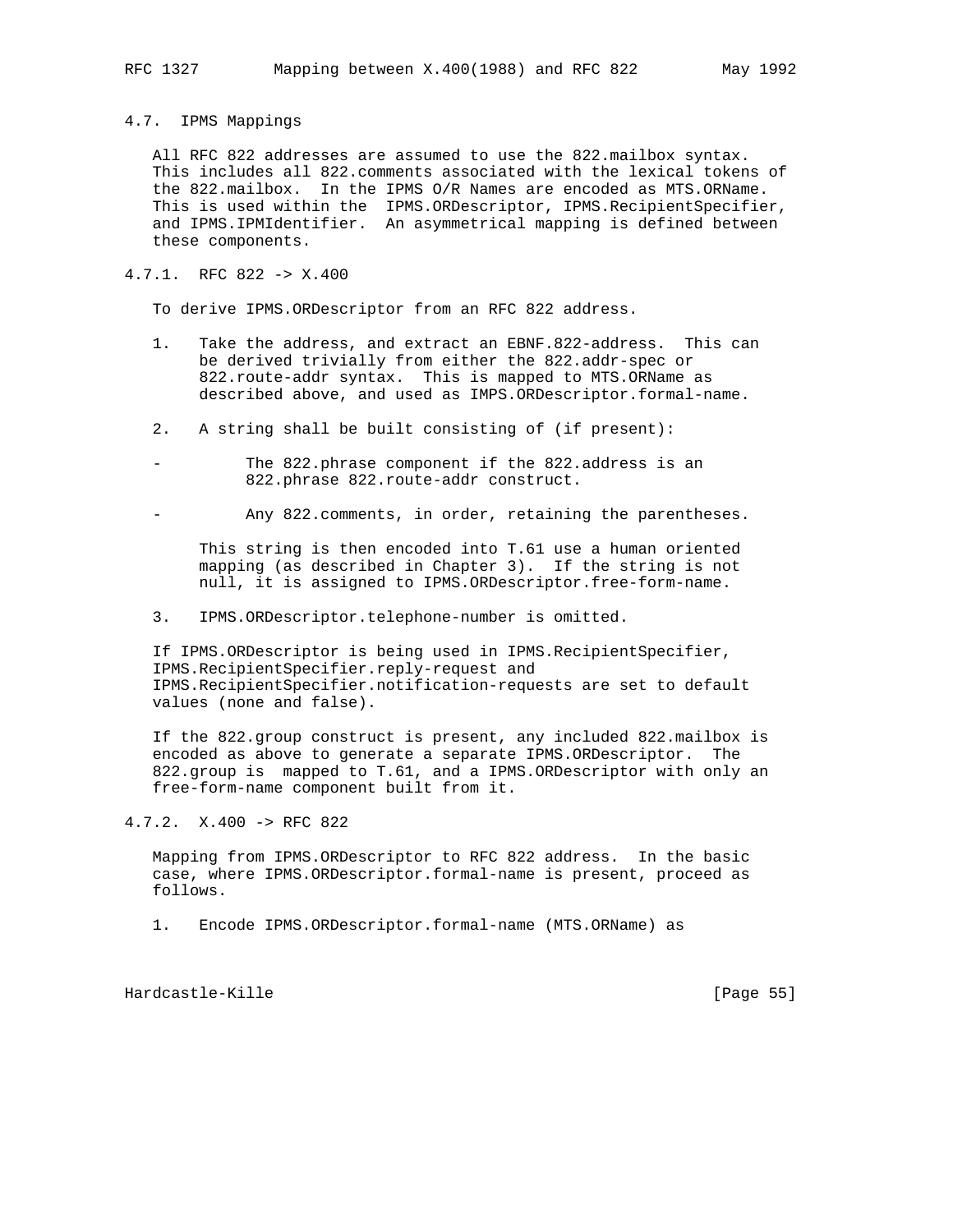EBNF.822-address.

- 2a. If IPMS.ORDescriptor.free-form-name is present, convert it to ASCII (Chapter 3), and use this as the 822.phrase component of 822.mailbox using the 822.phrase 822.route-addr construct.
- 2b. If IPMS.ORDescriptor.free-form-name is absent. If EBNF.822-address is parsed as 822.addr-spec use this as the encoding of 822.mailbox. If EBNF.822-address is parsed as 822.route 822.addr-spec, then a 822.phrase taken from 822.local-part is added.
- 3. If IPMS.ORDescriptor.telephone-number is present, this is placed in an 822.comment, with the string "Tel ". The normal international form of number is used. For example:

(Tel +44-1-387-7050)

- 4. If IPMS.ORDescriptor.formal-name.directory-name is present, then a text representation is placed in a trailing 822.comment.
- 5. If IPMS.RecipientSpecifier.report-request has any non default values, then an 822.comment "(Receipt Notification Requested)", and/or "(Non Receipt Notification Requested)", and/or "(IPM Return Requested)" is appended to the address. If both receipt and non-receipt notfications are requested, the comment relating to the latter may be omitted, to make the RFC 822 address cleaner. The effort of correlating P1 and P2 information is too great to justify the gateway sending Receipt Notifications.
- 6. If IPMS.RecipientSpecifier.reply-request is True, an 822.comment "(Reply requested)" is appended to the address.

 If IPMS.ORDescriptor.formal-name is absent, IPMS.ORDescriptor.free form-name is converted to ASCII, and used as 822.phrase within the RFC 822 822.group syntax. For example:

Free Form Name ":" ";"

Steps 3-6 are then followed.

4.7.3. IP Message IDs

 There is a need to map both ways between 822.msg-id and IPMS.IPMIdentifier. This allows for X.400 Receipt Notifications,

Hardcastle-Kille [Page 56]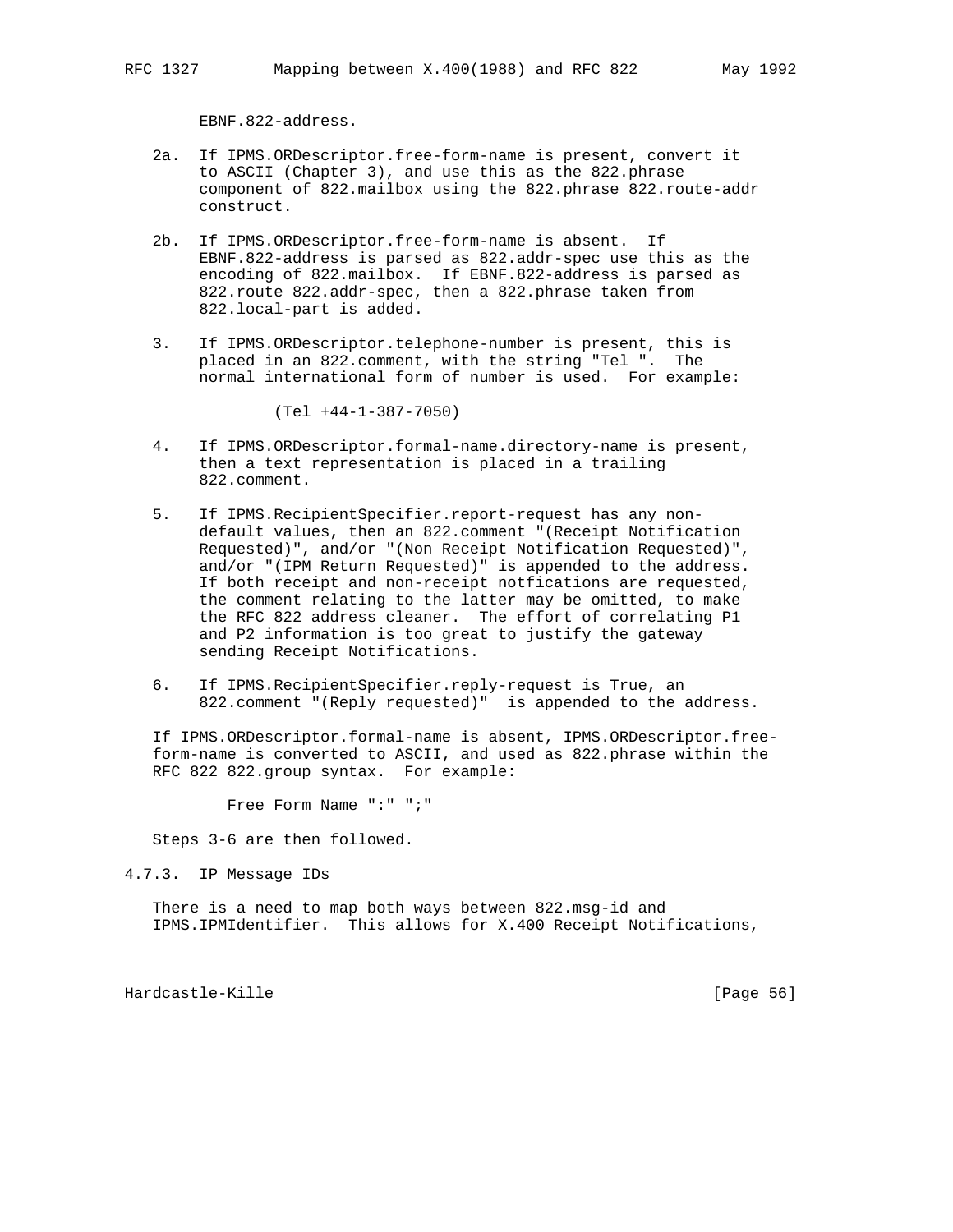Replies, and Cross References to reference an RFC 822 Message ID, which is preferable to a gateway generated ID. A reversible and symmetrical mapping is defined. This allows for good things to happen when messages pass multiple times across the X.400/RFC 822 boundary.

 An important issue with messages identifiers is mapping to the exact form, as many systems use these ids as uninterpreted keys. The use of table driven mappings is not always symmetrical, particularly in the light of alternative domain names, and alternative management domains. For this reason, a purely algorithmic mapping is used. A mapping which is simpler than that for addresses can be used for two reasons:

- There is no major requirement to make message IDs "natural"
- There is no issue about being able to reply to message IDs. (For addresses, creating a return path which works is more important than being symmetrical).

 The mapping works by defining a way in which message IDs generated on one side of the gateway can be represented on the other side in a systematic manner. The mapping is defined so that the possibility of clashes is is low enough to be treated as impossible.

4.7.3.1. 822.msg-id represented in X.400

 IPMS.IPMIdentifier.user is omitted. The IPMS.IPMIdentifier.user relative-identifier is set to a printable string encoding of the 822.msg-id with the angle braces ("<" and ">") removed. The upper bound on this component is 64. The options for handling this are discussed in Section 5.1.3.

4.7.3.2. IPMS.IPMIdentifier represented in RFC 822

 The 822.domain of 822.msg-id is set to the value "MHS". The 822.local-part of 822.msg-id is built as

[ printablestring ] "\*" [ std-or-address ]

 with EBNF.printablestring being the IPMS.IPMIdentifier.user relative-identifier, and std-or-address being an encoding of the IPMS.IPMIdentifier.user. If necessary, the 822.quoted-string encoding is used. For example:

<"147\*/S=Dietrich/O=Siemens/ADMD=DBP/C=DE/"@MHS>

Hardcastle-Kille [Page 57]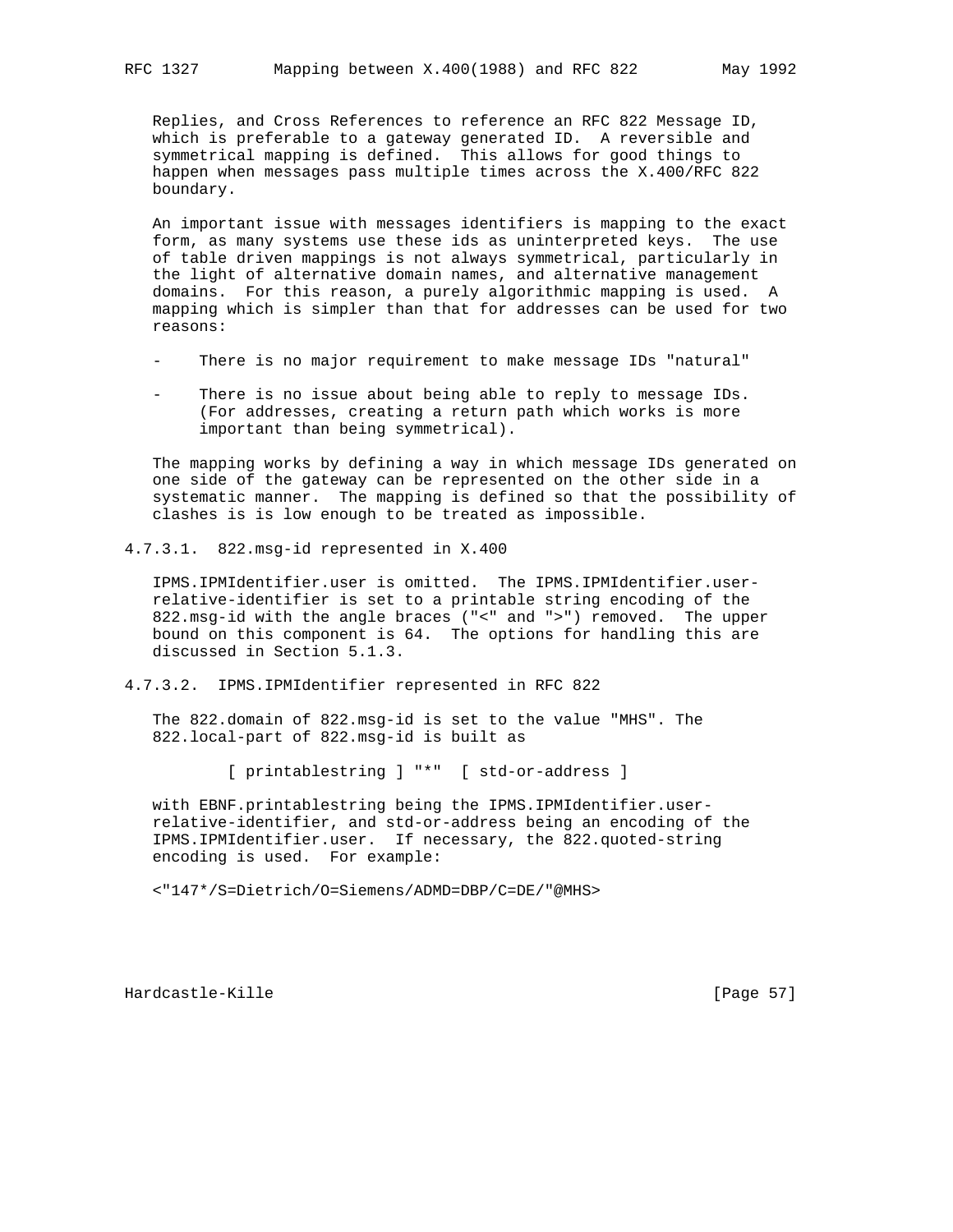4.7.3.3. 822.msg-id -> IPMS.IPMIdentifier

If the 822.local-part can be parsed as:

[ printablestring ] "\*" [ std-or-address ]

 and the 822.domain is "MHS", then this ID was X.400 generated. If EBNF.printablestring is present, the value is assigned to IPMS.IPMIdentifier.user-relative-identifier. If EBNF.std-or-address is present, the O/R Address components derived from it are used to set IPMS.IPMIdentifier.user.

 Otherwise, this is an RFC 822 generated ID. In this case, set IPMS.IPMIdentifier.user-relative-identifier to a printable string encoding of the 822.msg-id without the angle braces.

# 4.7.3.4. IPMS.IPMIdentifier -> 822.msg-id

 If IPMS.IPMIdentifier.user is absent, and IPMS.IPMIdentifier.user relative-identifier mapped to ASCII and angle braces added parses as 822.msg-id, then this is an RFC 822 generated ID.

 Otherwise, the ID is X.400 generated. Use the IPMS.IPMIdentifier.user to generate an EBNF.std-or-address form string. Build the 822.local-part of the 822.msg-id with the syntax:

[ printablestring ] "\*" [ std-or-address ]

 The printablestring is taken from IPMS.IPMIdentifier.user-relative identifier. Use 822.quoted-string if necessary. The 822.msg-id is generated with this 822.local-part, and "MHS" as the 822.domain.

# 4.7.3.5. Phrase form

 In "InReply-To:" and "References:", the encoding 822.phrase may be used as an alternative to 822.msg-id. To map from 822.phrase to IPMS.IPMIdentifier, assign IPMS.IPMIdentifier.user-relative identifier to the phrase. When mapping from IPMS.IPMIdentifier for "In-Reply-To:" and "References:", if IPMS.IPMIdentifier.user is absent and IPMS.IPMIdentifier.user-relative-identifier does not parse as 822.msg-id, generate an 822.phrase rather than adding the domain MHS.

### 4.7.3.6. RFC 987 backwards compatibility

 The mapping defined here is different to that used in RFC 987, as the RFC 987 mapping lead to changed message IDs in many cases. Fixing the problems is preferable to retaining backwards compatibility. An

Hardcastle-Kille [Page 58]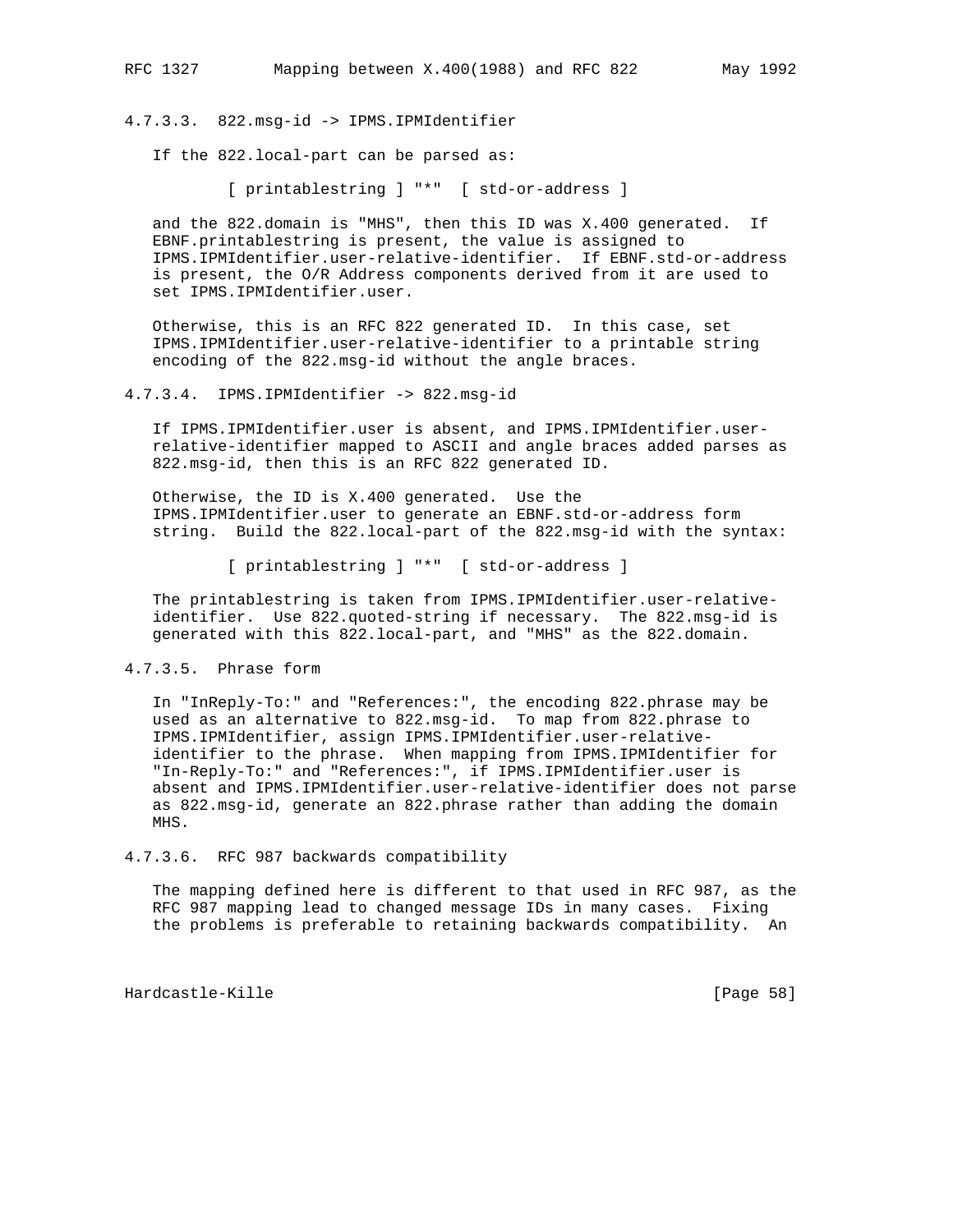implementation of this standard is encouraged to recognise message IDs generated by RFC 987. This is not required.

 RFC 987 generated encodings may be recognised as follows. When mapping from X.400 to RFC 822, if the IPMS.IPMIdentifier.user relative-identifier is "RFC-822" the id is RFC 987 generated. When mapping from RFC 822 to X.400, if the 822.domain is not "MHS", and the 822.local-part can be parsed as

[ printablestring ] "\*" [ std-or-address ]

 then it is RFC 987 generated. In each of these cases, it is recommended to follow the RFC 987 rules.

Chapter 5 - Detailed Mappings

 This chapter specifies detailed mappings for the functions outlined in Chapters 1 and 2. It makes extensive use of the notations and mappings defined in Chapters 3 and 4.

- 5.1. RFC 822 -> X.400
- 5.1.1. Basic Approach

 A single IP Message is generated from an RFC 822 message The RFC 822 headers are used to generate the IPMS.Heading. The IP Message will have one IA5 IPMS.BodyPart containing the RFC 822 message body.

 Some RFC 822 fields cannot be mapped onto a standard IPM Heading field, and so an extended field is defined in Section 5.1.2. This is then used for fields which cannot be mapped onto existing services.

 The message is submitted to the MTS, and the services required can be defined by specifying MTS.MessageSubmissionEnvelope. A few parameters of the MTA Abstract service are also specified, which are not in principle available to the MTS User. Use of these services allows RFC 822 MTA level parameters to be carried in the analogous X.400 service elements. The advantages of this mapping far outweigh the layering violation.

5.1.2. X.400 Extension Field

An IPMS Extension is defined:

 rfc-822-field HEADING-EXTENSION VALUE RFC822FieldList ::= id-rfc-822-field-list

Hardcastle-Kille [Page 59]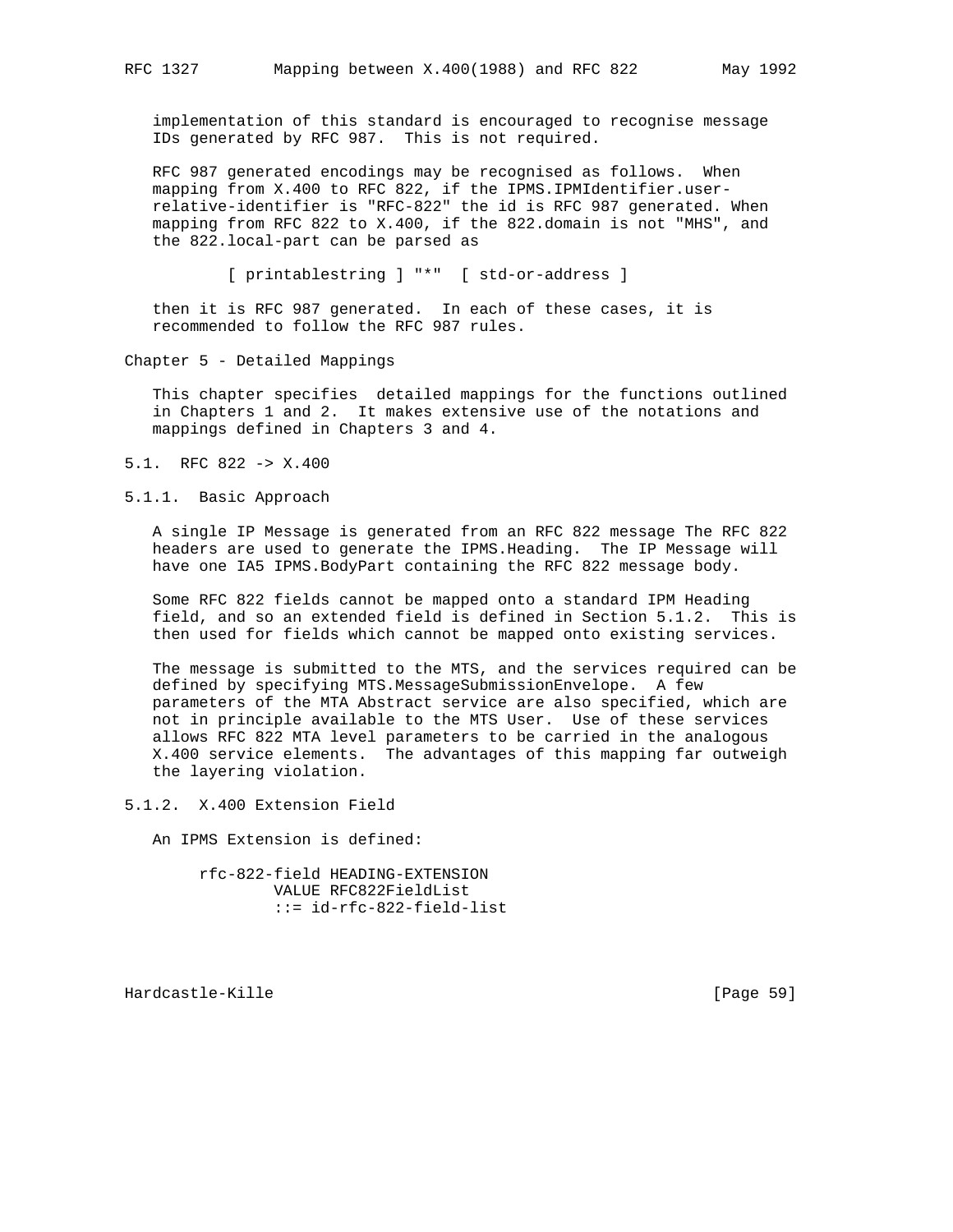RFC822FieldList ::= SEQUENCE OF RFC822Field

RFC822Field ::= IA5String

The Object Identifier id-rfc-822-field-list is defined in Appendix D.

 To encode any RFC 822 Header using this extension, an RFC822Field element is built using the 822.field omitting the trailing CRLF (e.g., "Fruit-Of-The-Day: Kiwi Fruit"). Structured fields shall be unfolded. There shall be no space before the ":". The reverse mapping builds the RFC 822 field in a straightforward manner. This RFC822Field is appended to the RFC822FieldList, which is added to the IPM Heading as an extension field.

5.1.3. Generating the IPM

 The IPM (IPMS Service Request) is generated according to the rules of this section. The IPMS.IPM.body usually consists of one IPMS.BodyPart of type IPMS.IA5TextBodyPart with IPMS.IA5TextBodyPart.parameters.repertoire set to the default (ia5) which contains the body of the RFC 822 message. The exception is where there is a "Comments:" field in the RFC 822 header.

 If no specific 1988 features are used, the IPM generated is encoded as content type 2. Otherwise, it is encoded as content type 22. The latter will always be the case if extension heading fields are generated.

 When generating the IPM, the issue of upper bounds must be considered. At the MTS and MTA level, this specification is strict about enforcing upper bounds. Three options are available at the IPM level. Use of any of these options conforms to this standard.

- 1. Ignore upper bounds, and generate messages in the natural manner. This assumes that if any truncation is done, it will happen at the recipient UA. This will maximise transfer of information, but is likely break some recipient UAs.
- 2. Reject any inbound message which would cause a message violating constraints to be generated. This will be robust, but may prevent useful communication.
- 3. Truncate fields to the upper bounds specified in X.400.

 This will prevent problems with UAs which enforce upper bounds, but will sometimes discard useful information.

Hardcastle-Kille [Page 60]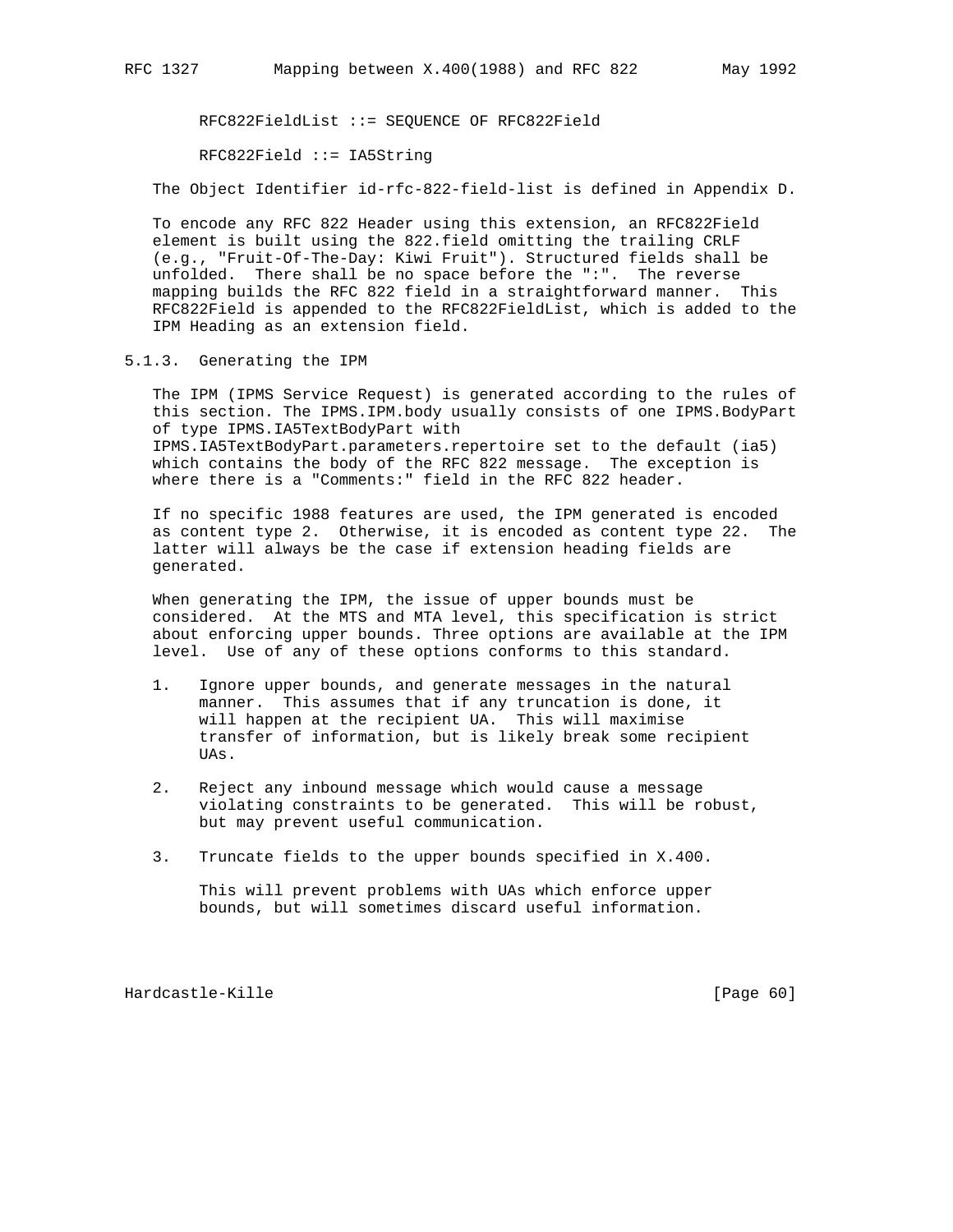If the Free Form name is truncated, it may lead to breaking RFC 822 comments, which will cause an awkward reverse mapping.

 These options have different advantages and disadvantages, and the choice will depend on the exact application of the gateway.

 The rest of this section concerns IPMS.IPM.heading (IPMS.Heading). The only mandatory component of IPMS.Heading is the IPMS.Heading.this-IPM (IPMS.IPMIdentifier). A default is generated by the gateway. With the exception of "Received:", the values of multiple fields are merged (e.g., If there are two "To:" fields, then the mailboxes of both are merged to generate a single list which is used in the IPMS.Heading.primary-recipients. Information shall be generated from the standard RFC 822 Headers as follows:

```
 Date:
```
Ignore (Handled at MTS level)

Received:

Ignore (Handled at MTA level)

Message-Id:

 Mapped to IPMS.Heading.this-IPM. For these, and all other fields containing 822.msg-id the mappings of Chapter 4 are used for each 822.msg-id.

From:

 If Sender: is present, this is mapped to IPMS.Heading.authorizing-users. If not, it is mapped to IPMS.Heading.originator. For this, and other components containing addresses, the mappings of Chapter 4 are used for each address.

### Sender:

Mapped to IPMS.Heading.originator.

### Reply-To:

Mapped to IPMS.Heading.reply-recipients.

- To: Mapped to IPMS.Heading.primary-recipients
- Cc: Mapped to IPMS.Heading.copy-recipients.
- Bcc: Mapped to IPMS.Heading.blind-copy-recipients if there is at least one BCC: recipient. If there are no recipients in this field, it should be mapped to a zero length sequence.

Hardcastle-Kille [Page 61]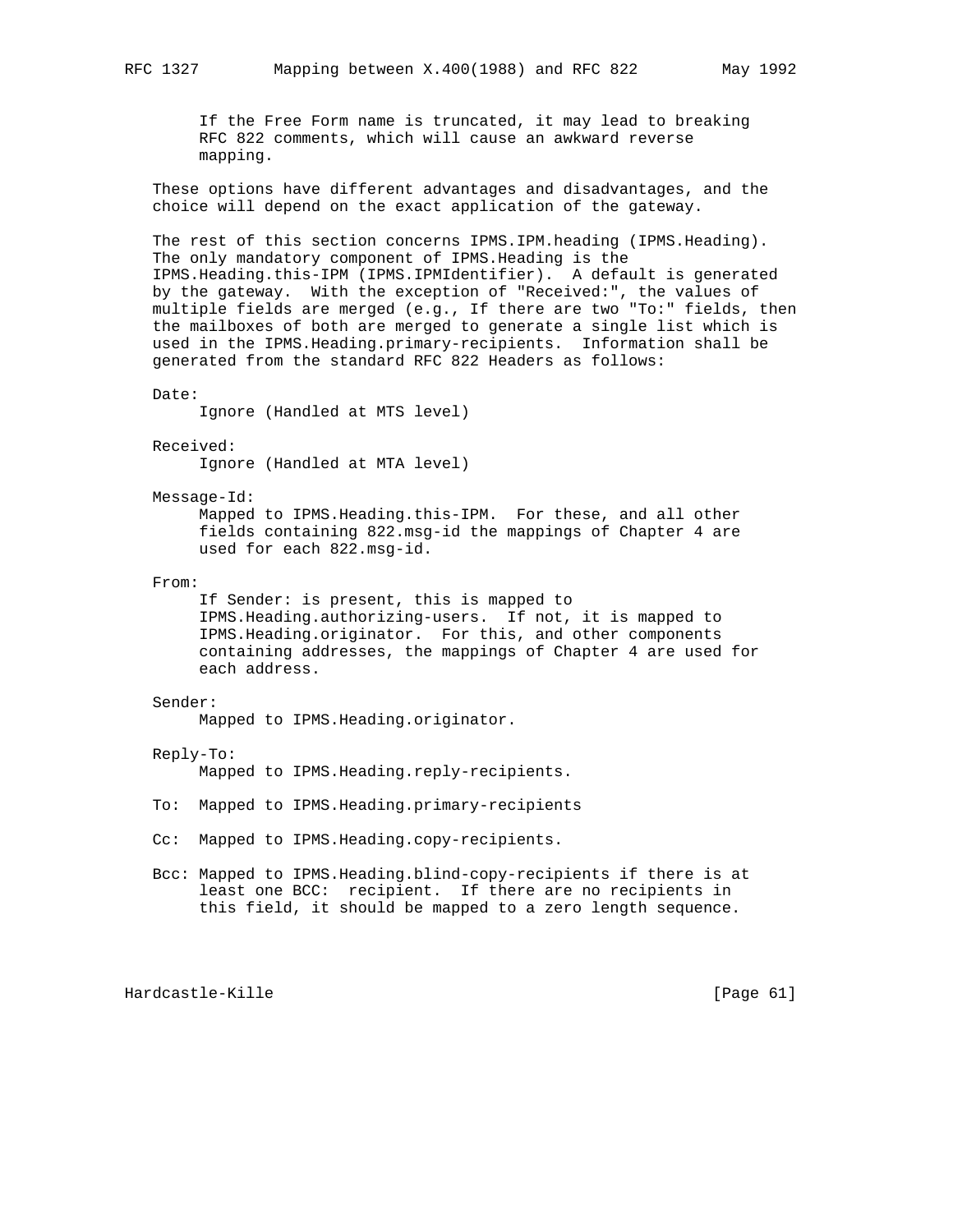# In-Reply-To: If there is one value, it is mapped to IPMS.Heading.replied-to-IPM, using the 822.phrase or 822.msg-id mapping as appropriate. If there are several values, they are mapped to IPMS.Heading.related-IPMs, along with any values from a "References:" field. References: Mapped to IPMS.Heading.related-IPMs. Keywords:

Mapped onto a heading extension.

### Subject:

 Mapped to IPMS.Heading.subject. The field-body uses the human oriented mapping referenced in Chapter 3 from ASCII to T.61.

### Comments:

 Generate an IPMS.BodyPart of type IPMS.IA5TextBodyPart with IPMS.IA5TextBodyPart.parameters.repertoire set to the default (ia5), containing the value of the fields, preceded by the string "Comments: ". This body part shall precede the other one.

### Encrypted:

Mapped onto a heading extension.

### Resent-\*

Mapped onto a heading extension.

 Note that it would be possible to use a ForwardedIPMessage for these fields, but the semantics are (arguably) slightly different, and it is probably not worth the effort.

# Other Fields

 In particular X-\* fields, and "illegal" fields in common usage (e.g., "Fruit-of-the-day:") are mapped onto a heading extension, unless covered by another section or appendix of this specification. The same treatment is applied to RFC 822 fields where the content of the field does not conform to RFC 822 (e.g., a Date: field with unparseable syntax).

# 5.1.4. Mappings to the MTS Abstract Service

 The MTS.MessageSubmissionEnvelope comprises MTS.PerMessageSubmissionFields, and

Hardcastle-Kille [Page 62]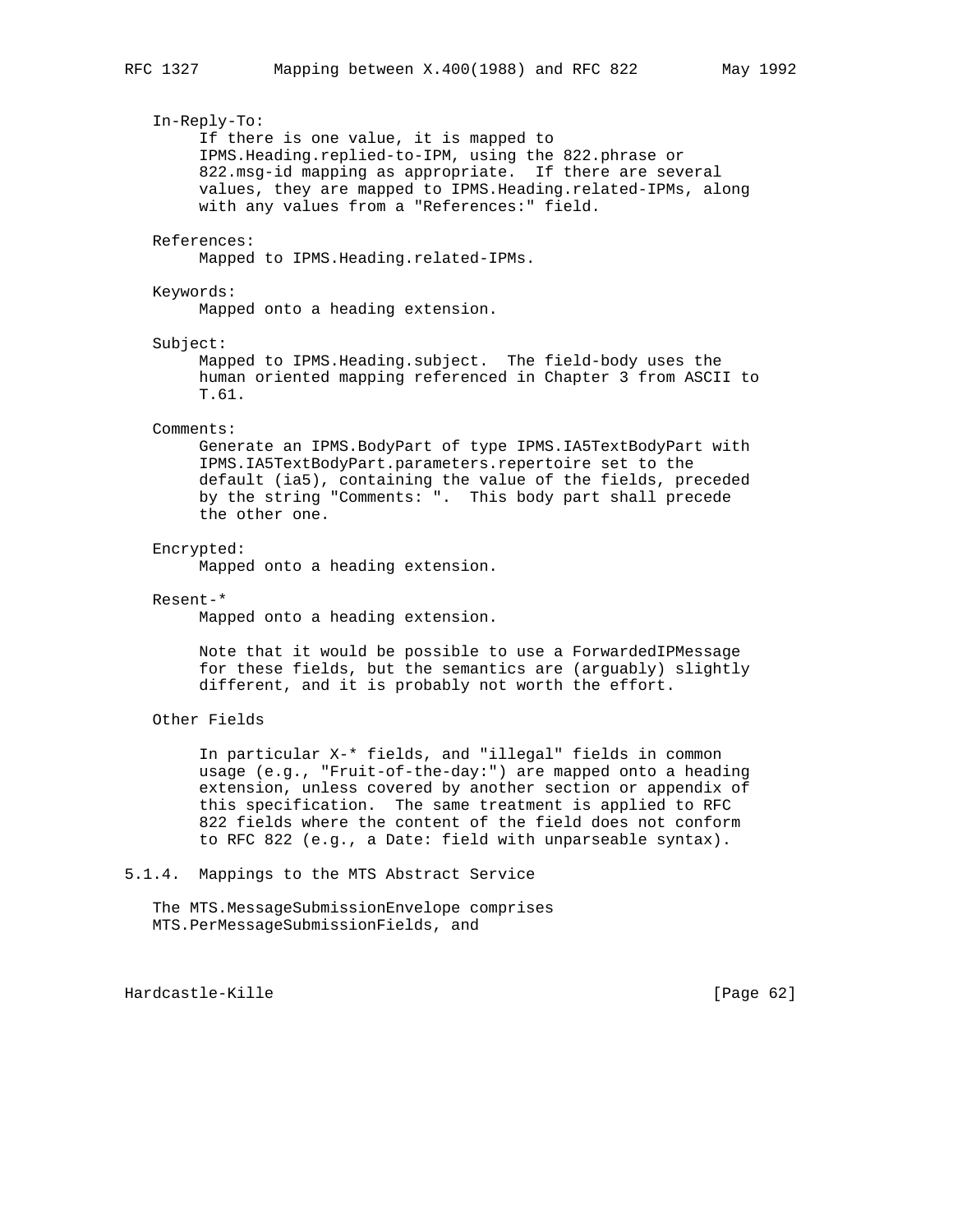MTS.PerRecipientMessageSubmissionFields. The mandatory parameters are defaulted as follows.

- MTS.PerMessageSubmissionFields.originator-name This is always generated from 822-MTS, as defined in Chapter 4.
- MTS.PerMessageSubmissionFields.content-type Set to the value implied by the encoding of the IPM (2 or 22).
- MTS.PerRecipientMessageSubmissionFields.recipient-name These will always be supplied from 822-MTS, as defined in Chapter 4.

 Optional components are omitted, and default components defaulted. This means that disclosure of recipients is prohibited and conversion is allowed. There are two exceptions to the defaulting. For MTS.PerMessageSubmissionFields.per-message-indicators, the following settings are made:

- Alternate recipient is allowed, as it seems desirable to maximise the opportunity for (reliable) delivery.
- Content return request is set according to the issues discussed in Section 5.2.

 MTS.PerMessageSubmissionFields.original-encoded-information-types is a set of one element BuiltInEncodedInformationTypes.ia5-text.

 The MTS.PerMessageSubmissionFields.content-correlator is encoded as IA5String, and contains the Subject:, Message-ID:, Date:, and

 To: fields (if present). This includes the strings "Subject:", "Date:", "To:", "Message-ID:", and appropriate folding. This shall be truncated to MTS.ub-content-correlator-length (512) characters. In addition, if there is a "Subject:" field, the MTS.PerMessageSubmissionFields.content-identifier, is set to a printable string representation of the contents of it. If the length of this string is greater than MTS.ub-content-id-length (16), it should be truncated to 13 characters and the string "..." appended. Both are used, due to the much larger upper bound of the content correlator, and that the content id is available in X.400(1984).

5.1.5. Mappings to the MTA Abstract Service

There is a need to map directly onto some aspects of the MTA Abstract

Hardcastle-Kille [Page 63]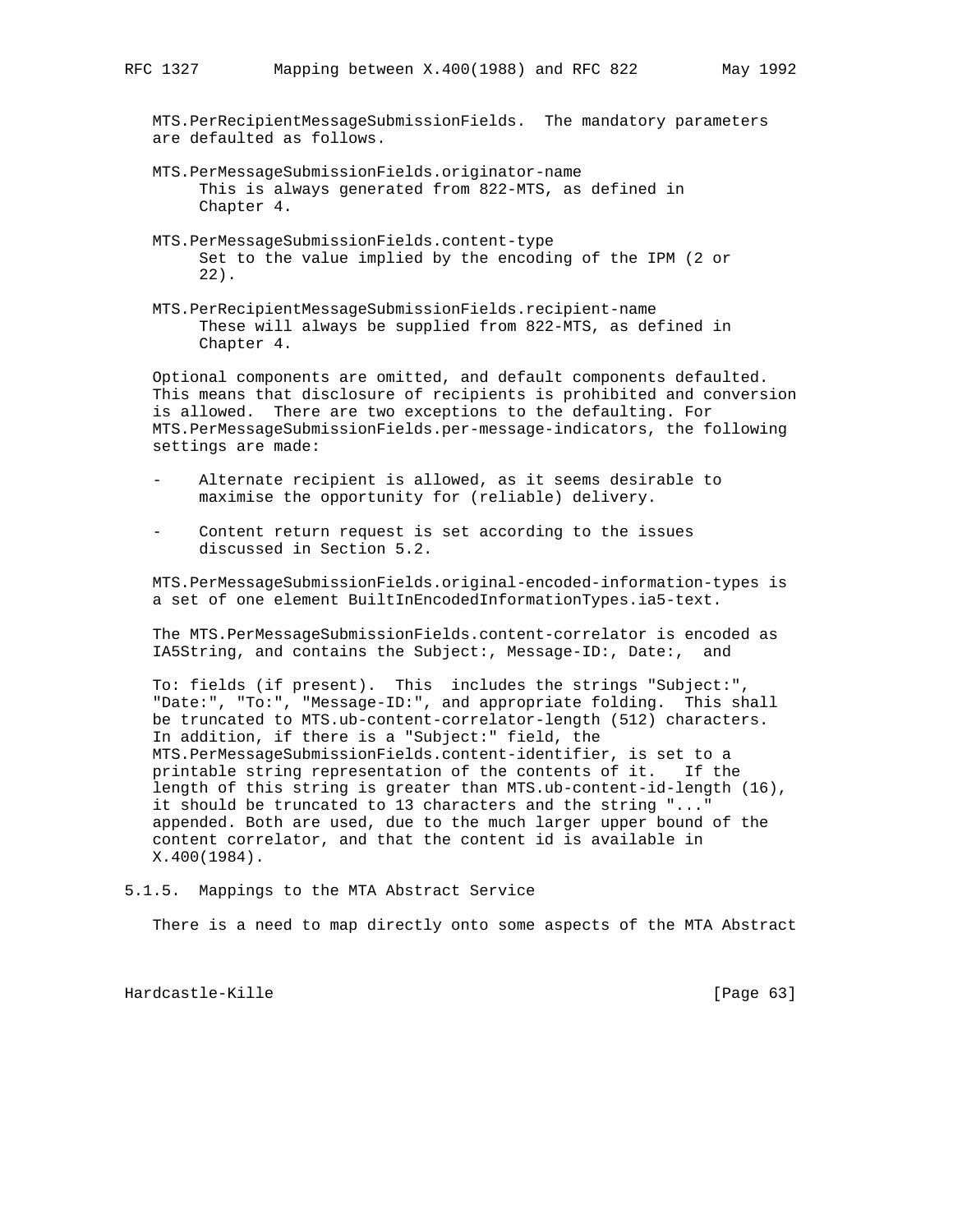service, for the following reasons:

- So the the MTS Message Identifier can be generated from the RFC 822 Message-ID:.
- So that the submission date can be generated from the 822.Date.
- To prevent loss of trace information
- To prevent RFC 822/X.400 looping caused by distribution lists or redirects

The following mappings are defined.

### Message-Id:

 If this is present, the MTA.PerMessageTransferFields.message-identifier is generated from it, using the mappings described in Chapter 4.

### Date:

 This is used to set the first component of MTA.PerMessageTransferFields.trace-information (MTA.TraceInformationElement). The 822-MTS originator is mapped into an MTS.ORAddress, and used to derive MTA.TraceInformationElement.global-domain-identifier. The optional components of MTA.TraceInformationElement.domain-supplied-information are omitted, and the mandatory components are set as follows:

 MTA.DomainSuppliedInformation.arrival-time This is set to the date derived from Date:

 MTA.DomainSuppliedInformation.routing-action Set to relayed.

 The first element of MTA.PerMessageTransferFields.internal-trace-information is generated in an analogous manner, although this can be dropped later in certain circumstances (see the procedures

 for "Received:"). The MTA.InternalTraceInformationElement.mta-name is derived from the 822.domain in the 822 MTS Originator address.

### Received:

 All RFC 822 trace is used to derive MTA.PerMessageTransferFields.trace-information and MTA.PerMessageTransferFields.internal-trace-information.

Hardcastle-Kille [Page 64]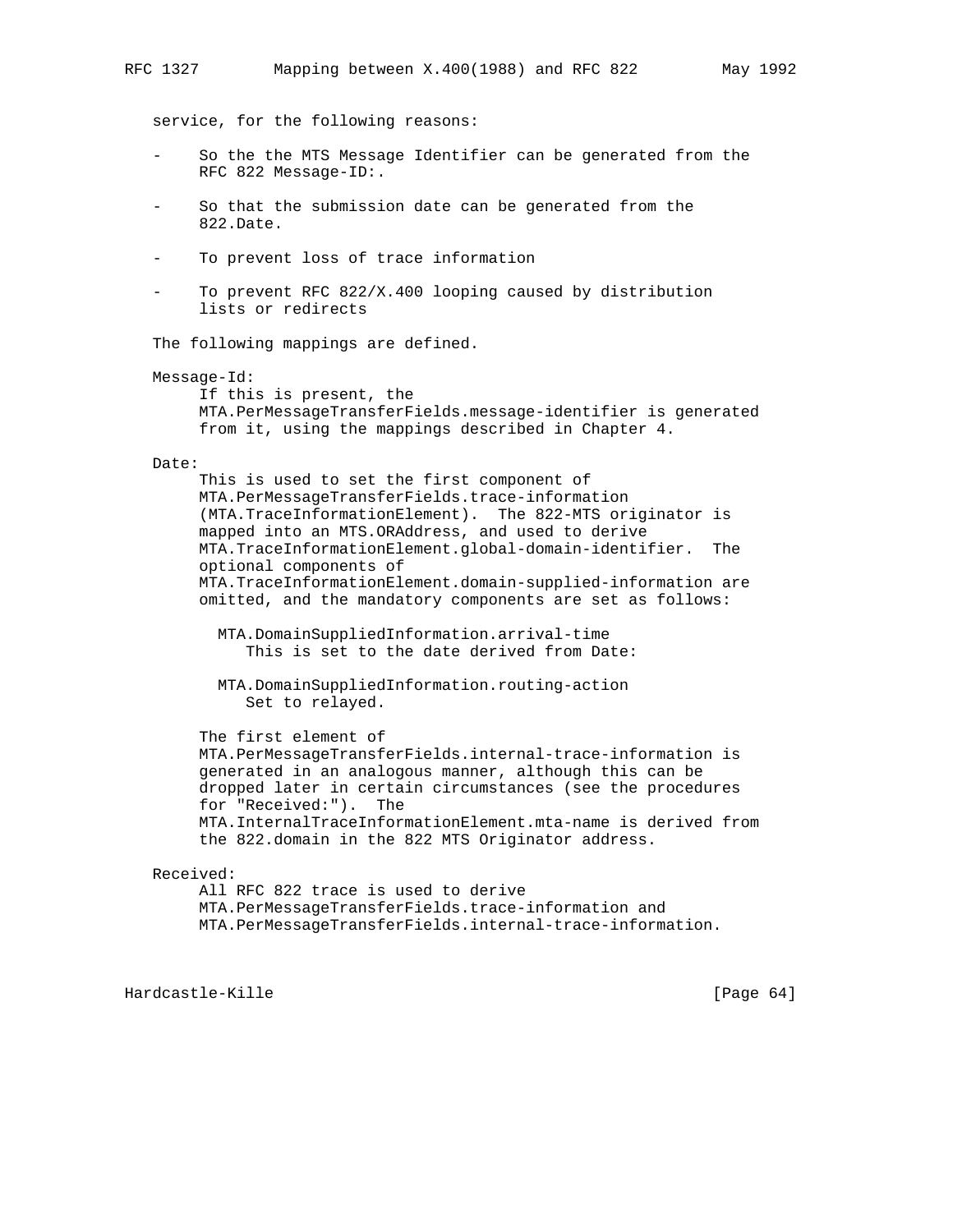Processing of Received: lines follows processing of Date:, and is be done from the the bottom to the top of the RFC 822 header (i.e., in chronological order). When other trace elements are processed (X400-Received: in all cases and Via: if Appendix B is supported), the relative ordering shall be retained correctly. The initial element of MTA.PerMessageTransferFields.trace-information will be generated already (from Date:), unless the message has previously been in X.400, when it will be derived from the X.400 trace information.

 Consider the Received: field in question. If the "by" part of the received is present, use it to derive an MTS.GlobalDomainIdentifier. If this is different from the one in the last element of MTA.PerMessageTransferFields.trace-information (MTA.TraceInformationElement.global-domain-identifier) create a new MTA.TraceInformationElement, and optionally remove MTA.PerMessageTransferFields.internal-trace-information.

 This removal shall be done in cases where the message is being transferred to another MD where there is no bilateral agreement to preserve internal trace beyond the local MD. The trace creation is as for internal trace described below, except that no MTA field is needed.

Then add a new element (MTA.InternalTraceInformationElement) to MTA.PerMessageTransferFields.internal-trace-information, creating this if needed. This shall be done, even if inter-MD trace is created. The MTA.InternalTraceInformationElement.global-domain-identifier is set to the value derived. The MTA.InternalTraceInformationElement.mta-supplied-information (MTA.MTASuppliedInformation) is set as follows:

 MTA.MTASuppliedInformation.arrival-time Derived from the date of the Received: line

 MTA.MTASuppliedInformation.routing-action Set to relayed

 The MTA.InternalTraceInformationElement.mta-name is taken from the "by" component of the "Received:" field, truncated to MTS.ub-mta-name-length (32). For example:

 Received: from computer-science.nottingham.ac.uk by vs6.Cs.Ucl.AC.UK via Janet with NIFTP id aa03794; 28 Mar 89 16:38 GMT

Hardcastle-Kille [Page 65]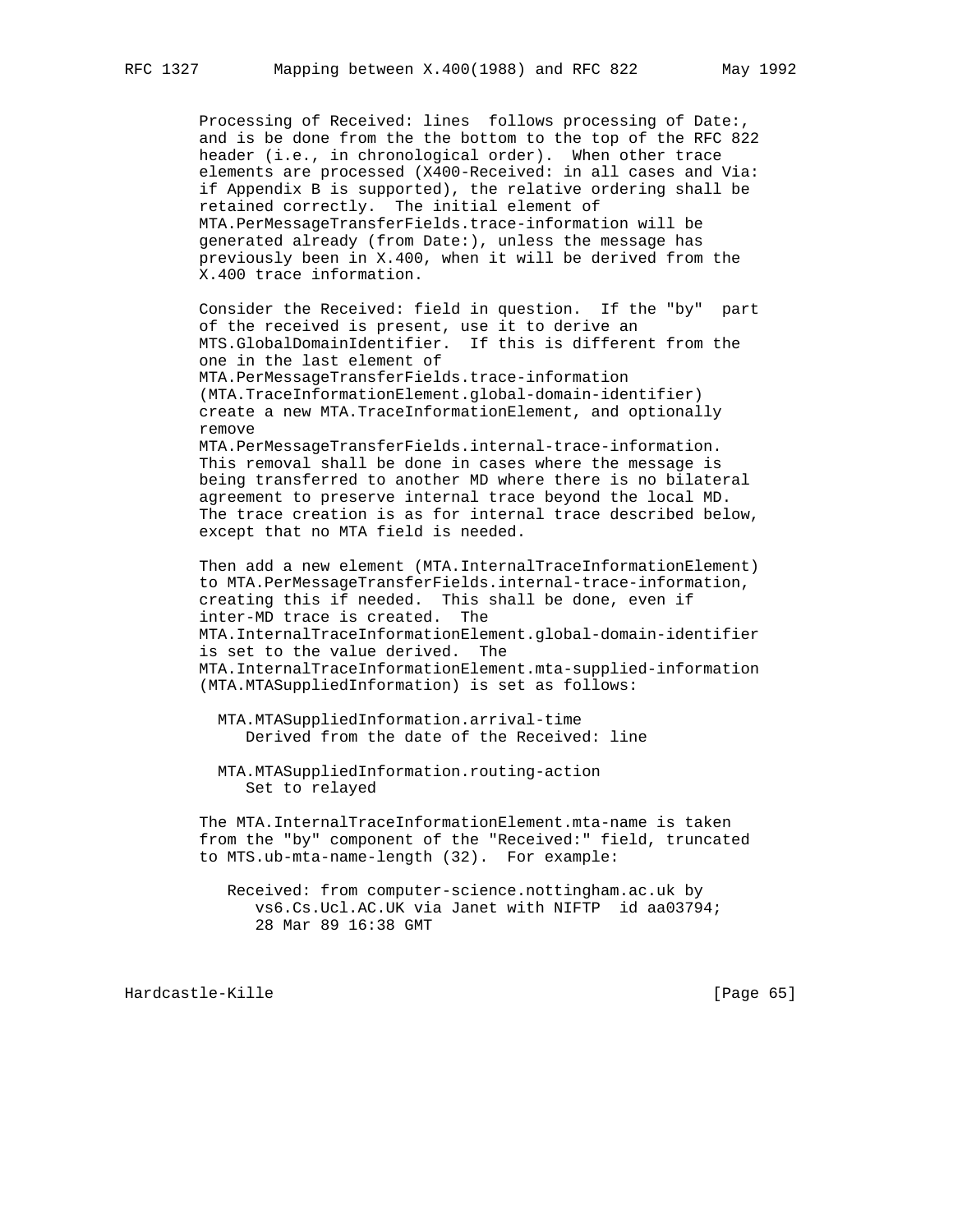Generates the string

vs6.Cs.Ucl.AC.UK

 Note that before transferring the message to some ADMDs, additional trace stripping may be required, as the implied path through multiple MDs would violate ADMD policy. This will depend on bilateral agreement with the ADMD.

# 5.1.6. Mapping New Fields

 This specification defines a number of new fields for Reports, Notifications and IP Messages in Section 5.3. As this specification only aims to preserve existing services, a gateway conforming to this specification does not need to map all of these fields to X.400.

 Two extended fields must be mapped, in order to prevent looping. "DL-Expansion-History:" is mapped to

 MTA.PerMessageTransferFields.extensions.dl-expansion-history X400- Received: must be mapped to MTA.PerMessageTransferFields.trace information and MTA.PerMessageTransferFields.internal-trace information. In cases where X400-Received: is present, the usual mapping of Date: to generate the first element of trace should not be done. This is because the message has come from X.400, and so the first element of trace can be taken from the first X400-Received:.

 Some field that shall not be mapped, and should be discarded. The following cannot be mapped back:

- Discarded-X400-MTS-Extensions:
- Message-Type:
- Discarded-X400-IPMS-Extensions:

 If Message-Type: is set to "Multiple Part", then the messge is encoded according to RFC 934, and this may be mapped on to the corresponding X.400 structures.

 The following may cause problems, due to other information not being mapped back (e.g., extension numbers), or due to changes made on the RFC 822 side due to list expansion:

- X400-Content-Type:
- X400-Originator:

Hardcastle-Kille [Page 66]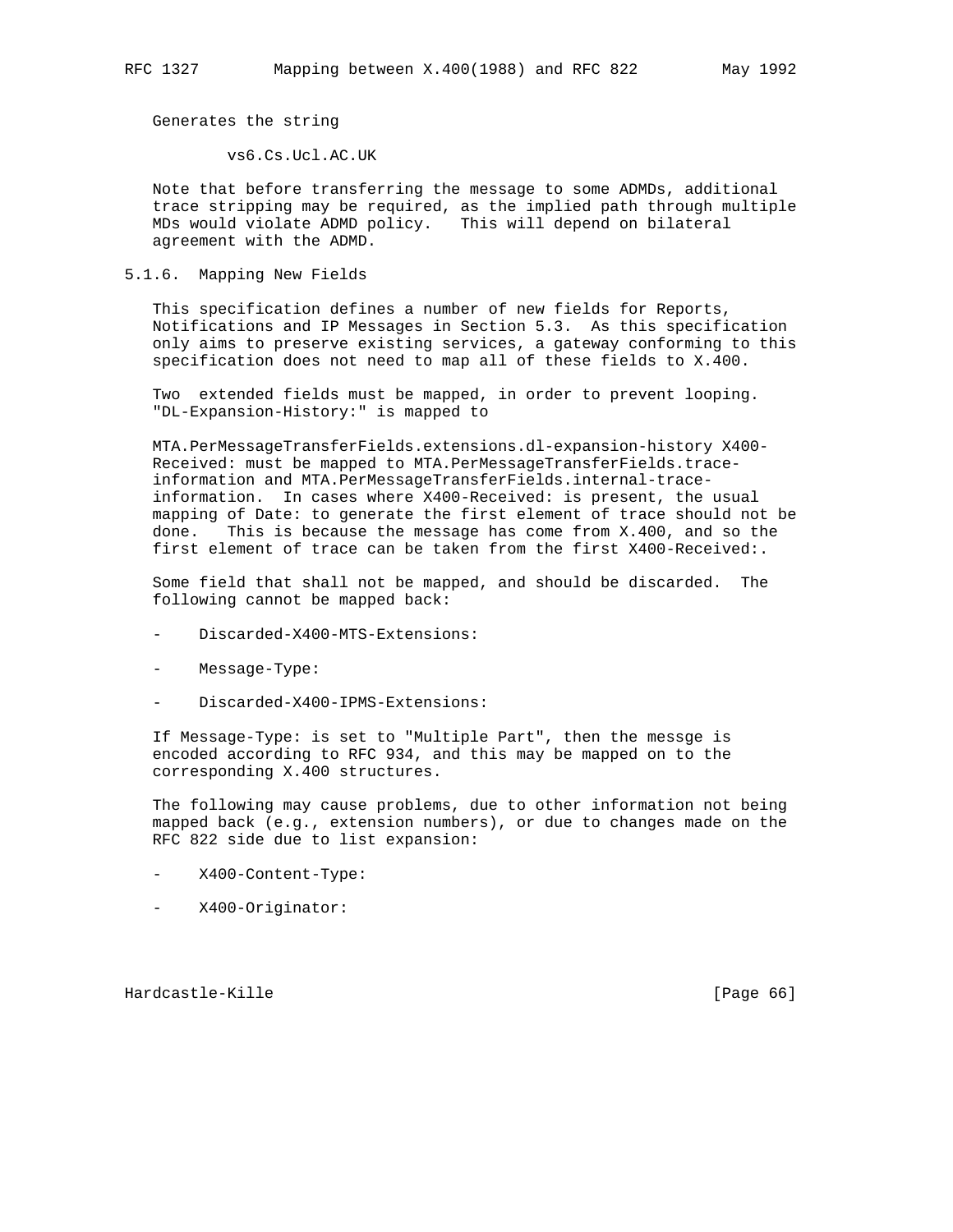- X400-Recipients:
- X400-MTS-Identifier:

 Other fields may be either discarded or mapped to X.400. It is usually desirable and beneficial to do map, particularly to facilitate support of a message traversing multiple gateways. These mappings may be onto MTA, MTS, or IPMS services. The level of support for this reverse mapping should be indicated in the gateway conformace statement.

# 5.2. Return of Contents

 It is not clear how widely supported the X.400 return of contents service will be. Experience with X.400(1984) suggests that support of this service may not be universal. As this service is expected in the RFC 822 world, two approaches are specified. The choice will depend on the use of X.400 return of contents withing the X.400 community being serviced by the gateway.

 In environments where return of contents is widely supported, content return can be requested as a service. The content return service can then be passed back to the end (RFC 822) user in a straightforward manner.

 In environments where return of contents is not widely supported, a gateway must make special provision to handle return of contents. For every message passing from RFC 822 -> X.400, content return request will not be requested, and report request always will be. When the delivery report comes back, the gateway can note that the message has been delivered to the recipient(s) in question. If a non-delivery report is received, a meaningful report (containing some or all of the original message) can be sent to the 822-MTS originator. If no report is received for a recipient, a (timeout) failure notice shall be sent to the 822-MTS originator. The gateway may retransmit the X.400 message if it wishes. When this approach is taken, routing must be set up so that error reports are returned through the same MTA. This approach may be difficult to use in conjunction with some routing strategies.

## 5.3. X.400 -> RFC 822

# 5.3.1. Basic Approach

 A single RFC 822 message is generated from the incoming IP Message, Report, or IP Notification. All IPMS.BodyParts are mapped onto a single RFC 822 body. Other services are mapped onto RFC 822 header fields. Where there is no appropriate existing field, new fields are

Hardcastle-Kille [Page 67]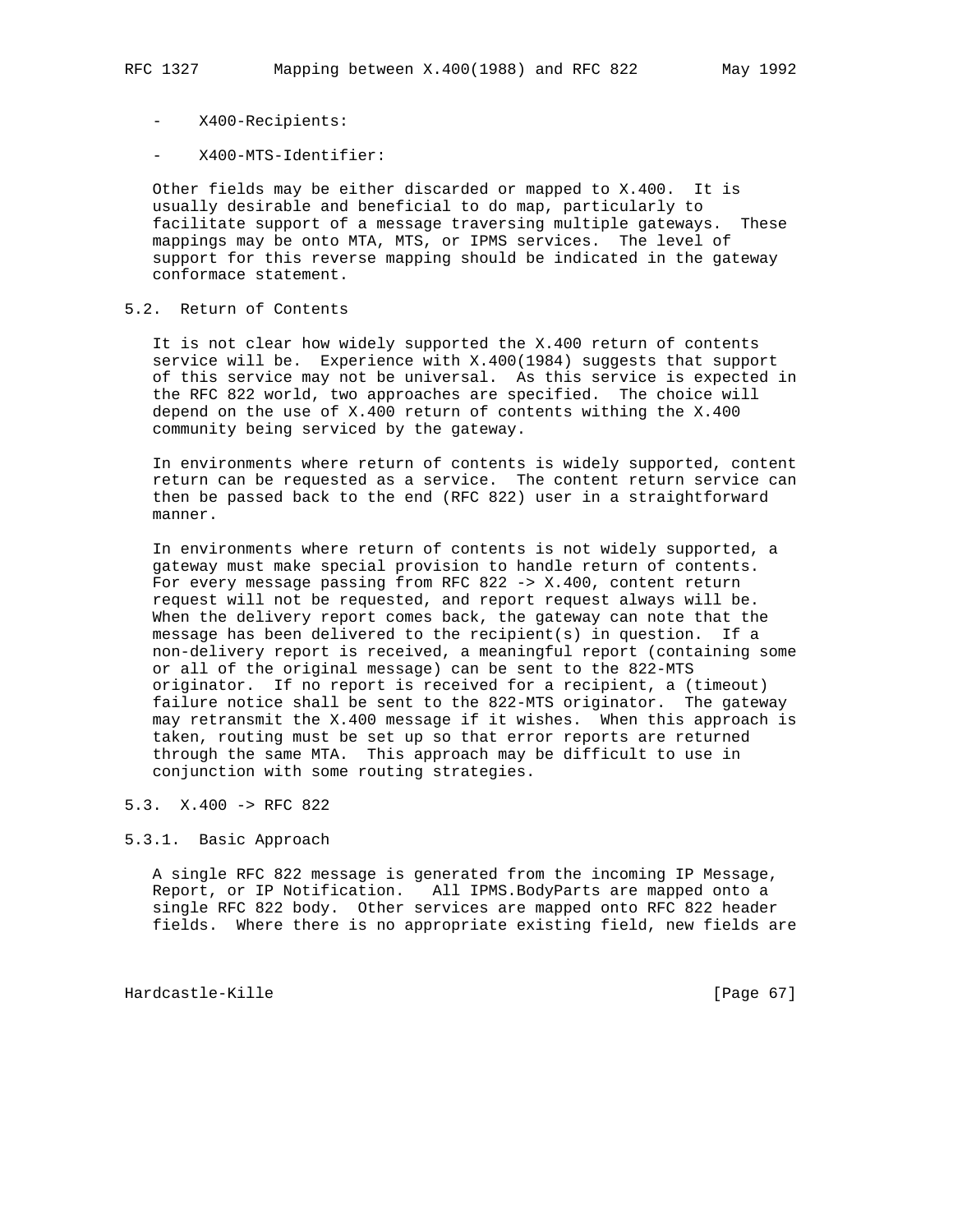defined for IPMS, MTS and MTA services.

 The gateway mechanisms will correspond to MTS Delivery. As with submission, there are aspects where the MTA (transfer) services are also used. In particular, there is an optimisation to allow for multiple 822-MTS recipients.

5.3.2. RFC 822 Settings

 An RFC 822 Service requires to have a number of mandatory fields in the RFC 822 Header. Some 822-MTS services mandate specification of an 822-MTS Originator. Even in cases where this is optional, it is usually desirable to specify a value. The following defaults are defined, which shall be used if the mappings specified do not derive a value:

 822-MTS Originator If this is not generated by the mapping (e.g., for a Delivery Report), a value pointing at a gateway administrator shall be assigned.

Date:

A value will always be generated

- From:If this is not generated by the mapping, it is assigned equal to the 822-MTS Originator. If this is gateway generated, an appropriate 822.phrase shall be added.
- At least one recipient field If no recipient fields are generated, a field "To: list:;", shall be added.

 This will ensure minimal RFC 822 compliance. When generating RFC 822 headers, folding may be used. It is recommended to do this, following the guidelines of RFC 822.

5.3.3. Basic Mappings

5.3.3.1. Encoded Information Types

 This mapping from MTS.EncodedInformationTypes is needed in several disconnected places. EBNF is defined as follows:

| encoded-info | $= 1$ #encoded-type                |
|--------------|------------------------------------|
| encoded-type | = built-in-eit / object-identifier |
| built-in-eit | = "Undefined"<br>; undefined (0)   |

Hardcastle-Kille [Page 68]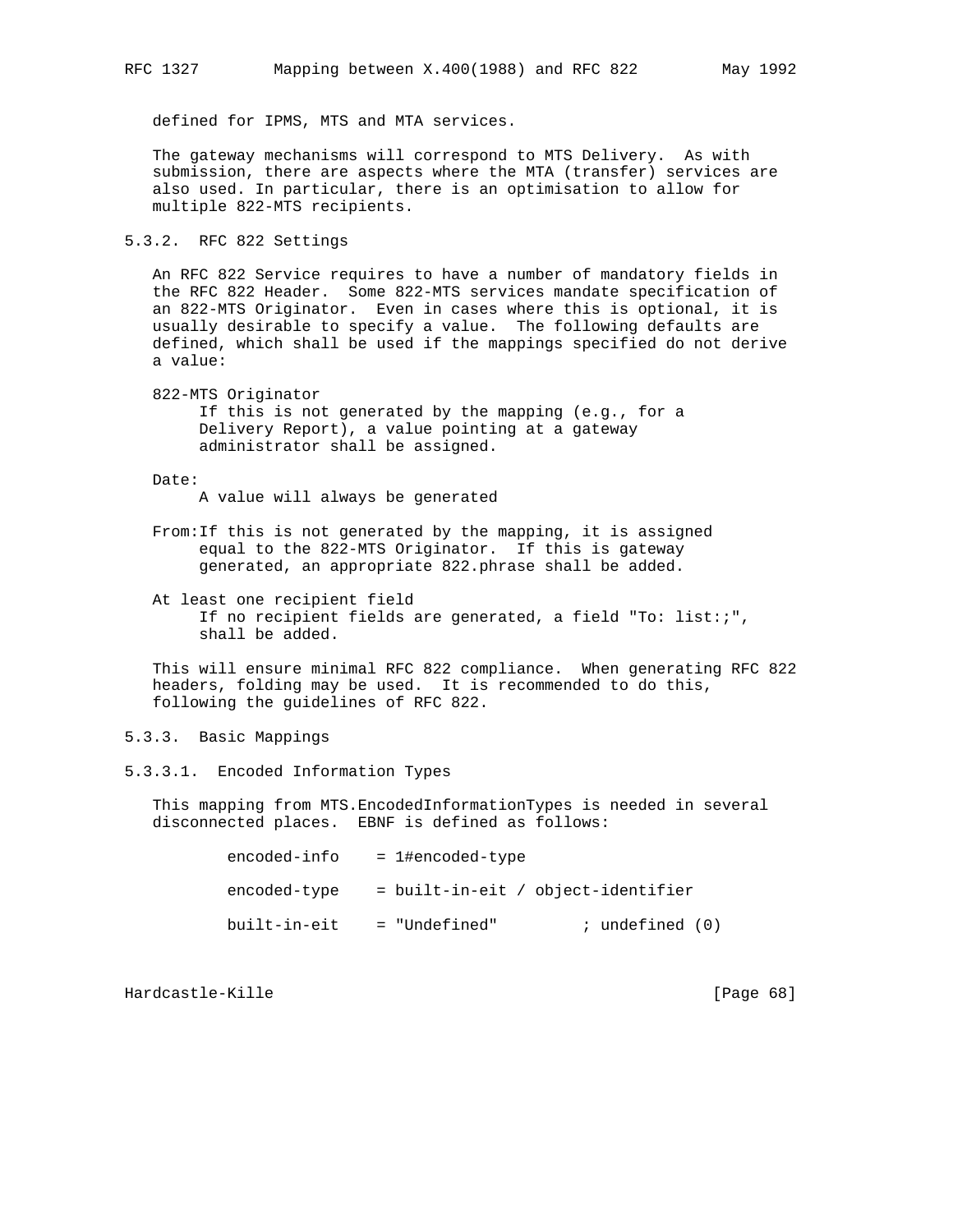| "Telex"      | ; $tLX(1)$               |
|--------------|--------------------------|
| / "IA5-Text" | ; iA5Text (2)            |
| "G3-Fax"     | $;$ q3Fax $(3)$          |
| "TIFO"       | ; $LIF0(4)$              |
| "Teletex"    | ; $\text{tr} \times (5)$ |
| / "Videotex" | ; videotex (6)           |
| "Voice"      | $:$ voice $(7)$          |
| "SFD"        | $;$ SFD $(8)$            |
| " דדי        | ; tIF1 (9)               |
|              |                          |

 MTS.EncodedInformationTypes is mapped onto EBNF.encoded-info. MTS.EncodedInformationTypes.non-basic-parameters is ignored. Built in types are mapped onto fixed strings (compatible with X.400(1984) and RFC 987), and other types are mapped onto EBNF.object-identifier.

5.3.3.2. Global Domain Identifier

 The following simple EBNF is used to represent MTS.GlobalDomainIdentifier:

global-id = std-or-address

 This is encoded using the std-or-address syntax, for the attributes within the Global Domain Identifier.

5.3.4. Mappings from the IP Message

 Consider that an IPM has to be mapped to RFC 822. The IPMS.IPM comprises an IPMS.IPM.heading and IPMS.IPM.body. The heading is considered first. Some EBNF for new fields is defined:

|  | $ipms-field = "Obsoletes" ": "1#msg-id$      |
|--|----------------------------------------------|
|  | / "Expiry-Date" ":" date-time                |
|  | / "Reply-By" ":" date-time                   |
|  | / "Importance" ":" importance                |
|  | / "Sensitivity" ":" sensitivity              |
|  | / "Autoforwarded" ":" boolean                |
|  | / "Incomplete-Copy" ":"                      |
|  | / "Language" ":" language                    |
|  | / "Message-Type" ":" message-type            |
|  | / "Discarded-X400-IPMS-Extensions" ":" 1#oid |
|  |                                              |

| importance  | $=$ "low" / "normal" / "high" |  |
|-------------|-------------------------------|--|
| sensitivity | $=$ "Personal" / "Private" /  |  |

Hardcastle-Kille [Page 69]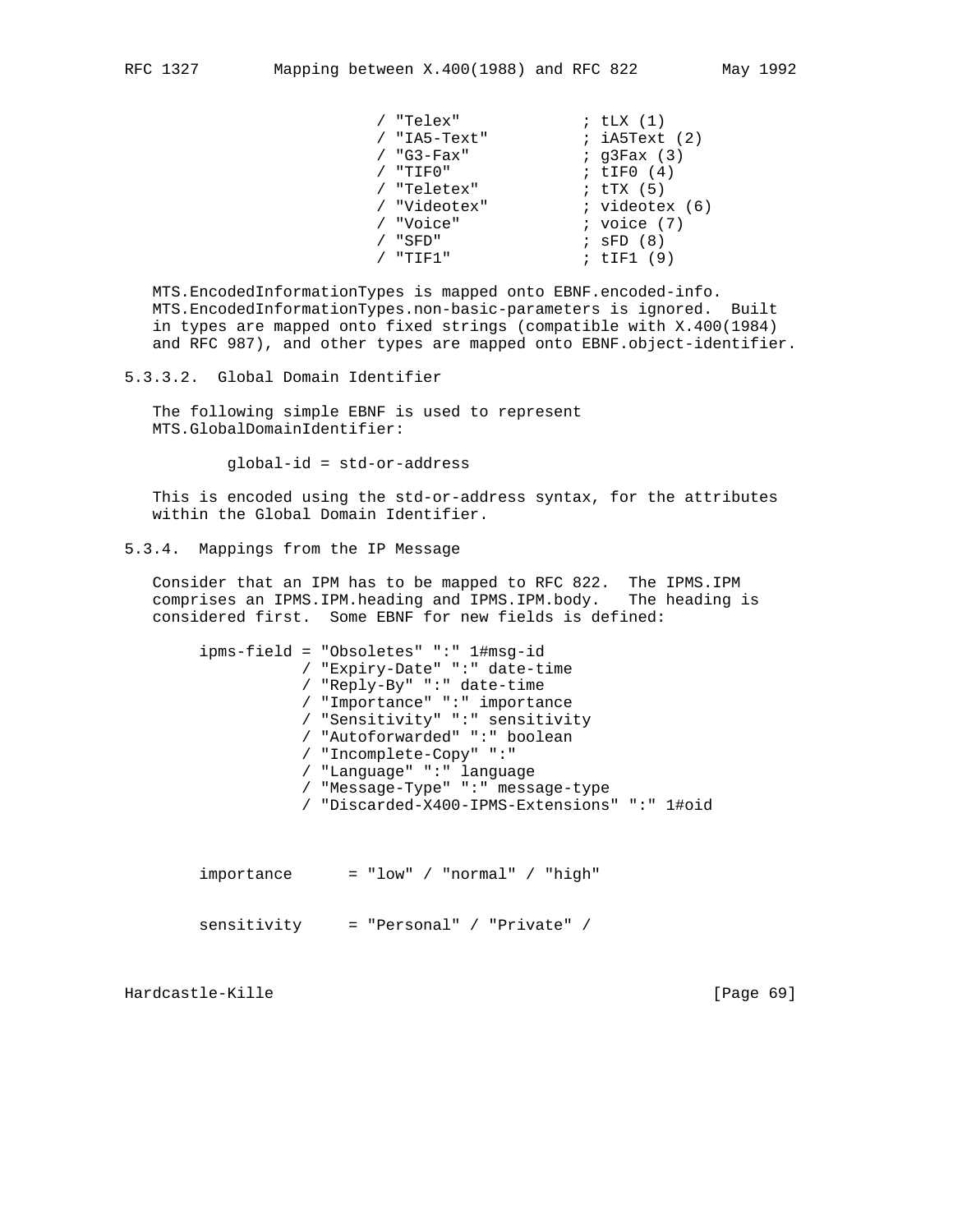"Company-Confidential"

language = 2\*ALPHA [ language-description ] language-description = printable-string

 message-type = "Delivery Report" / "InterPersonal Notification" / "Multiple Part"

 The mappings and actions for the IPMS.Heading is now specified for each element. Addresses, and Message Identifiers are mapped according to Chapter 4. Other mappings are explained, or are straightforward (algorithmic). If a field with addresses contains zero elements, it should be discarded, execpt for IPMS.Heading.blind-copy-recipients, which can be mapped onto BCC: (the only RFC 822 field which allows zero recipients).

- IPMS.Heading.this-IPM Mapped to "Message-ID:".
- IPMS.Heading.originator If IPMS.Heading.authorizing-users is present this is mapped to Sender:, if not to "From:".
- IPMS.Heading.authorizing-users Mapped to "From:".
- IPMS.Heading.primary-recipients Mapped to "To:".
- IPMS.Heading.copy-recipients Mapped to "Cc:".
- IPMS.Heading.blind-copy-recipients Mapped to "Bcc:".
- IPMS.Heading.replied-to-ipm Mapped to "In-Reply-To:".
- IPMS.Heading.obsoleted-IPMs Mapped to the extended RFC 822 field "Obsoletes:"
- IPMS.Heading.related-IPMs Mapped to "References:".

Hardcastle-Kille [Page 70]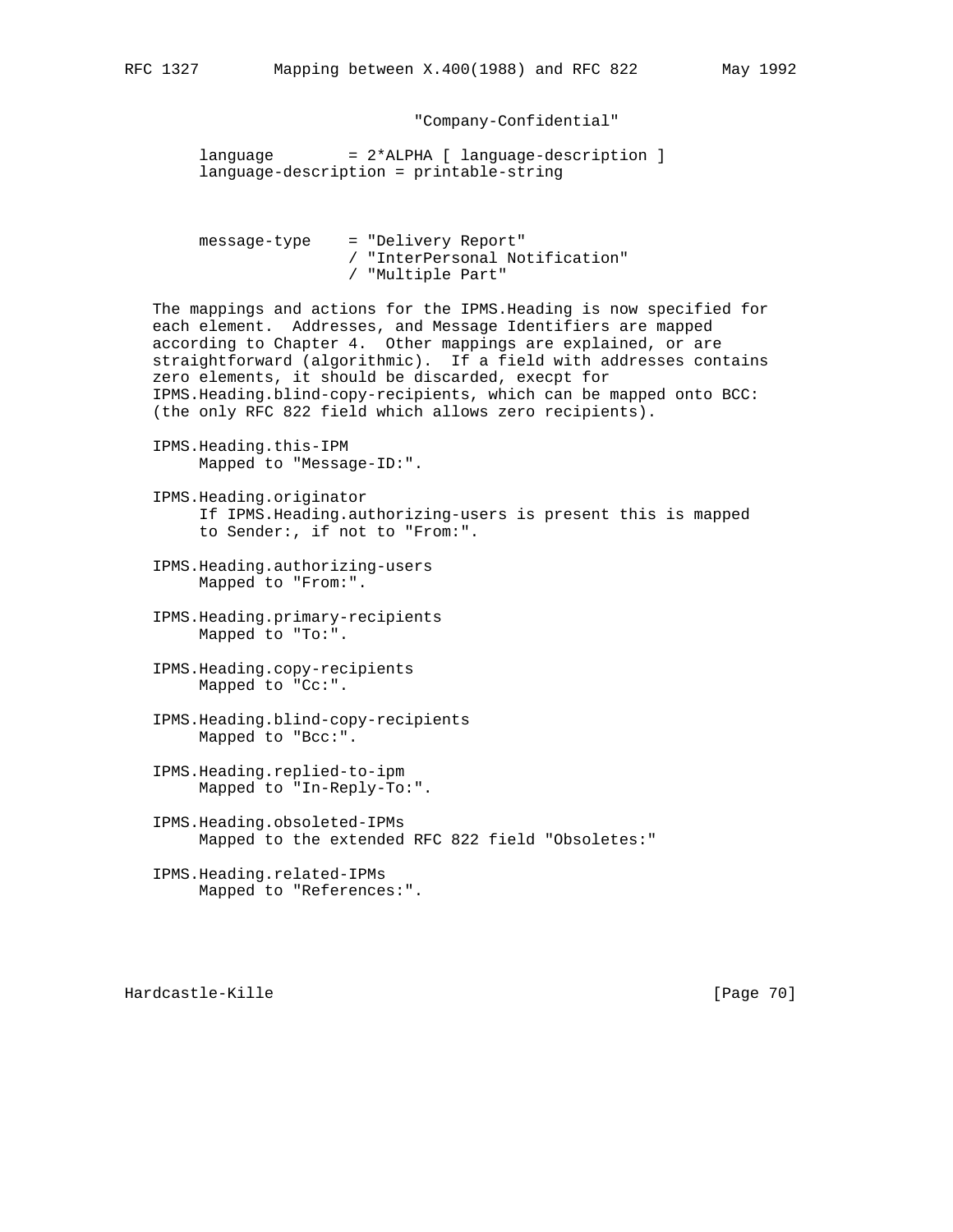IPMS.Heading.subject Mapped to "Subject:". The contents are converted to ASCII (as defined in Chapter 3). Any CRLF are not mapped, but are used as points at which the subject field must be folded. IPMS.Heading.expiry-time Mapped to the extended RFC 822 field "Expiry-Date:". IPMS.Heading.reply-time Mapped to the extended RFC 822 field "Reply-By:". IPMS.Heading.reply-recipients Mapped to "Reply-To:". IPMS.Heading.importance Mapped to the extended RFC 822 field "Importance:". IPMS.Heading.sensitivity Mapped to the extended RFC 822 field "Sensitivity:". IPMS.Heading.autoforwarded Mapped to the extended RFC 822 field "Autoforwarded:". The standard extensions (Annex H of X.420 / ISO 10021-7) are mapped as follows: incomplete-copy Mapped to the extended RFC 822 field "Incomplete-Copy:". language Mapped to the extended RFC 822 field "Language:", filling in the two letter code. The language-description may filled in with a human readable description of the language, and it is recommended to do this. If the RFC 822 extended header is found, this shall be mapped onto an RFC 822 header, as described in Section 5.1.2.

 If a non-standard extension is found, it shall be discarded, unless the gateway understands the extension and can perform an appropriate mapping onto an RFC 822 header field. If extensions are discarded, the list is indicated in the extended RFC 822 field "Discarded-X400- IPMS-Extensions:".

 The IPMS.Body is mapped into the RFC 822 message body. Each IPMS.BodyPart is converted to ASCII as follows:

Hardcastle-Kille [Page 71]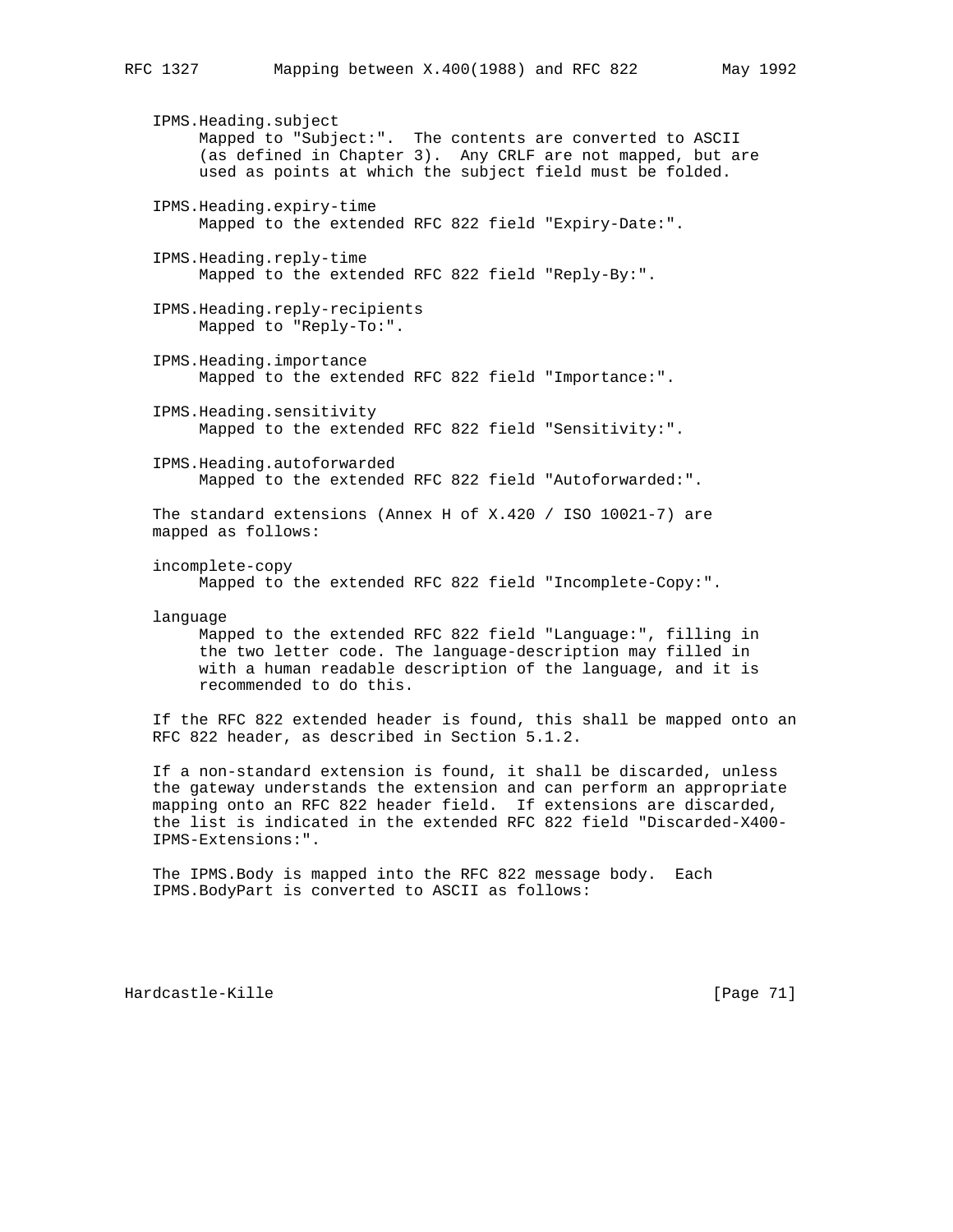IPMS.IA5Text

The mapping is straightforward (see Chapter 3).

IPMS.MessageBodyPart

 The X.400 -> RFC 822 mapping is recursively applied, to generate an RFC 822 Message. If present, the IPMS.MessageBodyPart.parameters.delivery-envelope is used for the MTS Abstract Service Mappings. If present, the IPMS.MessageBodyPart.parameters.delivery-time is mapped to the extended RFC 822 field "Delivery-Date:".

Other

 If other body parts can be mapped to IA5, either by use of mappings defined in X.408 [CCITT88a], or by other reasonable mappings, this shall be done unless content conversion is prohibited.

 If some or all of the body parts cannot be converted there are three options. All of these conform to this standard. A different choice may be made for the case where no body part can be converted:

- 1. The first option is to reject the message, and send a non delivery notification. This must always be done if conversion is prohibited.
- 2. The second option is to map a missing body part to something of the style:

\*\*\*\*\*\*\*\*\*\*\*\*\*\*\*\*\*\*\*\*\*\*\*\*\*\*\*\*\*\*\*\*\*

There was a foobarhere

The widget gateway ate it

\*\*\*\*\*\*\*\*\*\*\*\*\*\*\*\*\*\*\*\*\*\*\*\*\*\*\*\*\*\*\*\*\*

 This will allow some useful information to be transferred. As the recipient is likely to be a human (IPMS), then suitable action will usually be possible.

 3. Finally both may be done. In this case, the supplementary information in the (positive) Delivery Report shall make clear that something was sent on to the recipient with substantial loss of information.

 Where there is more than one IPMS.BodyPart, the mapping defined by Rose and Stefferud in [Rose85a], is used to map the separate IPMS.BodyParts in the single RFC 822 message body. If this is done,

Hardcastle-Kille [Page 72]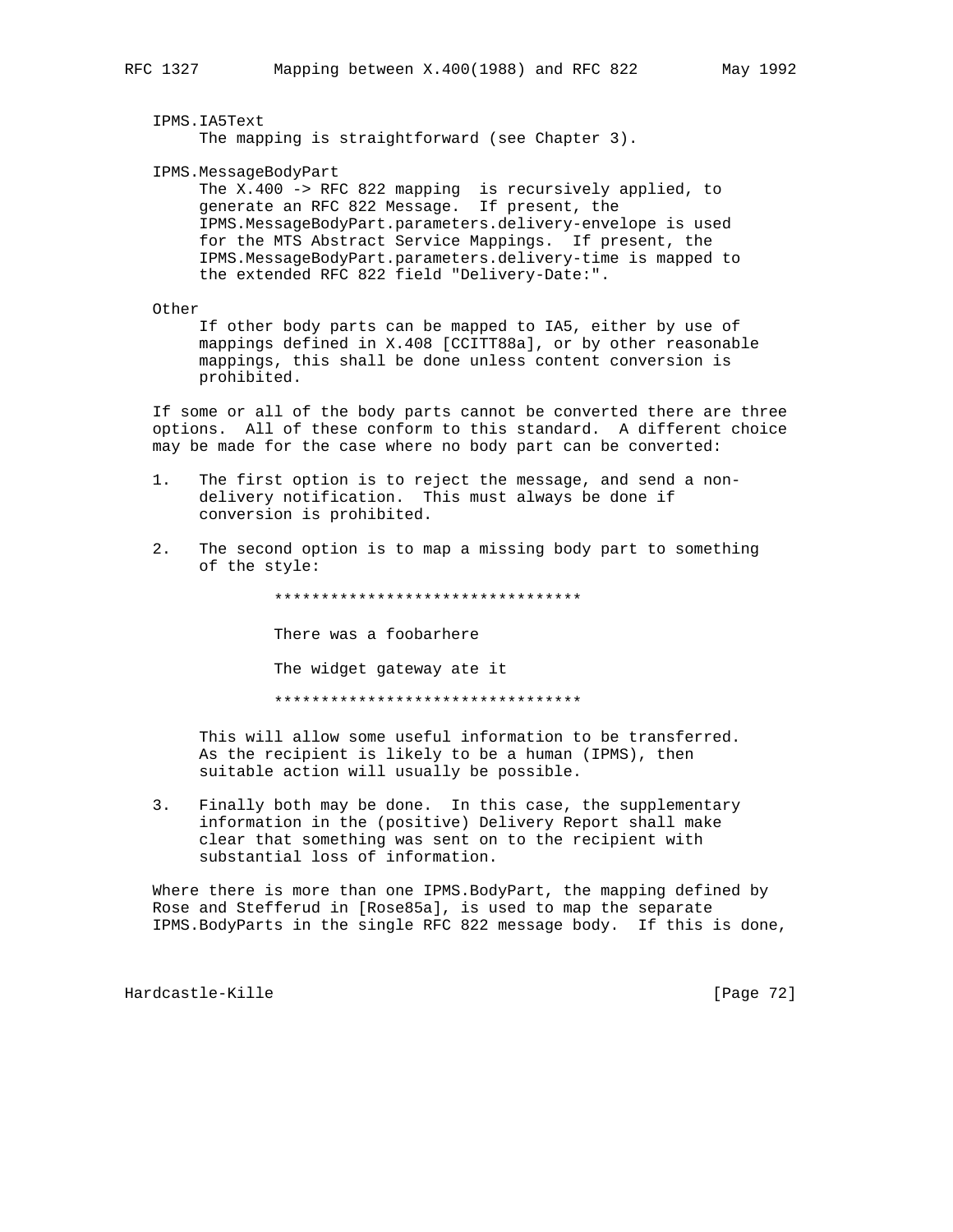a "Message-Type:" field with value "Multiple part" shall be added, which will indicate to a receiving gateway that the message may be unfolded according to RFC 934.

 Note:There is currently work ongoing to produce an upgrade to RFC 934, which also allows for support of body parts with non- ASCII content (MIME). When this work is released as an RFC, this specification will be updated to refer to it instead for RFC 934.

 For backwards compatibility with RFC 987, the following procedures shall also be followed. If there are two IA5 body parts, and the first starts with the string "RFC-822-Headers:" as the first line, then the remainder of this body part shall be appended to the RFC 822 header.

An example message, illustrating a number of aspects is given below.

Return-Path:<@mhs-relay.ac.uk:stephen.harrison@gosip-uk.hmg.gold-400.gb> Received: from mhs-relay.ac.uk by bells.cs.ucl.ac.uk via JANET with NIFTP id <7906-0@bells.cs.ucl.ac.uk>; Thu, 30 May 1991 18:24:55 +0100 X400-Received: by mta "mhs-relay.ac.uk" in /PRMD=uk.ac/ADMD= /C=gb/; Relayed; Thu, 30 May 1991 18:23:26 +0100 X400-Received: by /PRMD=HMG/ADMD=GOLD 400/C=GB/; Relayed; Thu, 30 May 1991 18:20:27 +0100 Message-Type: Multiple Part Date: Thu, 30 May 1991 18:20:27 +0100 X400-Originator: Stephen.Harrison@gosip-uk.hmg.gold-400.gb X400-MTS-Identifier: [/PRMD=HMG/ADMD=GOLD 400/C=GB/;PC1000-910530172027-57D8] Original-Encoded-Information-Types: ia5, undefined X400-Content-Type: P2-1984 (2) Content-Identifier: Email Problems From: Stephen.Harrison@gosip-uk.hmg.gold-400.gb (Tel +44 71 217 3487) Message-ID: <PC1000-910530172027-57D8\*@MHS> To: Jim Craigie <NTIN36@gec-b.rutherford.ac.uk> (Receipt Notification Requested) (Non Receipt Notification Requested), Tony Bates <tony@ean-relay.ac.uk> (Receipt Notification Requested), Steve Kille <S.Kille@cs.ucl.ac.uk> (Receipt Notification Requested) Subject: Email Problems Sender: Stephen.Harrison@gosip-uk.hmg.gold-400.gb ------------------------------ Start of body part 1

Hope you gentlemen.......

Hardcastle-Kille [Page 73]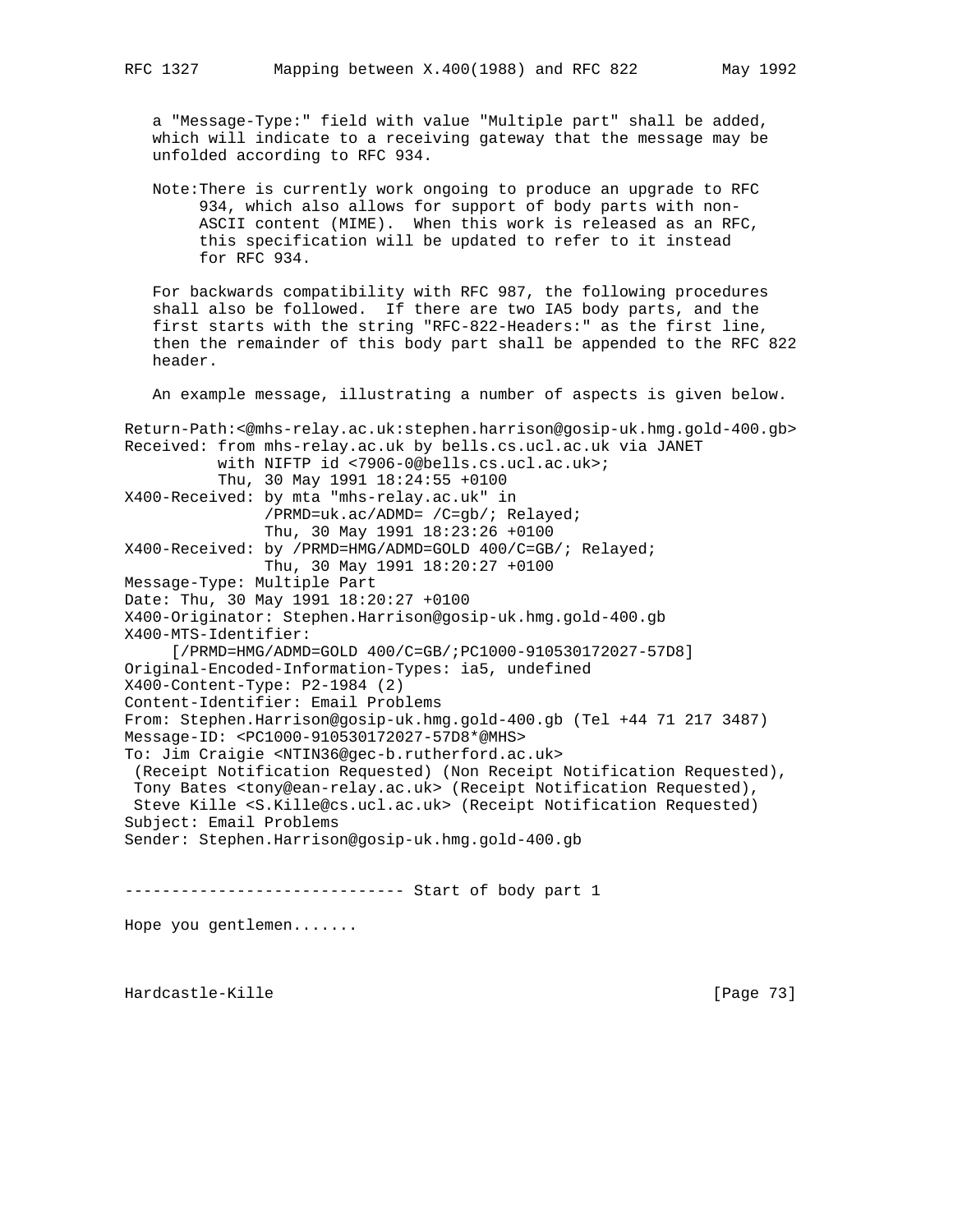Regards, Stephen Harrison UK GOSIP Project ------------------------------ Start of forwarded message 1 From: Urs Eppenberger <Eppenberger@verw.switch.ch> Message-ID: <562\*/S=Eppenberger/OU=verw/O=switch/PRMD=SWITCH/ADMD=ARCOM/C=CH/@MHS> To: "Stephen.Harrison" <Stephen.Harrison@gosip-uk.hmg.gold-400.gb> Cc: kimura@bsdarc.bsd.fc.nec.co.jp Subject: Response to Email link - ------------------------------ Start of body part 1 Dear Mr Harrison...... - ------------------------------ End of body part 1 ------------------------------ End of forwarded message 1 5.3.5. Mappings from an IP Notification A message is generated, with the following fields: From: Set to the IPMS.IPN.ipn-originator. To: Set to the recipient from MTS.MessageSubmissionEnvelope. If there have been redirects, the original address should be used. Subject: Set to the string "X.400 Inter-Personal Notification" for a receipt notification and to "X.400 Inter-Personal Notification (failure)" for a non-receipt notification. Message-Type: Set to "InterPersonal Notification" References: Set to IPMS.IPN.subject-ipm The following EBNF is defined for the body of the Message. This format is defined to ensure that all information from an Hardcastle-Kille [Page 74]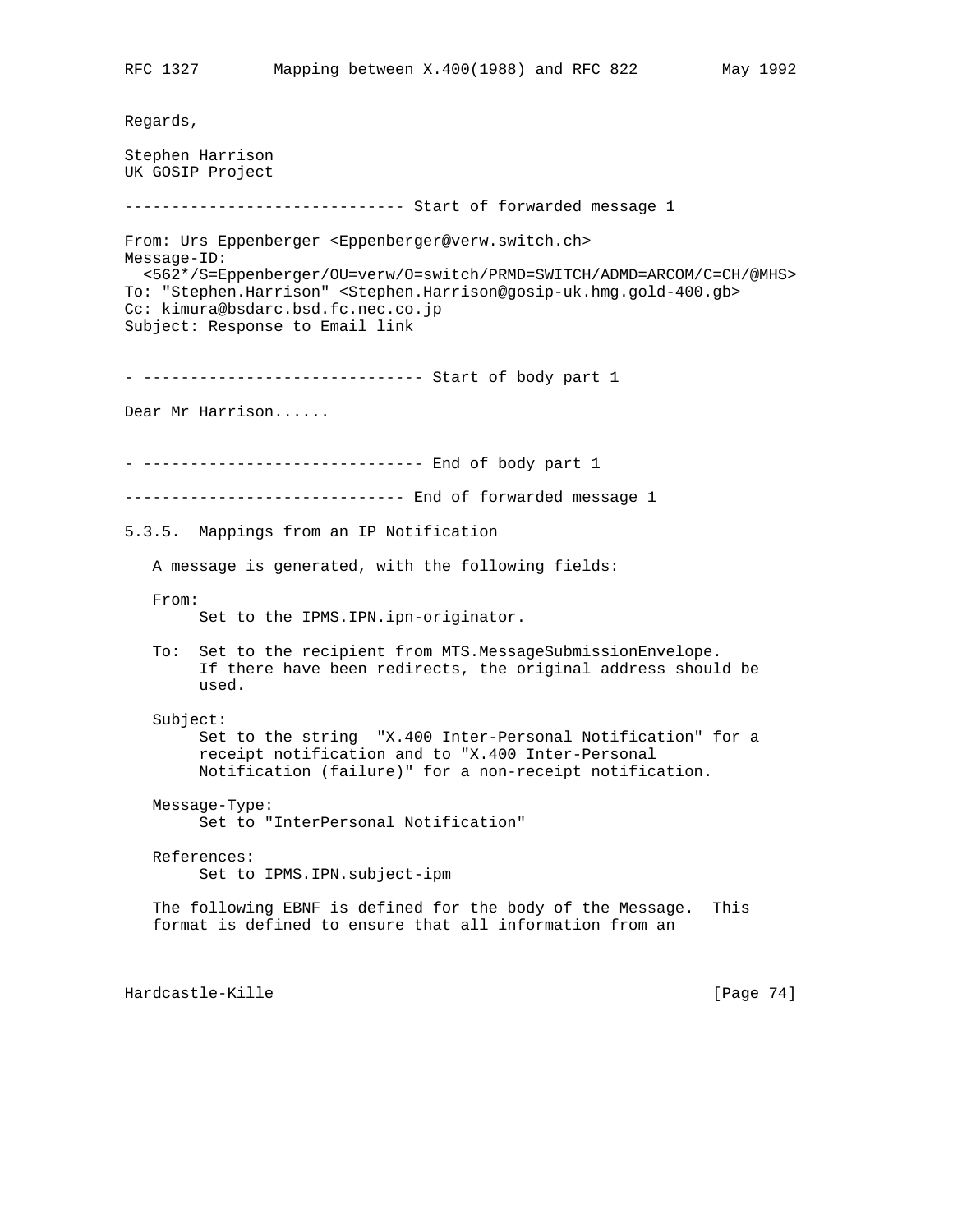interpersonal notification is available to the end user in a uniform

 manner. ipn-body-format = ipn-description <CRLF> [ ipn-extra-information <CRLF> ] [ ipn-content-return ] ipn-description = ipn-receipt / ipn-non-receipt ipn-receipt = "Your message to:" preferred-recipient <CRLF> "was received at" receipt-time <CRLF> <CRLF> "This notification was generated" acknowledgement-mode <CRLF> "The following extra information was given:" <CRLF> ipn-suppl <CRLF> ipn-non-receipt "Your message to:" preferred-recipient <CRLF> ipn-reason ipn-reason = ipn-discarded / ipn-auto-forwarded ipn-discarded = "was discarded for the following reason:" discard-reason <CRLF> ipn-auto-forwarded = "was automatically forwarded." <CRLF> [ "The following comment was made:" auto-comment ] ipn-extra-information = "The following information types were converted:" encoded-info ipn-content-return = "The Original Message is not available" / "The Original Message follows:" <CRLF> <CRLF> message preferred-recipient = mailbox receipt-time = date-time auto-comment = printablestring ipn-suppl = printablestring discard-reason = "Expired" / "Obsoleted" / "User Subscription Terminated"

Hardcastle-Kille [Page 75]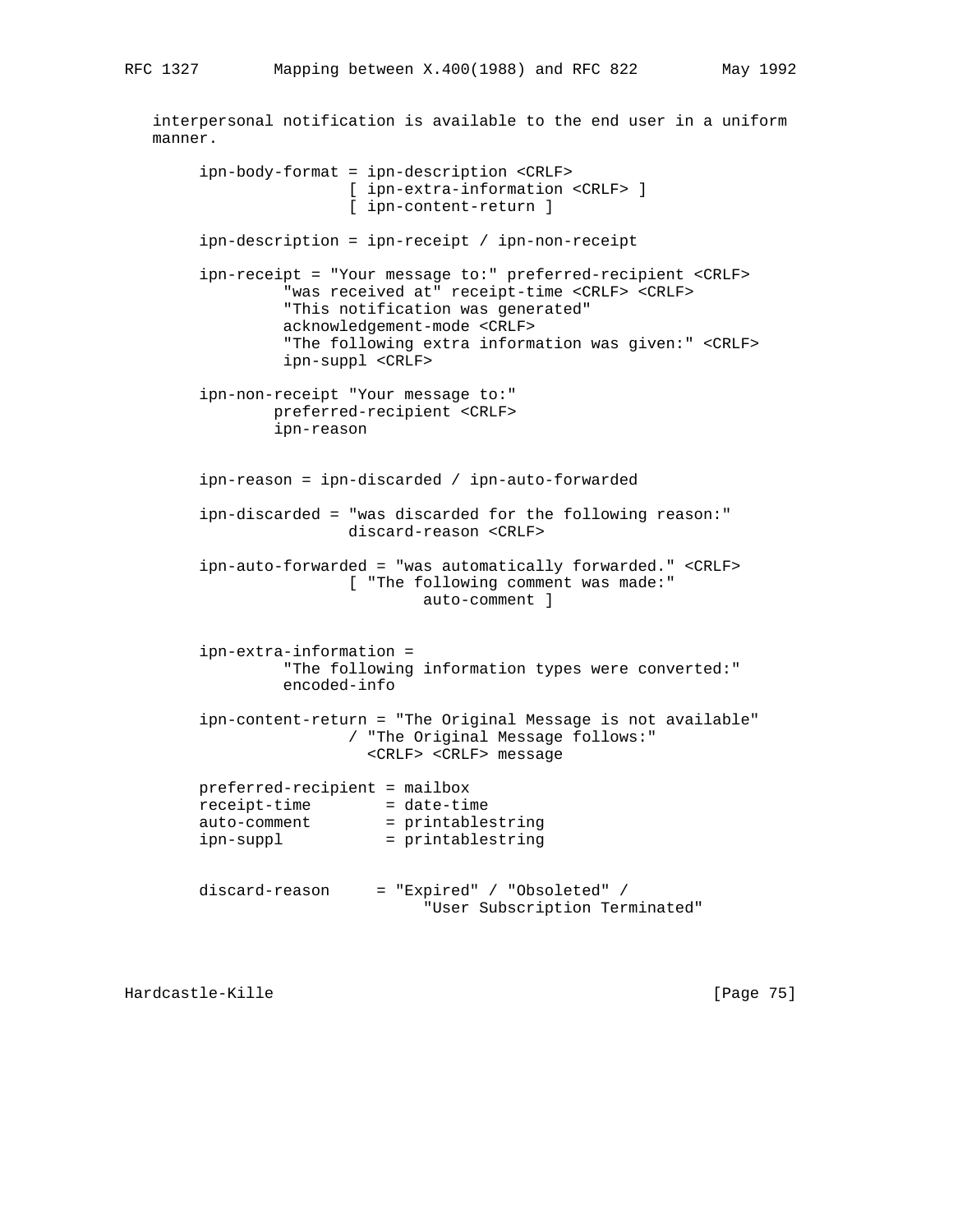```
 acknowledgement-mode = "Manually" / "Automatically"
 The mappings for elements of the common fields of IPMS.IPN
 (IPMS.CommonFields) onto this structure and the message header are:
 subject-ipm
      Mapped to "References:"
 ipn-originator
      Mapped to "From:".
 ipn-preferred-recipient
      Mapped to EBNF.preferred-recipient
 conversion-eits
      Mapped to EBNF.encoded-info in EBNF.ipn-extra-information
 The mappings for elements of IPMS.IPN.non-receipt-fields
 (IPMS.NonReceiptFields) are:
 non-receipt-reason
      Used to select between EBNF.ipn-discarded and
      EBNF.ipn-auto-forwarded
 discard-reason
      Mapped to EBNF.discard-reason
 auto-forward-comment
      Mapped to EBNF.auto-comment
 returned-ipm
      This applies only to non-receipt notifications.
      EBNF.ipn-content-return should always be omitted for receipt
      notifications, and always be present in non-receipt
      notifications. If present, the second option of
      EBNF.ipn-content-return is chosen, and an RFC 822 mapping of
      the message included. Otherwise the first option is chosen.
 The mappings for elements of IPMS.IPN.receipt-fields
 (IPMS.ReceiptFields) are:
 receipt-time
      Mapped to EBNF.receipt-time
 acknowledgement-mode
      Mapped to EBNF.acknowledgement-mode
```
Hardcastle-Kille [Page 76]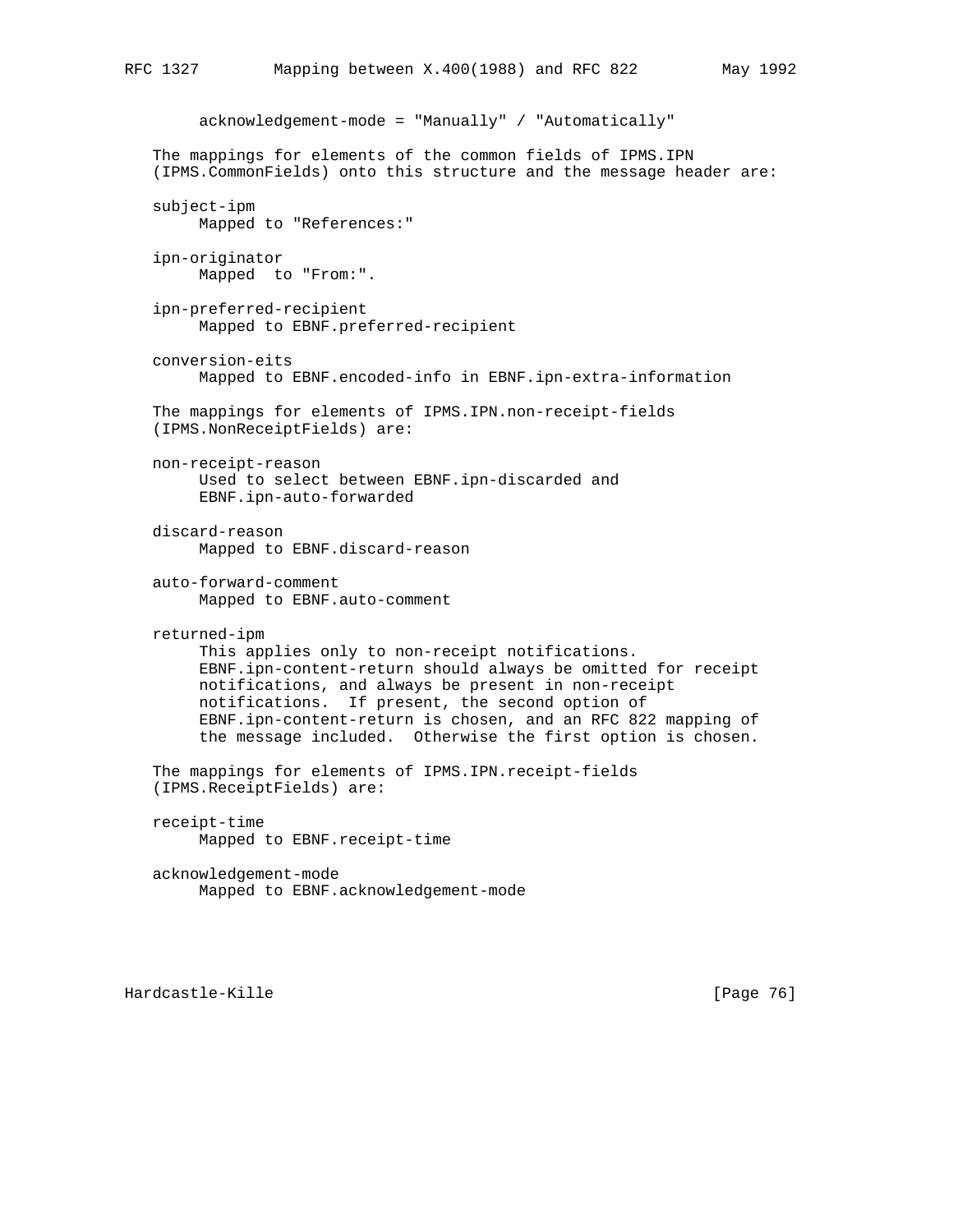suppl-receipt-info Mapped to EBNF.ipn-suppl

An example notification is:

 From: Steve Kille <steve@cs.ucl.ac.uk> To: Julian Onions <jpo@computer-science.nottingham.ac.uk> Subject: X.400 Inter-personal Notification Message-Type: InterPersonal Notification References: <1229.614418325@UK.AC.NOTT.CS> Date: Wed, 21 Jun 89 08:45:25 +0100

Your message to: Steve Kille <steve@cs.ucl.ac.uk> was automatically forwarded. The following comment was made: Sent on to a random destination

The following information types were converted: g3fax

5.3.6. Mappings from the MTS Abstract Service

 This section describes the MTS mappings for User Messages (IPM and IPN). This mapping is defined by specifying the mapping of MTS.MessageDeliveryEnvelope. The following extensions to RFC 822 are defined to support this mapping:

 mts-field = "X400-MTS-Identifier" ":" mts-msg-id / "X400-Originator" ":" mailbox / "X400-Recipients" ":" 1#mailbox / "Original-Encoded-Information-Types" ":" encoded-info / "X400-Content-Type" ":" mts-content-type / "Content-Identifier" ":" printablestring / "Priority" ":" priority / "Originator-Return-Address" ":" 1#mailbox / "DL-Expansion-History" ":" mailbox ";" date-time ";" / "Conversion" ":" prohibition / "Conversion-With-Loss" ":" prohibition / "Requested-Delivery-Method" ":" 1\*( labelled-integer ) / "Delivery-Date" ":" date-time / "Discarded-X400-MTS-Extensions" ":" 1#( oid / labelled-integer ) prohibition = "Prohibited" / "Allowed"

 $mts-msg-id = "[" global-id "i" *text "]"$ 

Hardcastle-Kille [Page 77]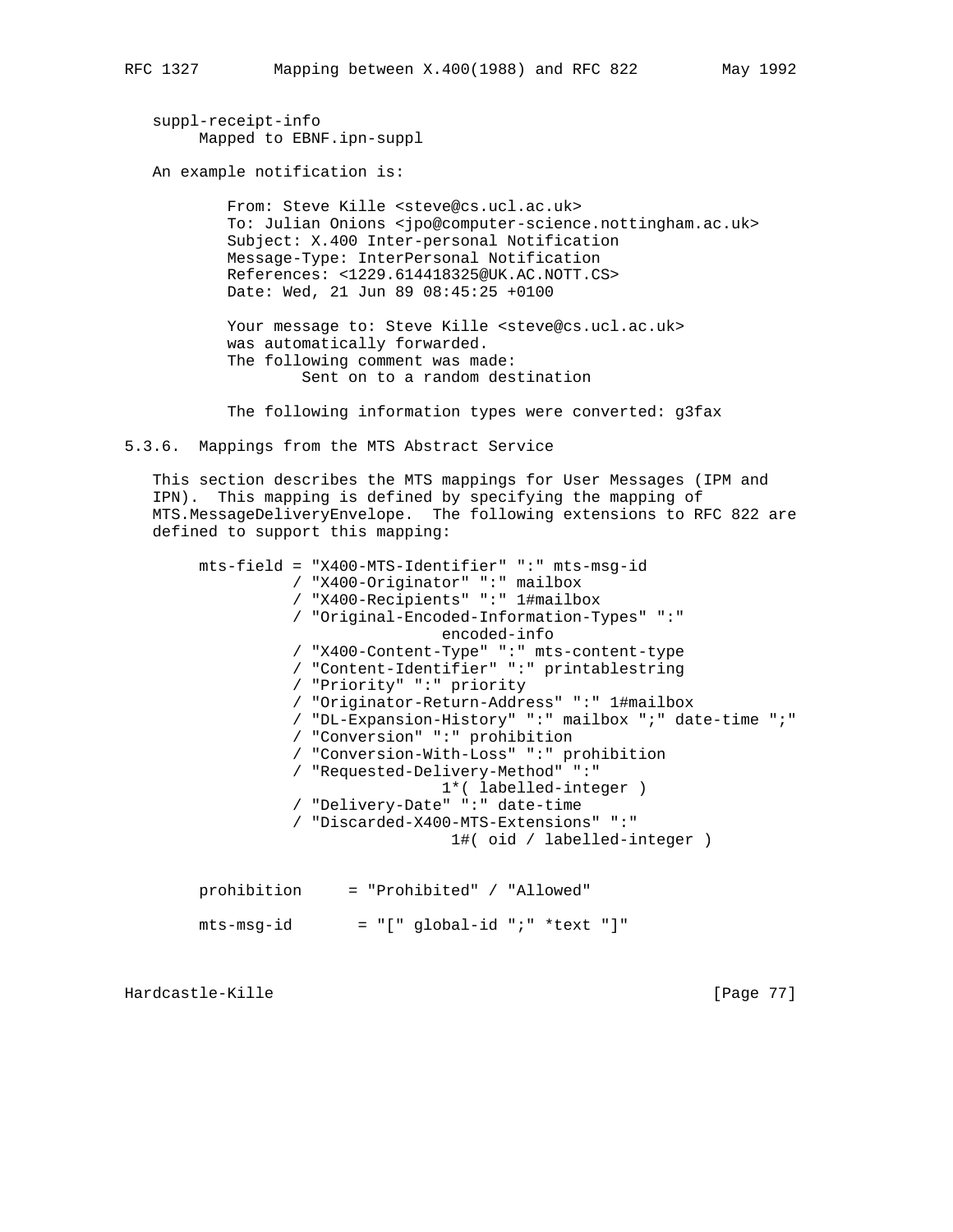mts-content-type = "P2" / labelled-integer / object-identifer priority = "normal" / "non-urgent" / "urgent" The mappings for each element of MTS.MessageDeliveryEnvelope can now be considered. MTS.MessageDeliveryEnvelope.message-delivery-identifier Mapped to the extended RFC 822 field "X400-MTS-Identifier:". MTS.MessageDeliveryEnvelope.message-delivery-time Discarded, as this time will be represented in an appropriate trace element. The mappings for elements of MTS.MessageDeliveryEnvelope.other-fields (MTS.OtherMessageDeliveryFields) are: content-type Mapped to the extended RFC 822 field "X400-Content-Type:". The string "P2" is retained for backwards compatibility with RFC 987. This shall not be generated, and either the EBNF.labelled-integer or EBNF.object-identifier encoding used. originator-name Mapped to the 822-MTS originator, and to the extended RFC 822 field "X400-Originator:". This is described in Section 4.6.2. original-encoded-information-types Mapped to the extended RFC 822 field "Original-Encoded-Information-Types:". priority Mapped to the extended RFC 822 field "Priority:". delivery-flags If the conversion-prohibited bit is set, add an extended RFC 822 field "Conversion:". this-recipient-name and other-recipient-names originally-intended-recipient-name The handling of these elements is described in Section 4.6.2.

Hardcastle-Kille [Page 78]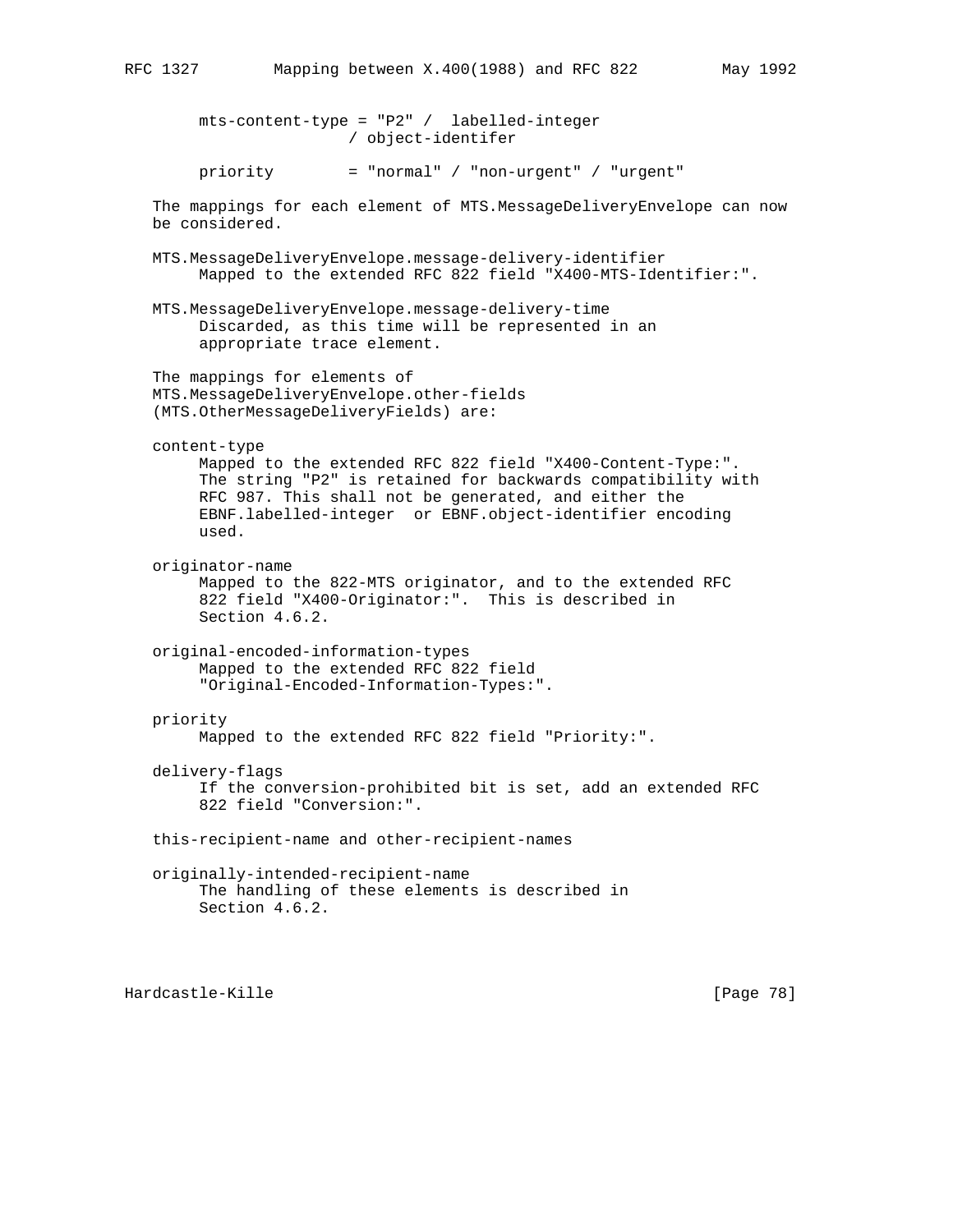```
 converted-encoded-information-types
      Discarded, as it will always be IA5 only.
 message-submission-time
      Mapped to Date:.
 content-identifier
      Mapped to the extended RFC 822 field "Content-Identifier:".
 If any extensions (MTS.MessageDeliveryEnvelope.other-
 fields.extensions) are present, and they are marked as critical for
 transfer or delivery, then the message shall be rejected. The
 extensions (MTS.MessageDeliveryEnvelope.other-fields.extensions) are
 mapped as follows.
 conversion-with-loss-prohibited
   If set to
   MTS.ConversionWithLossProhibited.conversion-with-loss-prohibited,
   then add the extended RFC 822 field "Conversion-With-Loss:".
 requested-delivery-method
      Mapped to the extended RFC 822 field
      "Requested-Delivery-Method:".
 originator-return-address
      Mapped to the extended RFC 822 field
      "Originator-Return-Address:".
 physical-forwarding-address-request
 physical-delivery-modes
 registered-mail-type
 recipient-number-for-advice
 physical-rendition-attributes
 physical-delivery-report-request
 physical-forwarding-prohibited
      These elements are only appropriate for physical delivery.
      They are represented as comments in the "X400-Recipients:"
      field, as described in Section 4.6.2.2.
 originator-certificate
 message-token
 content-confidentiality-algorithm-identifier
 content-integrity-check
 message-origin-authentication-check
 message-security-label
 proof-of-delivery-request
```
Hardcastle-Kille [Page 79]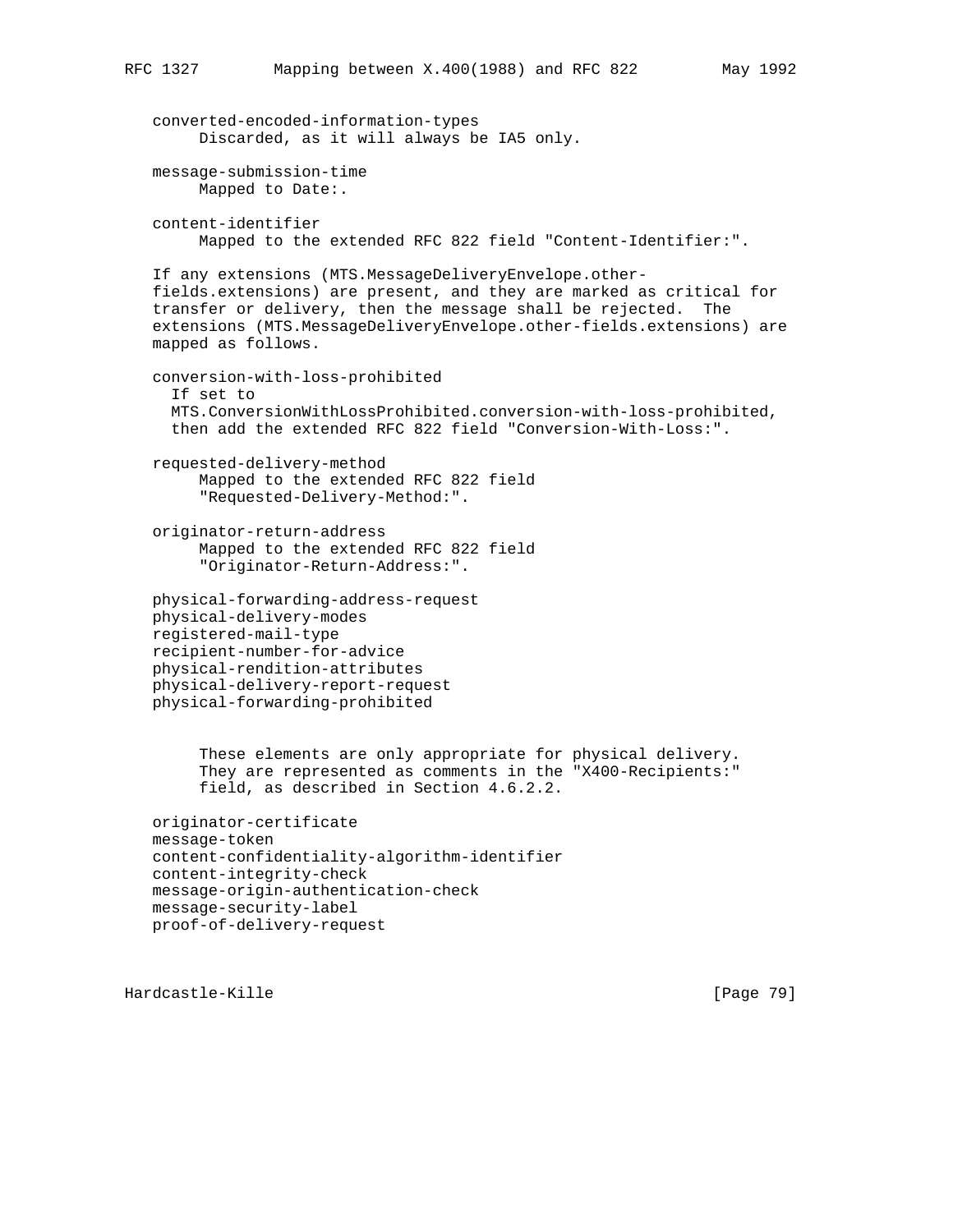These elements imply use of security services not available in the RFC 822 environment. If they are marked as critical for transfer or delivery, then the message shall be rejected. Otherwise they are discarded.

 redirection-history This is described in Section 4.6.2.

dl-expansion-history

 Each element is mapped to the extended RFC 822 field "DL-Expansion-History:". They shall be ordered in the message header, so that the most recent expansion comes first (same order as trace).

 If any MTS (or MTA) Extensions not specified in X.400 are present, and they are marked as critical for transfer or delivery, then the message shall be rejected. If they are not so marked, they can safely be discarded. The list of discarded fields shall be indicated in the extended header "Discarded-X400-MTS-Extensions:".

5.3.7. Mappings from the MTA Abstract Service

 There are some mappings at the MTA Abstract Service level which are done for IPM and IPN. These can be derived from MTA.MessageTransferEnvelope. The reasons for the mappings at this level, and the violation of layering are:

- Allowing for multiple recipients to share a single RFC 822 message
- Making the X.400 trace information available on the RFC 822 side
- Making any information on deferred delivery available

 The 822-MTS recipients are calculated from the full list of X.400 recipients. This is all of the members of MTA.MessageTransferEnvelope.per-recipient-fields being passed through the gateway, where the responsibility bit is set. In some cases, a different RFC 822 message would be calculated for each recipient, due to differing service requests for each recipient. As discussed in 4.6.2..2, this specification allows either for multiple messages to be generated, or for the per- recipient information to be discarded.

The following EBNF is defined for extended RFC 822 headers:

 mta-field = "X400-Received" ":" x400-trace / "Deferred-Delivery" ":" date-time

Hardcastle-Kille [Page 80]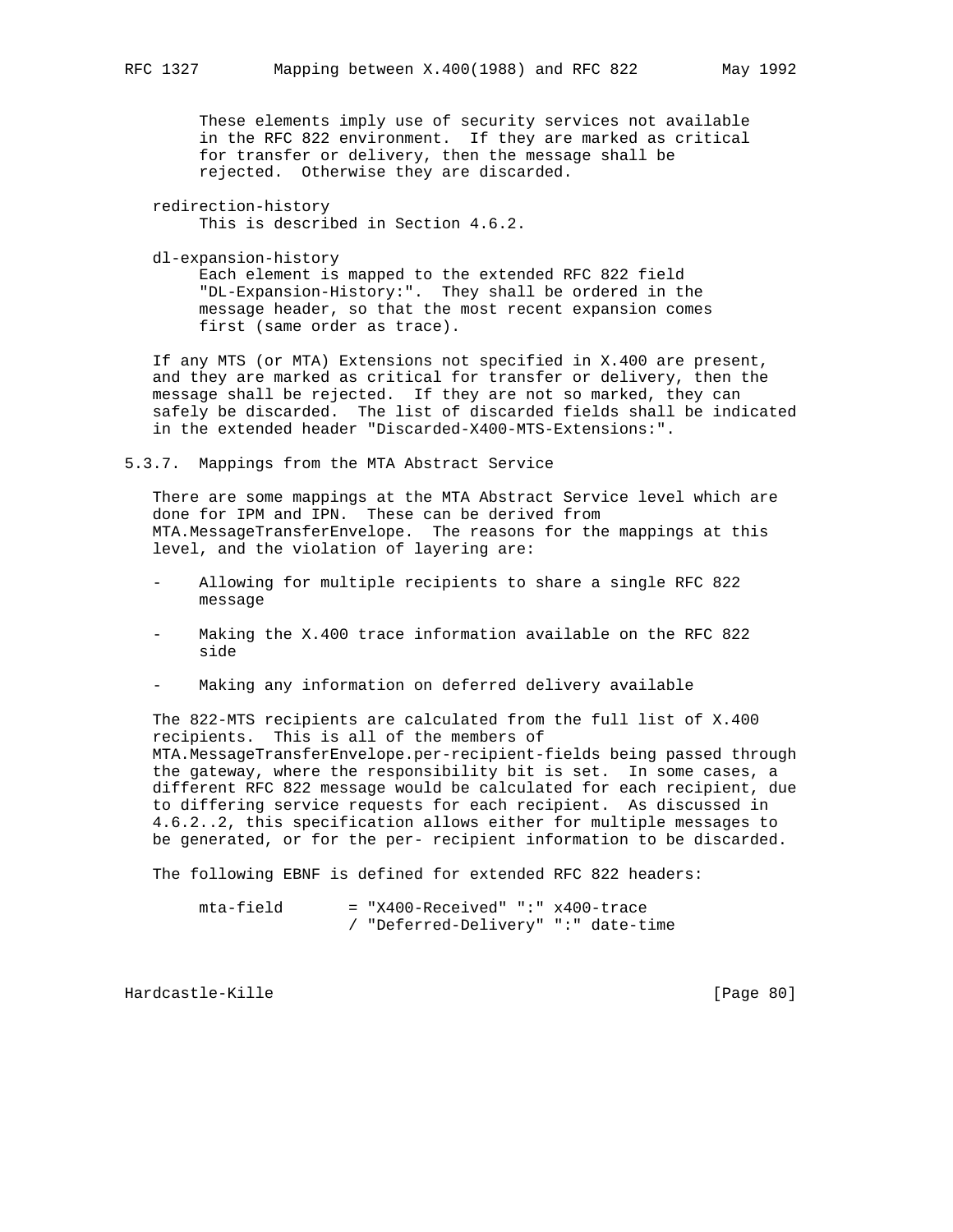```
 / "Latest-Delivery-Time" ":" date-time
x400-trace = "by" md-and-mta ";"
                [ "deferred until" date-time ";" ]
                [ "converted" "(" encoded-info ")" ";" ]
               [ "attempted" md-or-mta ";" ]
                   action-list
                   ";" arrival-time
 md-and-mta = [ "mta" mta "in" ] global-id
mta = word
 arrival-time = date-time
 md-or-mta = "MD" global-id
                / "MTA" mta
Action-list = 1#action
action = "Redirected"
                / "Expanded"
                / "Relayed"
                / "Rerouted"
```
 Note the EBNF.mta is encoded as 822.word. If the character set does no allow encoding as 822.atom, the 822.quoted-string encoding is used.

 If MTA.PerMessageTransferFields.deferred-delivery-time is present, it is used to generate a Deferred-Delivery: field. For some reason, X.400 does not make this information available at the MTS level on delivery. X.400 profiles, and in particular the CEN/CENELEC profile for X.400(1984) [Systems85a], specify that this element must be supported at the first MTA. If it is not, the function may optionally be implemented by the gateway: that is, the gateway may hold the message until the time specified in the protocol element. Thus, the value of this element will usually be in the past. For this reason, the extended RFC 822 field is primarily for information.

 Merge MTA.PerMessageTransferFields.trace-information, and MTA.PerMessageTransferFields.internal-trace-information to produce a single ordered trace list. If Internal trace from other management domains has not been stripped, this may require complex interleaving. Where an element of internal trace and external trace are identical, except for the MTA in the internal trace, only the internal trace element shall be presented. Use this to generate a sequence of "X400-Received:" fields. The only difference between external trace and internal trace will be the extra MTA information in internal trace elements.

Hardcastle-Kille [Page 81]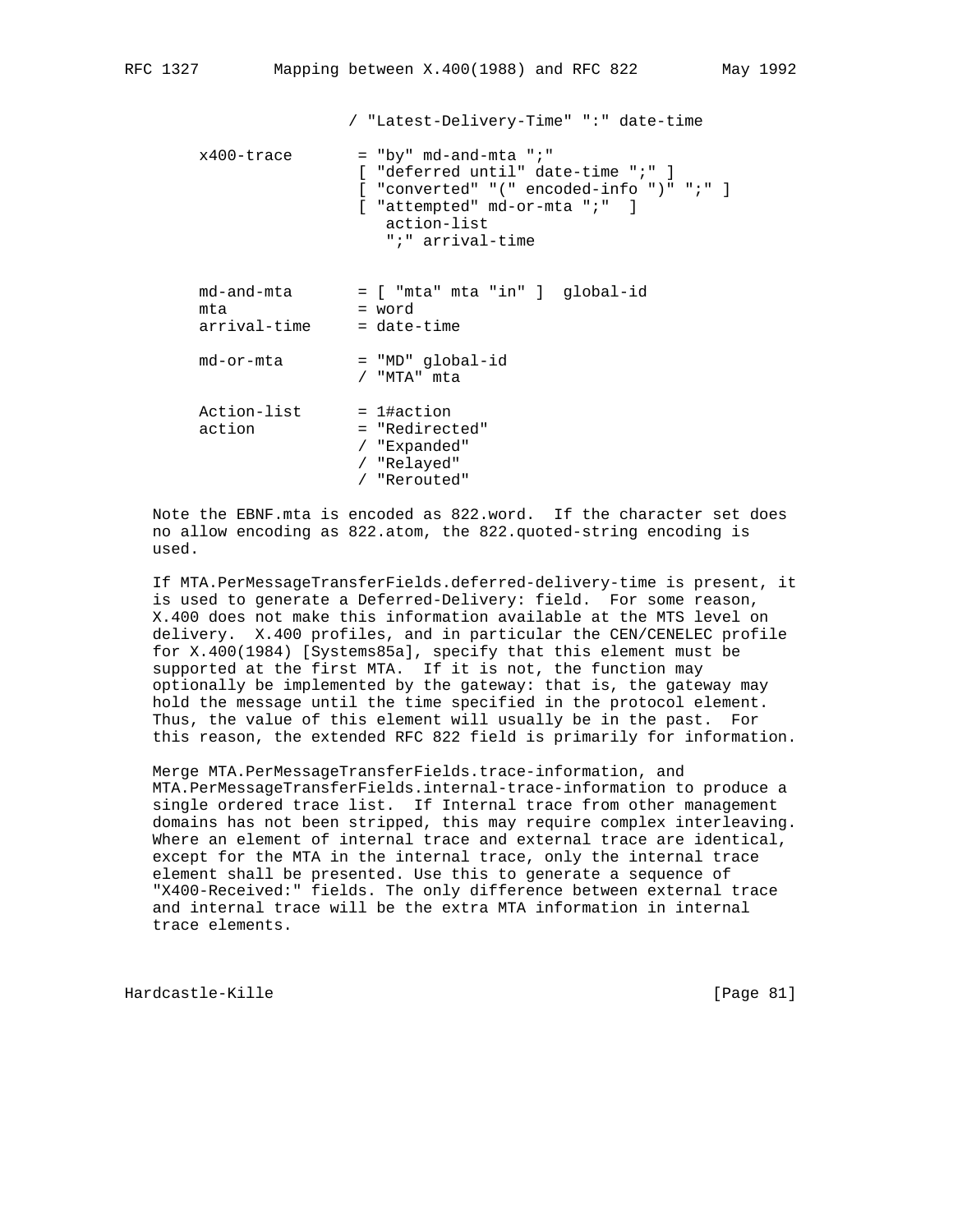When generating an RFC 822 message all trace fields (X400-Received and Received) shall be at the beginning of the header, before any other fields. Trace shall be in chronological order, with the most recent element at the front of the message. This ordering is determined from the order of the fields, not from timestamps in the trace, as there is no guarantee of clock synchronisation. A simple example trace (external) is:

 X400-Received: by /PRMD=UK.AC/ADMD=Gold 400/C=GB/ ; Relayed ; Tue, 20 Jun 89 19:25:11 +0100

A more complex example (internal):

 X400-Received: by mta "UK.AC.UCL.CS" in /PRMD=UK.AC/ADMD=Gold 400/C=GB/ ; deferred until Tue, 20 Jun 89 14:24:22 +0100 ; converted (undefined, g3fax) ";" attempted /ADMD=Foo/C=GB/ ; Relayed, Expanded, Redirected ; Tue, 20 Jun 89 19:25:11 +0100

5.3.8. Mappings from Report Delivery

 Delivery reports are mapped at the MTS service level. This means that only reports destined for the MTS user will be mapped. Some additional services are also taken from the MTA service.

5.3.8.1. MTS Mappings

 A Delivery Report service will be represented as MTS.ReportDeliveryEnvelope, which comprises of per-report-fields (MTS.PerReportDeliveryFields) and per-recipient-fields.

A message is generated with the following fields:

From:

 An administrator at the gateway system. This is also the 822-MTS originator.

 To: A mapping of the MTA.ReportTransferEnvelope.report-destination-name. This is also the 822-MTS recipient.

 Message-Type: Set to "Delivery Report".

Subject:

The EBNF for the subject line is:

Hardcastle-Kille [Page 82]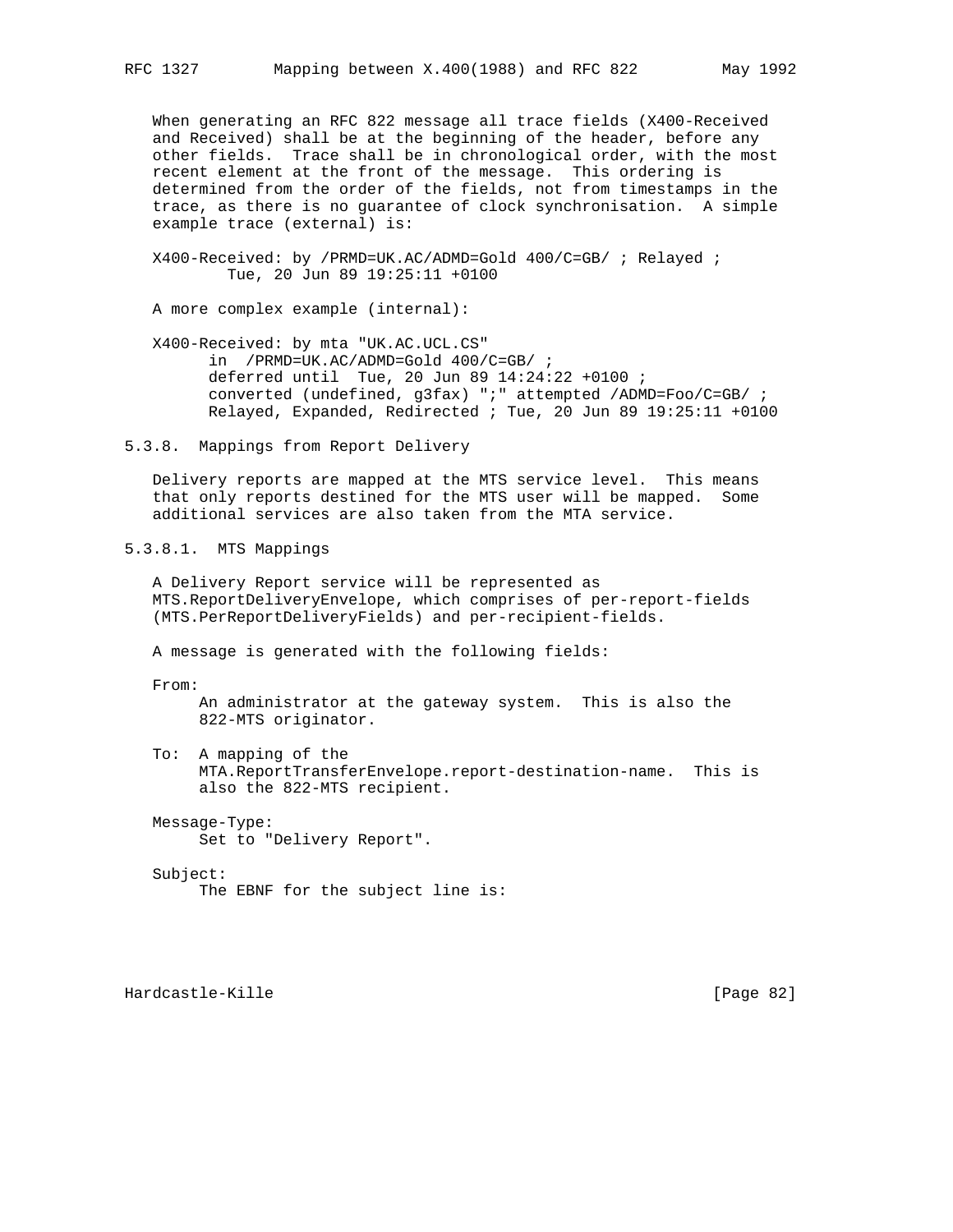subject-line = "Delivery-Report" "(" status ")" [ "for" destination ] status = "success" / "failure" / "success and failures" destination = mailbox / "MTA" word

 The format of the body of the message is defined to ensure that all information is conveyed to the RFC 822 user in a consistent manner. The format is structured as if it was a message coming from X.400, with the description in one body part, and a forwarded message (return of content) in the second. This structure is useful to the RFC 822 recipient, as it enables the original message to be extracted. The first body part is structured as follows:

- 1. A few lines giving keywords to indicate the original message.
- 2. A human summary of the status of each recipient being reported on.
- 3. A clearly marked section which contains detailed information extracted from the report. This is marked clearly, as it will not be comprehensible to the average user. It is retained, as it may be critical to diagnosing an obscure problem.

 This section may be omitted in positive DRs, and it is recommended that this is appropriate for most gateways.

 dr-body-format = dr-summary <CRLF> dr-recipients <CRLF> dr-administrator-info-envelope <CRLF> dr-content-return

 dr-content-return = "The Original Message is not available" / "The Original Message follows:"

 dr-summary = "This report relates to your message:" <CRLF> content-correlator <CRLF> <CRLF> "of" date-time <CRLF> <CRLF>

dr-recipients = \*(dr-recipient <CRLF> <CRLF>)

dr-recipient = dr-recip-success / dr-recip-failure

Hardcastle-Kille [Page 83]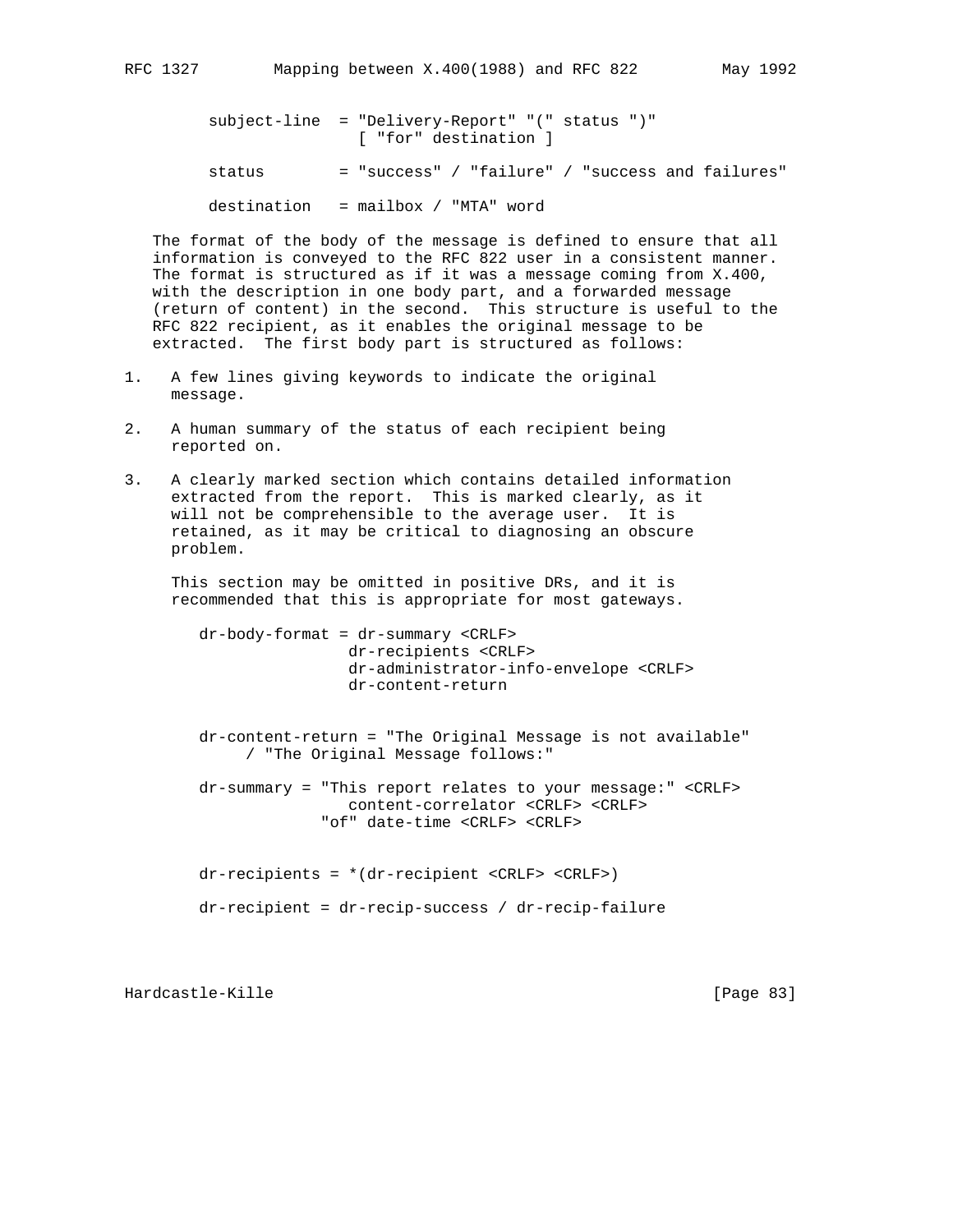```
 dr-recip-success =
                 "Your message was successfully delivered to:"
                  mailbox "at" date-time
 dr-recip-failure = "Your message was not delivered to:"
                         mailbox <CRLF>
                 "for the following reason:" *word
 dr-administrator-info-envelope = 3*( "*" text <CRLF> )
 dr-administrator-info =
  "**** The following information is directed towards"
  "the local administrator" <CRLF>
  "**** and is not intended for the end user" <CRLF> <CRLF>
  "DR generated by:" report-point <CRLF>
  "at" date-time <CRLF> <CRLF>
  "Converted to RFC 822 at" mta <CRLF>
  "at" date-time <CRLF> <CRLF>
  "Delivery Report Contents:" <CRLF> <CRLF>
  drc-field-list <CRLF>
  "***** End of administration information"
drc-field-list = *(drc-field < cRLF) drc-field = "Subject-Submision-Identifier" ":"
                                 mts-msg-id
           / "Content-Identifier" ":" printablestring
           / "Content-Type" ":" mts-content-type
           / "Original-Encoded-Information-Types" ":"
                         encoded-info
           / "Originator-and-DL-Expansion-History" ":"
                         dl-history
           / "Reporting-DL-Name" ":" mailbox
           / "Content-Correlator" ":" content-correlator
           / "Recipient-Info" ":" recipient-info
           / "Subject-Intermediate-Trace-Information" ":"
                                    x400-trace
 recipient-info = mailbox "," std-or ";"
             report-type
             [ "converted eits" encoded-info ";" ]
             [ "originally intended recipient"
                     mailbox "," std-or ";" ]
             [ "last trace" [ encoded-info ] date-time ";" ]
```
Hardcastle-Kille [Page 84]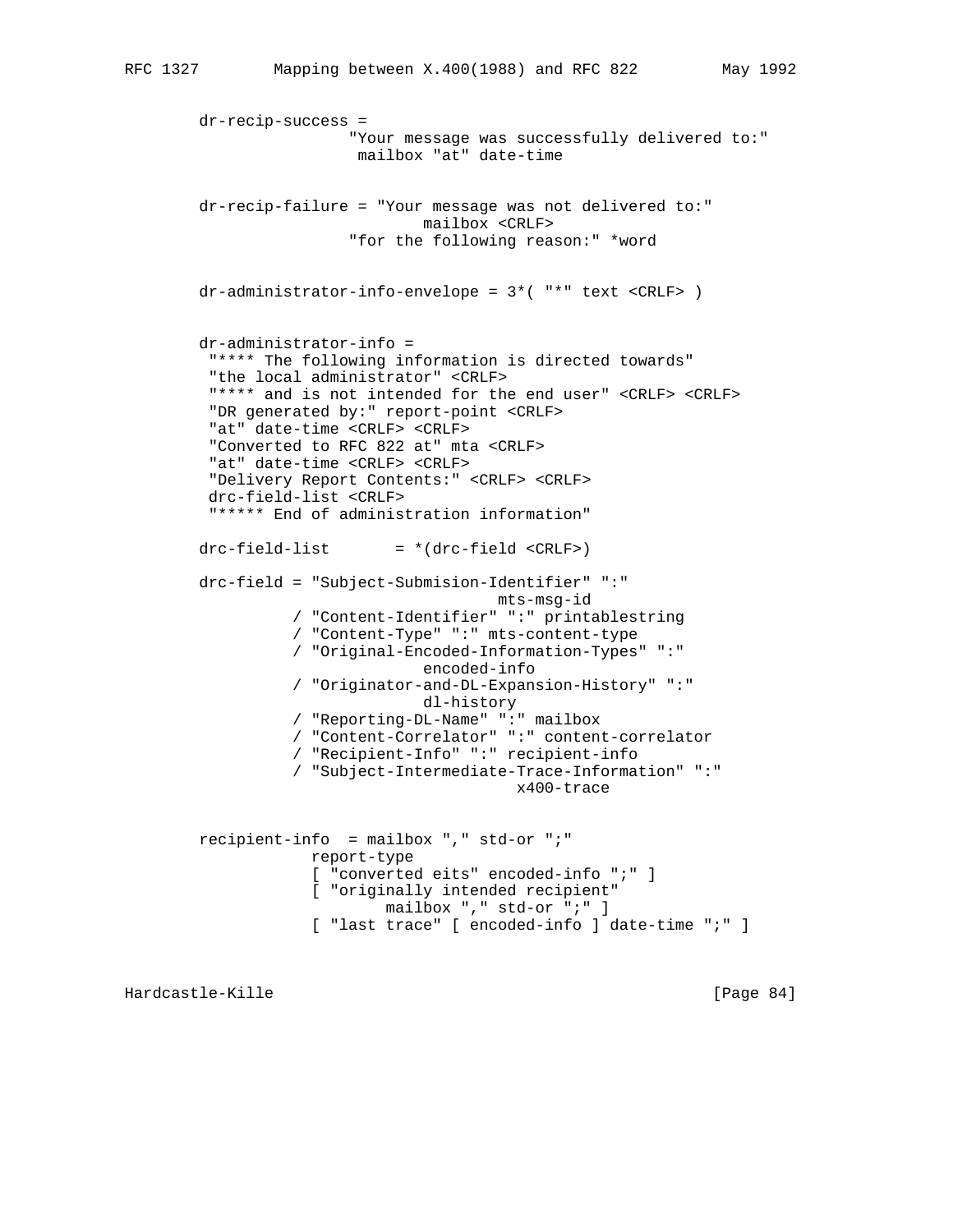[ "supplementary info" <"> printablestring <"> ";" ] [ "redirection history" 1#redirection ";" [ "physical forwarding address" printablestring ";" ] report-type = "SUCCESS" drc-success / "FAILURE" drc-failure  $drc$ -success = "delivered at" date-time ";" [ "type of MTS user" labelled-integer ";" ] drc-failure = "reason" labelled-integer ";" [ "diagnostic" labelled-integer ";" ]

 report-point = [ "mta" word "in" ] global-id content-correlator = \*word dl-history = 1#( mailbox "(" date-time ")")

 The format is defined as a fixed definition of an the outer level (EBNF.dr-body-format). The element EBNF.dr-administrator-info envelope, provides a means of encapsulating a section of the header in a manner which is clear to the end user. Each line of this section begins with "\*". Each element of EBNF.text within %EBNF.dr administrator-info-envelope must not contain <CRLF>. This is used to wrap up EBNF.dr-administrator-info, which will generate a sequenece of lines not starting with "\*". EBNF.drc-fields may be folded using the RFC 822 folding rules.

 The elements of MTS.ReportDeliveryEnvelope.per-report-fields are mapped as follows onto extended RFC 822 fields:

```
 subject-submission-identifier
      Mapped to EBNF.drc-field (Subject-Submission-Identifier)
```
content-identifier

 Mapped to EBNF.drc-field (Content-Identifier). This should also be used in EBNF.dr-summary if there is no Content Correlator present.

 content-type Mapped to EBNF.drc-field (Content-Type)

 original-encoded-information-types Mapped to EBNF.drc-field (Encoded-Info)

Hardcastle-Kille [Page 85]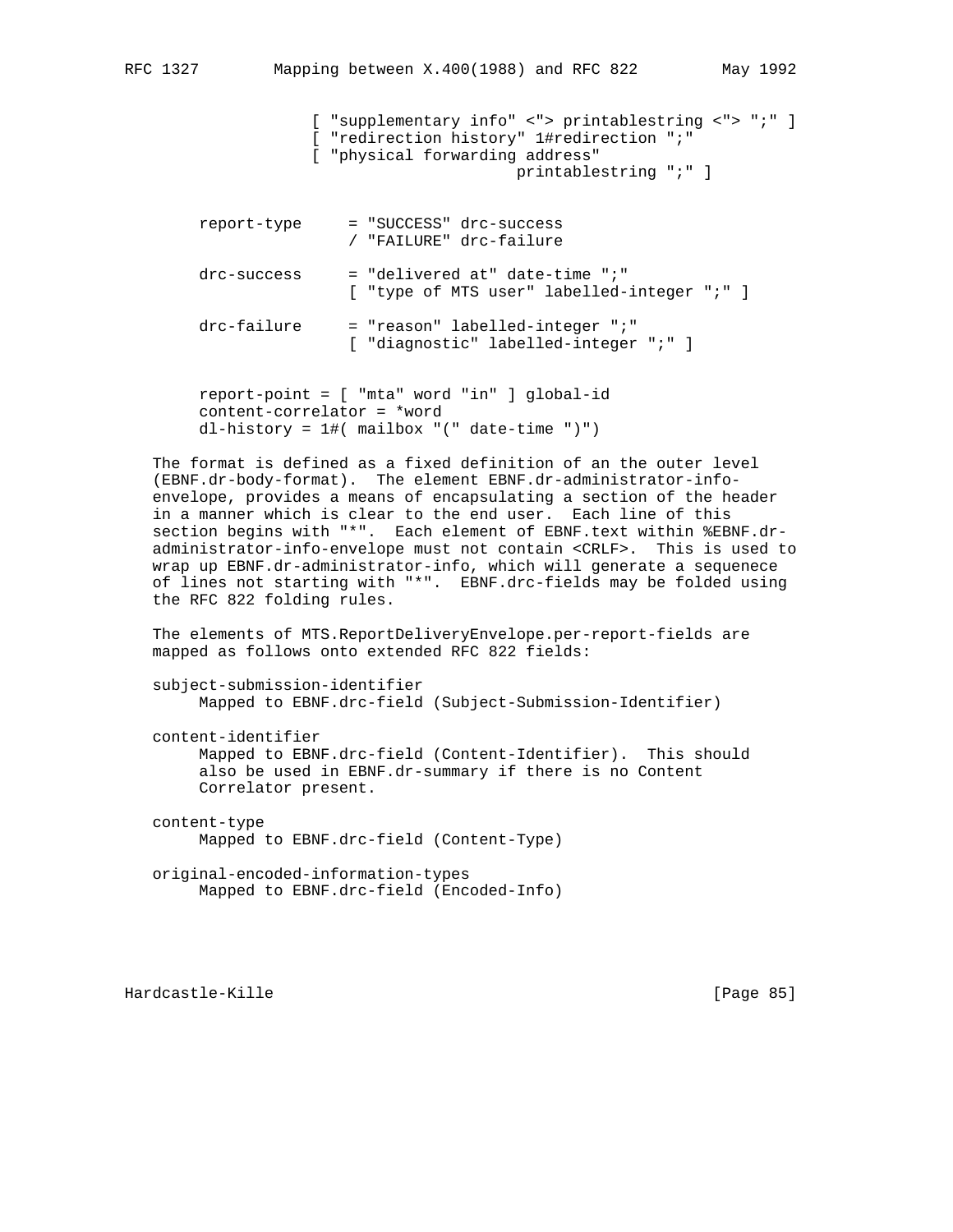| The extensions from MTS. ReportDeliveryEnvelope.per-report-<br>fields.extensions are mapped as follows:                                                                                                                                                                                                                                                                                                                                                                                                |
|--------------------------------------------------------------------------------------------------------------------------------------------------------------------------------------------------------------------------------------------------------------------------------------------------------------------------------------------------------------------------------------------------------------------------------------------------------------------------------------------------------|
| originator-and-DL-expansion-history<br>Mapped to EBNF.drc-field (Originator-and-DL-Expansion-<br>History)                                                                                                                                                                                                                                                                                                                                                                                              |
| reporting-DL-name<br>Mapped to EBNF.drc-field (Reporting-DL-Name)                                                                                                                                                                                                                                                                                                                                                                                                                                      |
| content-correlator<br>Mapped to EBNF.content-correlator, provided that the<br>encoding is IA5String (this will always be the case). This<br>is used in EBNF.dr-summary and EBNF.drc-field-list. In the<br>former, LWSP may be added, in order to improve the layout of<br>the message.                                                                                                                                                                                                                 |
| message-security-label reporting-MTA-certificate report-origin-<br>authentication-check                                                                                                                                                                                                                                                                                                                                                                                                                |
| These security parameters will not be present unless there<br>is an error in a remote MTA. If they are present, they<br>shall be discarded in preference to discarding the whole<br>report.                                                                                                                                                                                                                                                                                                            |
| For each element of MTS. ReportDeliveryEnvelope. per-recipient-fields,<br>a value of EBNF.dr-recipient, and an EBNF.drc-field (Recipient-Info)<br>is generated. The components are mapped as follows.                                                                                                                                                                                                                                                                                                  |
| actual-recipient-name<br>Used to generate the first EBNF.mailbox and EBNF.std-or in<br>EBNF. recipient-info. Both RFC 822 and X.400 forms are<br>given, as there may be a problem in the mapping tables.<br>It<br>also generates the EBNF.mailbox in EBNF.dr-recip-success or<br>EBNF.dr-recip-failure.                                                                                                                                                                                                |
| report<br>If it is MTS. Report. delivery, then set EBNF. dr-recipient to<br>EBNF.dr-recip-success, and similarly set EBNF.report-type,<br>filling in EBNF.drc-success. If it is a failure, set<br>EBNF.dr-recipient to EBNF.dr-recip-failure, making a human<br>interpretation of the reason and diagnostic codes, and<br>including any supplementary information.<br>EBNF.drc-failure<br>is filled in systematically.<br>converted-encoded-information-types<br>Set EBNF.drc-field ("converted eits") |
|                                                                                                                                                                                                                                                                                                                                                                                                                                                                                                        |

Hardcastle-Kille **Exercise Exercise Exercise Exercise Exercise** [Page 86]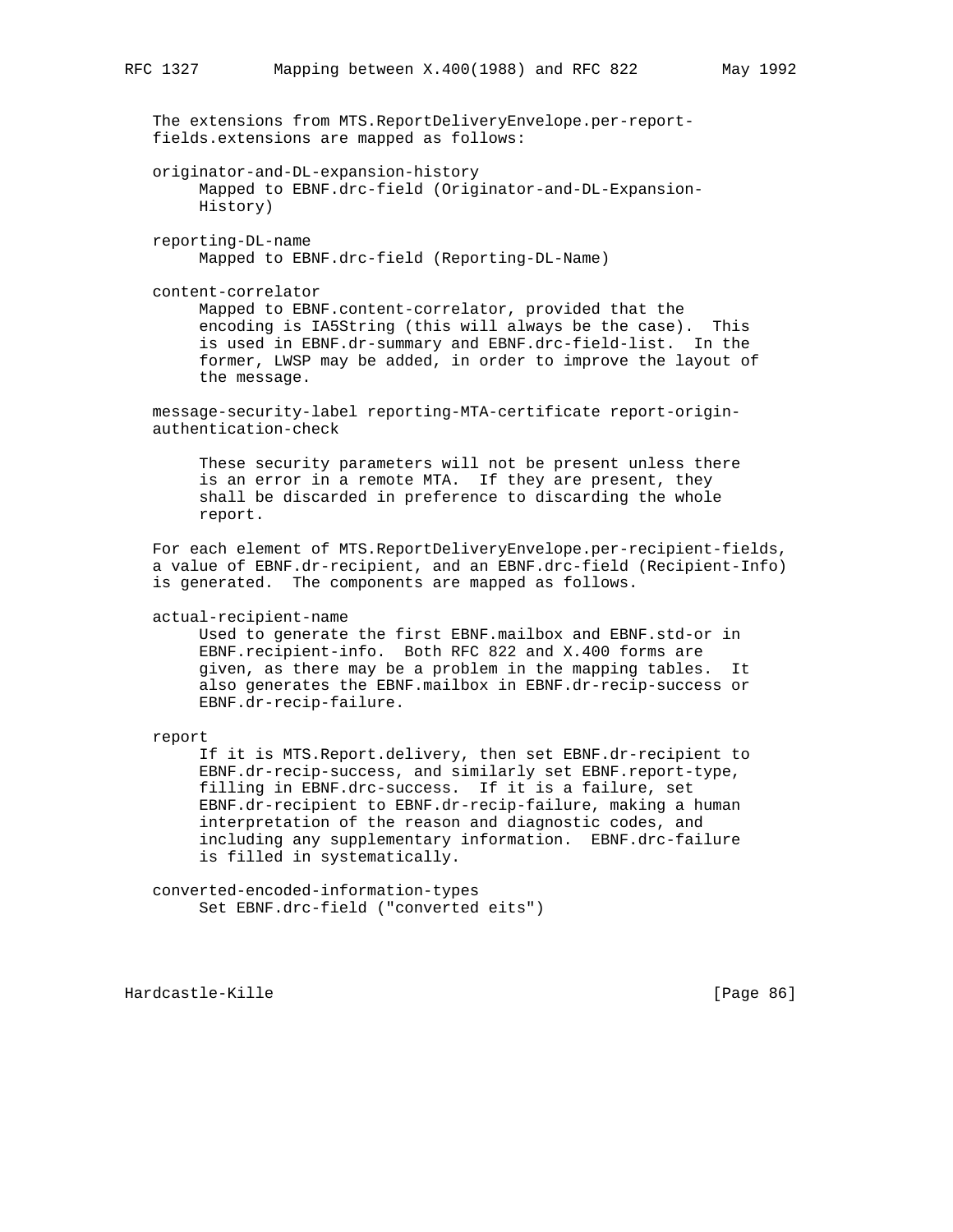originally-intended-recipient Set the second ("originally intended recipient") mailbox and std-or in EBNF.drc-field.

- supplementary-info Set EBNF.drc-field ("supplementary info"), and include this information in EBNF.dr-recip-failure.
- redirection-history Set EBNF.drc-field ("redirection history")
- physical-forwarding-address Set ENBF.drc-field ("physical forwarding address")

 recipient-certificate Discard

 proof-of-delivery Discard

 Any unknown extensions shall be discarded, irrespective of criticality.

 The original message, or an extract from it, shall be included in the delivery port if it is available. The original message will usually be available at the gateway, as discussed in Section 5.2. If the original message is available, but of erroneous format, a dump of the ASN.1 may be included. This is recommended, but not required.

## 5.3.8.2. MTA Mappings

 The single 822-MTS recipient is constructed from MTA.ReportTransferEnvelope.report-destination-name, using the mappings of Chapter 4. Unlike with a user message, this information is not available at the MTS level.

The following additional mappings are made:

- MTA.ReportTransferEnvelope.report-destination-name This is used to generate the To: field.
- MTA.ReportTransferEnvelope.identifier Mapped to the extended RFC 822 field "X400-MTS-Identifier:". It may also be used to derive a "Message-Id:" field.
- MTA.ReportTransferEnvelope.trace-information and

Hardcastle-Kille [Page 87]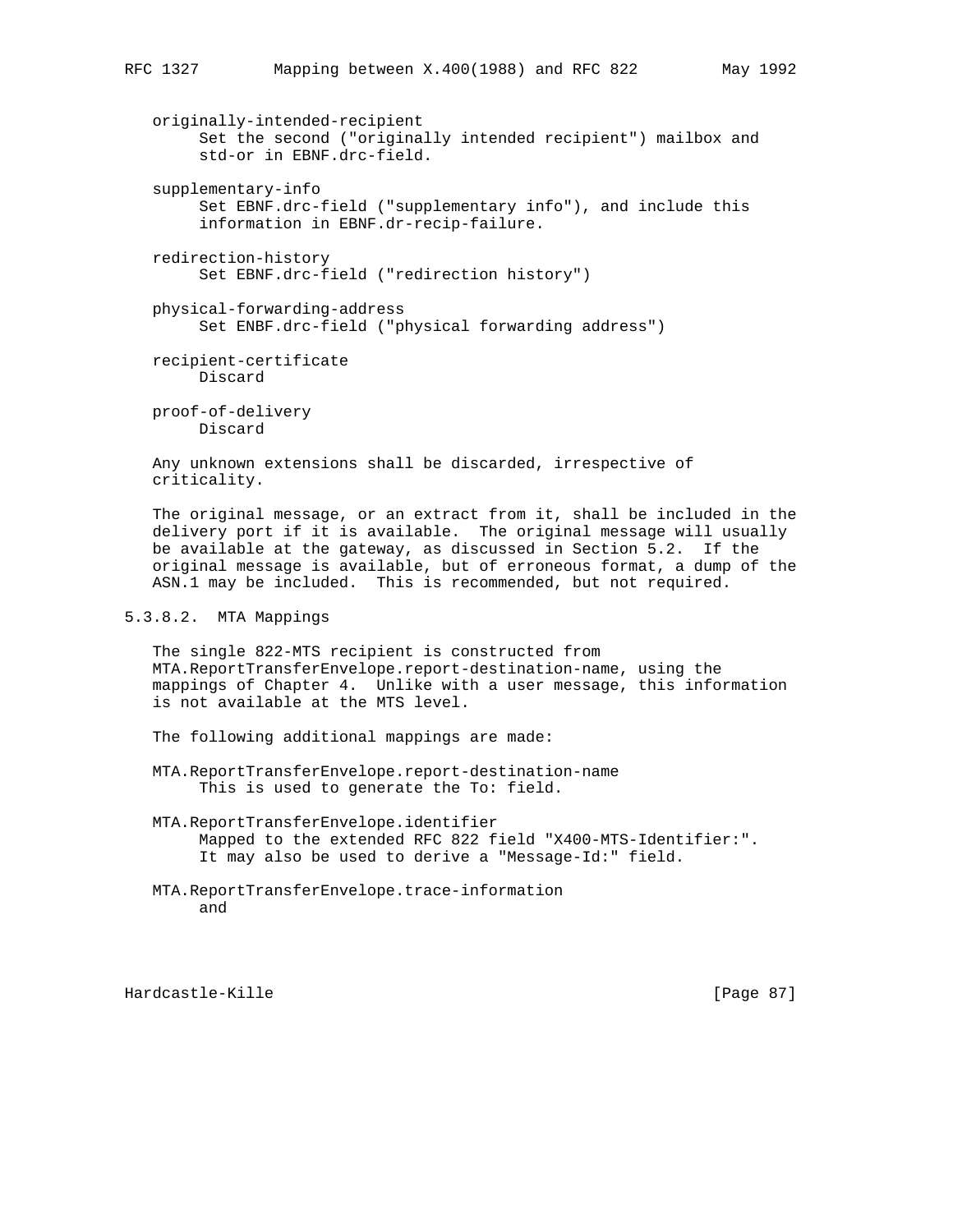MTA.ReportTransferEnvelope.internal-trace-information Mapped onto the extended RFC 822 field "X400-Received:", as described in Section 5.3.7. The first element is also used to generate the "Date:" field, and the EBNF.report-point.

- MTA.PerRecipientReportTransferFields.last-trace-information Mapped to EBNF.recipient-info (last trace)
- MTA.PerReportTransferFields.subject-intermediate-trace information Mapped to EBNF.drc-field (Subject-Intermediate- Trace-Information). These fields are ordered so that the most recent trace element comes first.
- 5.3.8.3. Example Delivery Reports

Example Delivery Report 1:

Return-Path: <postmaster@cs.ucl.ac.uk> Received: from cs.ucl.ac.uk by bells.cs.ucl.ac.uk via Delivery Reports Channel id <27699-0@bells.cs.ucl.ac.uk>; Thu, 7 Feb 1991 15:48:39 +0000 From: UCL-CS MTA <postmaster@cs.ucl.ac.uk> To: S.Kille@cs.ucl.ac.uk Subject: Delivery Report (failure) for H.Hildegard@bbn.com Message-Type: Delivery Report Date: Thu, 7 Feb 1991 15:48:39 +0000 Message-ID: <"bells.cs.u.694:07.01.91.15.48.34"@cs.ucl.ac.uk> Content-Identifier: Greetings.

------------------------------ Start of body part 1

 This report relates to your message: Greetings. of Thu, 7 Feb 1991 15:48:20 +0000

 Your message was not delivered to H.Hildegard@bbn.com for the following reason: Bad Address MTA 'bbn.com' gives error message (USER) Unknown user name in "H.Hildegard@bbn.com"

\*\*\*\*\* The following information is directed towards the local \*\*\*\*\* administrator and is not intended for the end user \* \* DR generated by mta bells.cs.ucl.ac.uk \* in /PRMD=uk.ac/ADMD=gold 400/C=gb/ at Thu, 7 Feb 1991 15:48:34 +0000

Hardcastle-Kille [Page 88]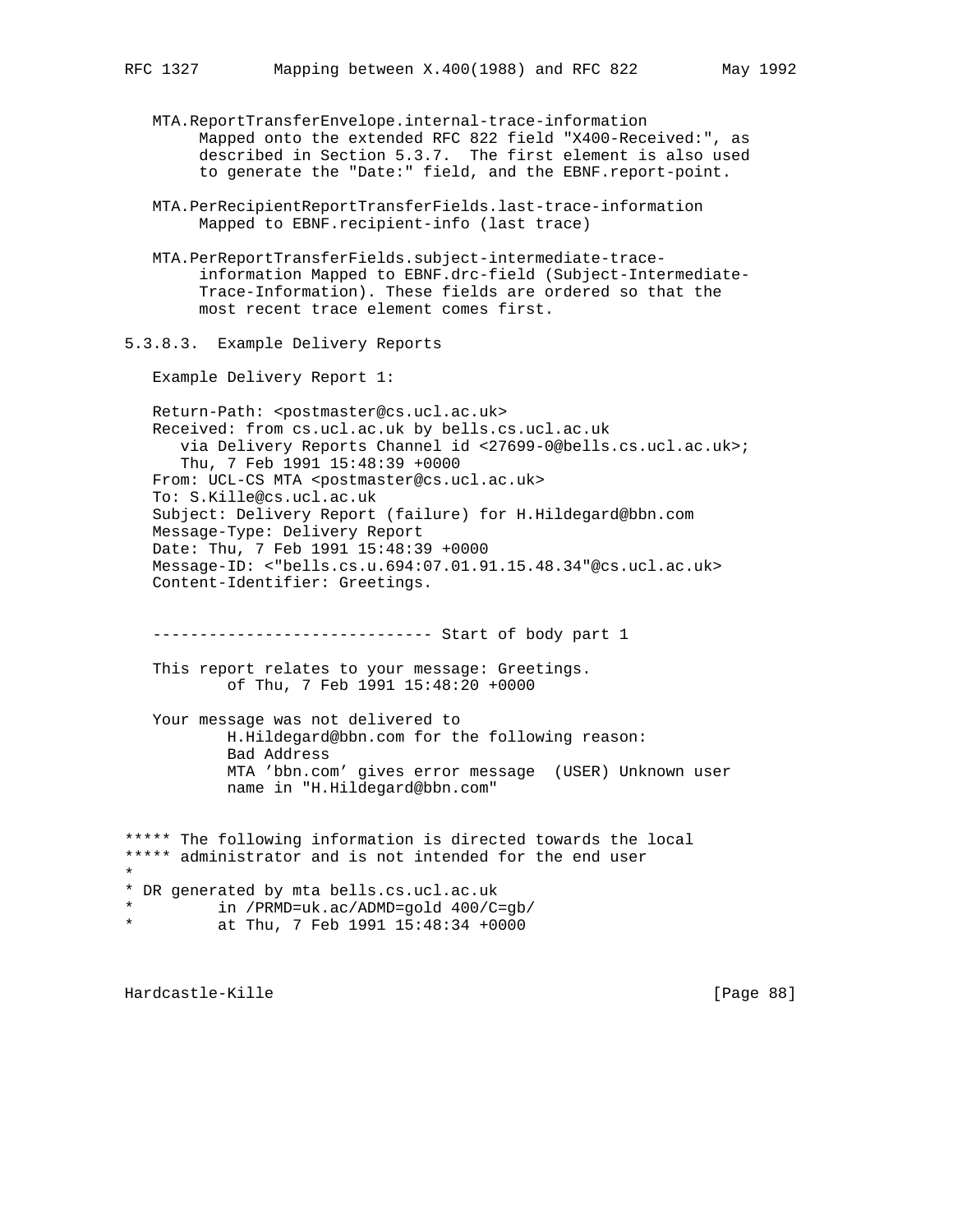```
*
* Converted to RFC 822 at bells.cs.ucl.ac.uk
          at Thu, 7 Feb 1991 15:48:40 +0000
*
  ..... continued on next page
* Delivery Report Contents:
*
* Subject-Submission-Identifier:
* [/PRMD=uk.ac/ADMD=gold 400/C=gb/;<1803.665941698@UK.AC.UCL.CS>]
* Content-Identifier: Greetings.
* Subject-Intermediate-Trace-Information:
 /PRMD=uk.ac/ADMD=gold 400/C=gb/;
           arrival Thu, 7 Feb 1991 15:48:20 +0000 action Relayed
* Subject-Intermediate-Trace-Information:
 /PRMD=uk.ac/ADMD=gold 400/C=gb/;
           arrival Thu, 7 Feb 1991 15:48:18 +0000 action Relayed
* Recipient-Info: H.Hildegard@bbn.com,
* /RFC-822=H.Hildegard(a)bbn.com/OU=cs/O=ucl
           /PRMD=uk.ac/ADMD=gold 400/C=gb/;
* FAILURE reason Unable-To-Transfer (1);<br>* diagnostic Unrecognised-ORName (0):
* diagnostic Unrecognised-ORName (0);<br>* 1355 trace (135) Thu 7 Feb 1991 15
          last trace (ia5) Thu, 7 Feb 1991 15:48:18 +0000;
          supplementary info "MTA 'bbn.com' gives error message (USER)
          Unknown user name in "H.Hildegard@bbn.com"";
****** End of administration information
The Original Message follows:
------------------------------ Start of forwarded message 1
Received: from glenlivet.cs.ucl.ac.uk by bells.cs.ucl.ac.uk
  with SMTP inbound id <27689-0@bells.cs.ucl.ac.uk>;
  Thu, 7 Feb 1991 15:48:21 +0000
To: H.Hildegard@bbn.com
Subject: Greetings.
Phone: +44-71-380-7294
Date: Thu, 07 Feb 91 15:48:18 +0000
Message-ID: <1803.665941698@UK.AC.UCL.CS>
From: Steve Kille <S.Kille@cs.ucl.ac.uk>
Steve
------------------------------ End of forwarded message 1
Example Delivery Report 2:
```
Hardcastle-Kille [Page 89]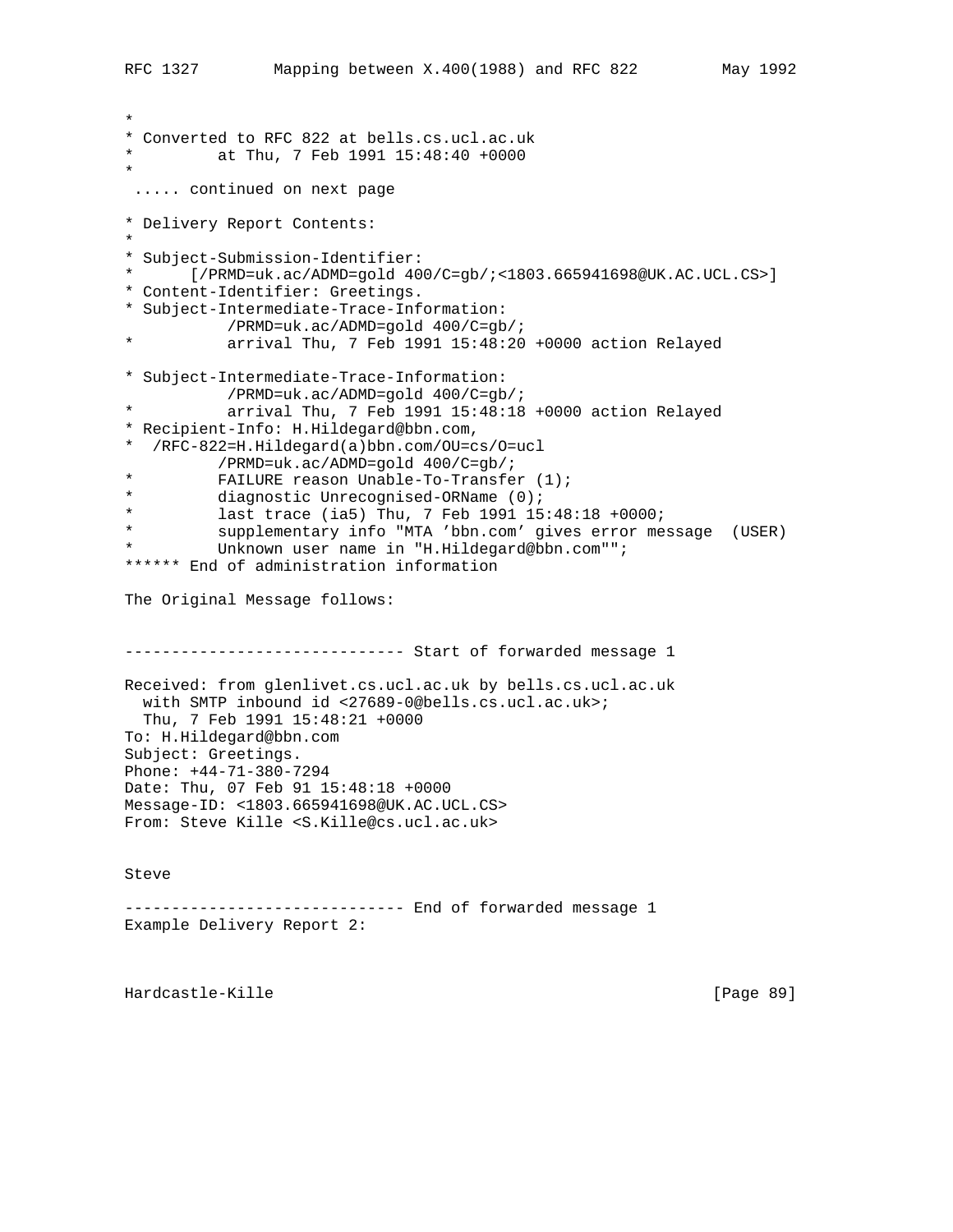Return-Path: <postmaster@cs.ucl.ac.uk> Received: from cs.ucl.ac.uk by bells.cs.ucl.ac.uk via Delivery Reports Channel id <27718-0@bells.cs.ucl.ac.uk>; Thu, 7 Feb 1991 15:49:11 +0000 X400-Received: by mta bells.cs.ucl.ac.uk in /PRMD=uk.ac/ADMD=gold 400/C=gb/; Relayed; Thu, 7 Feb 1991 15:49:08 +0000 X400-Received: by /PRMD=DGC/ADMD=GOLD 400/C=GB/; Relayed; Thu, 7 Feb 1991 15:48:40 +0000 From: UCL-CS MTA <postmaster@cs.ucl.ac.uk> To: S.Kille@cs.ucl.ac.uk Subject: Delivery Report (failure) for j.nosuchuser@dle.cambridge.DGC.gold-400.gb Message-Type: Delivery Report Date: Thu, 7 Feb 1991 15:49:11 +0000 Message-ID: <"DLE/910207154840Z/000"@cs.ucl.ac.uk> Content-Identifier: A useful mess... This report relates to your message: A useful mess... Your message was not delivered to j.nosuchuser@dle.cambridge.DGC.gold-400.gb for the following reason: Bad Address DG 21187: (CEO POA) Unknown addressee. \*\*\*\*\* The following information is directed towards the local \*\*\*\*\* administrator and is not intended for the end user \* \* DR generated by /PRMD=DGC/ADMD=GOLD 400/C=GB/ at Thu, 7 Feb 1991 15:48:40 +0000 \* \* Converted to RFC 822 at bells.cs.ucl.ac.uk at Thu, 7 Feb 1991 15:49:12 +0000 \* \* Delivery Report Contents: \* \* Subject-Submission-Identifier: \* [/PRMD=uk.ac/ADMD=gold 400/C=gb/;<1796.665941626@UK.AC.UCL.CS>] \* Content-Identifier: A useful mess... \* Recipient-Info: j.nosuchuser@dle.cambridge.DGC.gold-400.gb, \* /I=j/S=nosuchuser/OU=dle/O=cambridge/PRMD=DGC/ADMD=GOLD 400/C=GB/; FAILURE reason Unable-To-Transfer  $(1)$ ; diagnostic Unrecognised-ORName  $(0)$ ; supplementary info "DG 21187: (CEO POA) Unknown addressee."; \*\*\*\*\*\* End of administration information The Original Message is not available

Hardcastle-Kille [Page 90]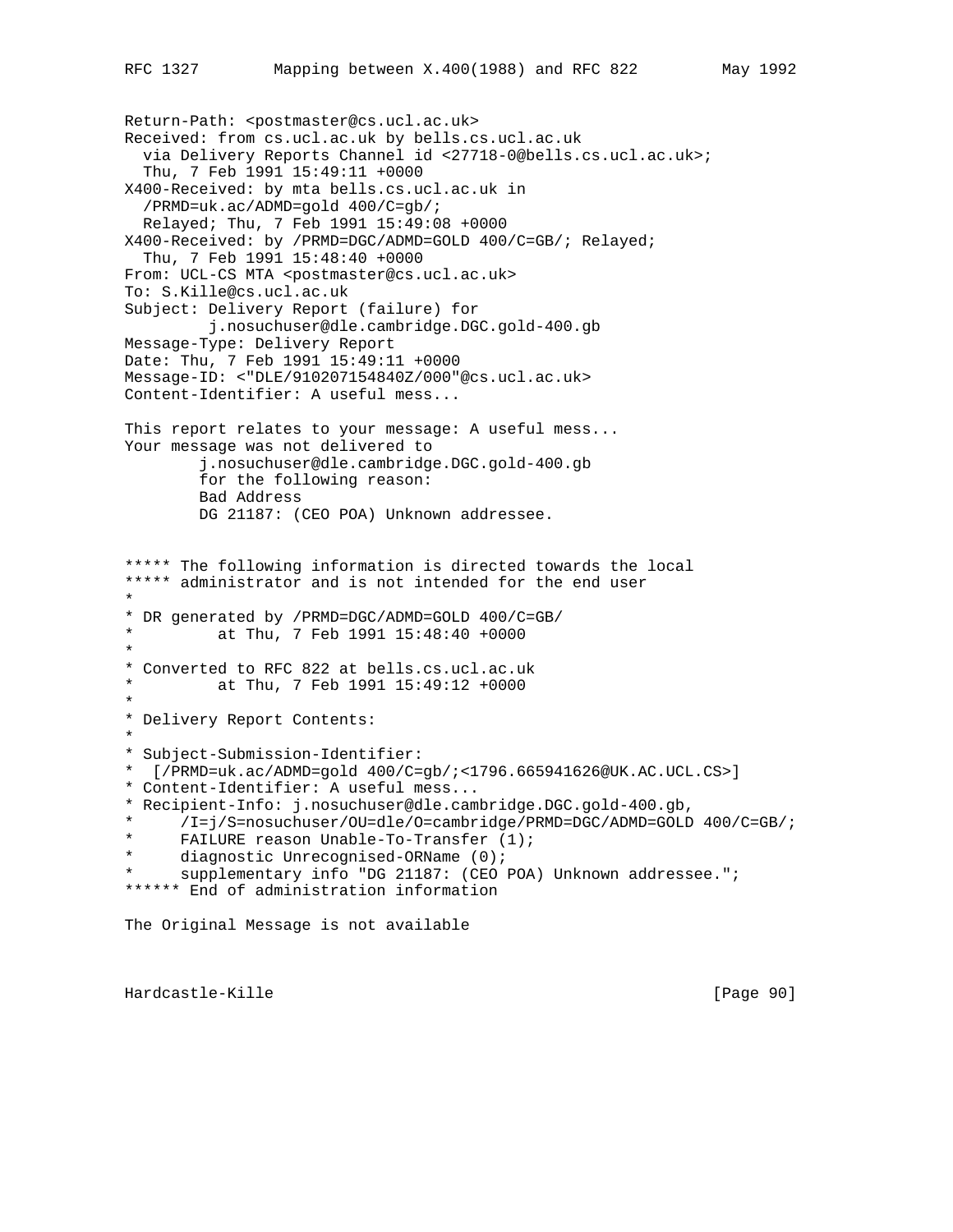## 5.3.9. Probe

 This is an MTS internal issue. Any probe shall be serviced by the gateway, as there is no equivalent RFC 822 functionality. The value of the reply is dependent on whether the gateway could service an MTS Message with the values specified in the probe. The reply shall make use of MTS.SupplementaryInformation to indicate that the probe was serviced by the gateway.

Appendix A - Mappings Specific to SMTP

 This Appendix is specific to the Simple Mail Transfer Protocol (RFC 821). It describes specific changes in the context of this protocol. When servicing a probe, as described in section 5.3.9, use may be made of the SMTP VRFY command to increase the accuracy of information contained in the delivery report.

Appendix B - Mappings specific to the JNT Mail

 This Appendix is specific to the JNT Mail Protocol. It describes specific changes in the context of this protocol.

1. Introduction

 There are five aspects of a gateway which are JNT Mail Specific. These are each given a section of this appendix.

2. Domain Ordering

 When interpreting and generating domains, the UK NRS domain ordering shall be used, both in headers, and in text generated for human description.

3. Addressing

 A gateway which maps to JNT Mail should recognise the Domain Defined Attribute JNT-MAIL. The value associated with this attribute should be interpreted according to the JNT Mail Specification. This DDA shall never be generated by a gateway. For this reason, the overflow mechanism is not required.

4. Acknowledge-To:

 This field has no direct functional equivalent in X.400. However, it can be supported to an extent, and can be used to improve X.400 support.

If an Acknowledge-To: field is present when going from JNT Mail to

Hardcastle-Kille [Page 91]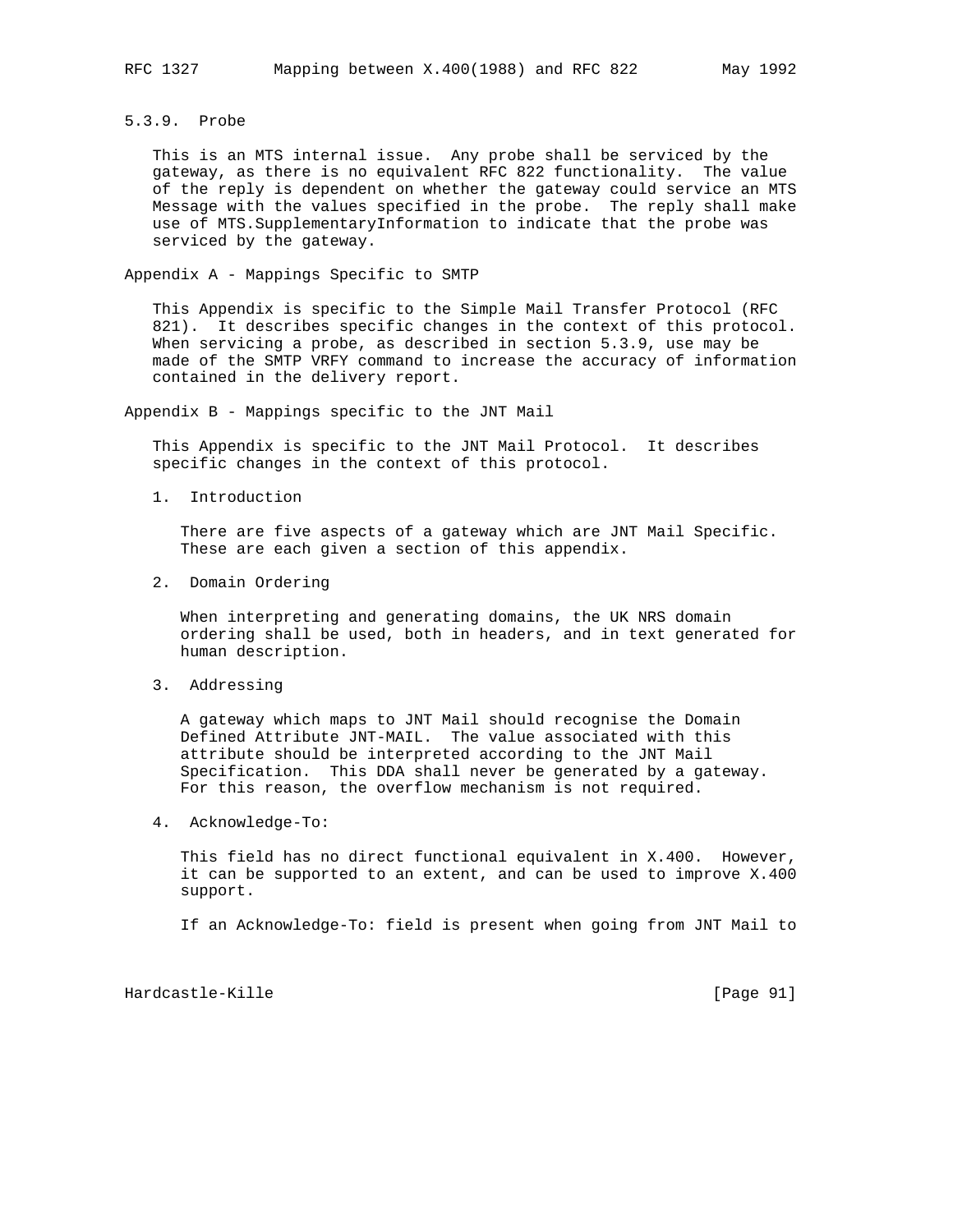X.400, there are two different situations. The first case is where there is one address in the Acknowledge-To: field, and it is equal to the 822-MTS return address. In this case, the MTS.PerRecipientSubmissionFields.originator-request-report.report shall be set for each recipient, and the Acknowledge-To: field discarded. Here, X.400 can provide the equivalent service.

In all other cases two actions are taken.

- 1. Acknowledgement(s) may be generated by the gateway. The text of these acknowledgements shall indicate that they are generated by the gateway, and do not correspond to delivery.
- 2. The Acknowledge-To: field shall be passed as an extension heading.

 When going from X.400 to JNT Mail, in cases where MTA.PerRecipientMessageTransferFields.per-recipient-indicators. originator-report bit is set for all recipients (i.e., there is a user request for a positive delivery report for every recipeint), generate an Acknowledge-To: field containing the MTS.OtherMessageDeliveryFields.originator-name. Receipt notification requests are not mapped onto Acknowledge-To:, as no association can be guaranteed between IPMS and MTS level addressing information.

5. Trace

 JNT Mail trace uses the Via: syntax. When going from JNT Mail to X.400, a mapping similar to that for Received: is used. No MTS.GlobalDomainIdentifier of the site making the trace can be derived from the Via:, so a value for the gateway is used. The trace text, including the "Via:", is unfolded, truncated to MTS.ub-mta-name-length (32), and mapped to MTA.InternalTraceInformationElement.mta-name. There is no JNT Mail specific mapping for the reverse direction.

6. Timezone specification

 The extended syntax of zone defined in the JNT Mail Protocol shall be used in the mapping of UTCTime defined in Chapter 3.

7. Lack of 822-MTS originator specification

 In JNT Mail the default mapping of the MTS.OtherMessageDeliveryFields.originator-name is to the Sender: field. This can cause a problem when going from X.400 to JNT Mail if the mapping of IPMS.Heading has already generated a Sender:

Hardcastle-Kille [Page 92]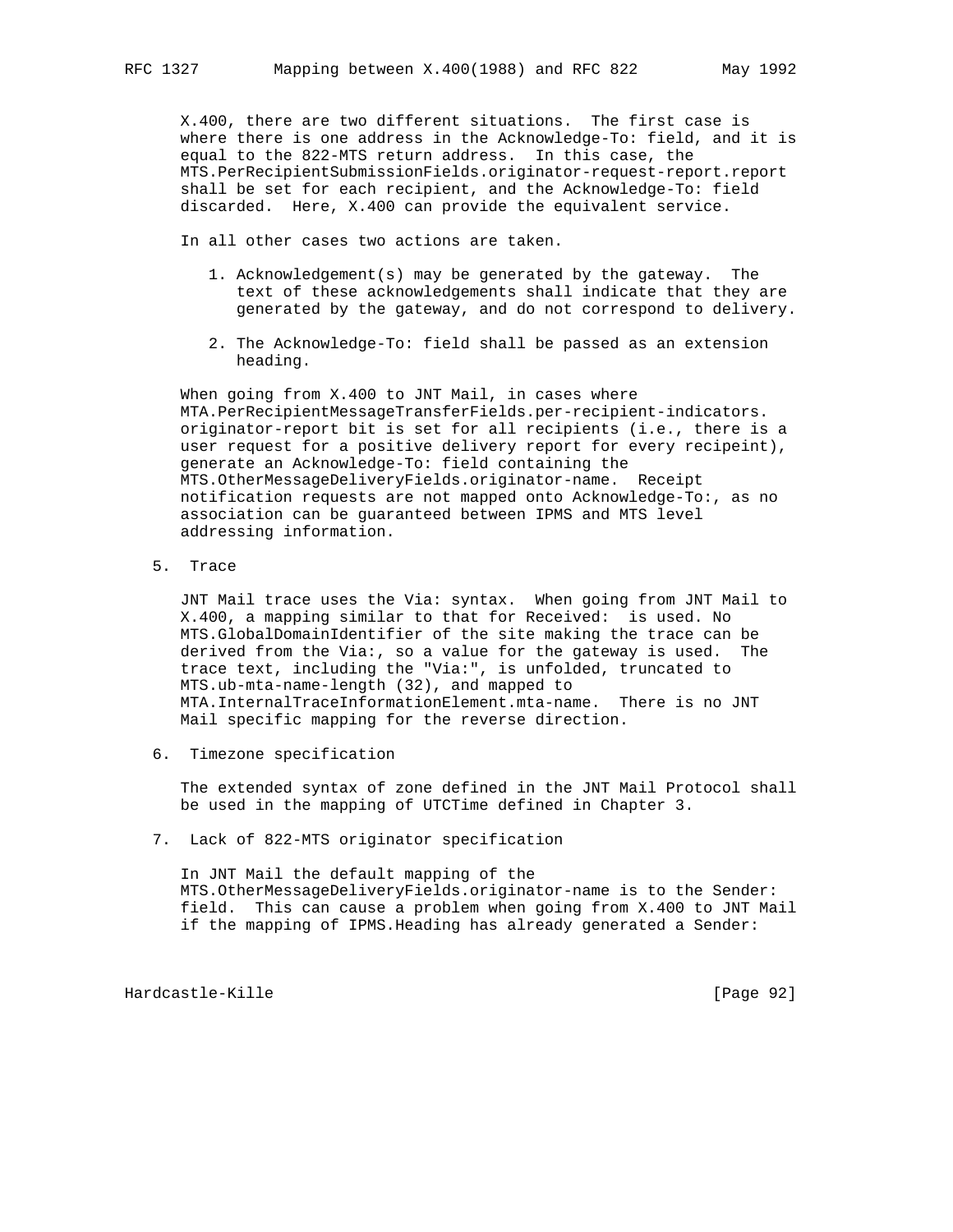field. To overcome this, new extended JNT Mail field is defined. This is chosen to align with the JNT recommendation for interworking with full RFC 822 systems [Kille84b].

original-sender = "Original-Sender" ":" mailbox

 If an IPM has no IPMS.Heading.authorizing-users component and IPMS.Heading.originator.formal-name is different from MTS.OtherMessageDeliveryFields.originator-name, map MTS.OtherMessageDeliveryFields.originator-name, onto the Sender: field.

 If an IPM has a IPMS.Heading.authorizing-users component, and IPMS.Heading.originator.formal-name is different from MTS.OtherMessageDeliveryFields.originator-name, MTS.OtherMessageDeliveryFields.originator-name is mapped onto the Sender: field, and IPMS.Heading.originator mapped onto the Original-Sender: field.

 In other cases the MTS.OtherMessageDeliveryFields.originator-name, is already correctly represented.

Appendix C - Mappings specific to UUCP Mail

 Gatewaying of UUCP and X.400 is handled by first gatewaying the UUCP address into RFC 822 syntax (using RFC 976) and then gatewaying the resulting RFC 822 address into X.400. For example, an X.400 address

| Country       | ΠS         |
|---------------|------------|
| Organisation  | Xerox      |
| Personal Name | John Smith |

might be expressed from UUCP as

inthop!gate!gatehost.COM!/C=US/O=Xerox/PN=John.Smith/

 (assuming gate is a UUCP-ARPA gateway and gatehost.COM is an ARPA- X.400 gateway) or

inthop!gate!Xerox.COM!John.Smith

(assuming that Xerox.COM and /C=US/O=Xerox/ are equivalent.)

 In the other direction, a UUCP address Smith@ATT.COM, integrated into 822, would be handled as any other 822 address. A non-integrated address such as inthop!dest!user might be handled through a pair of gateways:

Hardcastle-Kille [Page 93]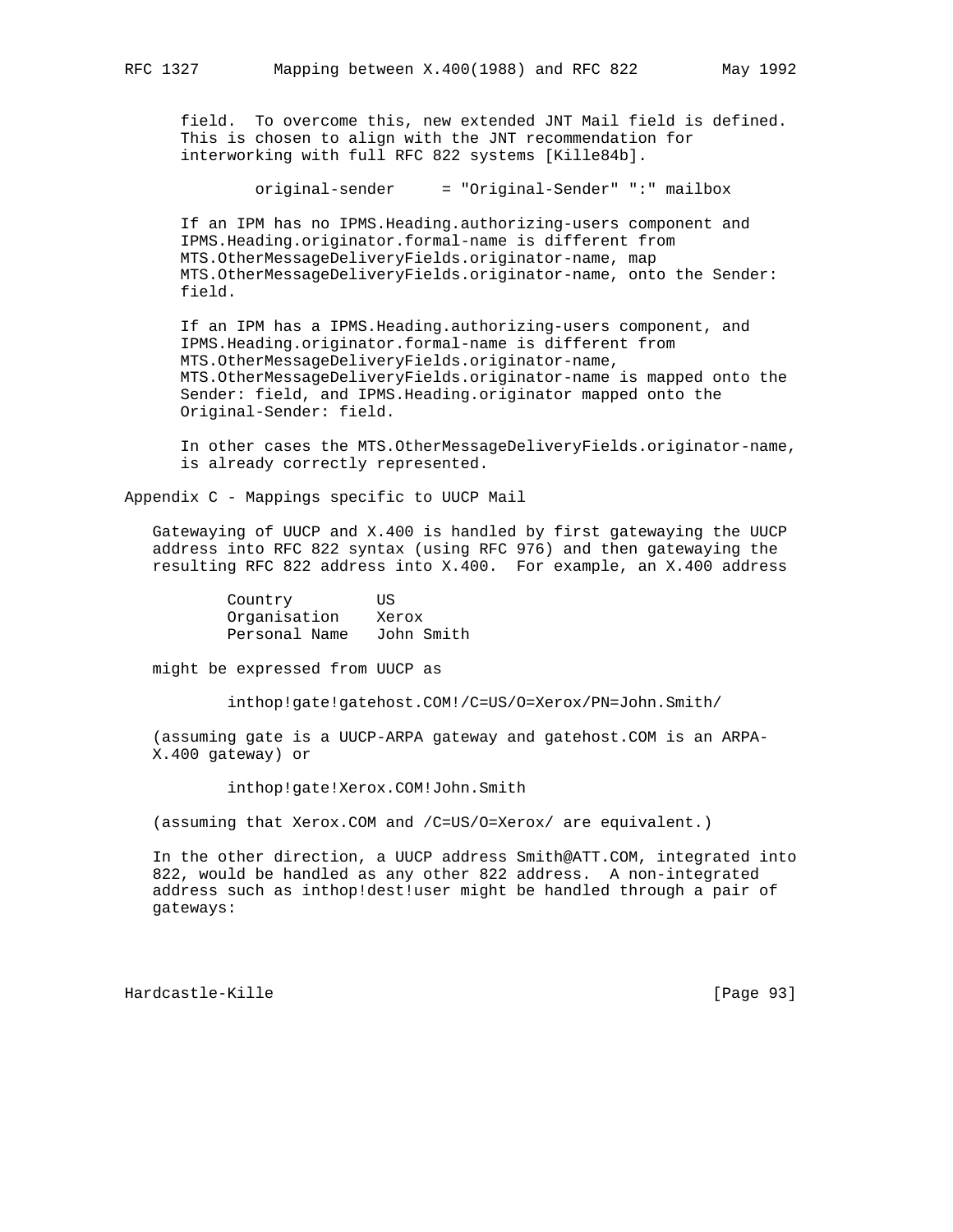Country US ADMD ATT PRMD ARPA Organisation GateOrg RFC-822 inthop!dest!user@gatehost.COM or through a single X.400 to UUCP gateway: Country US ADMD ATT PRMD UUCP Organisation GateOrg RFC-822 inthop!dest!user Appendix D - Object Identifier Assignment An object identifier is needed for the extension IPMS element. The following value shall be used. rfc-987-88 OBJECT IDENTIFIER ::=  $\{c\text{citt data}(9) \text{ ps}(2342) \text{ ucl}(234219200300) \text{ rfc-987-88}(200)\}\$  $id-rfc-822-field-list OBJECT IDENTIFYER ::= {rfc987-88 field(1)}$ Appendix E - BNF Summary boolean = "TRUE" / "FALSE" numericstring = \*DIGIT printablestring = \*( ps-char )  $ps-restricted-char$  =  $1DIGIT$  /  $1ALPHA$  / " " / "'" / "+" / "," / "-" / "." / "/" / ":" / "=" / "?"  $ps$ -delim = "(" / ")" ps-char = ps-delim / ps-restricted-char ps-encoded = \*( ps-restricted-char / ps-encoded-char )  $ps-encoded-char = "(a)"$  ; (@)  $/$  "(p)" ; (%)  $/$  "(b)" ; (!)  $/$  "(q)" ; (")  $/$  "(u)" ; (\_)  $\begin{array}{ccc} \gamma & \text{``(1)} \text{''} & \text{''} & \text{''} \text{''} \\ \gamma & \text{``(r)} \text{''} & \text{''} & \text{''} \end{array}$ /  $"$   $(\Upsilon)$  " / "(" 3DIGIT ")"

Hardcastle-Kille [Page 94]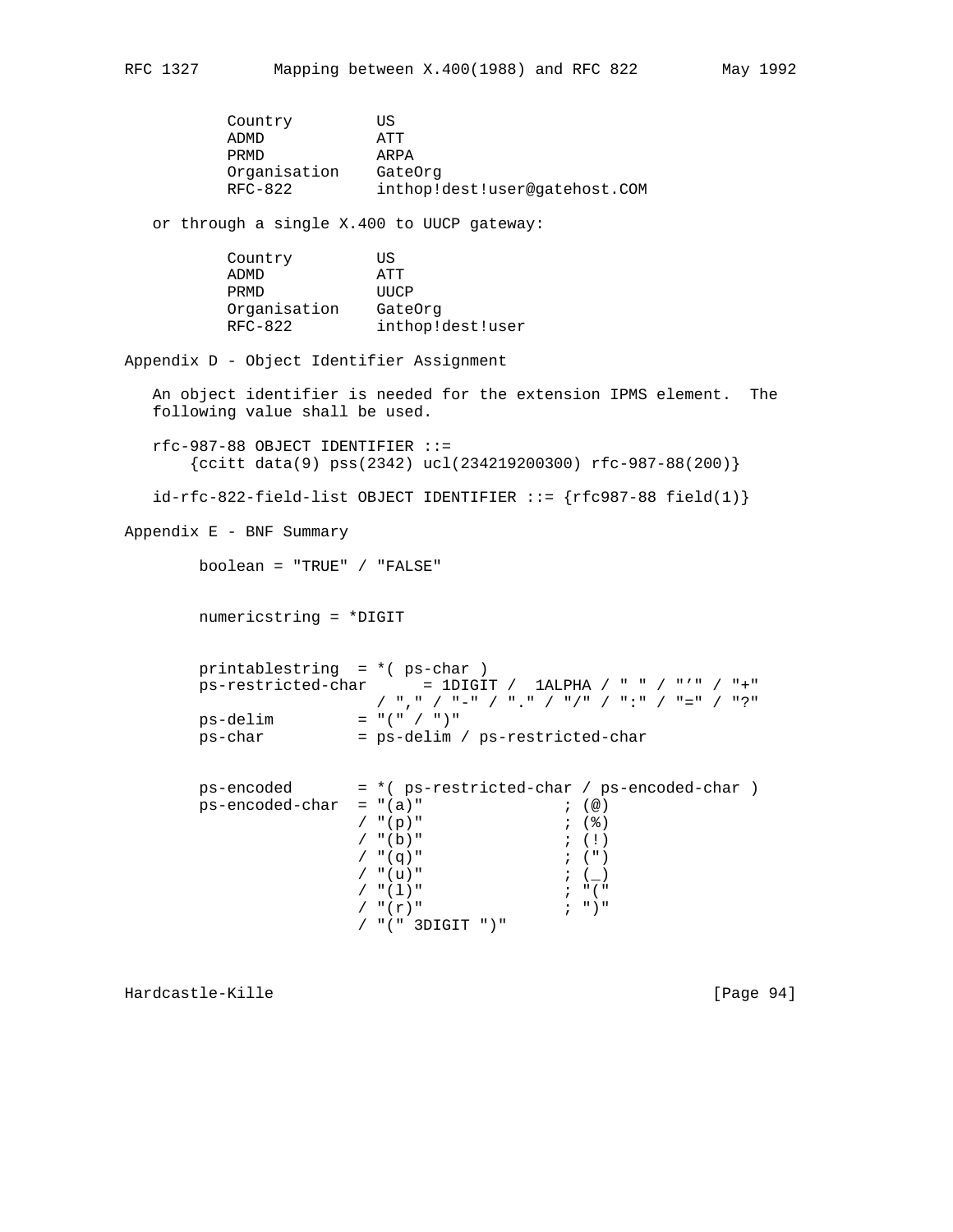```
 teletex-string = *( ps-char / t61-encoded )
 t61-encoded = "{" 1* t61-encoded-char "}"
       t61-encoded-char = 3DIGIT
       teletex-and-or-ps = [ printablestring ] [ "*" teletex-string ]
       labelled-integer ::= [ key-string ] "(" numericstring ")"
      key-string = *key-char
     key-char = <a-z, A-Z, 0-9, and "-">
       object-identifier ::= oid-comp object-identifier
                   | oid-comp
       oid-comp ::= [ key-string ] "(" numericstring ")"
       encoded-info = 1#encoded-type
       encoded-type = built-in-eit / object-identifier
     built-in-eit = "Undefined" i undefined (0)<br>i "Telex" i tLX (1)
/ "Telex" ; \mathsf{tLX} (1)
/ "IA5-Text" i iA5Text (2)
 / "G3-Fax" ; g3Fax (3)
/ "TIFO" i, tIFO (4) / "Teletex" ; tTX (5)
                                 ; videotex (6)<br>; voice (7)
 / "Voice" ; voice (7)
/ "SFD" ; \mathsf{SFD} (8)
 / "TIF1" ; tIF1 (9)
       encoded-pn = [ given "." ] *( initial "." ) surname
      given = 2*<b>ps</b>-char not including ".initial = ALPHA
      surname = printablestring
      std-or-address = 1*(-")" attribute "=" value ) "/"
      attribute = standard-type
                   / "RFC-822"
                   / registered-dd-type
```
Hardcastle-Kille [Page 95]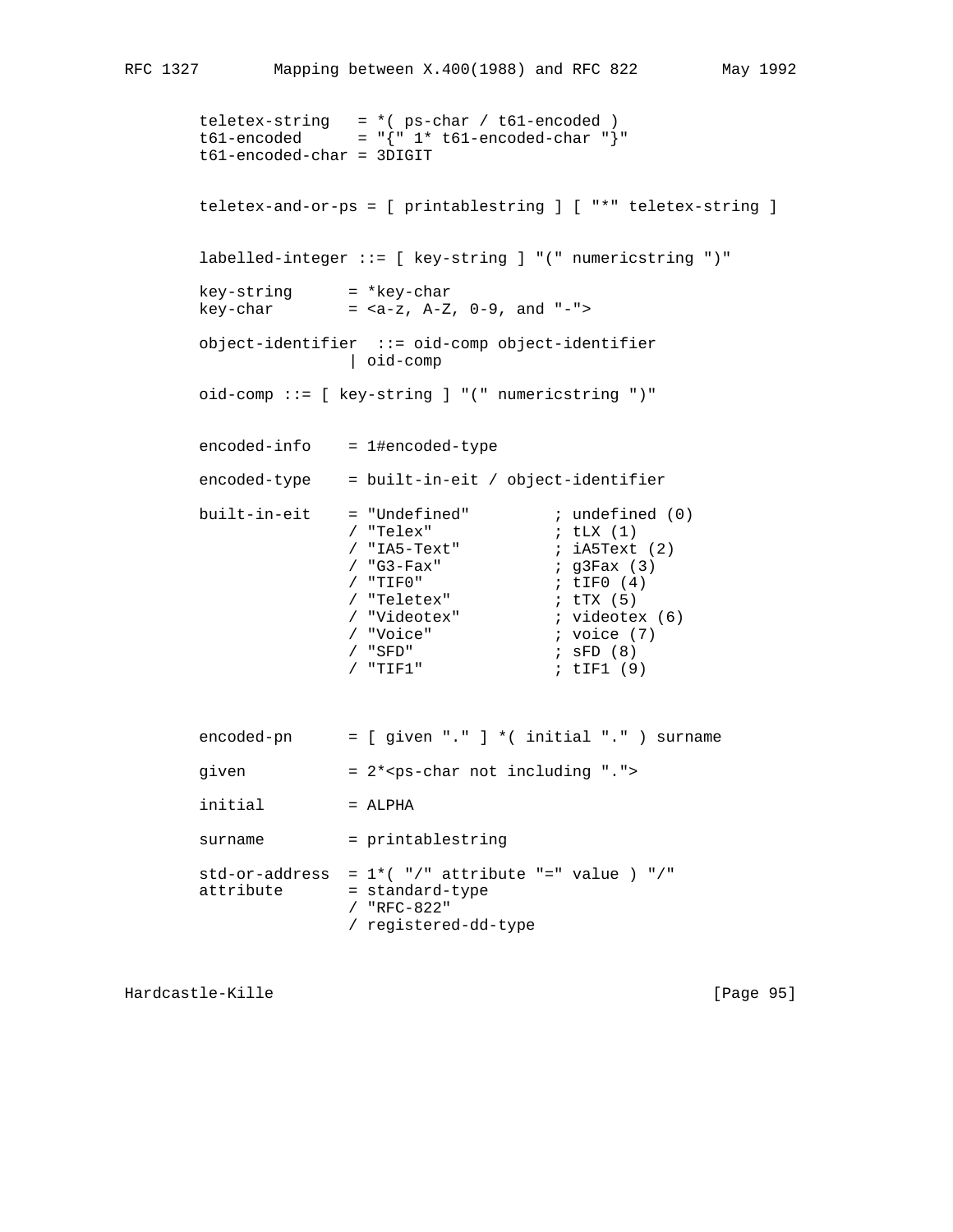```
 / dd-key "." std-printablestring
 standard-type = key-string
 registered-dd-type
                 = key-string
 dd-key = key-string
value = std-printablestring
 std-printablestring
                 = *( std-char / std-pair )
std-char = \langle"{", "}", "*", and any ps-char
               \begin{array}{rcl} \text{except} & \text{"} / \text{"} \text{ and } \text{"} = \text{"} > \end{array} = "$" ps-char
std-pair
 dmn-or-address = dmn-part *( "." dmn-part )
dmn-part = attribute "$" value
attribute = standard-type
                 / "˜" dmn-printablestring
value = dmn-printablestring
                 / "@"
 dmn-printablestring =
                = * ( dmn-char / dmn-pair )
dmn-char = <math>\langle \cdot, \cdot \rangle", "*", and any ps-char
                                          except ".">
dmn-pair = "\ ." global-id = std-or-address
 mta-field = "X400-Received" ":" x400-trace
                 / "Deferred-Delivery" ":" date-time
                 / "Latest-Delivery-Time" ":" date-time
x400-trace = "by" md-and-mta ";"
                  [ "deferred until" date-time ";" ]
                  [ "converted" "(" encoded-info ")" ";" ]
                 [ "attempted" md-or-mta ";" ]
                     action-list
                     ";" arrival-time
 md-and-mta = [ "mta" mta "in" ] global-id
mta = word
 arrival-time = date-time
```
Hardcastle-Kille [Page 96]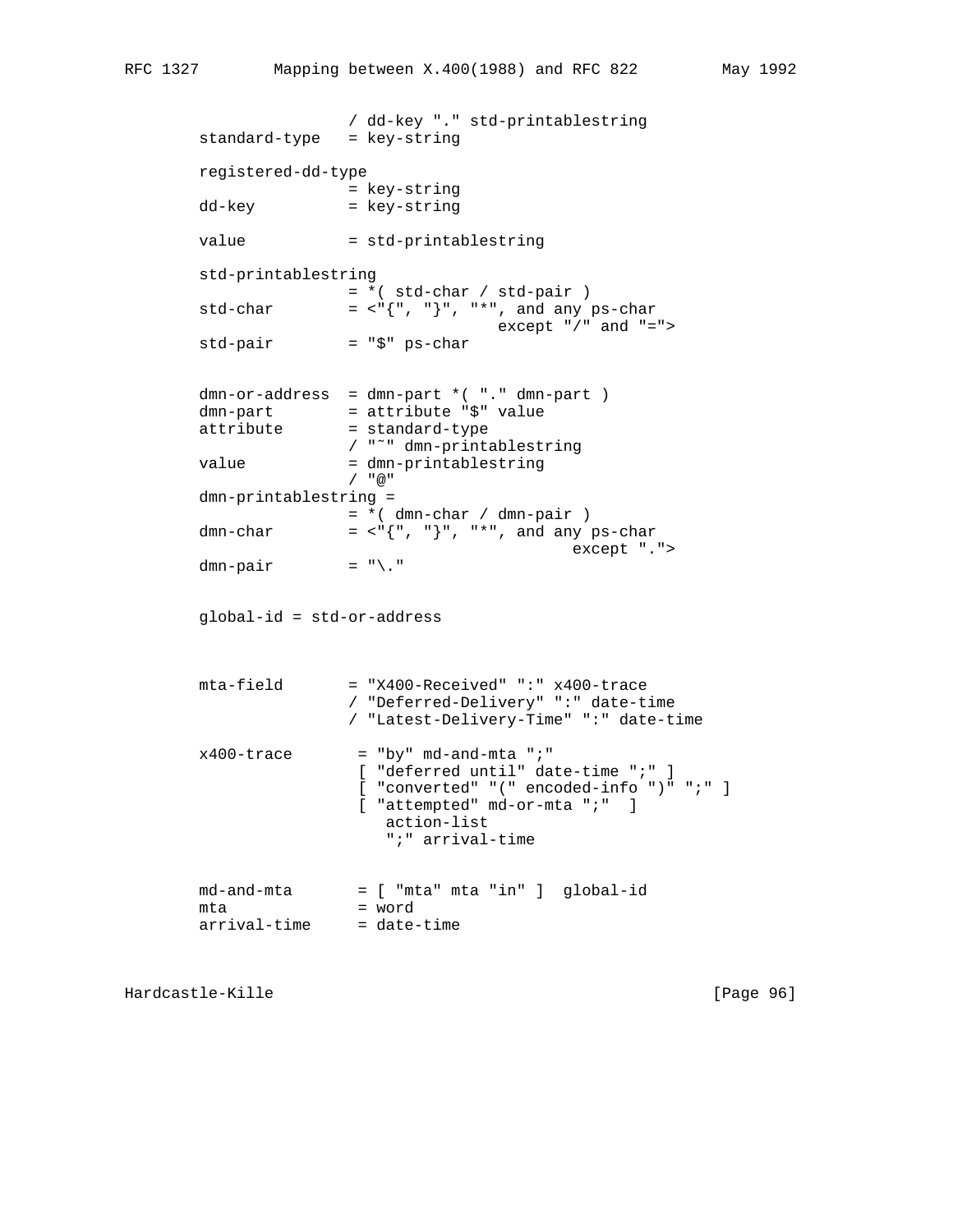md-or-mta = "MD" global-id / "MTA" mta Action-list = 1#action action = "Redirected" / "Expanded" / "Relayed" / "Rerouted" dr-body-format = dr-summary <CRLF> dr-recipients <CRLF> dr-administrator-info-envelope <CRLF> dr-content-return dr-content-return = "The Original Message is not available" / "The Original Message follows:" dr-summary = "This report relates to your message:" <CRLF> content-correlator <CRLF> <CRLF> "of" date-time <CRLF> <CRLF> dr-recipients = \*(dr-recipient <CRLF> <CRLF>) dr-recipient = dr-recip-success / dr-recip-failure dr-recip-success = "Your message was successfully delivered to:" mailbox "at" date-time dr-recip-failure = "Your message was not delivered to:" mailbox <CRLF> "for the following reason:" \*word dr-administrator-info-envelope = 3\*( "\*" text <CRLF> ) dr-administrator-info = "\*\*\*\* The following information is directed towards" "the local administrator" <CRLF> "\*\*\*\* and is not intended for the end user" <CRLF> <CRLF> "DR generated by:" report-point <CRLF> "at" date-time <CRLF> <CRLF> "Converted to RFC 822 at" mta <CRLF> "at" date-time <CRLF> <CRLF>

Hardcastle-Kille [Page 97]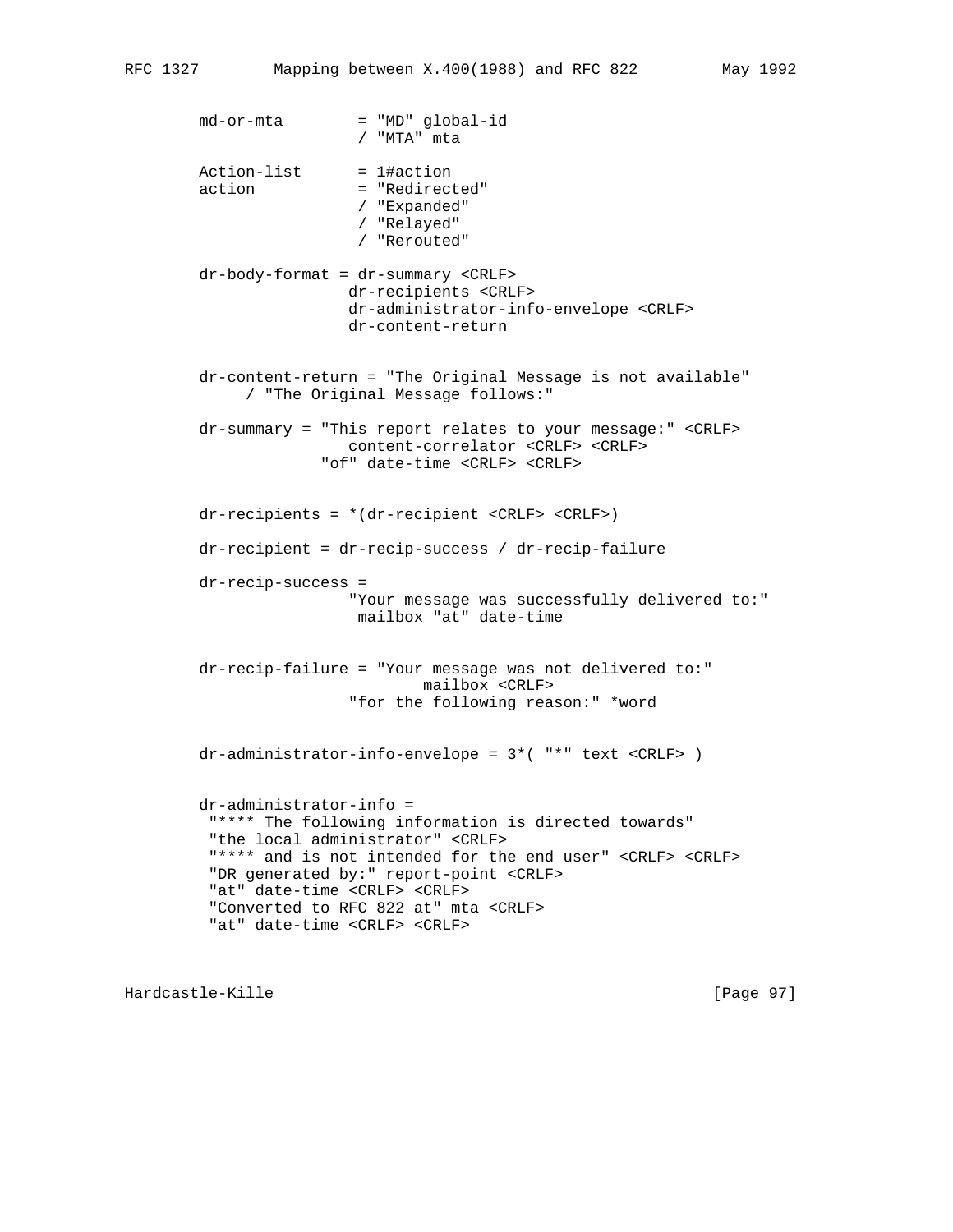```
 "Delivery Report Contents:" <CRLF> <CRLF>
         drc-field-list <CRLF>
         "***** End of administration information"
       drc-field-list = *(drc-field < CRLF) drc-field = "Subject-Submision-Identifier" ":"
                                       mts-msg-id
                  / "Content-Identifier" ":" printablestring
                  / "Content-Type" ":" mts-content-type
                  / "Original-Encoded-Information-Types" ":"
                               encoded-info
                  / "Originator-and-DL-Expansion-History" ":"
                               dl-history
                  / "Reporting-DL-Name" ":" mailbox
                  / "Content-Correlator" ":" content-correlator
                  / "Recipient-Info" ":" recipient-info
                  / "Subject-Intermediate-Trace-Information" ":"
                                         x400-trace
        recipient-info = mailbox "," std-or ";"
                    report-type
                    [ "converted eits" encoded-info ";" ]
                    [ "originally intended recipient"
mailbox "," std-or ";" ]
 [ "last trace" [ encoded-info ] date-time ";" ]
                    [ "supplementary info" <"> printablestring <"> ";" ]
                    [ "redirection history" 1#redirection ";"
                    [ "physical forwarding address"
                                         printablestring ";" ]
        report-type = "SUCCESS" drc-success
                        / "FAILURE" drc-failure
        drc-success = "delivered at" date-time ";"
                        [ "type of MTS user" labelled-integer ";" ]
        drc-failure = "reason" labelled-integer ";"
                        [ "diagnostic" labelled-integer ";" ]
        report-point = [ "mta" word "in" ] global-id
        content-correlator = *word
        dl-history = 1#( mailbox "(" date-time ")")
```
Hardcastle-Kille [Page 98]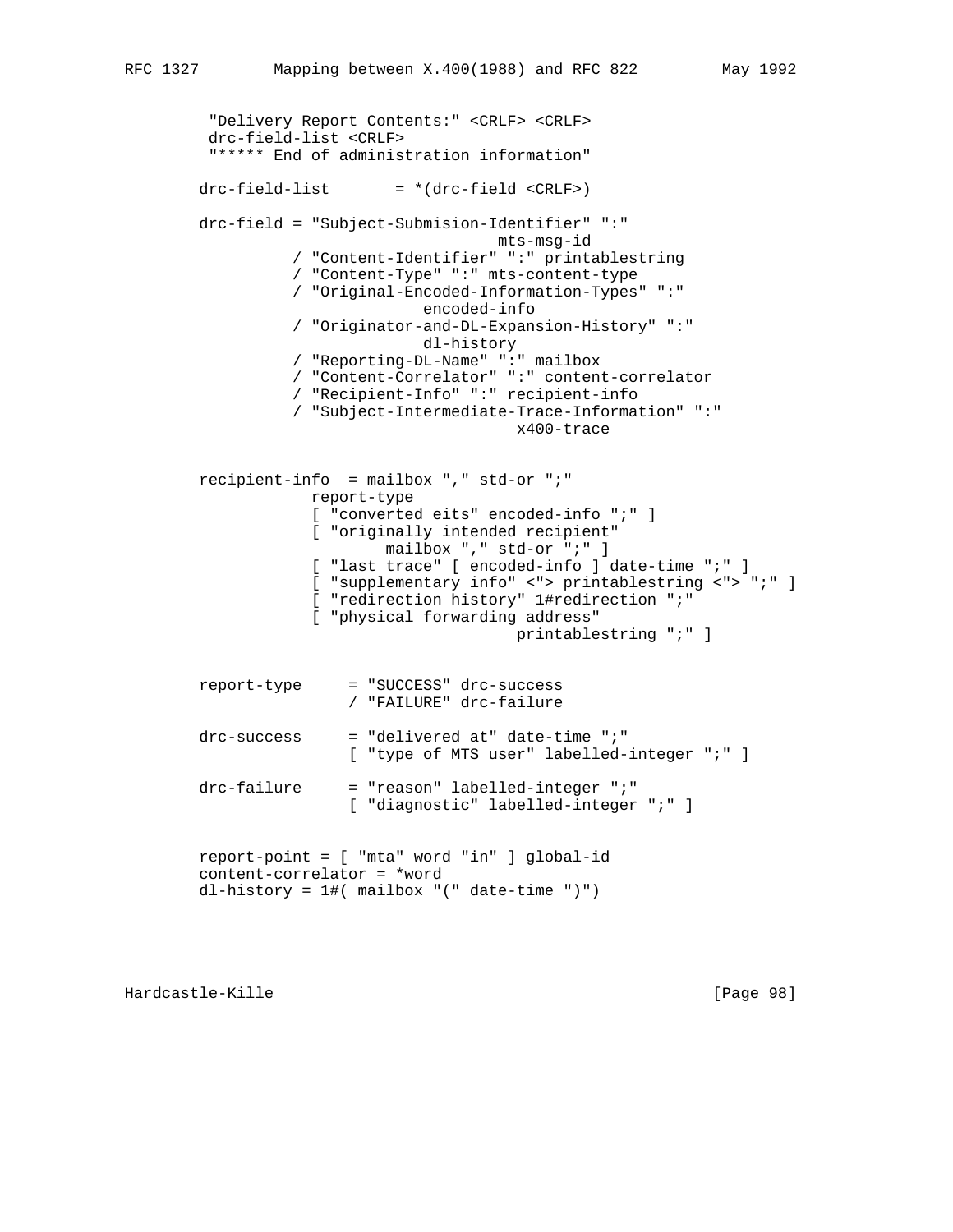```
 mts-field = "X400-MTS-Identifier" ":" mts-msg-id
           / "X400-Originator" ":" mailbox
           / "X400-Recipients" ":" 1#mailbox
           / "Original-Encoded-Information-Types" ":"
                           encoded-info
           / "X400-Content-Type" ":" mts-content-type
           / "Content-Identifier" ":" printablestring
           / "Priority" ":" priority
           / "Originator-Return-Address" ":" 1#mailbox
           / "DL-Expansion-History" ":" mailbox ";" date-time ";"
           / "Conversion" ":" prohibition
           / "Conversion-With-Loss" ":" prohibition
           / "Requested-Delivery-Method" ":"
                           1*( labelled-integer )
           / "Delivery-Date" ":" date-time
           / "Discarded-X400-MTS-Extensions" ":"
                            1#( oid / labelled-integer )
 prohibition = "Prohibited" / "Allowed"
mts-msg-id = "[' global-id "i" *text "]" mts-content-type = "P2" / labelled-integer
                 / object-identifer
 priority = "normal" / "non-urgent" / "urgent"
 ipn-body-format = ipn-description <CRLF>
                 [ ipn-extra-information <CRLF> ]
                 [ ipn-content-return ]
 ipn-description = ipn-receipt / ipn-non-receipt
 ipn-receipt = "Your message to:" preferred-recipient <CRLF>
          "was received at" receipt-time <CRLF> <CRLF>
          "This notification was generated"
          acknowledgement-mode <CRLF>
          "The following extra information was given:" <CRLF>
          ipn-suppl <CRLF>
 ipn-non-receipt "Your message to:"
         preferred-recipient <CRLF>
         ipn-reason
 ipn-reason = ipn-discarded / ipn-auto-forwarded
```
Hardcastle-Kille [Page 99]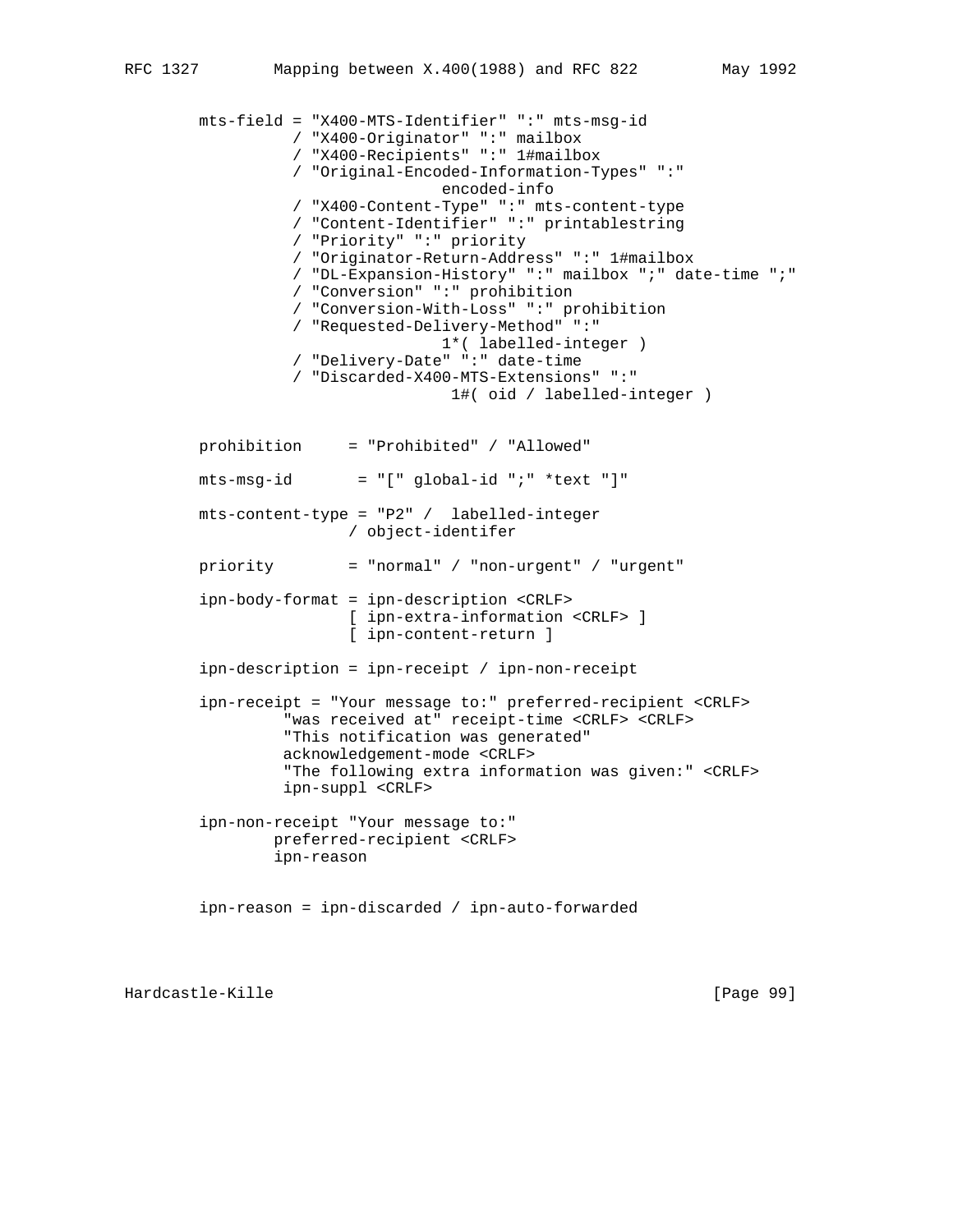ipn-discarded = "was discarded for the following reason:" discard-reason <CRLF>

 ipn-auto-forwarded = "was automatically forwarded." <CRLF> [ "The following comment was made:" auto-comment ] ipn-extra-information = "The following information types were converted:" encoded-info ipn-content-return = "The Original Message is not available" / "The Original Message follows:" <CRLF> <CRLF> message preferred-recipient = mailbox receipt-time = date-time auto-comment = printablestring ipn-suppl = printablestring discard-reason = "Expired" / "Obsoleted" / "User Subscription Terminated" acknowledgement-mode = "Manually" / "Automatically" ipms-field = "Obsoletes" ":" 1#msg-id / "Expiry-Date" ":" date-time / "Reply-By" ":" date-time / "Importance" ":" importance / "Sensitivity" ":" sensitivity / "Autoforwarded" ":" boolean / "Incomplete-Copy" ":" / "Language" ":" language / "Message-Type" ":" message-type / "Discarded-X400-IPMS-Extensions" ":" 1#oid  $im$ portance = "low" / "normal" / "high" sensitivity = "Personal" / "Private" / "Company-Confidential" language = 2\*ALPHA [ language-description ]

Hardcastle-Kille **Exercise Exercise Exercise Exercise Exercise** [Page 100]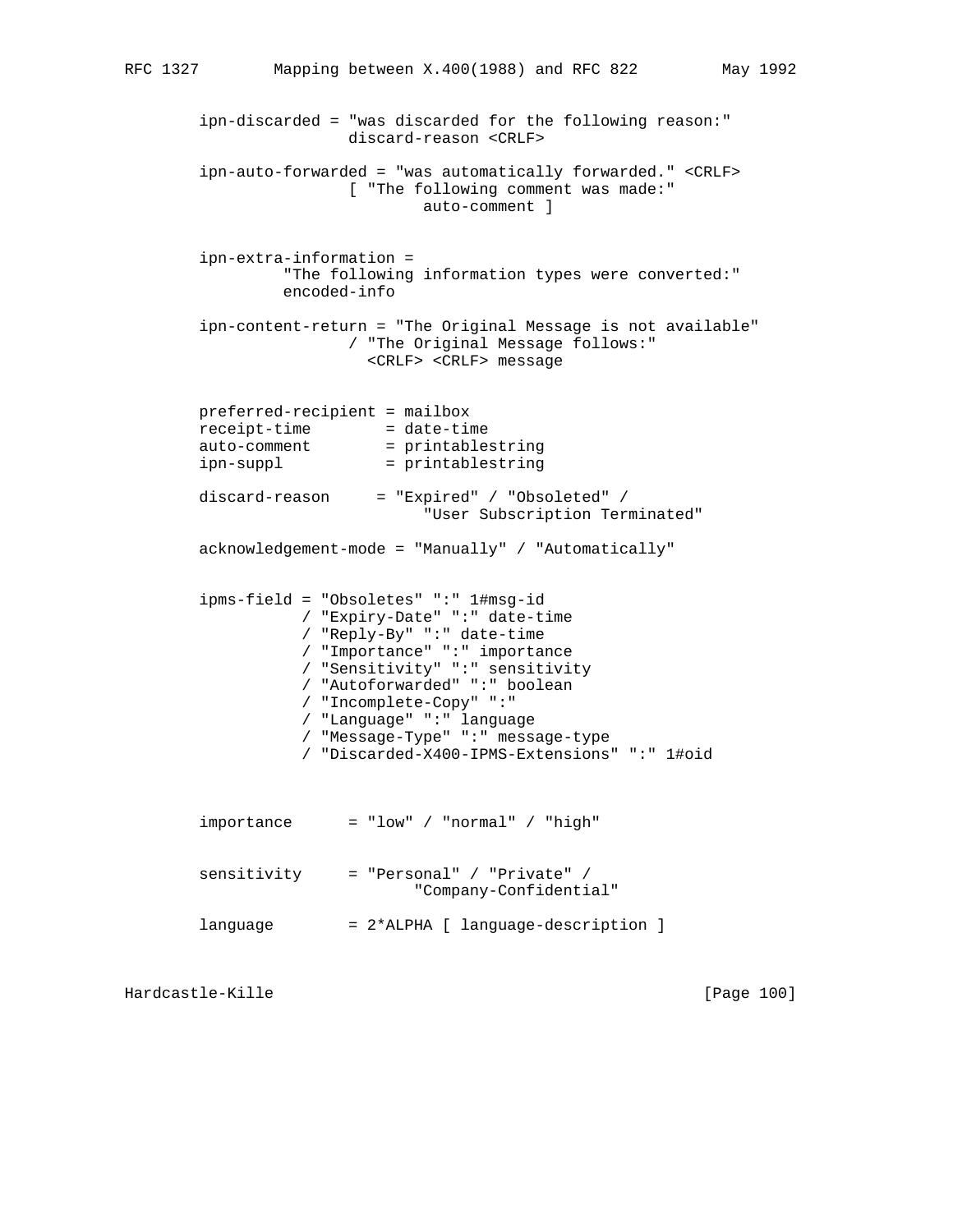language-description = printable-string message-type = "Delivery Report" / "InterPersonal Notification" / "Multiple Part" redirect-comment = [ "Originally To:" ] mailbox "Redirected" [ "Again" ] "on" date-time "To:" redirection-reason redirection-reason = "Recipient Assigned Alternate Recipient" / "Originator Requested Alternate Recipient" / "Recipient MD Assigned Alternate Recipient" subject-line = "Delivery-Report" "(" status ")" [ "for" destination ] status = "success" / "failure" / "success and failures" destination = mailbox / "MTA" word extended-heading = "Prevent-NonDelivery-Report" ":" / "Generate-Delivery-Report" ":" / "Alternate-Recipient" ":" prohibition / "Disclose-Recipients" ":" prohibition / "Content-Return" ":" prohibition Appendix F - Format of address mapping tables 1. Global Mapping Information The consistent operation of gateways which follow this specification relies of the existence of three globally defined mappings: 1. Domain Name Space -> O/R Address Space 2. O/R Address Space -> Domain Name Space

3. Domain Name Space -> O/R Address of preferred gateway

Hardcastle-Kille [Page 101]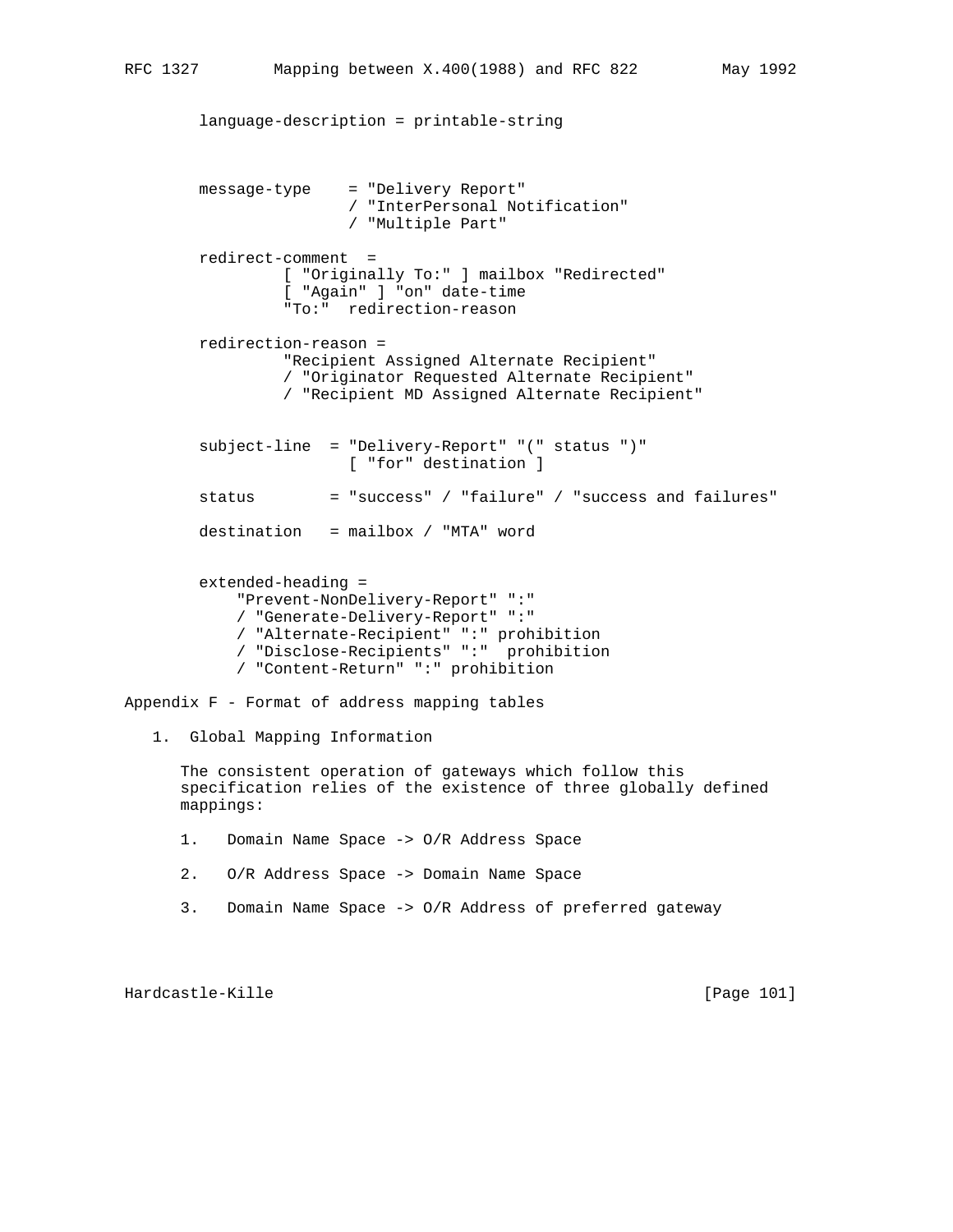All gateways conforming to this specification shall have access to these mappings. The gateway may use standardised or private mechanisms to access this mapping information.

 One means of distributing this information is in three files. This appendix defines a format for these files. Other standardised mechanisms to distribute the mapping information are expected. In particular, mechanisms for using the Domain Name Scheme, and X.500 are planned.

 The definition of global mapping information is being co ordinated by the COSINE-MHS project, on behalf of the Internet and other X.400 and RFC 822 users. For information on accessing this information contact:

 COSINE MHS Project Team SWITCH Weinbergstrasse 18 8001 Zuerich Switzerland tel: +41 1 262 3143 fax: +41 1 262 3151 email: C=ch;ADMD=arcom;PRMD=switch;O=switch;OU=cosine-mhs; S=project-team or project-team@cosine-mhs.switch.ch

2. Syntax Definitions

 An address syntax is defined, which is compatible with the syntax used for 822.domains. By representing the O/R addresses as domains, all lookups can be mechanically implemented as domain -> domain mappings. This syntax defined is initially for use in table format, but the syntax is defined in a manner which makes it suitable to be adapted for use with the Domain Name Service. This syntax allows for a general representation of O/R addresses, so that it can be used in other applications. Not all attributes are used in the table formats defined.

 To allow the mapping of null attributes to be represented, the pseudo-value "@" (not a printable string character) is used to indicate omission of a level in the hierarchy. This is distinct from the form including the element with no value, although a correct X.400 implementation will interpret both in the same manner.

Hardcastle-Kille [Page 102]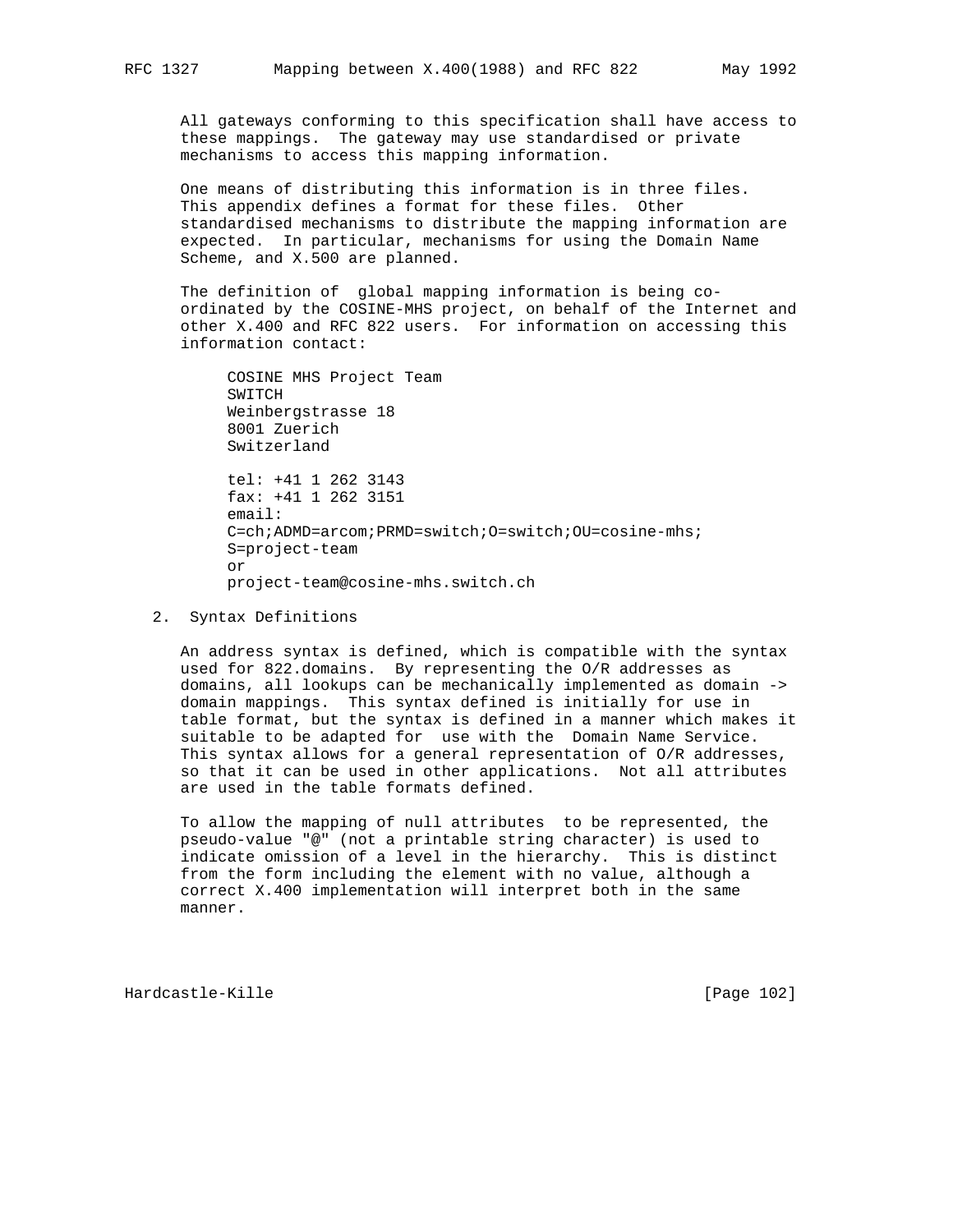This syntax is not intended to be handled by users.

|                         | dmn-or-address |  | $=$ dmn-part $*($ "." dmn-part $)$<br>= attribute "\$" value |
|-------------------------|----------------|--|--------------------------------------------------------------|
|                         | dmn-part       |  |                                                              |
|                         | attribute      |  | = standard-type                                              |
|                         |                |  | / "~" dmn-printablestring                                    |
|                         | value          |  | = dmn-printablestring                                        |
|                         |                |  | / "@"                                                        |
| $dmn-printablestring =$ |                |  |                                                              |
|                         |                |  | $= *$ (dmn-char / dmn-pair )                                 |
|                         | dmn-char       |  | $=$ <"{", "}", "*", and any ps-char                          |
|                         |                |  | except ".">                                                  |
|                         | dmn-pair       |  | $=$ "\."                                                     |

An example usage:

 ˜ROLE\$Big\.Chief.ADMD\$ATT.C\$US PRMD\$DEC.ADMD\$@.C\$US

 The first example illustrates quoting of a ".", and the second omission of the ADMD level. There must be a strict ordering of all components in this table, with the most significant components on the RHS. This allows the encoding to be treated as a domain.

 Various further restrictions are placed on the usage of dmn-or address in the address space mapping tables.

- 1. Only C, ADMD, PRMD, O, and up to four OUs may be used.
- 2. No components shall be omitted from this hierarchy, although the hierarchy may terminate at any level. If the mapping is to an omitted component, the "@" syntax is used.
- 3. Table Lookups

 When determining a match, there are aspects which apply to all lookups. Matches are always case independent. The key for all three tables is a domain. The longest possible match shall be obtained. Suppose the table has two entries with the following keys:

> K.L J.K.L

 Domain "A.B.C" will not return any matches. Domain "I.J.K.L" will match the entry "J.K.L:.

Hardcastle-Kille **Exercise Exercise Exercise Exercise Exercise** [Page 103]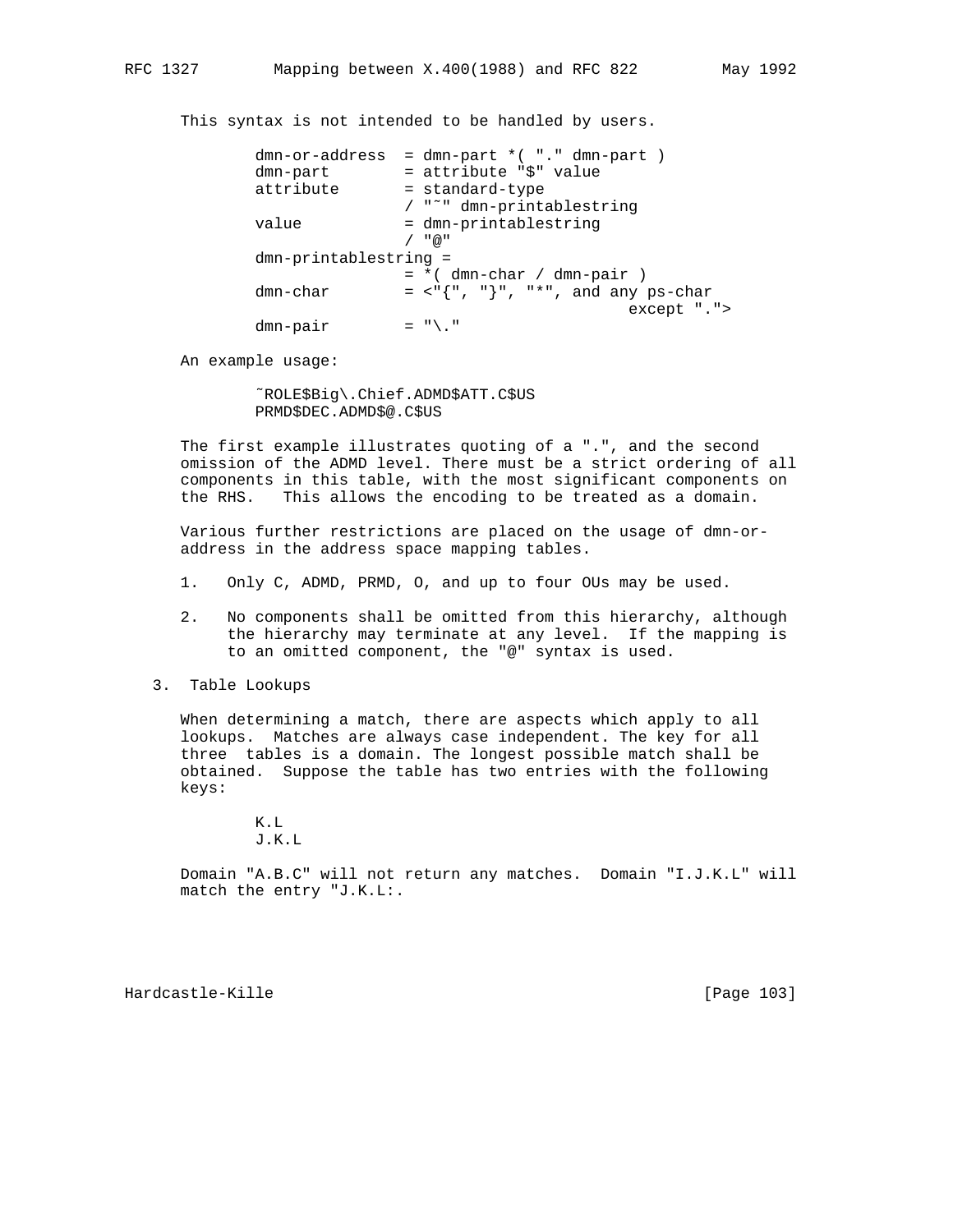4. Domain -> O/R Address format

The BNF is:

domain-syntax "#" dmn-or-address "#"

 Note that the trailing "#" is used for clarity, as the dmn-or address syntax might lead to values with trailing blanks. Lines staring with "#" are comments.

> For example: AC.UK#PRMD\$UK\.AC.ADMD\$GOLD 400.C\$GB# XEROX.COM#O\$Xerox.ADMD\$ATT.C\$US# GMD.DE#O\$@.PRMD\$GMD.ADMD\$DBP.C\$DE#

 A domain is looked up to determine the top levels of an O/R Address. Components of the domain which are not matched are used to build the remainder of the O/R address, as described in Section 4.3.4.

5. O/R Address -> Domain format

The syntax of this table is:

dmn-or-address "#" domain-syntax "#"

 For example: # # Mapping table # PRMD\$UK\.AC.ADMD\$GOLD 400.C\$GB#AC.UK#

> The O/R Address is used to generate a domain key. It is important to order the components correctly, and to fill in missing components in the hierarchy. Use of this mapping is described in Section 4.3.2.

6. Domain -> O/R Address of Gateway table

 This uses the same format as the domain -> O/R address mapping. In this case, the two restrictions (omitted components and restrictions on components) do not apply. Use of this mapping is described in Section 4.3.4.

Hardcastle-Kille **Exercise Exercise Exercise Exercise Exercise** [Page 104]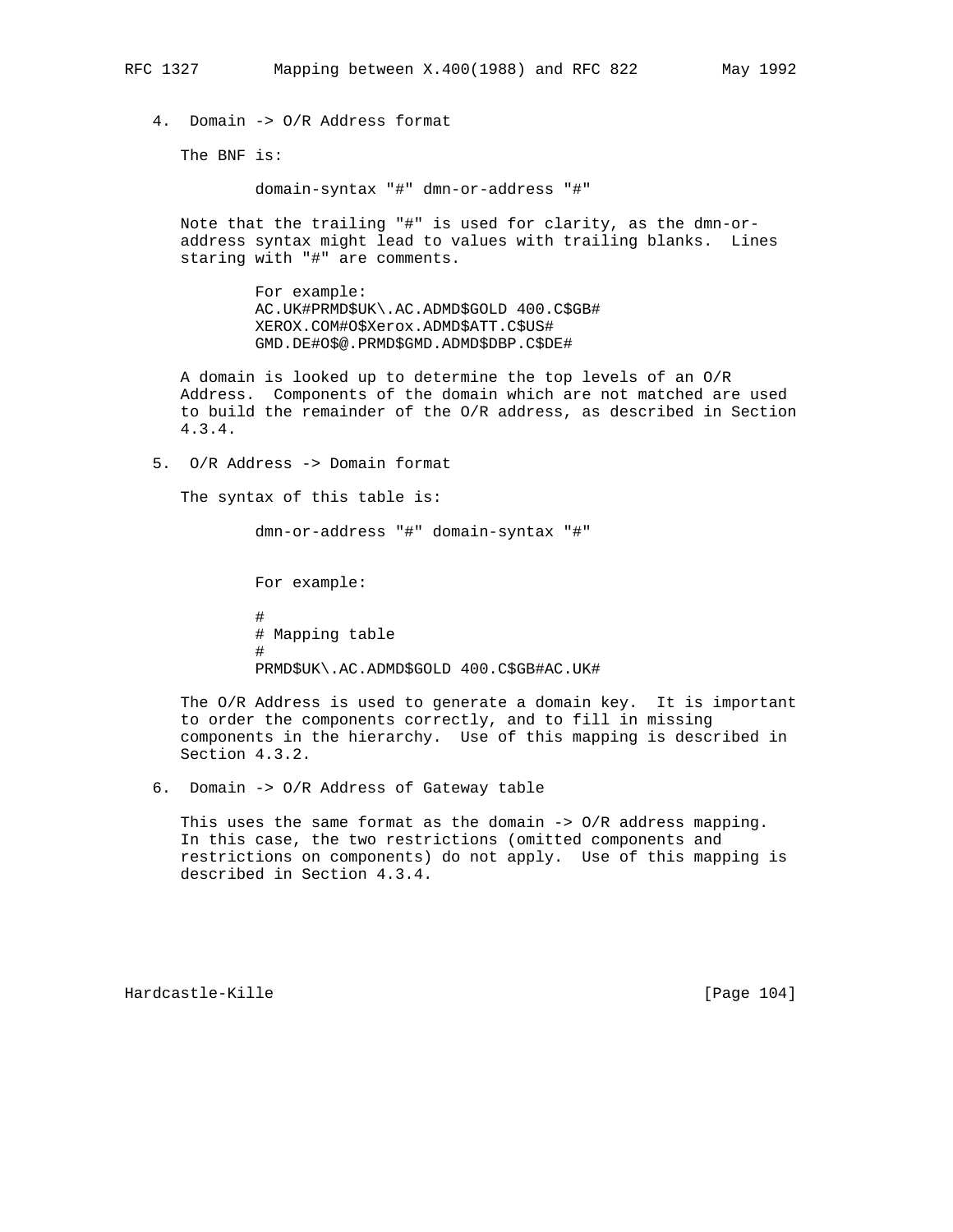Appendix G - Mapping with X.400(1984)

 This appendix defines modification to the mapping for use with X.400(1984).

 The X.400(1984) protocols are a proper subset of X.400(1988). When mapping from X.400(1984) to RFC 822, no changes to this specification are needed.

 When mapping from RFC 822 to X.400(1984), no use can be made of 1988 specific features. No use of such features is made at the MTS level. One feature is used at the IPMS level, and this must be replaced by the RFC 987 approach. All header information which would usually be mapped into the rfc-822-heading-list extension, together with any Comments: field in the RFC 822 header is mapped into a single IA5 body part, which is the first body part in the message. This body part will start with the string "RFC-822-Headers:" as the first line. The headers then follow this line. This specification requires correct reverse mapping of this format, either from 1988 or 1984.

 In an environment where RFC 822 is of major importance, it may be desirable for downgrading to consider the case where the message was originated in an RFC 822 system, and mapped according to this specification. The rfc-822-heading-list extension may be mapped according to this appendix.

When parsing std-or, the following restrictions must be observed:

- Only the 84/88 attributes identified in the table in Section 4.2 are present.
- No teletex encoding is allowed.

 If an address violates this, it should be treated as an RFC 822 address, which will usually lead to encoding as a DDA "RFC-822".

 It is possible that null attributes may be present in an O/R Address. This is not legal in 1988, except for ADMD where the case is explicitly described in Section 4.3.5. Null attributes are deprecated (the attribute should be omitted), and should therefore be unusual. However, some systems generate them and rely on them. Therefore, any null attribute shall be enoded using the std-or encoding  $(e.g., /0=7)$ .

 If a non-Teletex Common Name (CN) is present, it should be mapped onto a Domain Defined Attribute "Common". This is in line with RFC 1328 on X.400 1988 to 1984 downgrading [Hardcastle-K92].

Hardcastle-Kille [Page 105]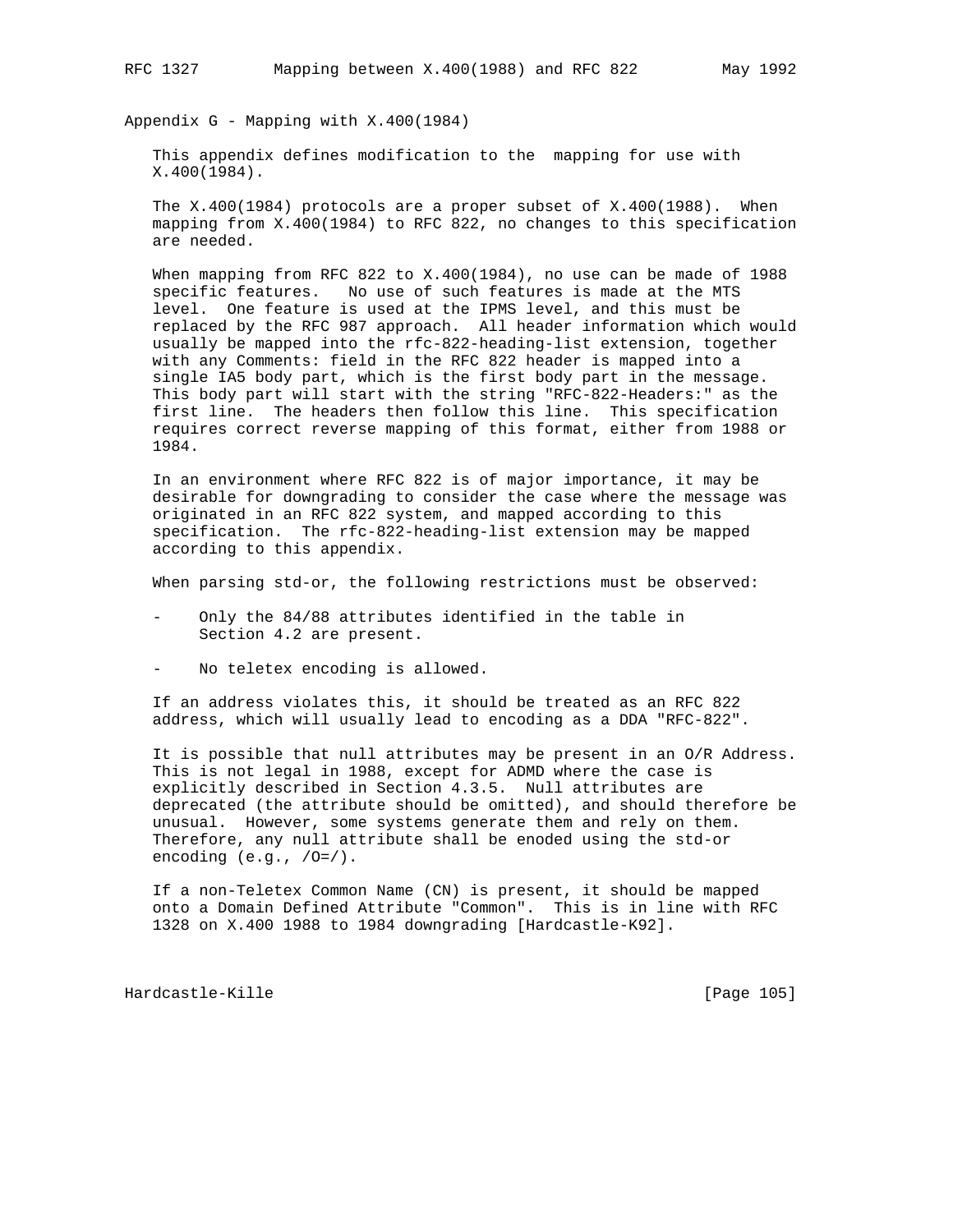Appendix H - RFC 822 Extensions for X.400 access

 This appendix defines a number of optional mappings which may be provided to give access from RFC 822 to a number of X.400 services. These mappings are beyond the basic scope of this specification. There has been a definite demand to use extended RFC 822 as a mechanism to acccess X.400, and these extensions provide access to certain features. If this functionality is provided, this appendix shall be followed. The following headings are defined:

 extended-heading = "Prevent-NonDelivery-Report" ":" / "Generate-Delivery-Report" ":" / "Alternate-Recipient" ":" prohibition / "Disclose-Recipients" ":" prohibition / "Content-Return" ":" prohibition

 Prevent-NonDelivery-Report and Generate-Delivery-Report allow setting of MTS.PerRecipientSubmissionFields.originator-report-request. The setting will be the same for all recipients.

 Alternate-Recipient, Disclose-Recipients, and Content-Return allow for override of the default settings for MTS.PerMessageIndicators.

Appendix I - Conformance

 This appendix defines a number of options, which a conforming gateway should specify. Conformance to this specification shall not be claimed if any of the mandatory features are not implemented. In particular:

- Formats for all fields shall be followed.
- Formats for subject lines, delivery reports and IPNs shall be followed. A system which followed the syntax, but translated text into a language other than english would be conformant.
- RFC 1137 shall not be followed when mapping to SMTP or to JNT Mail
- All mappings of trace shall be implemented.
- There must be a mechanism to access all three global mappings.

A gateway should specify:

Hardcastle-Kille [Page 106]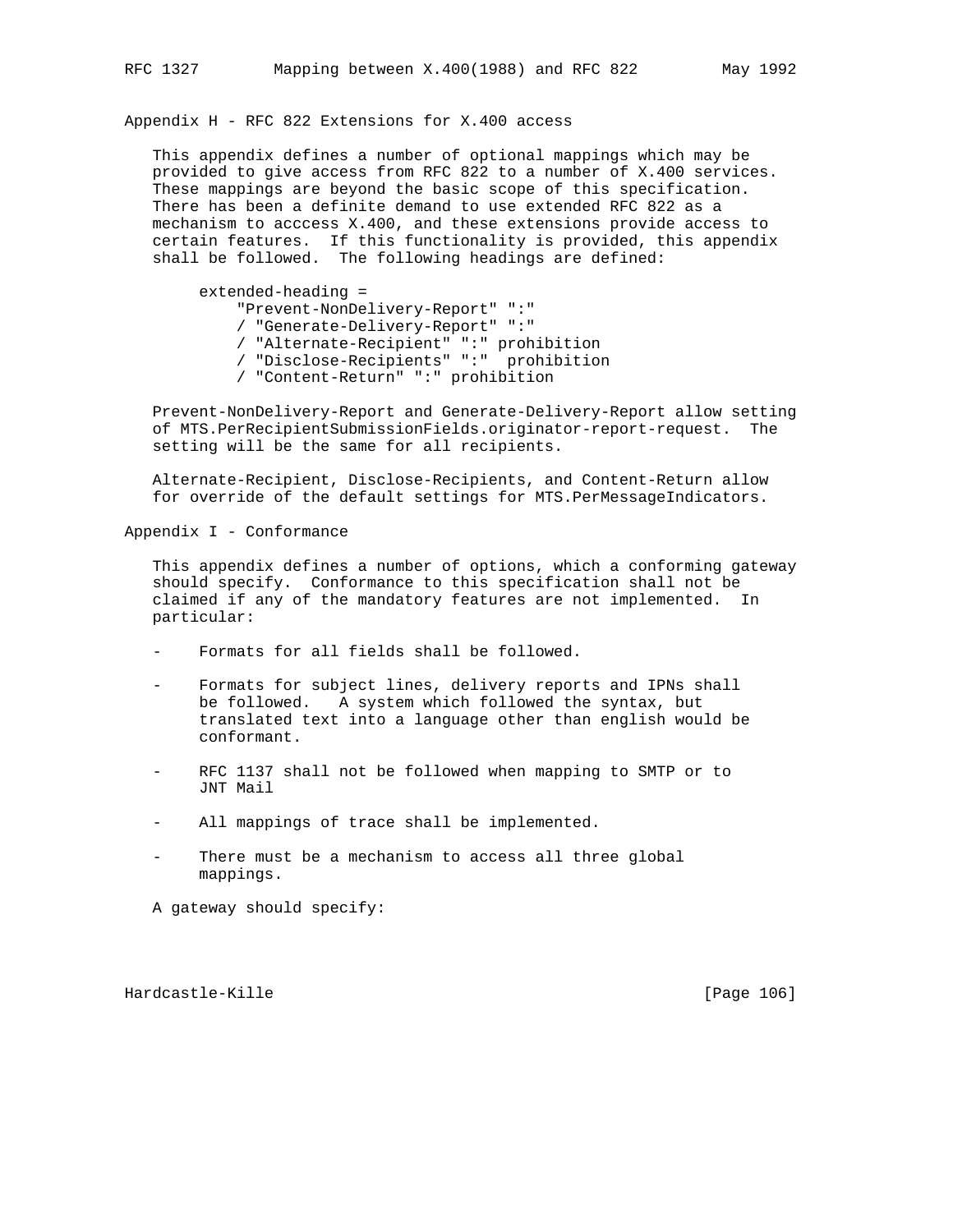- Which 822-MTS protocols are supported. The relevant appendices must be followed to claim support of a given protocol: SMTP (A); JNT Mail (B); UUCP (C).
- Which X.400 versions are supported (84 and/or 88).
- The means by which it can access the global mappings. Currently, the tables of the formats define in Appendix F is the only means available.
- The approach taken when upper bounds are exceeded at the IPM level (5.1.3)
- The approach taken to return of contents  $(5.2)$
- The approach taken to body parts which cannot be converted (5.3.4)
- The approach taken to multiple copies vs non-disclosure (4.6.2.2)

 The following are optional parts of this specification. A conforming implementation should specify which of these it supports.

- Generation of extended RFC 822 fields is mandatory. Optionally, they may be parsed and mapped back to X.400. A gateway should should indicate if this is done.
- Support for the extension mappings of Appendix H.
- Support for returning illegal format content in a delivery report
- Which address interpretation heuristics are supported (4.3.4.1)
- If RFC 987 generated message ids are handled in a backwards compatible manner (4.7.3.6)

Appendix J - Change History: RFC 987, 1026, 1138, 1148

 RFC 987 was the original document, and contained the key elements of this specification. It was specific to X.400(1984). RFC 1026 specified a small number of necessary changes to RFC 987.

 RFC 1138 was based on the RFC 987 work. It contained an editorial error, and was reissued a few months later as RFC 1148. RFC 1148 will be referred to here, as it is the document which is widely

Hardcastle-Kille **Exercise Exercise Exercise Exercise** [Page 107]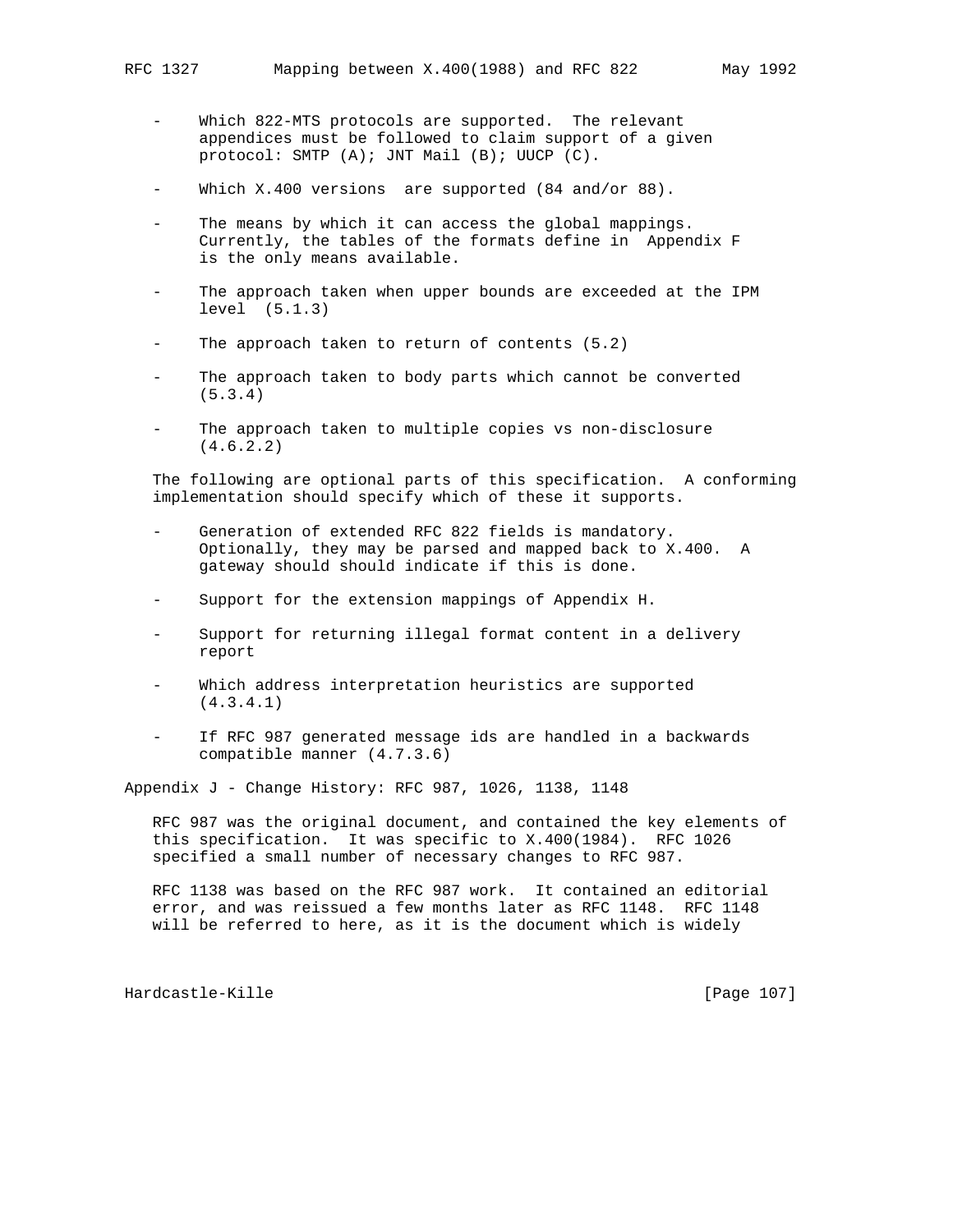referred to elsewhere. The major goal of RFC 1148 was to upgrade RFC 987 to X.400(1988). It did this, but did not obsolete RFC 987, which was recommended for use with X.400(1984). This appendix summarises the changes made in going from RFC 987 to RFC 1148.

 RFC 1148 noted the following about its upgrade from RFC 987: Unnecessary change is usually a bad idea. Changes on the RFC 822 side are avoided as far as possible, so that RFC 822 users do not see arbitrary differences between systems conforming to this specification, and those following RFC 987. Changes on the X.400 side are minimised, but are more acceptable, due to the mapping onto a new set of services and protocols.

1. Introduction

 The model has shifted from a protocol based mapping to a service based mapping. This has increased the generality of the specification, and improved the model. This change affects the entire document.

A restriction on scope has been added.

- 2. Service Elements
	- The new service elements of X.400 are dealt with.
	- A clear distinction is made between origination and reception
- 3. Basic Mappings
	- Add teletex support
	- Add object identifier support
	- Add labelled integer support
	- Make PrintableString <-> ASCII mapping reversible
	- The printable string mapping is aligned to the NBS mapping derived from RFC 987.
- 4. Addressing
	- Support for new addressing attributes
	- The message ID mapping is changed to not be table driven

Hardcastle-Kille [Page 108]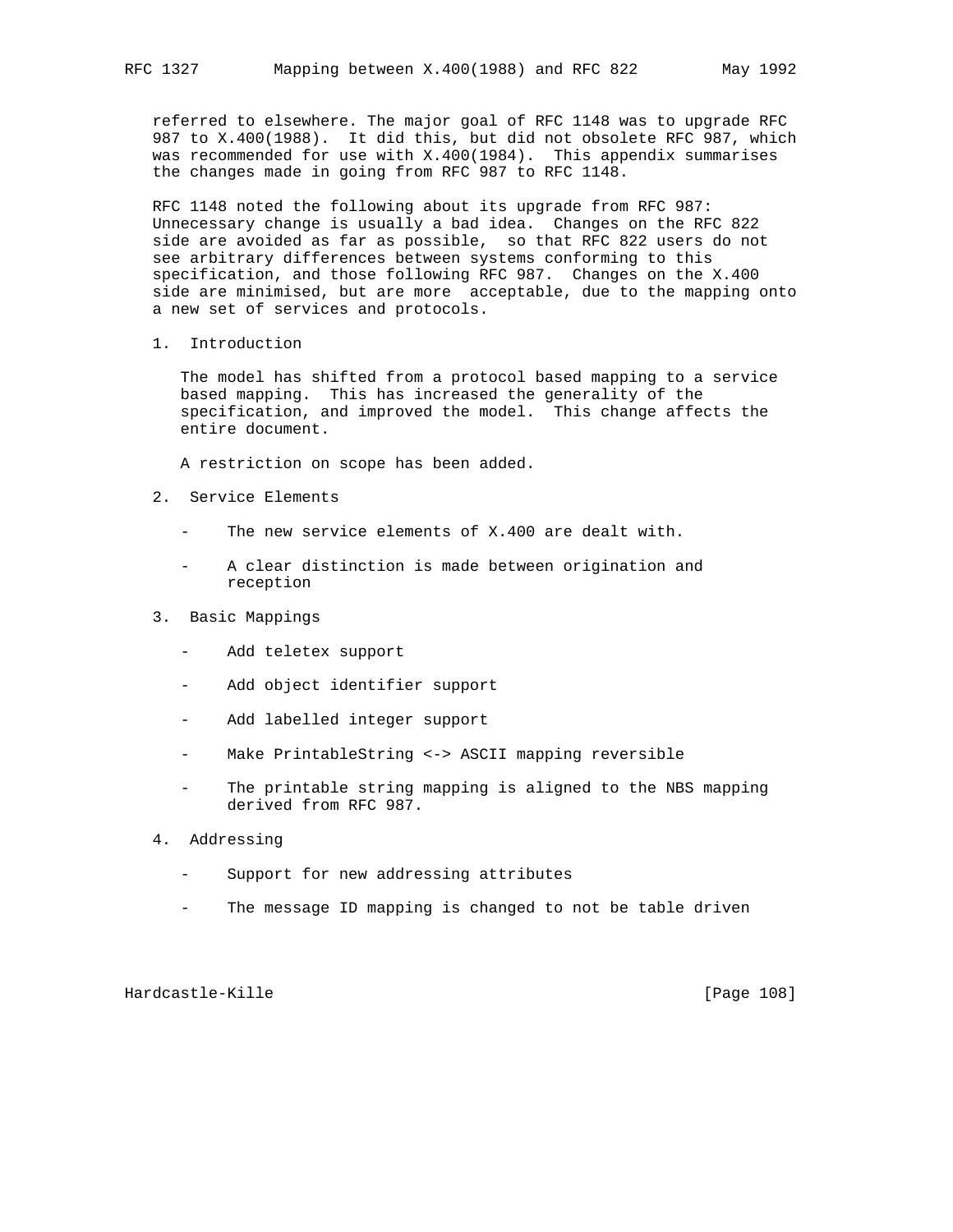- 5. Detailed Mappings
	- Define extended IPM Header, and use instead of second body part for RFC 822 extensions
	- Realignment of element names
	- New syntax for reports, simplifying the header and introducing a mandatory body format (the RFC 987 header format was unusable)
	- Drop complex autoforwarded mapping
	- Add full mapping for IP Notifications, defining a body format
	- Adopt an MTS Identifier syntax in line with the O/R Address syntax
	- A new format for X400 Trace representation on the RFC 822 side
- 6. Appendices
	- Move Appendix on restricted 822 mappings to a separate RFC
	- Delete Phonenet and SMTP Appendixes

Appendix K - Change History: RFC 1148 to this Document

- 1. General
	- The scope of the document was changed to cover  $X.400(1984)$ , and so obsolete RFC 987.
	- Changes were made to allow usage to connect RFC 822 networks using X.400
	- Text was tightened to be clear about optional and mandatory aspects
	- A good deal of clarification
	- A number of minor EBNF errors
	- Better examples are given
	- Further X.400 upper bounds are handled correctly

Hardcastle-Kille **Exercise Exercise Exercise Exercise** [Page 109]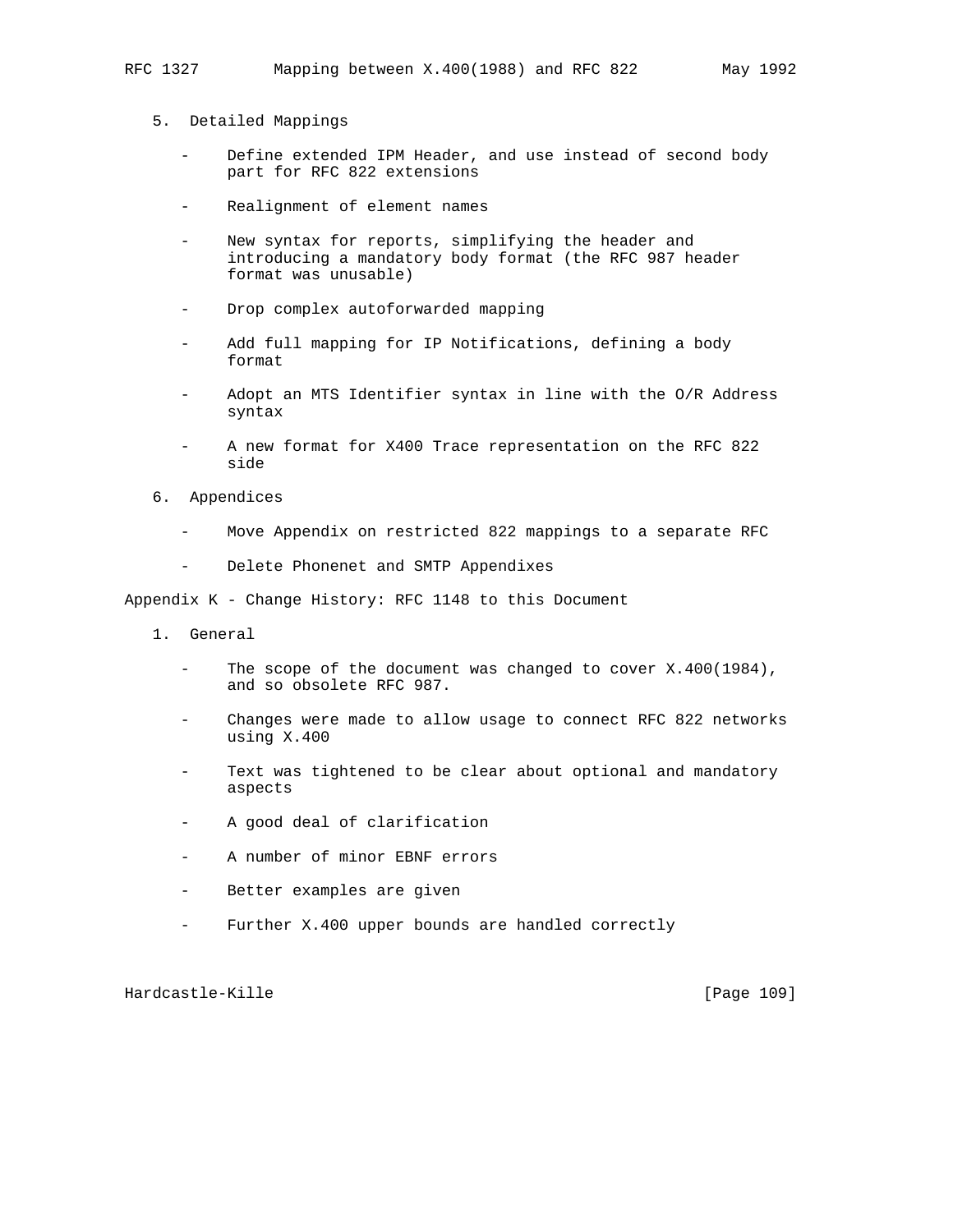- 2. Basic Mappings
	- The encoding of object identifier is changed slightly
- 3. Addressing
	- A global mapping of domain to preferred gateway is introduced.
	- An overflow mechanism is defined for RFC 822 addresses of greater than 128 bytes.
	- Changes were made to improve compatability with the PDAM on writing O/R Addresses.
	- + The PD and Terminal Type keywords were aligned to the PDAM. It is believed that minimal use has been made of the RFC 1148 keywords.
	- + P and A are allowed as alternate keys for PRMD and ADMD
	- Where keywords are different, the PDAM keywords are alternatives on input. This is mandatory.
- 4. Detailed Mappings
	- The format of the Subject: lines is defined.
	- Illegal use (repetition) of the heading EXTENSION is corrected, and a new object identifier assigned.
	- The Delivery Report format is extensively revised in light of operational experience.
	- The handling of redirects is significantly changed, as the previous mechanism did not work.
- 5. Appendices
	- An SMTP appendix is added, allowing optional use of the VRFY command to improve probe information.
	- Handling of JNT Mail Acknowledge-To is changed slightly.
	- A DDA JNT-MAIL is allowed on input.
	- The format definitions of Appendix F are explained further, and a third table definition added.

Hardcastle-Kille [Page 110]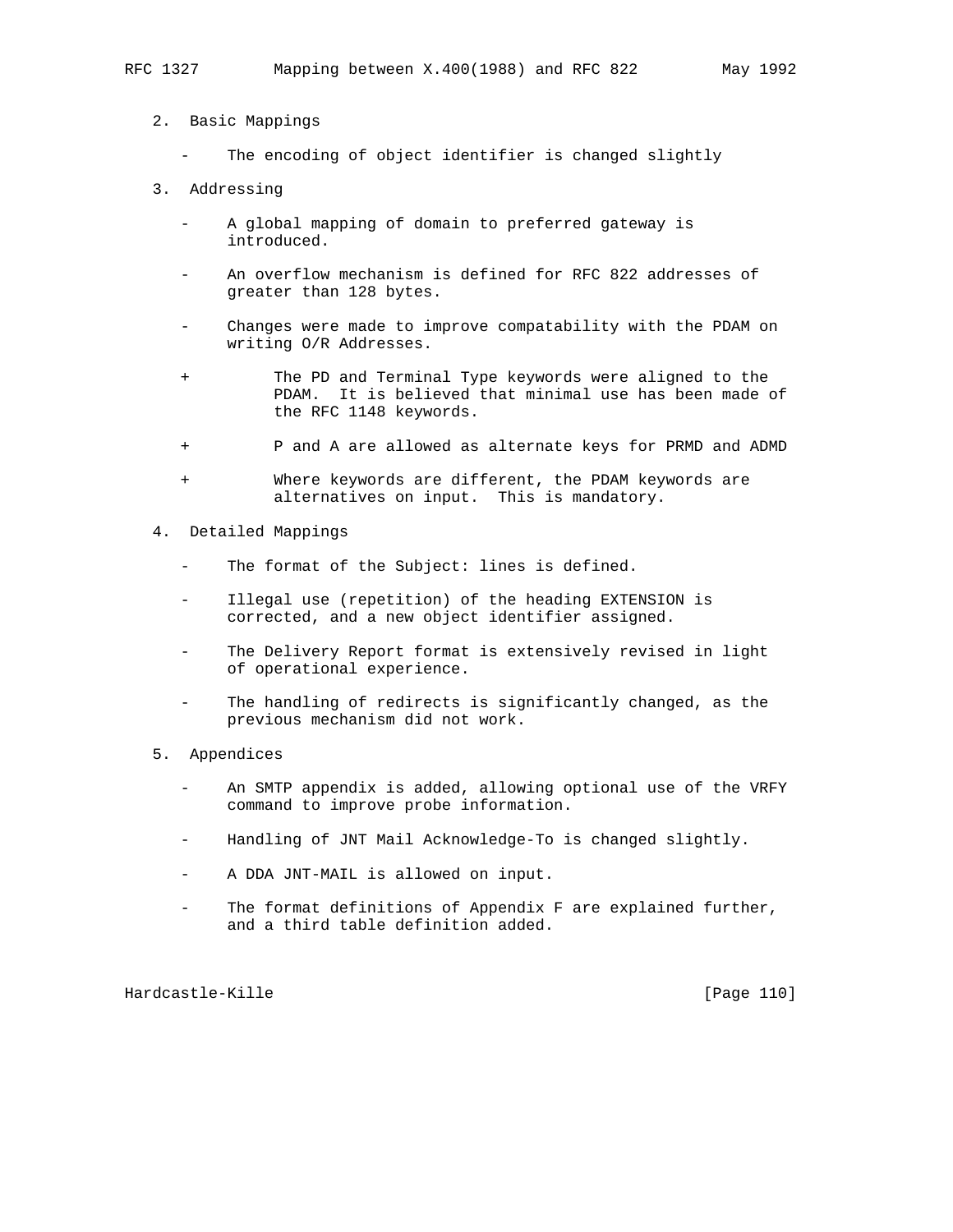- An appendix on use with X.400(1984) is added.
- Optional extensions are defined to give RFC 822 access to further X.400 facilities.
- An appendix on conformance is added.

#### References

CCITT88a.

 CCITT, "CCITT Recommendations X.408," Message Handling Systems: Encoded Information Type Conversion Rules, December 1988.

CCITT/ISO88a.

 CCITT/ISO, "CCITT Recommendations X.400/ ISO IS 10021-1," Message Handling: System and Service Overview , December 1988.

## CCITT/ISO88b.

 CCITT/ISO, "CCITT Recommendations X.420/ ISO IS 10021-7," Message Handling Systems: Interpersonal Messaging System, December 1988.

CCITT/ISO88c.

 CCITT/ISO, "CCITT Recommendations X.411/ ISO IS 10021-4," Message Handling Systems: Message Transfer System: Abstract Service Definition and Procedures, December 1988.

CCITT/ISO88d.

 CCITT/ISO, "Specification of Abstract Syntax Notation One (ASN.1)," CCITT Recommendation X.208 / ISO IS 8824, December 1988.

### CCITT/ISO91a.

 CCITT/ISO, "Representation of O/R Addresses for Human Usage," PDAM to CCITT X.401 / ISO/IEC 10021-2, February 1991.

Crocker82a.

 Crocker, D., "Standard of the Format of ARPA Internet Text Messages," RFC 822, UDEL, August 1982.

#### Hardcastle-K92.

 Hardcastle-Kille, S., "X.400 1988 to 1984 downgrading," RFC 1328, UCL, May 1992.

Hardcastle-Kille [Page 111]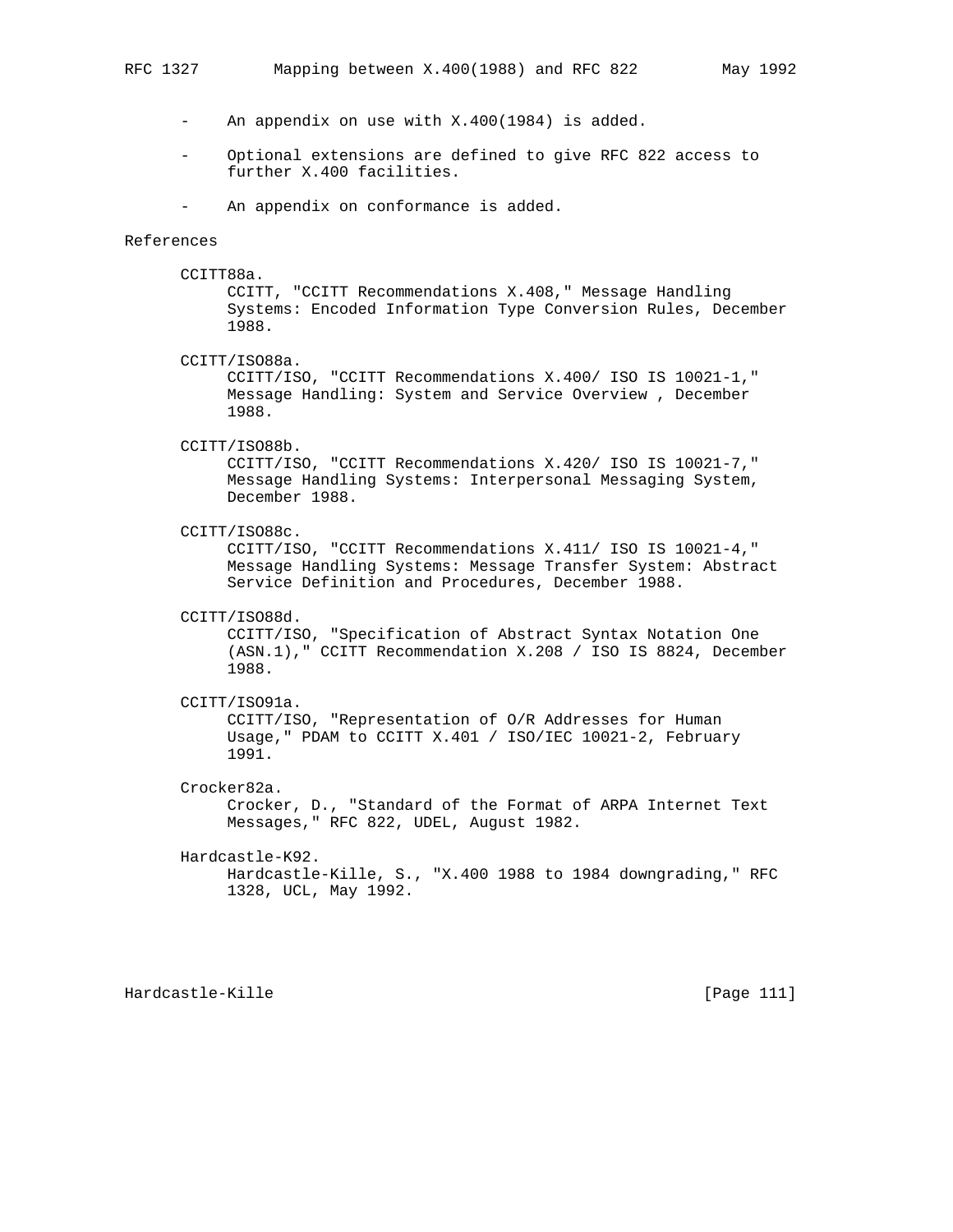Horton86a. Horton, M., "UUCP Mail Interchange Format Standard," RFC 976, February 1986. Kille84b. Kille, S., "Gatewaying between RFC 822 and JNT Mail," JNT Mailgroup Note 15, May 1984. Kille84a. Kille, S., (Editor), JNT Mail Protocol (revision 1.0), Joint Network Team, Rutherford Appleton Laboratory, March 1984. Kille86a. Kille, S., "Mapping Between X.400 and RFC 822," UK Academic Community Report (MG.19) / RFC 987, June 1986. Kille87a. Kille, S., "Addendum to RFC 987," UK Academic Community Report (MG.23) / RFC 1026, August 1987. Kille89a. Kille, S., "A String Encoding of Presentation Address," UCL Research Note 89/14, March 1989. Kille89b. Kille, S., "Mapping between full RFC 822 and RFC 822 with restricted encoding," RFC 1137, October 1989. Kille90a. Kille, S., "Mapping Between X.400(1988) / ISO 10021 and RFC 822," RFC 1148, March 1990. Larmouth83a. Larmouth, J., "JNT Name Registration Technical Guide," Salford University Computer Centre, April 1983. Postel84a. Postel J., and J. Reynolds, "Domain Requirements," RFC 920, USC/Information Sciences Institute, October 1984. Postel82a. Postel, J., "Simple Mail Transfer Protocol", RFC 821, USC/Information Sciences Institute, August 1982. Rose85a. Rose M., and E. Stefferud, "Proposed Standard for Message Encapsulation," RFC 934, January 1985.

Hardcastle-Kille **Exercise Exercise Exercise Exercise** [Page 112]